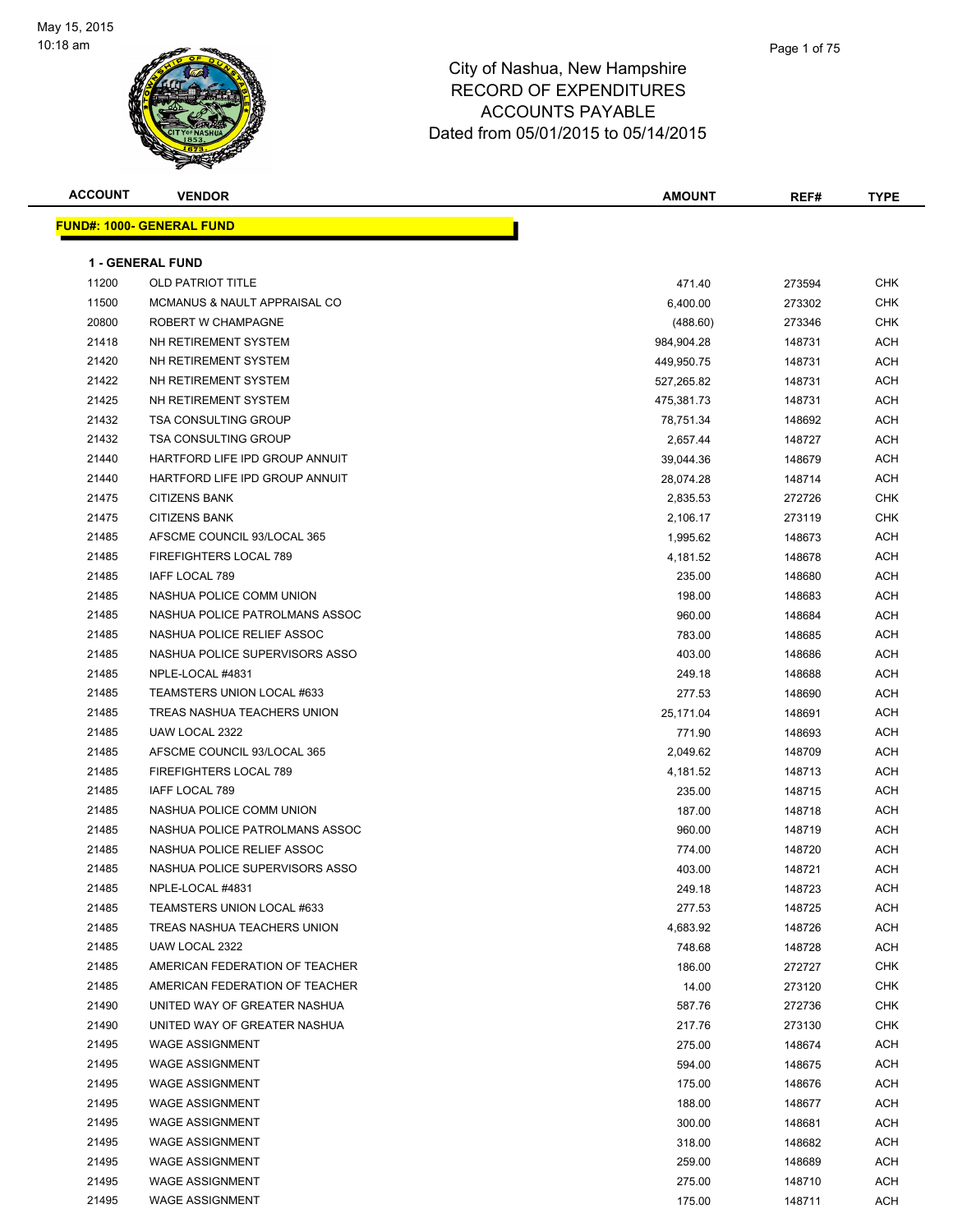

| <b>ACCOUNT</b>     | <b>VENDOR</b>                                    | <b>AMOUNT</b>    | REF#             | <b>TYPE</b>              |
|--------------------|--------------------------------------------------|------------------|------------------|--------------------------|
|                    | <b>FUND#: 1000- GENERAL FUND</b>                 |                  |                  |                          |
|                    |                                                  |                  |                  |                          |
|                    | <b>1 - GENERAL FUND</b>                          |                  |                  |                          |
| 21495<br>21495     | <b>WAGE ASSIGNMENT</b><br><b>WAGE ASSIGNMENT</b> | 188.00           | 148712           | <b>ACH</b><br><b>ACH</b> |
| 21495              | <b>WAGE ASSIGNMENT</b>                           | 300.00<br>318.00 | 148716<br>148717 | <b>ACH</b>               |
| 21495              | <b>WAGE ASSIGNMENT</b>                           | 259.00           | 148724           | <b>ACH</b>               |
| 21495              | <b>WAGE ASSIGNMENT</b>                           | 1,303.00         | 272728           | <b>CHK</b>               |
| 21495              | <b>WAGE ASSIGNMENT</b>                           | 56.25            | 272729           | <b>CHK</b>               |
| 21495              | <b>WAGE ASSIGNMENT</b>                           | 104.00           | 272730           | <b>CHK</b>               |
| 21495              | <b>WAGE ASSIGNMENT</b>                           | 1,379.39         | 272731           | <b>CHK</b>               |
| 21495              | <b>WAGE ASSIGNMENT</b>                           | 11.54            | 272732           | <b>CHK</b>               |
| 21495              | <b>WAGE ASSIGNMENT</b>                           | 205.18           | 272733           | <b>CHK</b>               |
| 21495              | <b>WAGE ASSIGNMENT</b>                           | 237.00           | 272734           | <b>CHK</b>               |
| 21495              | <b>WAGE ASSIGNMENT</b>                           | 50.00            | 272735           | <b>CHK</b>               |
| 21495              | <b>WAGE ASSIGNMENT</b>                           | 449.99           | 272737           | <b>CHK</b>               |
| 21495              | <b>WAGE ASSIGNMENT</b>                           | 173.80           | 272738           | <b>CHK</b>               |
| 21495              | <b>WAGE ASSIGNMENT</b>                           | 1,454.25         | 273121           | <b>CHK</b>               |
| 21495              | <b>WAGE ASSIGNMENT</b>                           | 1.15             | 273122           | <b>CHK</b>               |
| 21495              | <b>WAGE ASSIGNMENT</b>                           | 56.25            | 273123           | <b>CHK</b>               |
| 21495              | <b>WAGE ASSIGNMENT</b>                           | 55.96            | 273124           | <b>CHK</b>               |
| 21495              | <b>WAGE ASSIGNMENT</b>                           | 104.00           | 273125           | <b>CHK</b>               |
| 21495              | <b>WAGE ASSIGNMENT</b>                           | 1,454.30         | 273126           | <b>CHK</b>               |
| 21495              | <b>WAGE ASSIGNMENT</b>                           | 11.54            | 273127           | <b>CHK</b>               |
| 21495              | <b>WAGE ASSIGNMENT</b>                           | 11.54            | 273128           | <b>CHK</b>               |
| 21495              | <b>WAGE ASSIGNMENT</b>                           | 237.00           | 273129           | <b>CHK</b>               |
| 21538              | NASHUA TEACHERS UNION                            | 4,169.78         | 148687           | <b>ACH</b>               |
| 21538              | NASHUA TEACHERS UNION                            | 100.32           | 148722           | <b>ACH</b>               |
| 21921              | STATE OF NH-MV                                   | 24,791.46        | 148670           | <b>ACH</b>               |
| 21921              | STATE OF NH-MV                                   | 20,718.72        | 148671           | <b>ACH</b>               |
| 21921              | STATE OF NH-MV                                   | 15,618.31        | 148672           | <b>ACH</b>               |
| 21921              | STATE OF NH-MV                                   | 20,874.95        | 148694           | <b>ACH</b>               |
| 21921              | STATE OF NH-MV                                   | 8,774.51         | 148695           | <b>ACH</b>               |
| 21921              | STATE OF NH-MV                                   | 17,552.59        | 148699           | <b>ACH</b>               |
| 21921              | STATE OF NH -MV                                  | 14,896.89        | 148701           | ACH                      |
| 21921              | STATE OF NH-MV                                   | 16,692.58        | 148707           | <b>ACH</b>               |
| 21921              | STATE OF NH-MV                                   | 16,265.76        | 148729           | ACH                      |
| 21921              | STATE OF NH-MV                                   | 8,122.32         | 148732           | <b>ACH</b>               |
| 21922              | STATE OF NH DEPT OF SAFETY                       | 44.25            | 272792           | CHK                      |
|                    | <b>TOTAL 1 - GENERAL FUND</b>                    | \$2,827,937.84   |                  |                          |
| <b>101 - MAYOR</b> |                                                  |                  |                  |                          |
| 54828              | US BANK EQUIPMENT FINANCE                        | 85.24            | 273182           | <b>CHK</b>               |
| 68300              | <b>GREATER NASHUA CHAMBER OF COMM</b>            | 20.00            | 273261           | CHK                      |
|                    |                                                  |                  |                  |                          |

**TOTAL 101 - MAYOR \$105.24**

| 53428 | <b>DONNA GRAHAM</b>       | 237.50<br>. | 273255<br>. | <b>CHK</b> |
|-------|---------------------------|-------------|-------------|------------|
| 54828 | US BANK EQUIPMENT FINANCE | 150.40      | 273187      | СНК        |

. . . . . . . . . . . . . . . . . . .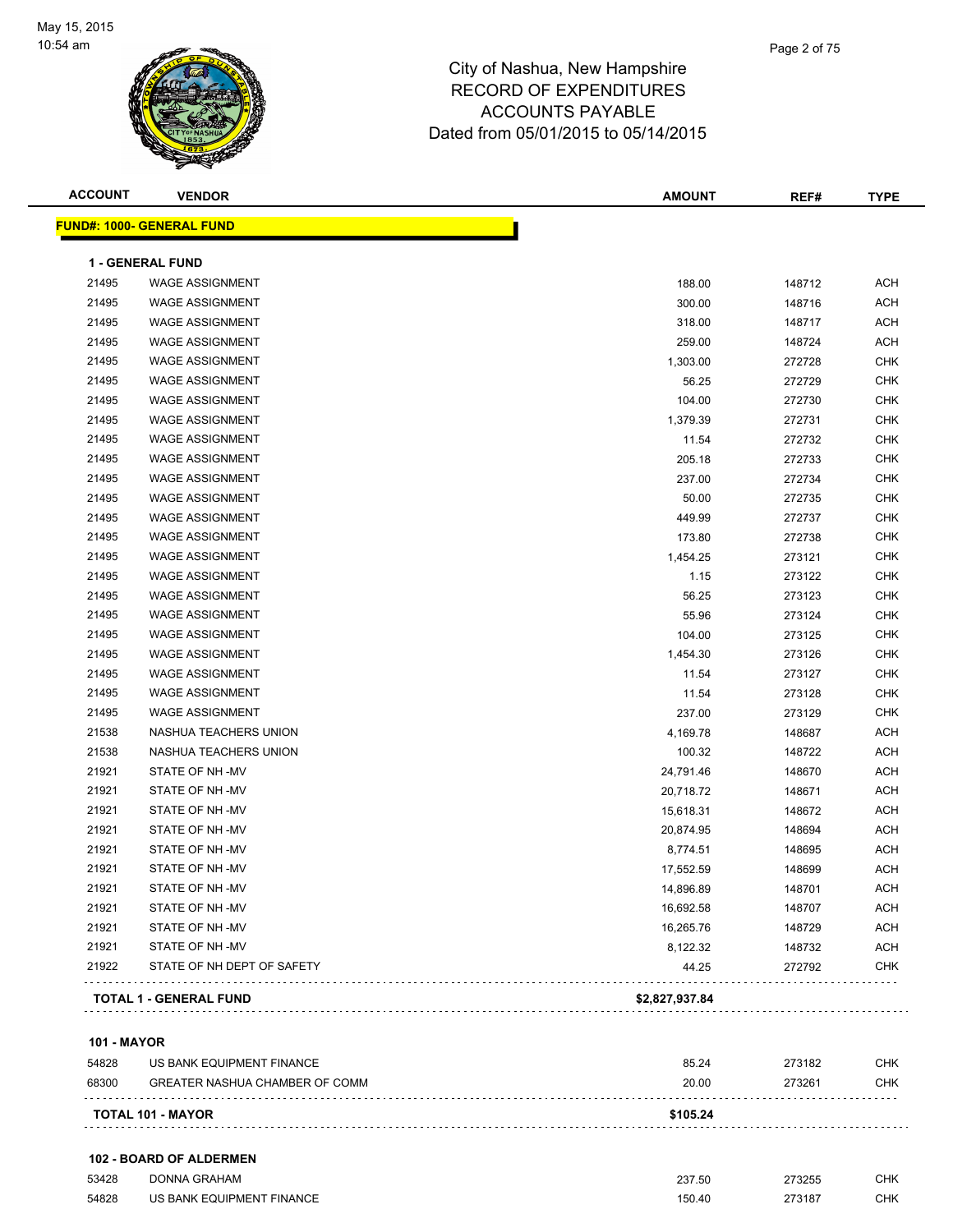

| <b>ACCOUNT</b>     | <b>VENDOR</b>                                 | <b>AMOUNT</b>   | REF#             | <b>TYPE</b>       |
|--------------------|-----------------------------------------------|-----------------|------------------|-------------------|
|                    | FUND#: 1000- GENERAL FUND                     |                 |                  |                   |
|                    | TOTAL 102 - BOARD OF ALDERMEN                 | \$387.90        |                  |                   |
| <b>103 - LEGAL</b> |                                               |                 |                  |                   |
| 54828              | US BANK EQUIPMENT FINANCE                     | 125.50          | 273186           | <b>CHK</b>        |
| 55614              | HILLSBOROUGH COUNTY REGISTRY                  | 20.49           | 273265           | CHK               |
| 61100              | WB MASON CO INC                               | 28.53           | 272912           | CHK               |
|                    | <b>TOTAL 103 - LEGAL</b>                      | \$174.52        |                  |                   |
|                    | <b>107 - CITY CLERK</b>                       |                 |                  |                   |
| 42508              | TREASURER STATE OF NH                         | 1,786.00        | 273177           | <b>CHK</b>        |
| 42512              | TREASURER STATE OF NH                         | 19,575.50       | 273178           | CHK               |
| 44149              | TREASURER STATE OF NH                         | 6,931.00        | 273177           | <b>CHK</b>        |
| 55200              | INTERNATIONAL INSTITUTE OF                    | 195.00          | 273160           | CHK               |
| 55307              | PAUL BERGERON                                 | 390.60          | 273132           | CHK               |
| 61100              | <b>GRANITE STATE STAMPS INC</b>               | 58.79           | 272852           | CHK               |
|                    | <b>TOTAL 107 - CITY CLERK</b>                 | \$28,936.89     |                  |                   |
|                    | <b>109 - CIVIC &amp; COMMUNITY ACTIVITIES</b> |                 |                  |                   |
| 54875              | NASHUA RIVER HOLDING CO                       | 11,282.16       | 272762           | <b>CHK</b>        |
| 56228              | NASHUA SENIORS MEAL PROGRAM                   | 2,220.00        | 273316           | CHK               |
|                    | TOTAL 109 - CIVIC & COMMUNITY ACTIVITIES      | \$13,502.16     |                  |                   |
|                    |                                               |                 |                  |                   |
| 55425              | <b>111 - HUMAN RESOURCES</b><br>PAUL BOURQUE  |                 |                  | <b>CHK</b>        |
|                    |                                               | 25.00<br>173.00 | 272820<br>272857 |                   |
| 55425<br>55425     | <b>HEALTH STOP INC</b><br><b>BRANDON ROSA</b> | 40.00           | 272900           | <b>CHK</b><br>CHK |
| 55425              | <b>MATTHEW FIRMANI</b>                        | 40.00           | 273246           | CHK               |
| 55425              | <b>JASON JOYCE</b>                            | 40.00           | 273283           | <b>CHK</b>        |
| 55425              | PEOPLEFACTS LLC                               | 81.85           | 273330           | <b>CHK</b>        |
| 55425              | NATALIA QUINTERO                              | 40.00           | 273338           | CHK               |
|                    | <b>TOTAL 111 - HUMAN RESOURCES</b>            | \$439.85        |                  |                   |
|                    | <b>120 - TELECOMMUNICATIONS</b>               |                 |                  |                   |
| 55100              | <b>CALE AMERICA</b>                           | 1,040.00        | 273214           | CHK               |
| 55109              | <b>FAIRPOINT COMMUNICATIONS</b>               | 2,285.81        | 272779           | CHK               |
| 55109              | PACIFIC TELEMANAGEMENT SERVICE                | 75.00           | 272895           | <b>CHK</b>        |
| 55109              | <b>FAIRPOINT COMMUNICATIONS</b>               | 74.99           | 273157           | CHK               |
| 55109              | LANGUAGE LINE SERVICES                        | 154.08          | 273287           | <b>CHK</b>        |
| 55118              | VERIZON WIRELESS-342053899-000                | 724.27          | 272799           | CHK               |
|                    |                                               |                 |                  |                   |
|                    | TOTAL 120 - TELECOMMUNICATIONS                | \$4,354.15      |                  |                   |

#### **122 - INFORMATION TECHNOLOGY**

| 54407 | SUNVIEW SOFTWARE INC |  |
|-------|----------------------|--|
|       |                      |  |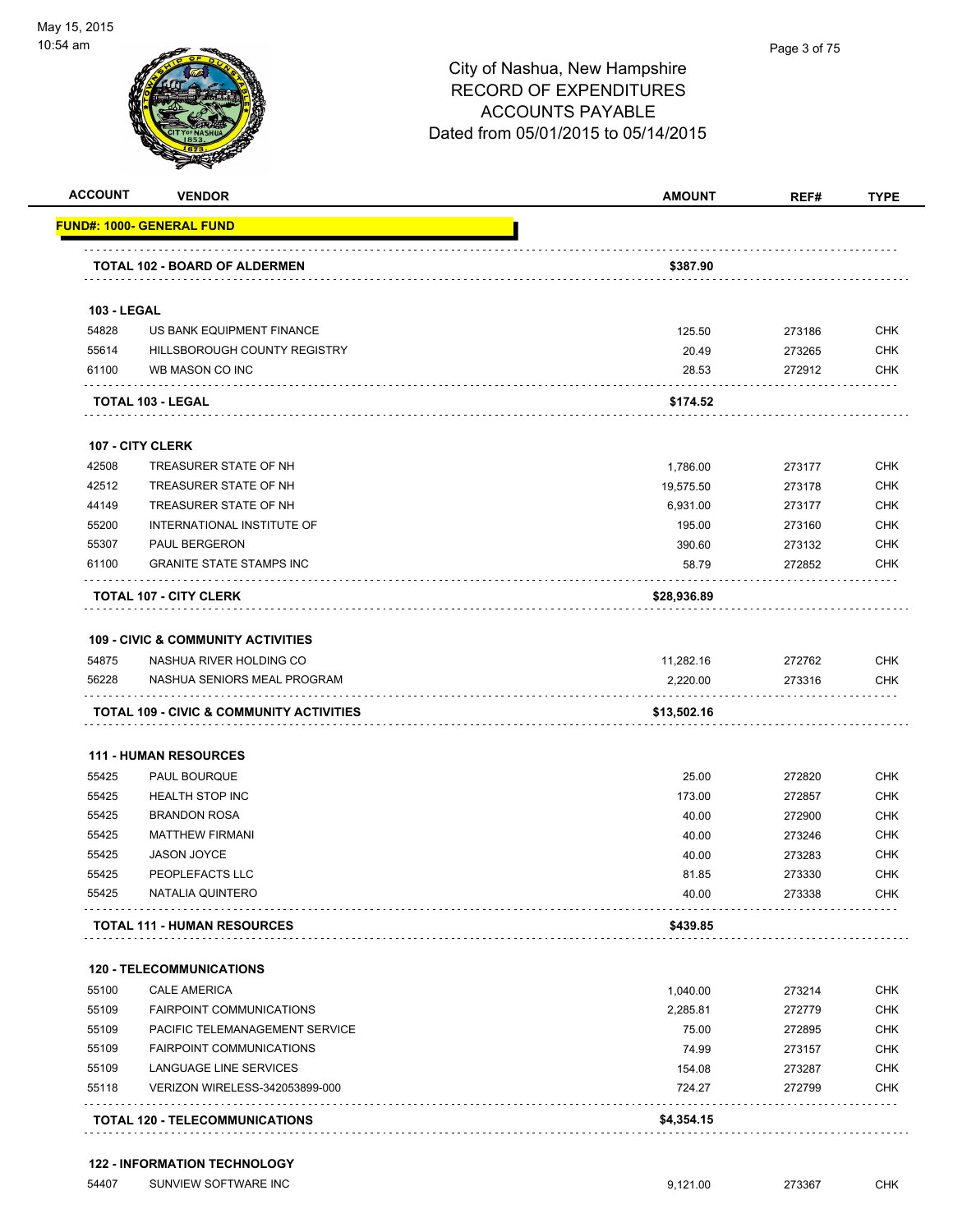

|       | <b>122 - INFORMATION TECHNOLOGY</b>   |             |        |            |
|-------|---------------------------------------|-------------|--------|------------|
| 54407 | <b>VIKING CONTROLS INC</b>            | 701.45      | 273389 | <b>CHK</b> |
| 54414 | LOGICMONITOR INC                      | 3,781.83    | 273289 | <b>CHK</b> |
| 54428 | AFFILIATED COMPUTER SERVICES          | 18,218.00   | 273193 | <b>CHK</b> |
| 54487 | CONWAY OFFICE SOLUTIONS               | 280.69      | 272832 | <b>CHK</b> |
| 55118 | VERIZON WIRELESS-985557535            | 40.01       | 272794 | <b>CHK</b> |
| 55118 | AT & T MOBILITY                       | 32.10       | 273117 | <b>CHK</b> |
| 55421 | ANN SURWELL                           | 9.89        | 273152 | <b>CHK</b> |
| 71228 | <b>CDW GOVERNMENT</b>                 | 999.04      | 273217 | <b>CHK</b> |
|       | TOTAL 122 - INFORMATION TECHNOLOGY    | \$33,184.01 |        |            |
|       | <b>126 - FINANCIAL SERVICES</b>       |             |        |            |
| 41307 | HILLSBOROUGH COUNTY REGISTRY          | 1,354.20    | 273265 | <b>CHK</b> |
| 42200 | JAMES J BOVAY III                     | 10.00       | 272863 | <b>CHK</b> |
| 42200 | <b>DGT REALTY</b>                     | 246.00      | 273234 | <b>CHK</b> |
| 42200 | GIRLS INCORPORATED OF NH              | 106.76      | 273254 | <b>CHK</b> |
| 42200 | KATHLEEN A FRANK                      | 943.60      | 273284 | <b>CHK</b> |
| 54828 | US BANK EQUIPMENT FINANCE             | 28.14       | 273183 | <b>CHK</b> |
| 55200 | NH TAX COLLECTORS ASSOCIATION         | 65.00       | 272786 | <b>CHK</b> |
| 55307 | <b>DEREK DANIELSON</b>                | 44.78       | 272752 | <b>CHK</b> |
| 55307 | <b>REAN LAM</b>                       | 140.80      | 273140 | <b>CHK</b> |
| 55307 | <b>DEREK DANIELSON</b>                | 25.55       | 273231 | <b>CHK</b> |
| 55607 | MAILINGS UNLIMITED - MVR              | 1,140.00    | 148697 | ACH        |
| 55607 | MAILINGS UNLIMITED - TAX              | 9,750.00    | 148705 | <b>ACH</b> |
| 61100 | WB MASON CO INC                       | 23.98       | 273391 | <b>CHK</b> |
|       | <b>TOTAL 126 - FINANCIAL SERVICES</b> | \$13,878.81 |        |            |
|       | <b>129 - CITY BUILDINGS</b>           |             |        |            |
| 54100 | <b>EVERSOURCE</b>                     | 2,241.09    | 272777 | <b>CHK</b> |
| 54100 | <b>EVERSOURCE</b>                     | 320.76      | 272778 | CHK        |
| 54114 | LIBERTY UTILITIES - NH                | 552.63      | 273164 | CHK        |
| 54114 | DIRECT ENERGY BUSINESS                | 692.72      | 273235 | <b>CHK</b> |
| 54228 | <b>BAIN PEST CONTROL SERVICE INC</b>  | 150.00      | 273204 | CHK        |
| 54243 | PIONEER RESEARCH CORP                 | 737.75      | 273334 | <b>CHK</b> |
| 54280 | <b>B &amp; S LOCKSMITHS INC</b>       | 325.70      | 272806 | <b>CHK</b> |
| 55118 | AT & T MOBILITY                       | 147.85      | 273117 | CHK        |
| 61299 | HILLYARD/MANCHESTER                   | 78.29       | 272858 | <b>CHK</b> |
| 61428 | HILLYARD/MANCHESTER                   | 57.47       | 272858 | <b>CHK</b> |
| 61428 | NEW ENGLAND PAPER & SUPPLY            | 204.31      | 272890 | <b>CHK</b> |
| 61428 | <b>HAJOCA CORPORATION</b>             | 5.78        | 273263 | <b>CHK</b> |
| 61428 | NEW ENGLAND PAPER & SUPPLY            | 227.20      | 273320 | <b>CHK</b> |

**ACCOUNT VENDOR AMOUNT REF# TYPE**

#### **130 - PURCHASING**

| 54828 | US BANK EQUIPMENT FINANCE | 361.36  | 273184 | CHK |
|-------|---------------------------|---------|--------|-----|
| 55500 | THE TELEGRAPH             | .709.95 | 273175 | CHK |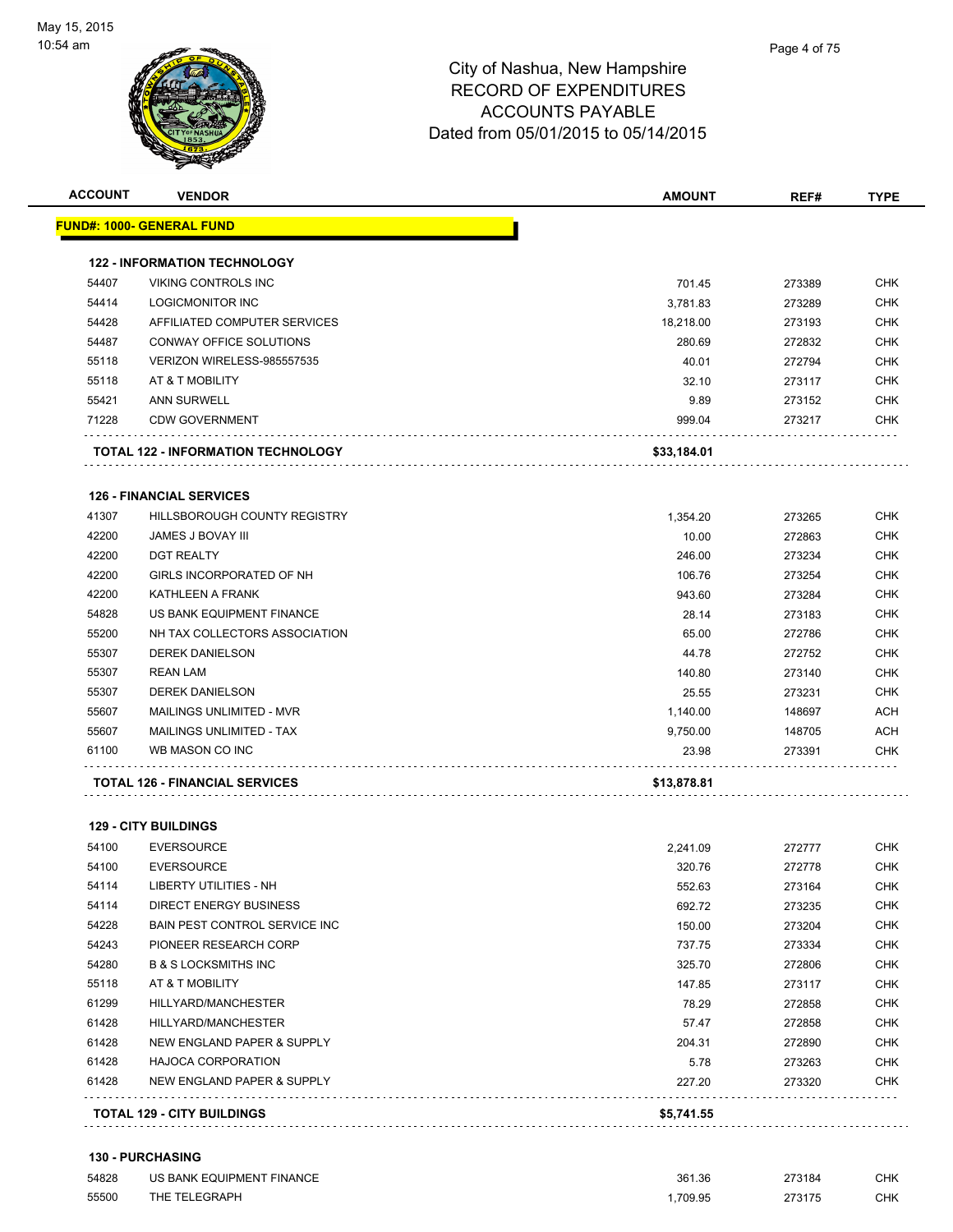**150 - POLICE**



| <b>ACCOUNT</b>          | <b>VENDOR</b>                                                  | <b>AMOUNT</b>  | REF#             | <b>TYPE</b>                                                                                                                              |
|-------------------------|----------------------------------------------------------------|----------------|------------------|------------------------------------------------------------------------------------------------------------------------------------------|
|                         | FUND#: 1000- GENERAL FUND                                      |                |                  |                                                                                                                                          |
|                         | <b>130 - PURCHASING</b>                                        |                |                  |                                                                                                                                          |
| 55500                   | <b>CONCORD MONITOR</b>                                         | 256.00         | 273223           | <b>CHK</b>                                                                                                                               |
| 55500                   | LOWELL PUBLISHING CO                                           | 798.40         | 273290           | <b>CHK</b>                                                                                                                               |
| 55500                   | UNION LEADER CORP -- 19828                                     | 518.64         | 273384           | <b>CHK</b>                                                                                                                               |
| 61242                   | LINDENMEYR MUNROE                                              | 516.25         | 272869           | <b>CHK</b>                                                                                                                               |
|                         | <b>TOTAL 130 - PURCHASING</b>                                  | \$4,160.60     |                  |                                                                                                                                          |
|                         | 132 - ASSESSING                                                |                |                  |                                                                                                                                          |
| 55307                   | <b>DOUGLAS DAME</b>                                            | 38.53          | 272751           | <b>CHK</b>                                                                                                                               |
| 55307                   | ANDREW G LEMAY                                                 | 135.70         | 272759           | <b>CHK</b>                                                                                                                               |
| 55307                   | <b>GREG TURGISS</b>                                            | 10.35          | 272775           | <b>CHK</b>                                                                                                                               |
| 55307                   | <b>LOUISE BROWN</b>                                            | 20.93          | 272821           | <b>CHK</b>                                                                                                                               |
| 55307                   | <b>GARY TURGISS</b>                                            | 308.78         | 272907           | <b>CHK</b>                                                                                                                               |
| 55421                   | NH DEPARTMENT OF REVENUE ADMIN                                 | 10.00          | 272783           | <b>CHK</b>                                                                                                                               |
| 61100                   | WB MASON CO INC                                                | 66.25          | 272912           | CHK                                                                                                                                      |
|                         | <b>TOTAL 132 - ASSESSING</b>                                   | \$590.54       |                  |                                                                                                                                          |
| 134 - GIS               |                                                                |                |                  |                                                                                                                                          |
| 55421                   | <b>NEARC</b>                                                   | 65.00          | 272781           | CHK                                                                                                                                      |
|                         | TOTAL 134 - GIS                                                | \$65.00        |                  |                                                                                                                                          |
|                         |                                                                |                |                  |                                                                                                                                          |
|                         | <b>142 - WOODLAWN CEMETERY</b>                                 |                |                  |                                                                                                                                          |
| 54100                   | <b>EVERSOURCE</b>                                              | 294.85         | 272777           | <b>CHK</b>                                                                                                                               |
| 54280                   | STILL'S POWER EQUIPMENT                                        | 334.84         | 272905           | <b>CHK</b>                                                                                                                               |
| 54280                   | <b>CROWE FENCE &amp; DECK SUPPLY LLC</b>                       | 1,525.62       | 273228           | <b>CHK</b>                                                                                                                               |
| 54487                   | STILL'S POWER EQUIPMENT                                        | 74.48          | 273365           | <b>CHK</b>                                                                                                                               |
| 54600                   | MORIN ENGINE SERVICES LLC                                      | 158.50         | 273143           | <b>CHK</b>                                                                                                                               |
|                         | WB MASON CO INC                                                |                |                  |                                                                                                                                          |
| 61100                   |                                                                | 39.18          | 273391           | <b>CHK</b>                                                                                                                               |
|                         | <b>TOTAL 142 - WOODLAWN CEMETERY</b>                           | \$2,427.47     |                  |                                                                                                                                          |
|                         | <b>144 - EDGEWOOD &amp; SUBURBAN CEMETERIES</b>                |                |                  |                                                                                                                                          |
| 54100                   | <b>EVERSOURCE</b>                                              | 130.35         |                  |                                                                                                                                          |
| 54114                   | <b>BOT L GAS INC</b>                                           | 393.17         | 272777<br>272819 |                                                                                                                                          |
| 54141                   | PENNICHUCK WATER WORKS INC                                     | 159.29         | 273172           |                                                                                                                                          |
| 54280                   | HOME DEPOT CREDIT SERVICE 3065                                 | 269.87         | 272859           |                                                                                                                                          |
| 54280                   | WATER WORKS SUPPLY CORP                                        | 298.10         | 272911           |                                                                                                                                          |
|                         | <b>GRAINGER</b>                                                | 112.59         | 272850           |                                                                                                                                          |
| 54487                   |                                                                |                |                  |                                                                                                                                          |
| 54487                   | NASHUA OUTDOOR POWER EQUIPMENT<br><b>CRISP CONTRACTING LLC</b> | 17.94          | 272888           |                                                                                                                                          |
|                         |                                                                | 480.00         | 273135           |                                                                                                                                          |
|                         | MAYNARD & LESIEUR, INC.<br><b>CARPARTS OF NASHUA</b>           | 36.60<br>76.61 | 272876<br>273216 | <b>CHK</b><br><b>CHK</b><br><b>CHK</b><br><b>CHK</b><br><b>CHK</b><br><b>CHK</b><br><b>CHK</b><br><b>CHK</b><br><b>CHK</b><br><b>CHK</b> |
| 61521<br>61705<br>61799 | <b>TOTAL 144 - EDGEWOOD &amp; SUBURBAN CEMETERIES</b>          | \$1,974.52     |                  |                                                                                                                                          |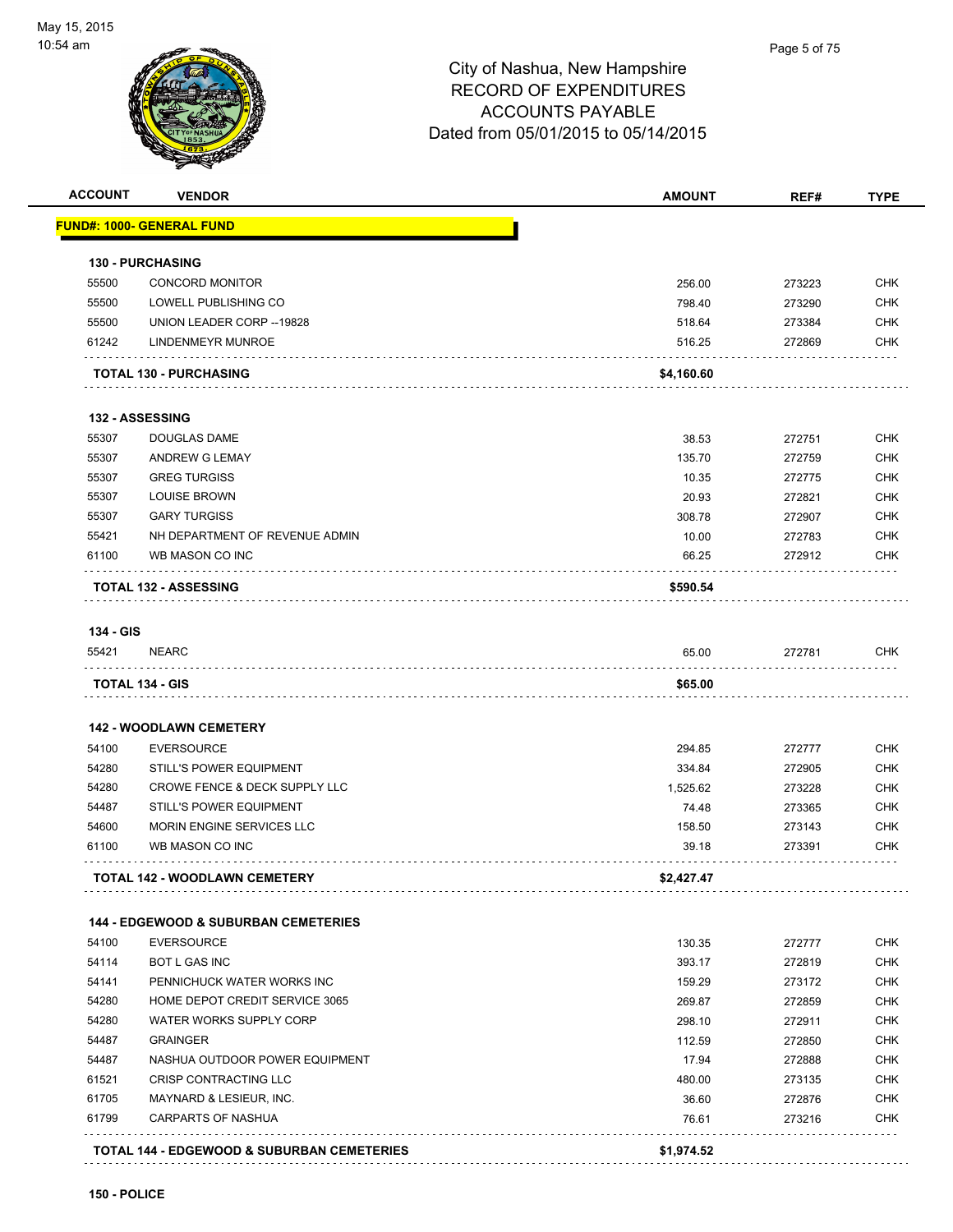

| <b>ACCOUNT</b> | <b>VENDOR</b>                            | <b>AMOUNT</b> | REF#             | <b>TYPE</b>              |
|----------------|------------------------------------------|---------------|------------------|--------------------------|
|                | <u> FUND#: 1000- GENERAL FUND</u>        |               |                  |                          |
|                |                                          |               |                  |                          |
| 150 - POLICE   |                                          |               |                  |                          |
| 52800          | <b>TODD MARTYNY</b>                      | 20.00         | 273142           | CHK                      |
| 52809          | <b>JOHN CINELLI</b>                      | 200.00        | 272747           | <b>CHK</b>               |
| 52809          | <b>DENNIS LEE</b>                        | 200.00        | 272758           | CHK                      |
| 53135          | ST JOSEPHS BUSINESS & HEALTH             | 453.35        | 273359           | CHK                      |
| 54100          | <b>EVERSOURCE</b>                        | 153.25        | 272777           | <b>CHK</b>               |
| 54100          | <b>EVERSOURCE</b>                        | 10,376.51     | 272778           | <b>CHK</b>               |
| 54114          | <b>DIRECT ENERGY BUSINESS</b>            | 17.84         | 272836           | <b>CHK</b>               |
| 54141          | PENNICHUCK WATER WORKS INC               | 492.73        | 272790           | CHK                      |
| 54141          | PENNICHUCK WATER WORKS INC               | 24.12         | 273172           | <b>CHK</b>               |
| 54243          | J LAWRENCE HALL INC                      | 788.20        | 272862           | CHK                      |
| 54280          | CHICK BEAULIEU INC                       | 740.00        | 272828           | CHK                      |
| 54280          | JOHN DEERE LANDSCAPES LLC                | 166.77        | 272866           | CHK                      |
| 54280          | NORMAN E DAY INC                         | 586.00        | 272891           | CHK                      |
| 54280          | <b>REXEL</b>                             | 120.00        | 273345           | CHK                      |
| 54407          | <b>GOVCONNECTION INC</b>                 | 678.83        | 272849           | CHK                      |
| 54407          | LEXISNEXIS A DIV REED ELSEVIER           | 149.00        | 272868           | CHK                      |
| 54414          | <b>GOVCONNECTION INC</b>                 | 500.00        | 272849           | <b>CHK</b>               |
| 54487          | HARRY W WELLS & SON INC                  | 345.50        | 272856           | <b>CHK</b>               |
| 54600          | MACMULKIN CHEVROLET INC                  | 49.95         | 273294           | <b>CHK</b>               |
| 54600          | SULLIVAN TIRE COMPANY                    | 84.00         | 273366           | <b>CHK</b>               |
| 54849          | COMCAST CABLE COMMUNICATIONS I           | 200.00        | 272776           | CHK                      |
| 54849          | <b>FAIRPOINT COMMUNICATIONS</b>          | 34.98         | 272779           | <b>CHK</b>               |
| 54849          | VERIZON WIRELESS-286546928               | 1,254.57      | 272797           | CHK                      |
| 54849          | PETER CINFO                              | 45.96         | 273133           | <b>CHK</b>               |
| 54849          | <b>JOSHUA ST ONGE</b>                    | 45.96         | 273150           | CHK                      |
| 54849          | COMCAST CABLE COMMUNICATIONS I           | 75.70         | 273155           | CHK                      |
| 55307          | <b>JOSEPH DEWITT</b>                     | 46.00         | 272754           | <b>CHK</b>               |
| 55307          | <b>DANIEL HAYDEN</b>                     | 46.00         | 272757           | <b>CHK</b>               |
| 55307          | <b>JAMES CIULLA</b>                      | 22.03         | 273134           | <b>CHK</b>               |
| 55307          | <b>THOMAS DURDEN</b>                     | 46.00         | 273137           | <b>CHK</b>               |
| 55307          | JAIME L ABRAMS                           | 46.00         | 273192           | <b>CHK</b>               |
| 55307          | <b>THOMAS DURDEN</b>                     | 46.00         | 273236           | CHK                      |
| 55400          | FORENSIC PIECES INC                      | 1,090.00      | 272780           | CHK                      |
| 55600          | SOURCE 4 INC                             | 374.80        | 273356           | CHK                      |
| 55607          | PETTY CASH                               | 17.44         | 272765           | <b>CHK</b>               |
| 55607          | UNITED PARCEL SERVICE                    | 19.53         | 272793           | <b>CHK</b>               |
| 55699          | CANAL ART & FRAMING                      | 411.00        | 272823           | <b>CHK</b>               |
| 55699          | NASHUA POLICE DEPARTMENT                 | 25.99         | 273146           | <b>CHK</b>               |
| 55699          | NASHUA MILLYARD ASSOC INC                | 703.46        | 273315           | <b>CHK</b>               |
| 61100          | WB MASON CO INC                          |               |                  | <b>CHK</b>               |
| 61100          | <b>GRANITE STATE STAMPS INC</b>          | 1,090.16      | 272912<br>273258 | <b>CHK</b>               |
|                |                                          | 30.47         |                  |                          |
| 61100<br>61107 | WB MASON CO INC<br><b>BEN'S UNIFORMS</b> | 828.47        | 273391           | <b>CHK</b><br><b>CHK</b> |
|                |                                          | 901.05        | 272815           |                          |
| 61107          | <b>GEORGE'S APPAREL</b>                  | 106.00        | 273252           | CHK                      |
| 61110          | ATLANTIC TACTICAL INC                    | 98.75         | 272805           | CHK                      |
| 61110          | <b>BEN'S UNIFORMS</b>                    | 653.00        | 272815           | CHK                      |
| 61110          | ATLANTIC TACTICAL INC                    | 170.85        | 273202           | CHK                      |
| 61142          | BOUND TREE MEDICAL, LLC                  | 55.66         | 273212           | <b>CHK</b>               |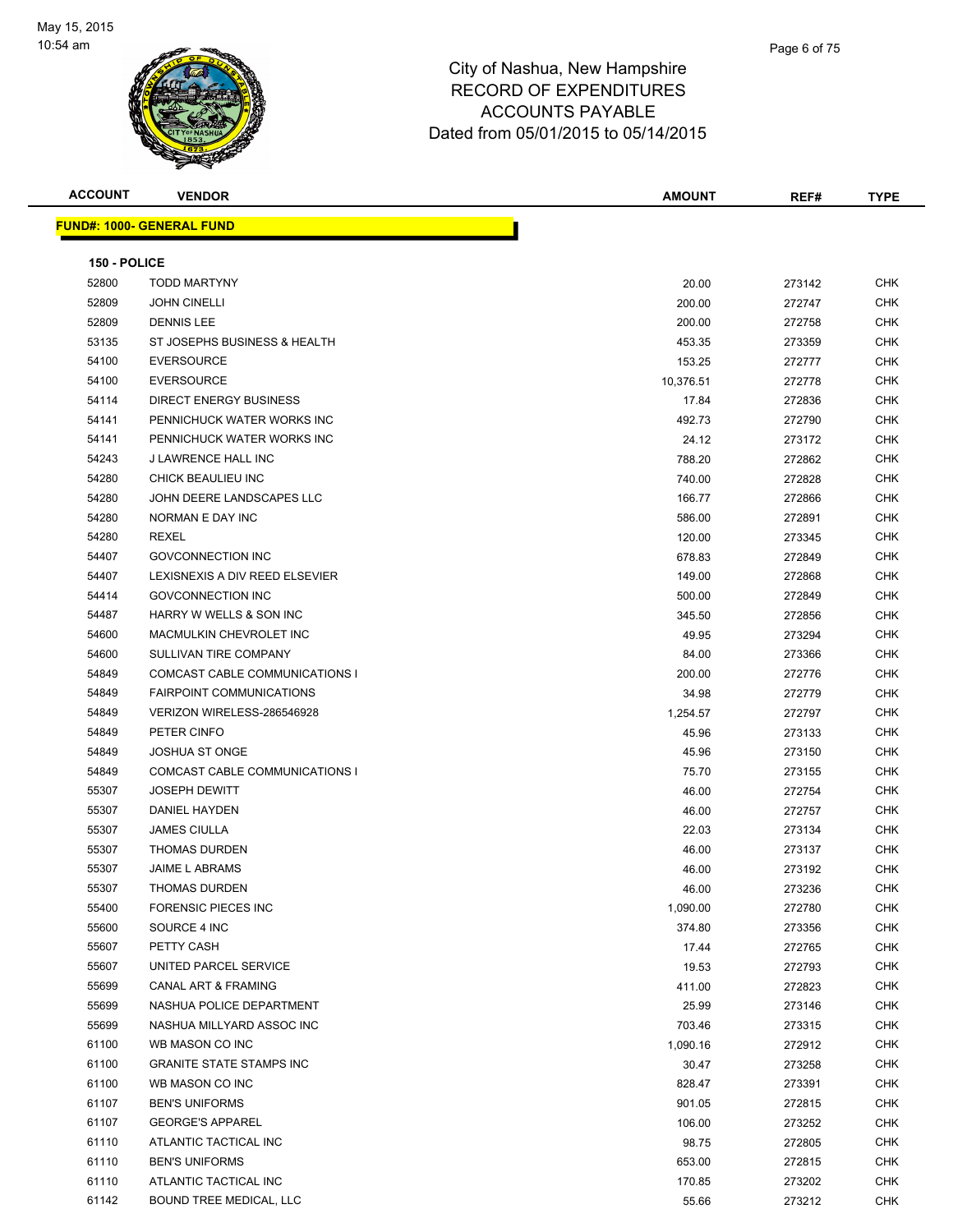

|                     | <b>VENDOR</b>                    | <b>AMOUNT</b> | REF#   | <b>TYPE</b> |
|---------------------|----------------------------------|---------------|--------|-------------|
|                     | <b>FUND#: 1000- GENERAL FUND</b> |               |        |             |
| <b>150 - POLICE</b> |                                  |               |        |             |
| 61185               | <b>ULINE</b>                     | 214.32        | 273382 | <b>CHK</b>  |
| 61299               | PETTY CASH                       | 17.99         | 272766 | <b>CHK</b>  |
| 61299               | <b>ALIMED INC</b>                | 124.50        | 272803 | <b>CHK</b>  |
| 61299               | <b>TEEL TECHNOLOGIES</b>         | 265.00        | 272906 | <b>CHK</b>  |
| 61428               | PETTY CASH                       | 3.49          | 272765 | <b>CHK</b>  |
| 61428               | <b>CENTRAL PAPER PRODUCTS CO</b> | 667.23        | 272826 | <b>CHK</b>  |
| 61428               | THE DURKIN CO INC                | 784.24        | 273237 | <b>CHK</b>  |
| 61428               | F W WEBB CO                      | 660.58        | 273240 | <b>CHK</b>  |
| 61615               | CONWAY OFFICE SOLUTIONS          | 903.00        | 273226 | <b>CHK</b>  |
| 61650               | WB MASON CO INC                  | 866.81        | 272912 | <b>CHK</b>  |
| 61650               | WB MASON CO INC                  | 298.91        | 273391 | <b>CHK</b>  |
| 61705               | <b>MAYNARD &amp; LESIEUR INC</b> | 621.20        | 272874 | <b>CHK</b>  |
| 61799               | PETTY CASH                       | 107.81        | 272765 | <b>CHK</b>  |
| 61799               | <b>BEST FORD</b>                 | 557.88        | 272817 | <b>CHK</b>  |
| 61799               | <b>CARPARTS OF NASHUA</b>        | 38.30         | 272824 | <b>CHK</b>  |
| 61799               | DEPENDABLE LOCK SERVICE INC      | 180.00        | 272835 | <b>CHK</b>  |
| 61799               | FISHER AUTO PARTS INC            | 338.60        | 272845 | <b>CHK</b>  |
| 61799               | MACMULKIN CHEVROLET INC          | 160.40        | 272872 | <b>CHK</b>  |
| 61799               | <b>BEST FORD</b>                 | 78.68         | 273209 | <b>CHK</b>  |
| 61799               | <b>CARPARTS OF NASHUA</b>        | 31.42         | 273216 | <b>CHK</b>  |
| 61799               | <b>FISHER AUTO PARTS INC</b>     | 6.82          | 273247 | <b>CHK</b>  |
| 61799               | MACMULKIN CHEVROLET INC          | 3.97          | 273294 | <b>CHK</b>  |
| 61799               | <b>MHQ MUNICIPAL VEHICLES</b>    | 448.40        | 273306 | <b>CHK</b>  |
| 61799               | NORTHERN FOREIGN CAR PARTS INC   | 215.50        | 273324 | <b>CHK</b>  |
| 61799               | QUIRK GM PARTS DEPOT             | 218.46        | 273339 | <b>CHK</b>  |
| 61799               | <b>TOWERS MOTOR PARTS CORP</b>   | 39.98         | 273376 | <b>CHK</b>  |
| 61910               | PETTY CASH                       | 62.39         | 272766 | <b>CHK</b>  |
| 71221               | WB MASON CO INC                  | 249.99        | 273391 | <b>CHK</b>  |
|                     | <b>TOTAL 150 - POLICE</b>        | \$32,797.75   |        |             |

#### **152 - FIRE**

| 53135 | ST JOSEPHS BUSINESS & HEALTH | 2,732.50 | 273359 | <b>CHK</b> |
|-------|------------------------------|----------|--------|------------|
| 54100 | <b>EVERSOURCE</b>            | 5,382.11 | 272777 | <b>CHK</b> |
| 54100 | <b>EVERSOURCE</b>            | 415.61   | 273156 | <b>CHK</b> |
| 54114 | DIRECT ENERGY BUSINESS       | 3,373.07 | 272836 | <b>CHK</b> |
| 54114 | LIBERTY UTILITIES - NH       | 444.67   | 273166 | <b>CHK</b> |
| 54114 | DIRECT ENERGY BUSINESS       | 507.75   | 273235 | <b>CHK</b> |
| 54141 | PENNICHUCK WATER WORKS INC   | 241.59   | 272790 | <b>CHK</b> |
| 54141 | PENNICHUCK WATER WORKS INC   | 540.50   | 273172 | <b>CHK</b> |
| 54280 | <b>BELLETETES INC</b>        | 25.25    | 272814 | <b>CHK</b> |
| 54280 | <b>FIMBEL GARAGE DOORS</b>   | 120.00   | 273244 | <b>CHK</b> |
| 54280 | J LAWRENCE HALL INC          | 402.94   | 273272 | <b>CHK</b> |
| 54600 | <b>FASTENAL CO</b>           | 69.48    | 272842 | <b>CHK</b> |
| 54600 | MINUTEMAN TRUCKS INC         | 306.76   | 272885 | <b>CHK</b> |
| 54600 | CHROMATE INDUSTRIAL CORP     | 1,157.66 | 273220 | <b>CHK</b> |
| 54600 | <b>FASTENAL CO</b>           | 80.71    | 273241 | <b>CHK</b> |
| 54600 | JACK YOUNG CO INC            | 443.64   | 273274 | <b>CHK</b> |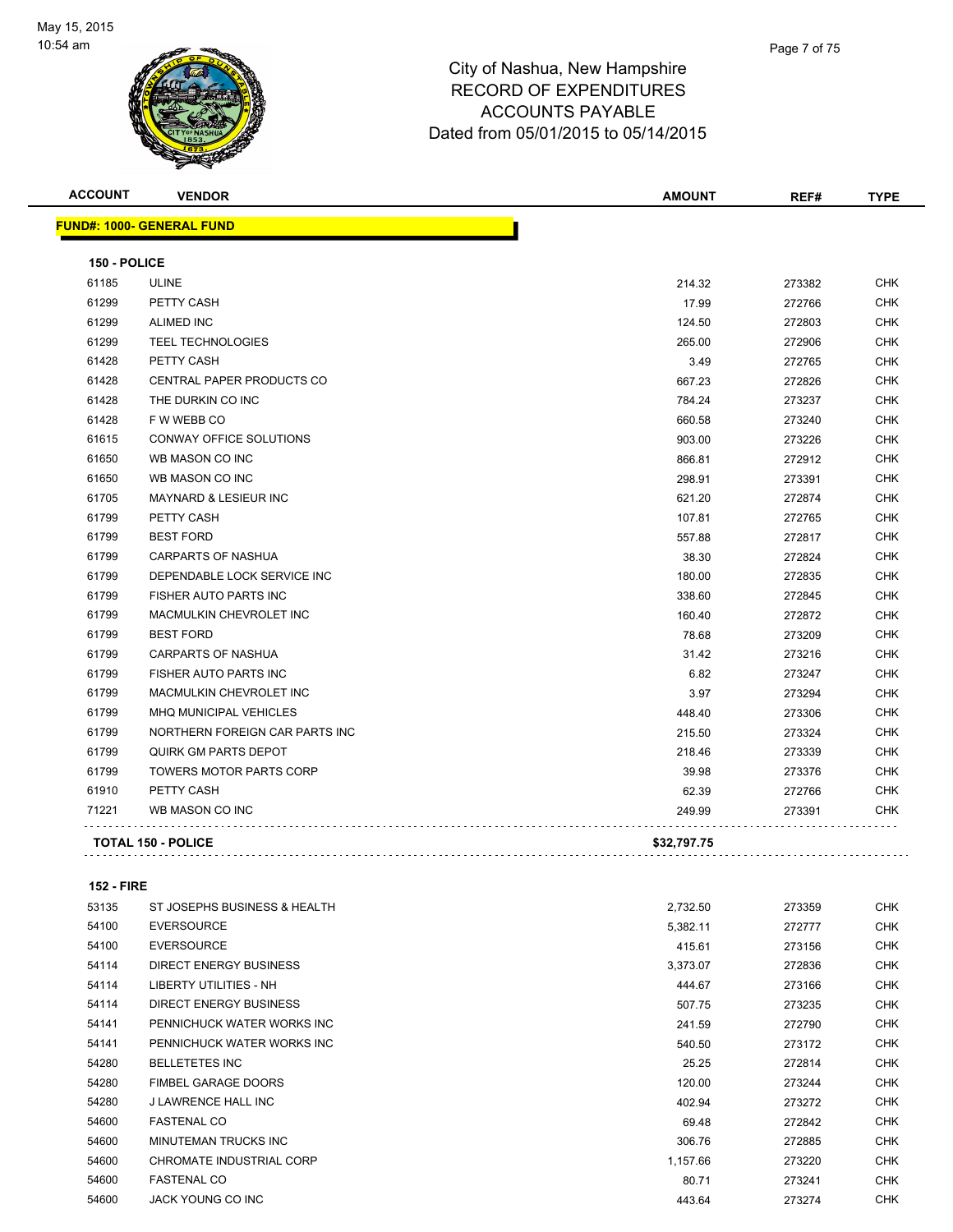

| <b>ACCOUNT</b>    | <b>VENDOR</b>                       | <b>AMOUNT</b> | REF#   | <b>TYPE</b> |
|-------------------|-------------------------------------|---------------|--------|-------------|
|                   | <b>FUND#: 1000- GENERAL FUND</b>    |               |        |             |
| <b>152 - FIRE</b> |                                     |               |        |             |
| 54600             | <b>MINUTEMAN TRUCKS INC</b>         | 861.98        | 273309 | <b>CHK</b>  |
| 54828             | US BANK EQUIPMENT FINANCE           | 223.26        | 273181 | <b>CHK</b>  |
| 55118             | AT & T MOBILITY                     | 170.92        | 273117 | <b>CHK</b>  |
| 55699             | TRUE BLUE CLEANERS                  | 105.56        | 273378 | <b>CHK</b>  |
| 55699             | TRUE BLUE CLEANERS                  | 30.16         | 273379 | <b>CHK</b>  |
| 55699             | TRUE BLUE CLEANERS                  | 60.32         | 273380 | <b>CHK</b>  |
| 61107             | BERGERON PROTECTIVE CLOTHING        | 413.62        | 272816 | <b>CHK</b>  |
| 61107             | <b>WAYNE AGAN</b>                   | 161.70        | 273188 | <b>CHK</b>  |
| 61110             | BERGERON PROTECTIVE CLOTHING        | 129.86        | 272816 | <b>CHK</b>  |
| 61135             | <b>KEVIN E MORRISSEY</b>            | 250.00        | 273311 | <b>CHK</b>  |
| 61135             | <b>THOMAS NEWMAN</b>                | 250.00        | 273321 | <b>CHK</b>  |
| 61135             | NICHOLAS PERAULT                    | 250.00        | 273331 | <b>CHK</b>  |
| 61299             | <b>GRANITE CITY ELECTRIC SUPPLY</b> | 105.17        | 273256 | <b>CHK</b>  |
| 61307             | YANKEE TRUCK LLC                    | 57.75         | 273392 | <b>CHK</b>  |
| 61428             | BANNER SYSTEMS OF MASSACHUSETT      | 26.80         | 273206 | <b>CHK</b>  |
| 61428             | NEW ENGLAND PAPER & SUPPLY          | 242.24        | 273320 | <b>CHK</b>  |
| 61499             | <b>BELLETETES INC</b>               | 33.29         | 273208 | <b>CHK</b>  |
| 61699             | <b>BATTERIES PLUS</b>               | 142.50        | 272813 | <b>CHK</b>  |
| 61705             | <b>MAYNARD &amp; LESIEUR INC</b>    | 93.00         | 272875 | <b>CHK</b>  |
| 61705             | <b>MAYNARD &amp; LESIEUR INC</b>    | 725.28        | 273297 | <b>CHK</b>  |
| 61709             | <b>G H BERLIN WINDWARD</b>          | 2,337.99      | 272846 | <b>CHK</b>  |
| 68335             | NEW ENGLAND ARSON SEMINAR           | 780.00        | 273118 | <b>CHK</b>  |
| 71400             | SANEL AUTO PARTS CO                 | 11.39         | 273352 | <b>CHK</b>  |
|                   | <b>TOTAL 152 - FIRE</b>             | \$23,707.03   |        |             |
|                   | <b>153 - BUILDING INSPECTION</b>    |               |        |             |
| 55118             | VERIZON WIRELESS-642044677          | 80.02         | 272798 | CHK         |
| 55307             | <b>WILLIAM CONDRA</b>               | 312.23        | 272749 | CHK         |
| 55307             | <b>TIMOTHY DUPONT</b>               | 405.99        | 272755 | <b>CHK</b>  |
| 55307             | <b>JEFFREY RICHARD</b>              | 430.10        | 272768 | <b>CHK</b>  |
| 55307             | <b>MARK COLLINS</b>                 | 161.60        | 272830 | <b>CHK</b>  |
| 55421             | NATIONAL SEMINARS TRAINING          | 199.00        | 273169 | <b>CHK</b>  |
| 61299             | WB MASON CO INC                     | 39.88         | 272912 | <b>CHK</b>  |
|                   | TOTAL 153 - BUILDING INSPECTION     | \$1,628.82    |        |             |
|                   | <b>155 - CODE ENFORCEMENT</b>       |               |        |             |
| 55118             | AT & T MOBILITY                     | 96.96         | 273117 | <b>CHK</b>  |
| 55200             | JOHN E REID & ASSOC INC             | 50.00         | 273161 | CHK         |
| 55307             | <b>NELSON ORTEGA</b>                | 229.43        | 272763 | <b>CHK</b>  |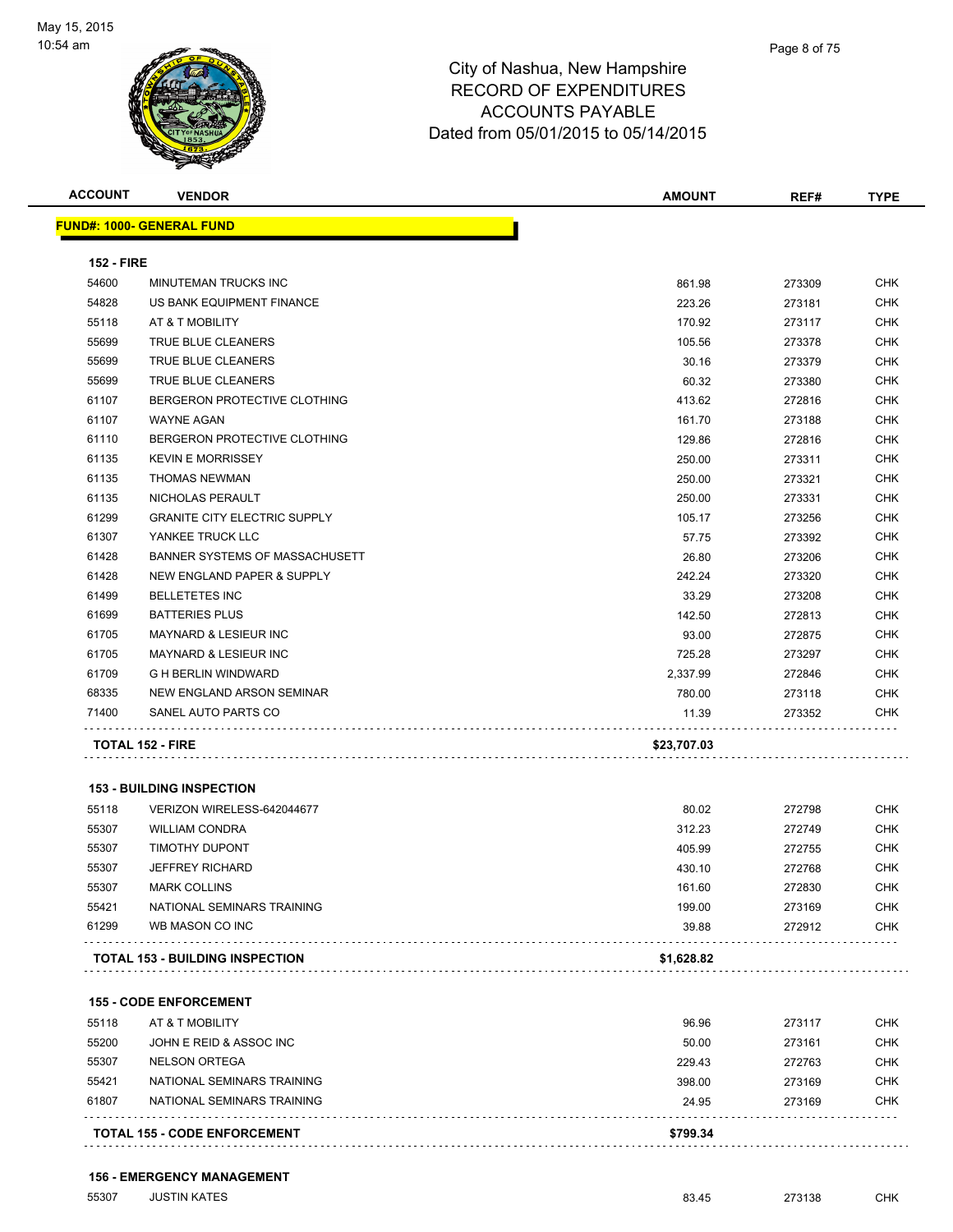

| <b>ACCOUNT</b> | <b>VENDOR</b>                                     | <b>AMOUNT</b> | REF#             | <b>TYPE</b>              |
|----------------|---------------------------------------------------|---------------|------------------|--------------------------|
|                | <u> FUND#: 1000- GENERAL FUND</u>                 |               |                  |                          |
|                | <b>156 - EMERGENCY MANAGEMENT</b>                 |               |                  |                          |
| 61100          | WB MASON CO INC                                   | 106.93        | 272912           | <b>CHK</b>               |
| 61100          | WB MASON CO INC                                   | 70.48         | 273391           | <b>CHK</b>               |
| 68325          | CHANNING BETE CO INC                              | 130.80        | 272827           | <b>CHK</b>               |
| 71000          | <b>CARD TECH ID</b>                               | 59.24         | 273215           | <b>CHK</b>               |
|                | <b>TOTAL 156 - EMERGENCY MANAGEMENT</b>           | \$450.90      |                  |                          |
|                | <b>157 - CITYWIDE COMMUNICATIONS</b>              |               |                  |                          |
| 61799          | <b>BEST FORD</b>                                  | 203.50        | 273209           | <b>CHK</b>               |
|                | <b>TOTAL 157 - CITYWIDE COMMUNICATIONS</b>        | \$203.50      |                  |                          |
|                | <b>159 - OTHER PUBLIC SAFETY</b>                  |               |                  |                          |
| 54835          | PENNICHUCK WATER WORKS INC                        | 220,909.59    | 272790           | <b>CHK</b>               |
|                | <b>TOTAL 159 - OTHER PUBLIC SAFETY</b>            | \$220,909.59  |                  |                          |
|                |                                                   |               |                  |                          |
|                | <b>160 - PUBLIC WORKS-ADMIN/ENGINEERING</b>       |               |                  |                          |
| 54141          | PENNICHUCK WATER WORKS INC                        | 83.03         | 272790           | <b>CHK</b>               |
| 54828          | US BANK EQUIPMENT FINANCE                         | 198.72        | 273187           | <b>CHK</b>               |
| 55118          | AT & T MOBILITY                                   | 214.15        | 273117           | <b>CHK</b>               |
| 55307          | <b>WILLIAM TOOMEY</b>                             | 305.90        | 272774           | <b>CHK</b>               |
| 55307          | <b>TODD WELCH</b>                                 | 87.98         | 273153           | <b>CHK</b>               |
| 55400          | <b>TODD WELCH</b>                                 | 30.00         | 272773           | <b>CHK</b><br><b>CHK</b> |
| 55400          | NH PUBLIC WORKS ASSOCIATION                       | 50.00         | 272785           |                          |
| 61100<br>61100 | STEPHEN DOOKRAN<br>WB MASON CO INC                | 33.59<br>5.59 | 272771<br>273391 | <b>CHK</b><br><b>CHK</b> |
|                |                                                   |               |                  |                          |
|                | <b>TOTAL 160 - PUBLIC WORKS-ADMIN/ENGINEERING</b> | \$1,008.96    |                  |                          |
| 161 - STREETS  |                                                   |               |                  |                          |
| 54100          | <b>EVERSOURCE</b>                                 | 57.42         | 272777           | CHK                      |
| 54100          | <b>EVERSOURCE</b>                                 | 908.40        | 273156           | <b>CHK</b>               |
| 54141          | PENNICHUCK WATER WORKS INC                        | 628.24        | 272790           | <b>CHK</b>               |
| 54200          | JAN PRO CLEANING SYSTEMS NE                       | 855.00        | 272864           | <b>CHK</b>               |
| 54228          | <b>JP PEST SERVICES</b>                           | 68.00         | 273273           | <b>CHK</b>               |
| 54280          | STEVE SHUMSKY UNLIMITED DOOR                      | 325.00        | 273364           | <b>CHK</b>               |
| 54600          | BOBCAT OF NEW HAMPSHIRE                           | 183.69        | 272818           | <b>CHK</b>               |
| 54600          | DONOVAN EQUIPMENT CO INC                          | 479.06        | 272837           | <b>CHK</b>               |
| 54600          | DONOVAN SPRING CO INC                             | 481.50        | 272838           | <b>CHK</b>               |
| 54600          | <b>JOE GRAFIX LLC</b>                             | 155.00        | 272865           | <b>CHK</b>               |
| 54600          | <b>MB TRACTOR &amp; EQUIPMENT</b>                 | 159.88        | 272877           | <b>CHK</b>               |
| 54600          | MCDEVITT TRUCKS INC                               | 36.04         | 272878           | <b>CHK</b>               |
| 54600          | NUERA TRANSPORT INC                               | 32.81         | 272893           | <b>CHK</b>               |
| 54600          | ATLANTIC BROOM SERVICE INC                        | 1,630.00      | 273201           | <b>CHK</b>               |
| 54600          | <b>B-B CHAIN INC</b>                              | 560.00        | 273203           | <b>CHK</b>               |
| 54600          | BEARINGS SPECIALTY CO INC                         | 109.05        | 273207           | <b>CHK</b>               |

BELLETETES INC 29.69 273208 CHK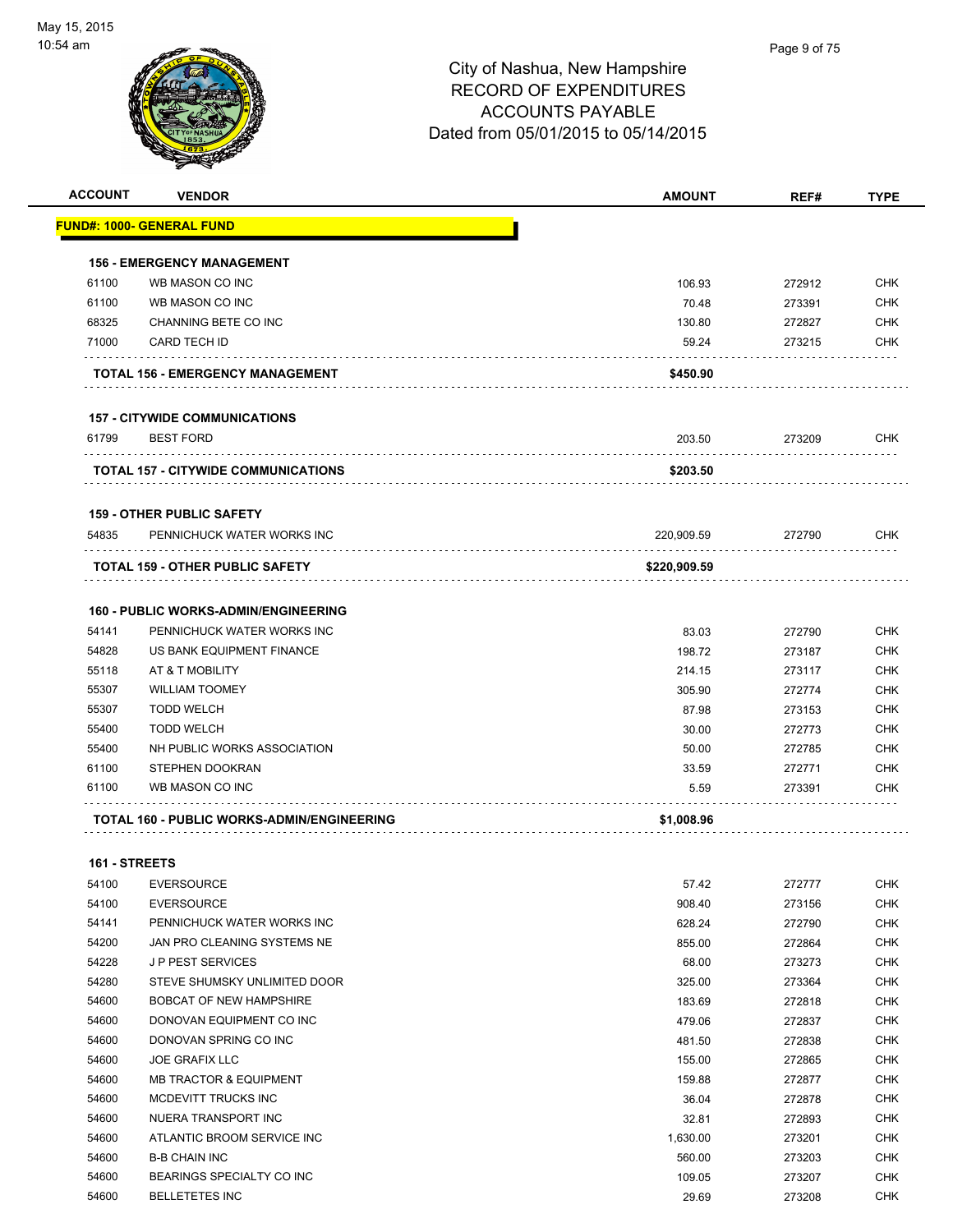

| <b>ACCOUNT</b> | <b>VENDOR</b>                         | <b>AMOUNT</b> | REF#   | <b>TYPE</b> |
|----------------|---------------------------------------|---------------|--------|-------------|
|                | <u> FUND#: 1000- GENERAL FUND</u>     |               |        |             |
|                |                                       |               |        |             |
| 161 - STREETS  |                                       |               |        |             |
| 54600          | <b>BEST FORD</b>                      | 991.63        | 273209 | <b>CHK</b>  |
| 54600          | <b>CARPARTS OF NASHUA</b>             | 303.36        | 273216 | <b>CHK</b>  |
| 54600          | <b>FASTENAL CO</b>                    | 11.31         | 273241 | <b>CHK</b>  |
| 54600          | FREIGHTLINER OF NH INC                | 223.35        | 273250 | <b>CHK</b>  |
| 54600          | LIBERTY INTNL TRUCKS OF NH LLC        | 300.34        | 273288 | CHK         |
| 54600          | NAPA AUTO PARTS                       | 365.98        | 273312 | <b>CHK</b>  |
| 54600          | NUERA TRANSPORT INC                   | 68.87         | 273325 | CHK         |
| 54600          | R WHITE EQUIPMENT CENTER INC          | 39.90         | 273340 | <b>CHK</b>  |
| 54600          | <b>TENNANT SALES &amp; SERVICE CO</b> | 505.80        | 273374 | <b>CHK</b>  |
| 54600          | YANKEE TRUCK LLC                      | 108.95        | 273392 | CHK         |
| 55118          | AT & T MOBILITY                       | 204.00        | 273117 | CHK         |
| 55200          | <b>APWA</b>                           | 223.75        | 273154 | CHK         |
| 61107          | UNIFIRST CORPORATION                  | 600.41        | 272909 | CHK         |
| 61107          | UNIFIRST CORPORATION                  | 787.32        | 273383 | CHK         |
| 61166          | BOT L GAS INC                         | 127.00        | 273211 | <b>CHK</b>  |
| 61299          | <b>B-B CHAIN INC</b>                  | 760.00        | 272808 | CHK         |
| 61299          | F W WEBB CO                           | 10.66         | 272841 | CHK         |
| 61299          | <b>FASTENAL CO</b>                    | 24.98         | 272842 | <b>CHK</b>  |
| 61299          | PETTY CASH                            | 16.00         | 273147 | CHK         |
| 61299          | <b>BANNER SYSTEMS OF MASSACHUSETT</b> | 868.92        | 273206 | <b>CHK</b>  |
| 61299          | <b>FASTENAL CO</b>                    | 99.82         | 273241 | CHK         |
| 61299          | <b>HAJOCA CORPORATION</b>             | 68.00         | 273263 | <b>CHK</b>  |
| 61300          | DENNIS K BURKE INC                    | 11,804.76     | 272834 | <b>CHK</b>  |
| 61428          | PETTY CASH                            | 39.35         | 273147 | <b>CHK</b>  |
| 61507          | <b>BROX INDUSTRIES INC</b>            | 6,143.72      | 272822 | <b>CHK</b>  |
| 61507          | CONTINENTAL PAVING INC                | 2,584.60      | 272831 | CHK         |
| 61507          | CONTINENTAL PAVING INC                | 1,765.80      | 273224 | CHK         |
| 61535          | <b>BROX INDUSTRIES INC</b>            | 213.91        | 272822 | CHK         |
| 61542          | <b>FASTENAL CO</b>                    | 20.46         | 272842 | CHK         |
| 61542          | PERMA LINE CORP OF NEW ENGLAND        | 2,222.35      | 272896 | CHK         |
| 61542          | <b>FASTENAL CO</b>                    | 24.60         | 273241 | <b>CHK</b>  |
| 61542          | PERMA LINE CORP OF NEW ENGLAND        | 910.75        | 273332 | <b>CHK</b>  |
| 61556          | <b>BELLETETES INC</b>                 | 11.16         | 273208 | <b>CHK</b>  |
| 61556          | <b>FASTENAL CO</b>                    | 361.22        | 273241 | <b>CHK</b>  |
| 61560          | CORRIVEAU ROUTHIER INC                | 201.80        | 272833 | <b>CHK</b>  |
| 61560          | NEENAH FOUNDRY CO                     | 2,500.00      | 273319 | <b>CHK</b>  |
| 61705          | MAYNARD & LESIEUR INC                 | 125.00        | 273299 | CHK         |
| 61709          | NAPA AUTO PARTS                       | 20.78         | 273312 | CHK         |
| 61709          | SANEL AUTO PARTS CO                   | 43.20         | 273353 | CHK         |
| 61799          | <b>BF&amp;D SALES INC</b>             | 651.18        | 272807 | CHK         |
| 61799          | <b>FASTENAL CO</b>                    | 93.89         | 272842 | CHK         |
| 61799          | PETTY CASH                            | 24.00         | 273147 | CHK         |
| 61799          | CARPARTS OF NASHUA                    | (39.26)       | 273216 | CHK         |
| 61799          | <b>NAPA AUTO PARTS</b>                | 34.46         | 273312 | <b>CHK</b>  |
| 71025          | <b>FASTENAL CO</b>                    | 160.09        | 272842 | CHK         |
| 71025          | NAPA AUTO PARTS                       | 29.99         | 273312 | <b>CHK</b>  |
| 71999          | <b>BELLETETES INC</b>                 | 14.39         | 273208 | <b>CHK</b>  |
| 71999          | <b>IMMOBILIARE INC</b>                | 5,300.00      | 273269 | <b>CHK</b>  |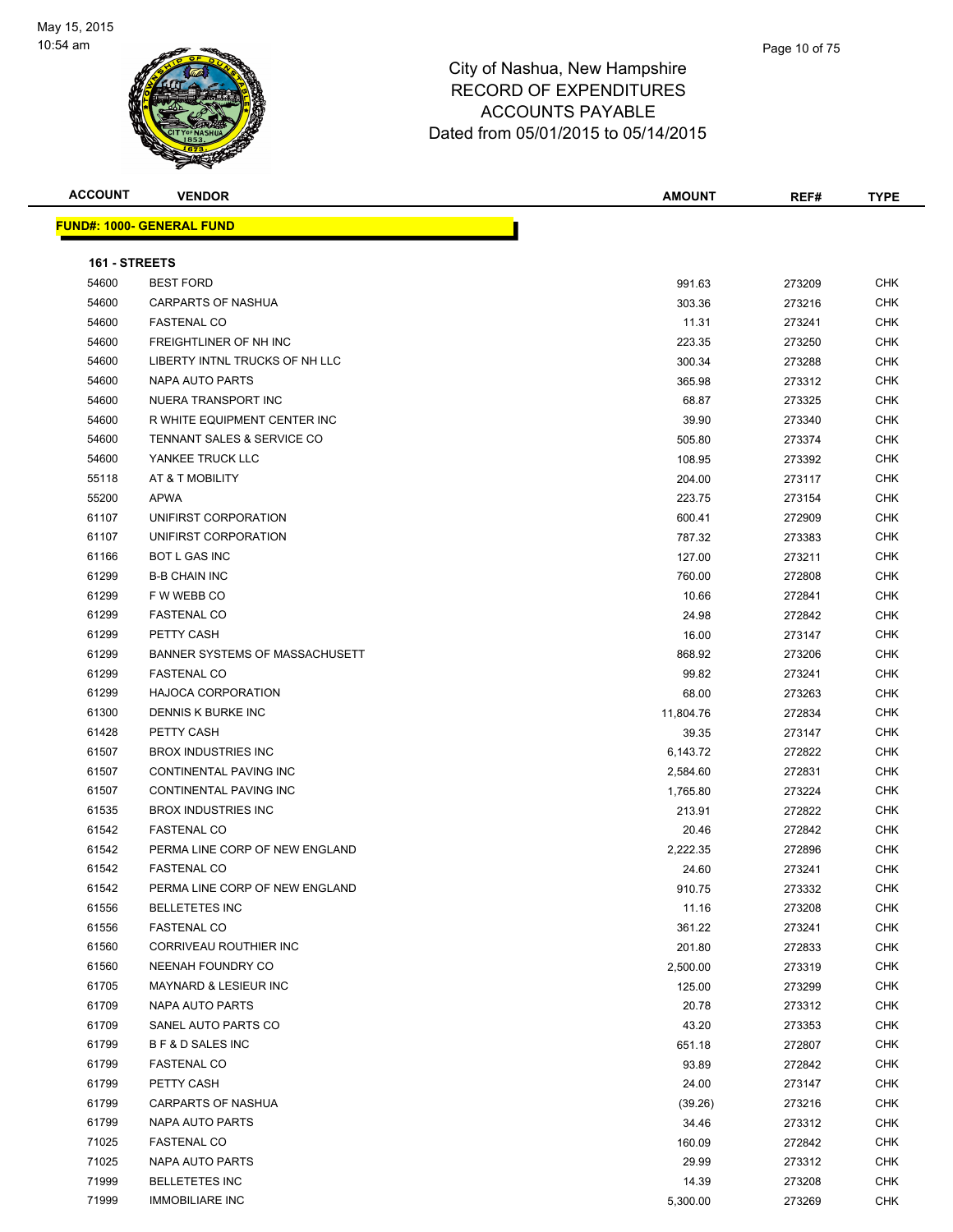

## Page 11 of 75

| <b>ACCOUNT</b> | <b>VENDOR</b>                           | <b>AMOUNT</b> | REF#                                                                                                                                                                                                                                     | <b>TYPE</b> |
|----------------|-----------------------------------------|---------------|------------------------------------------------------------------------------------------------------------------------------------------------------------------------------------------------------------------------------------------|-------------|
|                | <b>FUND#: 1000- GENERAL FUND</b>        |               |                                                                                                                                                                                                                                          |             |
| 161 - STREETS  |                                         |               |                                                                                                                                                                                                                                          |             |
| 71999          | R WHITE EQUIPMENT CENTER INC            | 265.00        | 273340                                                                                                                                                                                                                                   | <b>CHK</b>  |
| 71999          | RELIABLE EQUIPMENT LLC                  | 6,795.00      | 273344                                                                                                                                                                                                                                   | <b>CHK</b>  |
|                | TOTAL 161 - STREETS                     | \$55,731.33   |                                                                                                                                                                                                                                          |             |
|                | <b>162 - STREET LIGHTING</b>            |               |                                                                                                                                                                                                                                          |             |
| 54100          | <b>EVERSOURCE</b>                       | 60,619.78     | 272778                                                                                                                                                                                                                                   | <b>CHK</b>  |
|                | <b>TOTAL 162 - STREET LIGHTING</b>      | \$60,619.78   |                                                                                                                                                                                                                                          |             |
|                | <b>166 - PARKING LOTS</b>               |               |                                                                                                                                                                                                                                          |             |
| 45321          | <b>BRENDAN P KEEGAN</b>                 | 100.00        | 273285                                                                                                                                                                                                                                   | <b>CHK</b>  |
| 55307          | <b>JILL STANSFIELD</b>                  | 21.51         | 272770                                                                                                                                                                                                                                   | <b>CHK</b>  |
| 61299          | HOME DEPOT CREDIT SERVICE 3065          | 13.86         | 272859                                                                                                                                                                                                                                   | <b>CHK</b>  |
| 71025          | HOME DEPOT CREDIT SERVICE 3065          | 40.32         | 272859                                                                                                                                                                                                                                   | <b>CHK</b>  |
| 71600          | DEPENDABLE LOCK SERVICE INC             | 735.00        | 273233                                                                                                                                                                                                                                   | <b>CHK</b>  |
|                | <b>TOTAL 166 - PARKING LOTS</b>         | \$910.69      |                                                                                                                                                                                                                                          |             |
|                | <b>171 - COMMUNITY SERVICES</b>         |               |                                                                                                                                                                                                                                          |             |
| 54421          | CONWAY OFFICE SOLUTIONS                 | 25.12         | 272832                                                                                                                                                                                                                                   | <b>CHK</b>  |
| 55400          | SODEXO                                  | 390.00        | 273355                                                                                                                                                                                                                                   | <b>CHK</b>  |
| 55600          | <b>ALPHAGRAPHICS</b>                    | 699.42        | 273195                                                                                                                                                                                                                                   | <b>CHK</b>  |
| 61100          | WB MASON CO INC                         | 22.34         | 272912                                                                                                                                                                                                                                   | <b>CHK</b>  |
| 61100          | WB MASON CO INC                         | 134.48        | 273391                                                                                                                                                                                                                                   | <b>CHK</b>  |
| 61250          | SIGN-A-RAMA OF NASHUA                   | 493.00        | 272902                                                                                                                                                                                                                                   | <b>CHK</b>  |
| 61250          | THE TELEGRAPH                           | 350.00        | 273175                                                                                                                                                                                                                                   | <b>CHK</b>  |
| 68320          | THE YOUTH COUNCIL                       | 365.00        | 273393                                                                                                                                                                                                                                   | <b>CHK</b>  |
|                | <b>TOTAL 171 - COMMUNITY SERVICES</b>   | \$2,479.36    |                                                                                                                                                                                                                                          |             |
|                |                                         |               |                                                                                                                                                                                                                                          |             |
|                | <b>172 - COMMUNITY HEALTH</b>           |               |                                                                                                                                                                                                                                          |             |
| 55307<br>55307 | KAYLA O'BRIEN                           | 2.30          | 273139                                                                                                                                                                                                                                   | <b>CHK</b>  |
|                | LUIS PORRES                             | 20.13         | 273148<br>distribution of the control of the control of the control of the control of the control of the control of the control of the control of the control of the control of the control of the control of the control of the control | <b>CHK</b>  |
|                | <b>TOTAL 172 - COMMUNITY HEALTH</b>     | \$22.43       |                                                                                                                                                                                                                                          |             |
|                | <b>173 - ENVIRONMENTAL HEALTH</b>       |               |                                                                                                                                                                                                                                          |             |
| 54600          | MACMULKIN CHEVROLET INC                 | 233.51        | 272872                                                                                                                                                                                                                                   | <b>CHK</b>  |
| 55200          | NH HEALTH OFFICERS ASSOCIATION          | 95.00         | 272784                                                                                                                                                                                                                                   | <b>CHK</b>  |
| 55307          | <b>COURTNEY MARRS</b>                   | 52.03         | 272760                                                                                                                                                                                                                                   | <b>CHK</b>  |
| 55307          | <b>RENE BEAUDOIN</b>                    | 129.95        | 273131                                                                                                                                                                                                                                   | <b>CHK</b>  |
| 55400          | <b>NHWPCA</b>                           | 120.00        | 272787                                                                                                                                                                                                                                   | <b>CHK</b>  |
| 55421          | <b>NHWPCA</b>                           | 40.00         | 273171                                                                                                                                                                                                                                   | <b>CHK</b>  |
| 61149          | <b>TAYLOR TECHNOLOGIES INC</b>          | 219.43        | 273370                                                                                                                                                                                                                                   | <b>CHK</b>  |
|                | <b>TOTAL 173 - ENVIRONMENTAL HEALTH</b> | \$889.92      |                                                                                                                                                                                                                                          |             |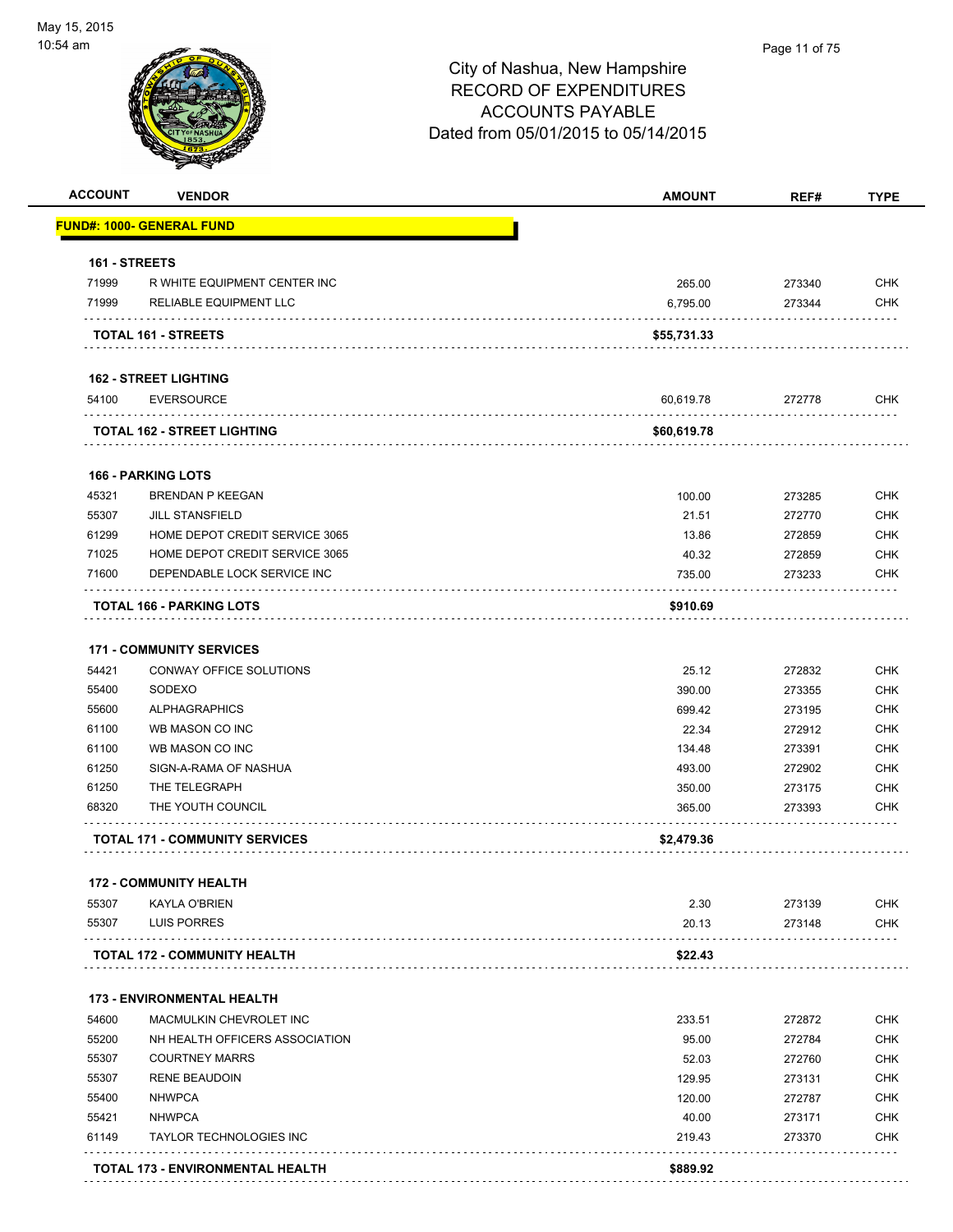| <b>ACCOUNT</b> | <b>VENDOR</b>                                       | <b>AMOUNT</b>         | REF#             | <b>TYPE</b>              |
|----------------|-----------------------------------------------------|-----------------------|------------------|--------------------------|
|                | <u> FUND#: 1000- GENERAL FUND</u>                   |                       |                  |                          |
|                | <b>174 - WELFARE ADMINISTRATION</b>                 |                       |                  |                          |
| 55307          | <b>ROBERT MACK</b>                                  | 72.40                 | 273141           | CHK                      |
|                | <b>TOTAL 174 - WELFARE ADMINISTRATION</b>           | \$72.40               |                  |                          |
|                | <b>175 - WELFARE ASSISTANCE</b>                     |                       |                  |                          |
| 55810          | CENTRAL REALTY INC                                  | 695.00                | 273106           | <b>CHK</b>               |
| 55810          | <b>MARGUERITES PLACE INC</b>                        | 368.00                | 273107           | <b>CHK</b>               |
| 55810          | MOTEL 6                                             | 6,885.63              | 273597           | <b>CHK</b>               |
| 55810          | BISHOP REAL ESTATE MGMT INC                         | 850.00                | 273598           | <b>CHK</b>               |
| 55810          | HOL-COT REALTY LLC                                  | 867.00                | 273599           | CHK                      |
| 55810          | RODNEY KIRKMAN                                      | 850.00                | 273600           | <b>CHK</b>               |
| 55810          | <b>LIGHT PARTNERS</b>                               | 650.00                | 273601           | <b>CHK</b>               |
| 55810          | RJ REAL ESTATE PARTNERSHIP                          | 553.77                | 273602           | CHK                      |
| 55810          | SOLO PROPERTY GROUP LLC                             | 250.00                | 273603           | CHK                      |
| 55810          | SOMERSET ASSOCIATES                                 | 785.87                | 273604           | <b>CHK</b>               |
| 55810          | <b>WILBERTO TORRES</b>                              | 128.49                | 273605           | CHK                      |
| 55810          | <b>DIANE URQUHART</b>                               | 571.50                | 273606           | <b>CHK</b>               |
|                | <b>MARGARET VICENTE</b>                             | 800.00                | 273607           | <b>CHK</b>               |
| 55810          |                                                     |                       | 273104           | <b>CHK</b>               |
| 55814          | <b>EVERSOURCE</b>                                   | 152.52                |                  |                          |
| 55814          | <b>LIBERTY UTILITIES</b>                            | 192.17                | 273105           | <b>CHK</b>               |
| 55814          | <b>EVERSOURCE</b>                                   | 283.53                |                  | CHK                      |
| 55814          | LIBERTY UTILITIES<br>TOTAL 175 - WELFARE ASSISTANCE | 411.84<br>\$15,295.32 | 273595<br>273596 | CHK                      |
|                |                                                     |                       |                  |                          |
|                | <b>177 - PARKS &amp; RECREATION</b>                 |                       |                  |                          |
| 44549          | AMBER FURMAN                                        | 40.00                 | 273090           | <b>CHK</b>               |
| 44549          | AMY TEFFT                                           | 20.00                 | 273091           | <b>CHK</b>               |
| 44549          | BETHANY AZEVEDO                                     | 20.00                 | 273093           | <b>CHK</b>               |
| 44549          | EDWARD JOY                                          | 20.00                 | 273095           | CHK                      |
| 44549          | <b>GARTH HAMELIN</b>                                | 20.00                 | 273096           | CHK                      |
| 44549          | <b>HEATHER BLONDIN</b>                              | 20.00                 | 273097           | <b>CHK</b>               |
| 44549          | <b>JENNIFER KING</b>                                | 20.00                 | 273098           | <b>CHK</b>               |
| 44549          | LAURA PATTERSON                                     | 20.00                 | 273099           | CHK                      |
| 44549          | PAULA PASSERINI                                     | 20.00                 | 273100           | <b>CHK</b>               |
| 44549          | <b>SCOTT NUGENT</b>                                 | 20.00                 | 273101           | <b>CHK</b>               |
| 44549          | <b>SUZY BERMAN</b>                                  | 20.00                 | 273102           | <b>CHK</b>               |
| 44549          | <b>TIMOTHY DOLAN</b>                                | 20.00                 | 273103           | <b>CHK</b>               |
| 54100          | <b>EVERSOURCE</b>                                   | 7,051.82              | 272777           | <b>CHK</b>               |
| 54100<br>54114 | <b>EVERSOURCE</b><br>LIBERTY UTILITIES - NH         | 5,469.31<br>45.16     | 272778           | <b>CHK</b><br><b>CHK</b> |
| 54114          | <b>LIBERTY UTILITIES - NH</b>                       | 270.05                | 273163           | <b>CHK</b>               |
| 54114          | <b>DIRECT ENERGY BUSINESS</b>                       | 466.40                | 273167           | <b>CHK</b>               |
| 54141          | PENNICHUCK WATER WORKS INC                          | 370.72                | 273235           | CHK                      |
| 54141          | PENNICHUCK WATER WORKS INC                          | 623.89                | 272790<br>273172 | <b>CHK</b>               |
| 54280          | BANNER SYSTEMS OF MASSACHUSETT                      |                       |                  | <b>CHK</b>               |
| 54280          | <b>FASTENAL CO</b>                                  | 1,150.00<br>16.56     | 272811<br>272842 | CHK                      |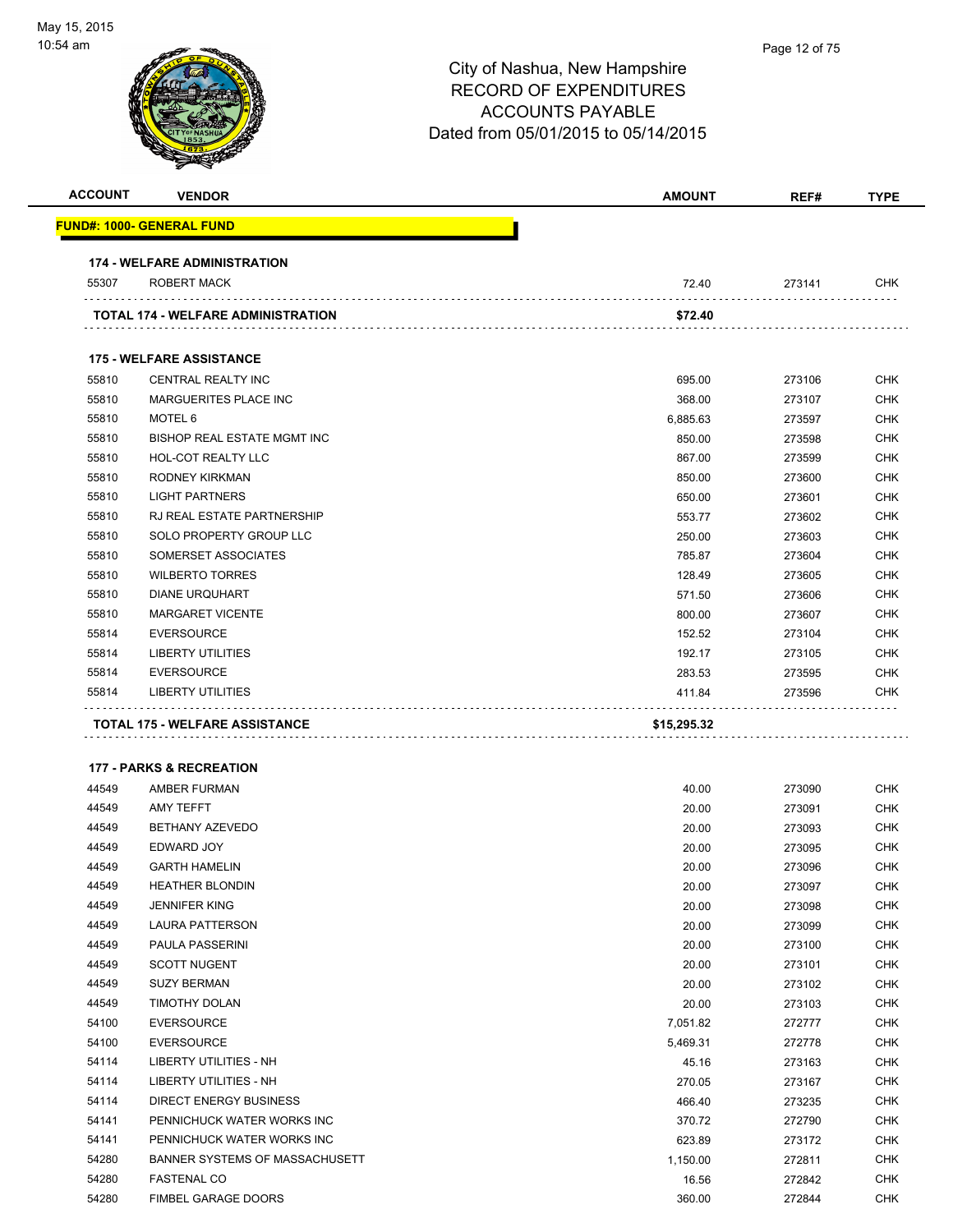

| <b>ACCOUNT</b> | <b>VENDOR</b>                             | <b>AMOUNT</b> | REF#   | <b>TYPE</b> |
|----------------|-------------------------------------------|---------------|--------|-------------|
|                | <b>FUND#: 1000- GENERAL FUND</b>          |               |        |             |
|                | <b>177 - PARKS &amp; RECREATION</b>       |               |        |             |
| 54280          | NORTHEAST NURSERY INC                     | 2,380.00      | 272892 | <b>CHK</b>  |
| 54280          | A G LANDSCAPING SERVICES LLC              | 4,350.00      | 273190 | <b>CHK</b>  |
| 54280          | HOME DEPOT CREDIT SERVICE 3065            | 129.84        | 273266 | <b>CHK</b>  |
| 54280          | JAN PRO CLEANING SYSTEMS NE               | 300.00        | 273275 | <b>CHK</b>  |
| 54280          | JOHN DEERE LANDSCAPES LLC                 | 1,551.06      | 273279 | <b>CHK</b>  |
| 54280          | JOHNSONS ELECTRIC INC                     | 1,414.52      | 273280 | <b>CHK</b>  |
| 54280          | M & M ELECTRICAL SUPPLY CO INC            | 71.55         | 273291 | <b>CHK</b>  |
| 54280          | MEMPHIS NET & TWINE CO INC                | 79.40         | 273305 | <b>CHK</b>  |
| 54280          | NASHUA FARMERS EXCHANGE INC               | 668.64        | 273314 | <b>CHK</b>  |
| 54280          | NASHUA WALLPAPER & PAINT CO               | 299.35        | 273318 | <b>CHK</b>  |
| 54821          | UNITED SITE SERVICES NORTHEAST            | 109.94        | 273386 | <b>CHK</b>  |
| 54821          | UNITED SITE SERVICES                      | 989.06        | 273387 | <b>CHK</b>  |
| 55118          | AT & T MOBILITY                           | 166.48        | 273117 | <b>CHK</b>  |
| 55642          | <b>CHRISTOPHER D BAKER</b>                | 1,108.00      | 273092 | <b>CHK</b>  |
| 55642          | <b>BRIAN SORAGHAN</b>                     | 450.00        | 273094 | <b>CHK</b>  |
| 55656          | NASHUA VETERANS PARADE                    | 4,000.00      | 273317 | <b>CHK</b>  |
| 61107          | <b>M &amp; N SPORTS LLC</b>               | 5,166.30      | 273292 | <b>CHK</b>  |
| 61128          | <b>HUDSON TROPHY CO</b>                   | 100.00        | 273268 | <b>CHK</b>  |
| 61705          | <b>MAYNARD &amp; LESIEUR INC</b>          | 872.70        | 273298 | <b>CHK</b>  |
| 61799          | FORT MILLER FAB3 CORP                     | 412.81        | 273248 | <b>CHK</b>  |
| 61799          | LIBERTY INTNL TRUCKS OF NH LLC            | 299.95        | 273288 | <b>CHK</b>  |
| 61799          | NUERA TRANSPORT INC                       | 172.76        | 273325 | <b>CHK</b>  |
| 61830          | <b>INTELLIQUEST MEDIA INC</b>             | 129.00        | 273159 | CHK         |
| 71625          | M E O'BRIEN & SONS INC                    | 327.00        | 273293 | <b>CHK</b>  |
| 71999          | HUDSON SMALL ENGINE                       | 438.00        | 273267 | CHK         |
|                | <b>TOTAL 177 - PARKS &amp; RECREATION</b> | \$42,070.27   |        |             |

#### **179 - LIBRARY**

| 54100 | <b>EVERSOURCE</b>                      | 5,147.86 | 272778 | <b>CHK</b> |
|-------|----------------------------------------|----------|--------|------------|
| 54280 | HOME DEPOT CREDIT SERVICE 3065         | 137.60   | 272859 | <b>CHK</b> |
| 54428 | <b>COMCAST CABLE COMMUNICATIONS I</b>  | 141.15   | 272776 | <b>CHK</b> |
| 54487 | NEVERETTS SEW & VAC INC                | 250.95   | 272889 | <b>CHK</b> |
| 54828 | US BANK EQUIPMENT FINANCE              | 133.06   | 273185 | <b>CHK</b> |
| 55109 | AT & T MOBILITY                        | 32.10    | 273117 | <b>CHK</b> |
| 55307 | <b>LARRY CASE</b>                      | 31.05    | 272825 | <b>CHK</b> |
| 61100 | ANCO SIGNS & STAMPS INC                | 10.20    | 273198 | <b>CHK</b> |
| 61299 | <b>BRODART CO</b>                      | 248.68   | 273213 | CHK        |
| 61299 | <b>QOL PRINTING &amp; DISTRIBUTION</b> | 250.00   | 273336 | <b>CHK</b> |
| 61299 | <b>RED BRICK CLOTHING CO</b>           | 132.10   | 273343 | <b>CHK</b> |
| 61428 | NEW ENGLAND PAPER & SUPPLY             | 564.04   | 273320 | <b>CHK</b> |
| 61807 | <b>BAKER &amp; TAYLOR</b>              | 2,429.35 | 272810 | <b>CHK</b> |
| 61807 | <b>GALE/CENGAGE LEARNING</b>           | 667.80   | 272847 | <b>CHK</b> |
| 61807 | <b>INGRAM LIBRARY SERVICES</b>         | 60.15    | 272861 | <b>CHK</b> |
| 61807 | <b>BAKER &amp; TAYLOR</b>              | 14.69    | 273205 | <b>CHK</b> |
| 61807 | <b>INGRAM LIBRARY SERVICES</b>         | 290.90   | 273270 | <b>CHK</b> |
| 61814 | <b>BAKER &amp; TAYLOR</b>              | 51.13    | 272810 | <b>CHK</b> |
| 61814 | <b>MIDWEST TAPE</b>                    | 268.92   | 272883 | <b>CHK</b> |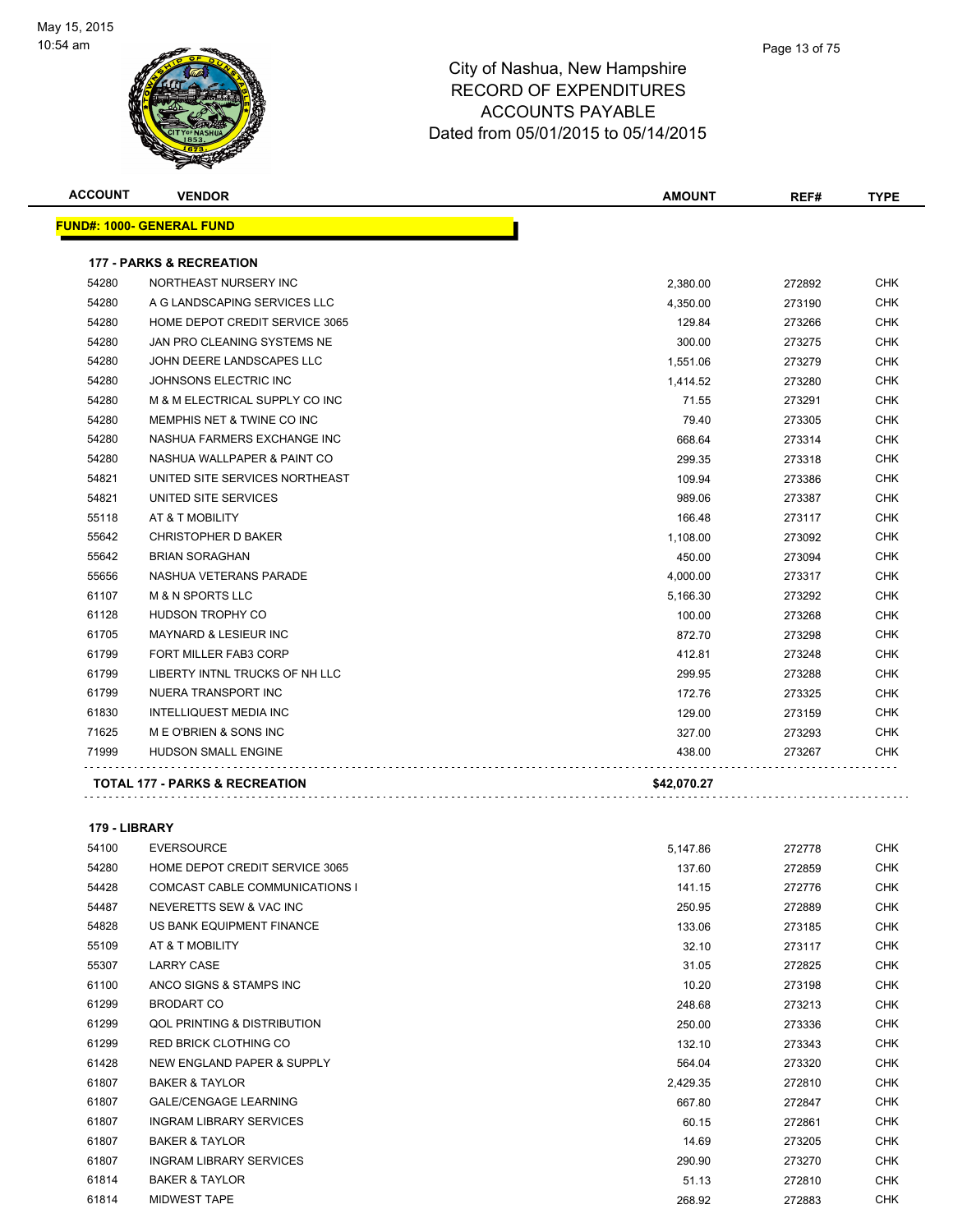| <b>ACCOUNT</b>      | <b>VENDOR</b>                            | <b>AMOUNT</b> | REF#   | <b>TYPE</b>       |
|---------------------|------------------------------------------|---------------|--------|-------------------|
|                     | <u> FUND#: 1000- GENERAL FUND</u>        |               |        |                   |
| 179 - LIBRARY       |                                          |               |        |                   |
| 61814               | <b>MIDWEST TAPE</b>                      | 448.06        | 273308 | <b>CHK</b>        |
| 61814               | <b>RANDOM HOUSE LLC</b>                  | 22.50         | 273341 | <b>CHK</b>        |
| 61819               | <b>INGRAM LIBRARY SERVICES</b>           | 18.99         | 273270 | CHK               |
| 61830               | <b>OVERDRIVE INC</b>                     | 8,000.00      | 272894 | CHK               |
|                     | TOTAL 179 - LIBRARY                      | \$19,351.28   |        |                   |
|                     | <b>181 - COMMUNITY DEVELOPMENT</b>       |               |        |                   |
| 54828               | US BANK EQUIPMENT FINANCE                | 364.19        | 273187 | <b>CHK</b>        |
| 55421               | JOSEPH MERRITT & CO INC                  | 16.74         | 273282 | <b>CHK</b>        |
| 61100               | WB MASON CO INC                          | 84.19         | 272912 | <b>CHK</b>        |
| 61100               | WB MASON CO INC                          | 107.68        | 273391 | CHK               |
| 61650               | WB MASON CO INC                          | 91.01         | 272912 | <b>CHK</b>        |
| 61650               | WB MASON CO INC                          | 58.76         | 273391 | <b>CHK</b>        |
|                     | <b>TOTAL 181 - COMMUNITY DEVELOPMENT</b> | \$722.57      |        |                   |
|                     | <b>182 - PLANNING &amp; ZONING</b>       |               |        |                   |
| 55421               | <b>CARTER FALK</b>                       | 1,049.16      | 272756 | <b>CHK</b>        |
| 55421               | OFFICE OF ENERGY AND PLANNING            | 60.00         | 272788 | <b>CHK</b>        |
| 55600               | WB MASON CO INC                          | 199.95        | 273391 | <b>CHK</b>        |
| 55614               | HILLSBOROUGH COUNTY REGISTRY             | 32.98         | 273265 | <b>CHK</b>        |
|                     |                                          |               |        |                   |
|                     | TOTAL 182 - PLANNING & ZONING            | \$1,342.09    |        |                   |
|                     | <b>183 - ECONOMIC DEVELOPMENT</b>        |               |        |                   |
| 54828               | US BANK EQUIPMENT FINANCE                | 85.24         | 273182 | CHK               |
| 55400               | GREATER NASHUA CHAMBER OF COMM           | 120.00        | 272853 | CHK               |
|                     | <b>TOTAL 183 - ECONOMIC DEVELOPMENT</b>  | \$205.24      |        |                   |
| <b>191 - SCHOOL</b> |                                          |               |        |                   |
| 52800               | <b>EMILY DUSTIN</b>                      | 540.00        | 272970 | <b>CHK</b>        |
| 53600               | ADULT LEARNING CENTER                    | 29,217.10     | 273410 | <b>CHK</b>        |
| 53600               | THE YOUTH COUNCIL                        | 6,132.50      | 273592 | <b>CHK</b>        |
| 53614               | <b>CLARK ASSOC</b>                       | 38,868.00     | 272959 | <b>CHK</b>        |
| 53614               | AMY MCCARTNEY                            |               |        | <b>CHK</b>        |
| 53614               | ONWARD HEALTHCARE                        | 9,673.85      | 273028 |                   |
|                     | <b>TERESE PAWLETKO</b>                   | 1,658.25      | 273040 | CHK               |
| 53614<br>53614      | SPEECH THERAPY SOLUTIONS INC             | 106.50        | 273042 | CHK<br><b>CHK</b> |
|                     | COMPASSIONATE STAFFING LLC               | 1,440.00      | 273070 |                   |
| 53614<br>53628      | <b>LAUREN F DIGENNARO</b>                | 281.25        | 273448 | CHK<br><b>CHK</b> |
|                     | MAIN EVENT ENTERTAINMENT LLC             | 2,192.39      | 272725 |                   |
| 53628               | STATE OF NH CRIMINAL RECORDS             | 300.00        | 272920 | CHK<br><b>CHK</b> |
| 53628               |                                          | 243.25        | 272922 |                   |
| 53628               | ASAP FIRE & SAFETY CORP                  | 203.50        | 272924 | <b>CHK</b>        |
| 53628               | MONIQUE DUDA                             | 60.00         | 272969 | <b>CHK</b>        |
| 53628               | I.T. INSIDERS                            | 75.00         | 273003 | <b>CHK</b>        |
| 53628               | MULTI STATE BILLING SERVICES L           | 8,151.30      | 273032 | <b>CHK</b>        |
|                     |                                          |               |        |                   |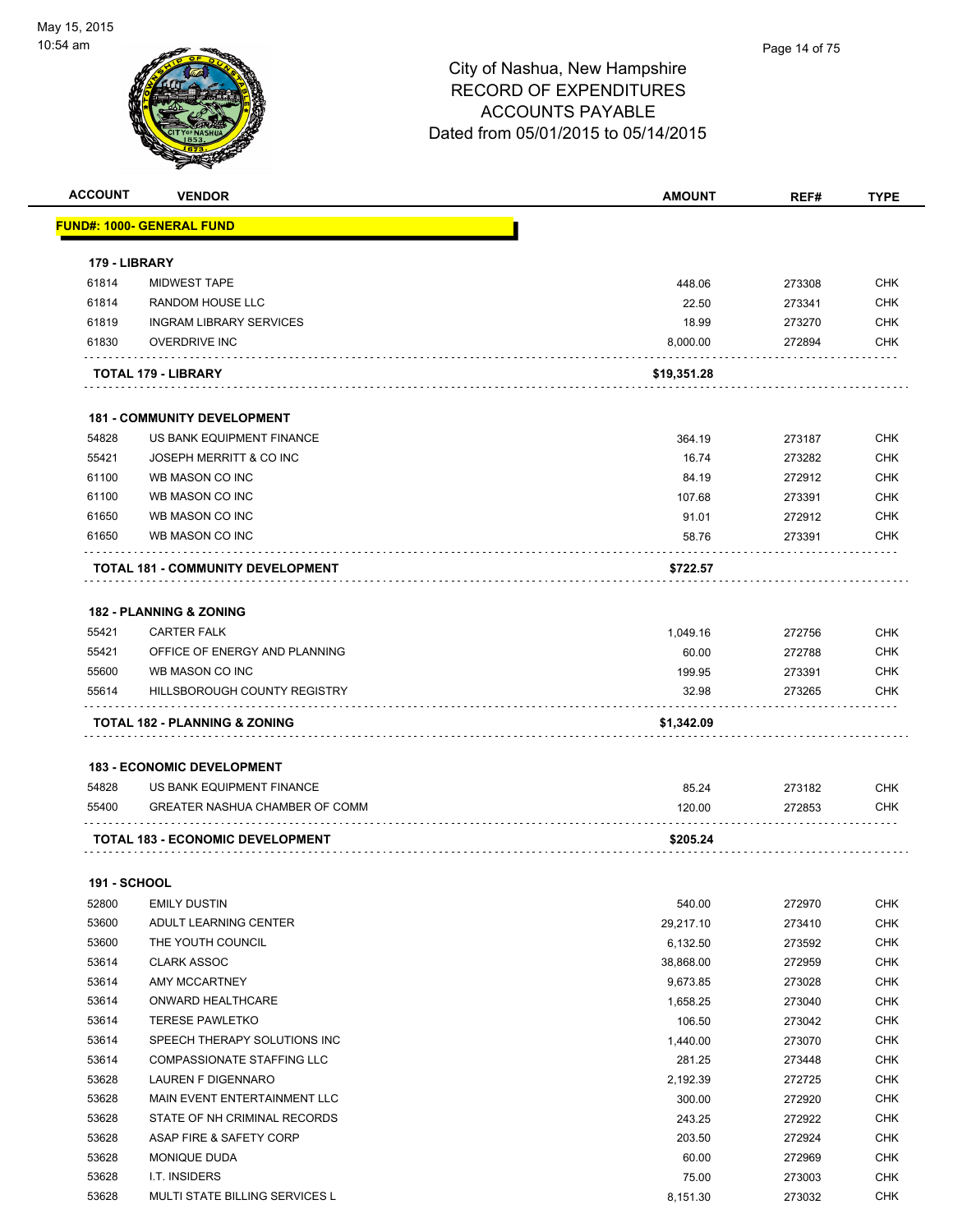

| <b>ACCOUNT</b>      | <b>VENDOR</b>                     | AMOUNT    | REF#   | <b>TYPE</b> |
|---------------------|-----------------------------------|-----------|--------|-------------|
|                     | <u> FUND#: 1000- GENERAL FUND</u> |           |        |             |
|                     |                                   |           |        |             |
| <b>191 - SCHOOL</b> |                                   |           |        |             |
| 53628               | <b>SECURADYNE SYSTEMS</b>         | 22,524.38 | 273067 | <b>CHK</b>  |
| 53628               | YOUTH EDUCATIONAL EMPLOYMENT      | 1,750.00  | 273089 | CHK         |
| 53628               | MAIN EVENT ENTERTAINMENT LLC      | 700.00    | 273404 | <b>CHK</b>  |
| 53628               | PERFORMANCE REHAB INC             | 5,424.40  | 273541 | CHK         |
| 53628               | SECURADYNE SYSTEMS                | 3,985.50  | 273565 | <b>CHK</b>  |
| 54100               | <b>EVERSOURCE</b>                 | 29,078.01 | 272919 | CHK         |
| 54100               | <b>EVERSOURCE</b>                 | 9,390.20  | 273401 | CHK         |
| 54114               | <b>LIBERTY UTILITIES</b>          | 21,936.19 | 272913 | CHK         |
| 54114               | <b>DIRECT ENERGY BUSINESS</b>     | 43,655.27 | 272915 | CHK         |
| 54114               | <b>LIBERTY UTILITIES</b>          | 7,244.24  | 273394 | <b>CHK</b>  |
| 54114               | <b>DIRECT ENERGY BUSINESS</b>     | 12,469.28 | 273395 | CHK         |
| 54141               | PENNICHUCK WATER WORKS INC        | 4,266.46  | 272914 | CHK         |
| 54243               | TRANE U.S. INC                    | 378.88    | 273075 | CHK         |
| 54243               | TRANE U.S. INC                    | 305.52    | 273577 | CHK         |
| 54280               | <b>B &amp; S LOCKSMITHS INC</b>   | 86.34     | 272928 | CHK         |
| 54280               | <b>MARVELL PLATE GLASS INC</b>    | 224.00    | 273026 | CHK         |
| 54280               | ALTERNATIVE COMMUNICATIONS SVC    | 240.00    | 273411 | CHK         |
| 54280               | <b>B &amp; S LOCKSMITHS INC</b>   | 8.93      | 273420 | CHK         |
| 54280               | MARVELL PLATE GLASS INC           | 890.92    | 273520 | CHK         |
| 54280               | <b>VIKING ROOFING INC</b>         | 1,383.19  | 273582 | CHK         |
| 54487               | <b>NATALIE BROWN</b>              | 69.92     | 272946 | CHK         |
| 54487               | FOODSERVICEWAREHOUSE.COM          | 3,663.06  | 272983 | <b>CHK</b>  |
| 54487               | <b>GOLF &amp; SKI WAREHOUSE</b>   | 4,799.60  | 272988 | <b>CHK</b>  |
| 54487               | <b>HOBART SERVICE</b>             | 153.00    | 272999 | <b>CHK</b>  |
| 54487               | EDUCATIONAL OUTFITTERS OF NH      | 342.00    | 273469 | <b>CHK</b>  |
| 54600               | SANEL AUTO PARTS CO               | 118.14    | 273061 | <b>CHK</b>  |
| 54600               | <b>DMR SERVICES</b>               | 906.97    | 273464 | <b>CHK</b>  |
| 54600               | LIBERTY INTNL TRUCKS OF NH LLC    | 851.38    | 273514 | <b>CHK</b>  |
| 54899               | <b>SERESC</b>                     | 36,874.45 | 273566 | CHK         |
| 55109               | <b>SPRINT</b>                     | 13.26     | 272921 | CHK         |
| 55109               | <b>ELLEN GREENBERG</b>            | 90.24     | 272994 | <b>CHK</b>  |
| 55109               | <b>BAYRING COMMUNICATIONS</b>     | 2,253.06  | 273398 | СНК         |
| 55109               | <b>FAIRPOINT COMMUNICATIONS</b>   | 93.77     | 273403 | <b>CHK</b>  |
| 55200               | NASHUA SCHOOL DISTRICT 42         | 180.00    | 148733 | <b>ACH</b>  |
| 55200               | NAFME Tri-M Music Honor Soc.      | 125.00    | 273034 | <b>CHK</b>  |
| 55200               | <b>GARY CUSTER</b>                | 65.00     | 273458 | <b>CHK</b>  |
| 55300               | NASHUA SCHOOL DISTRICT 42         | 500.00    | 148733 | ACH         |
| 55300               | <b>JOANNE LAKE</b>                | 122.56    | 273510 | <b>CHK</b>  |
| 55300               | <b>DEB WRIGHT</b>                 | 67.40     | 273590 | CHK         |
| 55307               | <b>MARCIA BAGLEY</b>              | 103.07    | 272930 | CHK         |
| 55307               | KATHLEEN BERRY                    | 45.97     | 272934 | CHK         |
| 55307               | <b>JAMES FIRMIN</b>               | 255.87    | 272978 | <b>CHK</b>  |
| 55307               | <b>ELLEN GREENBERG</b>            | 465.25    | 272994 | <b>CHK</b>  |
| 55307               | LORRAINE HORNE                    | 22.71     | 273002 | <b>CHK</b>  |
| 55307               | LISA JANOSIK                      | 43.84     | 273006 | CHK         |
| 55307               | <b>MARC LAQUERRE</b>              | 110.83    | 273013 | <b>CHK</b>  |
| 55307               | DONNA LATINA                      | 36.36     | 273014 | CHK         |
| 55307               | <b>GLADYS MARCANO</b>             | 54.05     | 273023 | <b>CHK</b>  |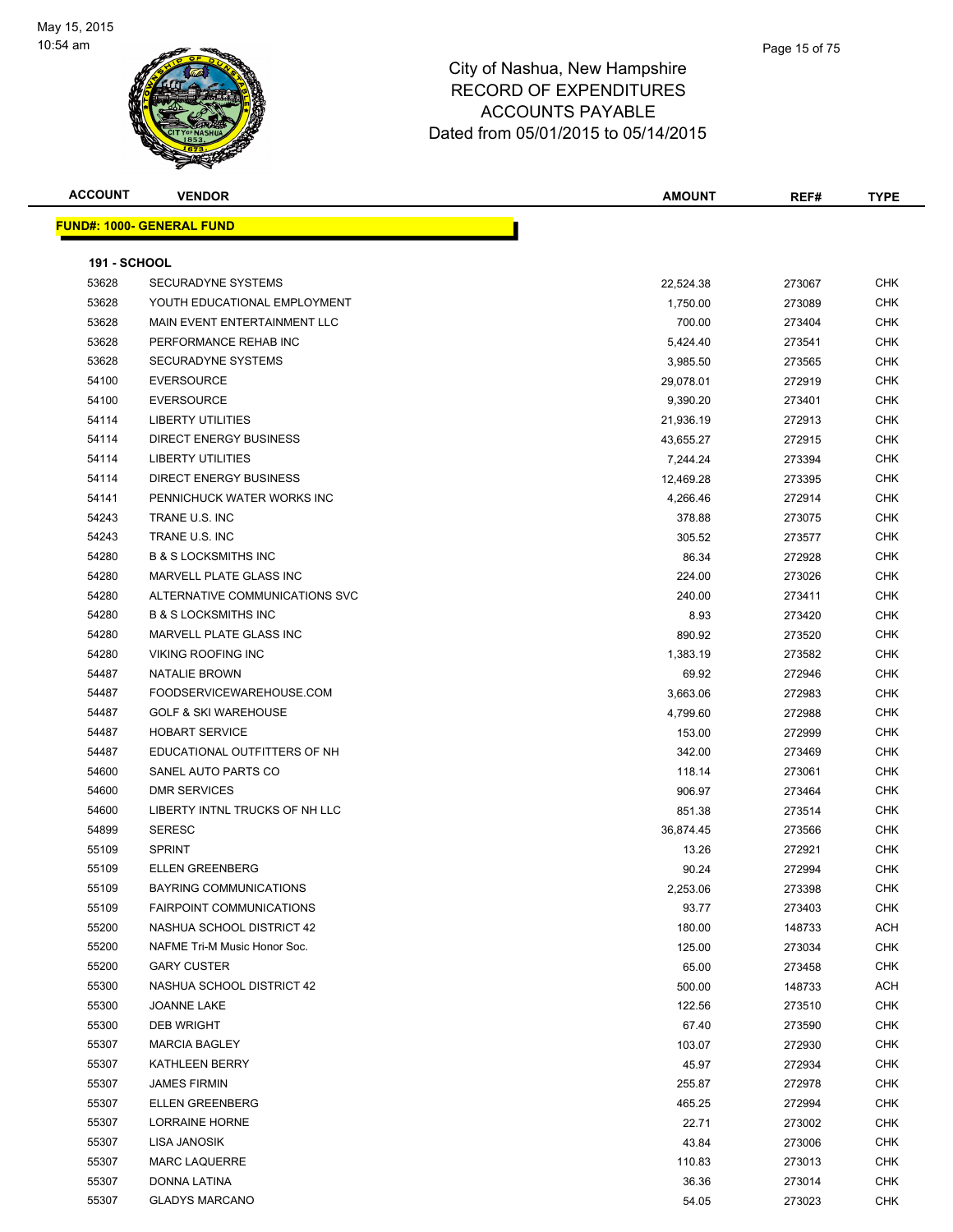

| <b>ACCOUNT</b>      | <b>VENDOR</b>                     | <b>AMOUNT</b> | REF#   | <b>TYPE</b> |
|---------------------|-----------------------------------|---------------|--------|-------------|
|                     | <u> FUND#: 1000- GENERAL FUND</u> |               |        |             |
|                     |                                   |               |        |             |
| <b>191 - SCHOOL</b> |                                   |               |        |             |
| 55307               | <b>DENISE PETZ</b>                | 26.53         | 273047 | <b>CHK</b>  |
| 55307               | DANIELLE VELLO                    | 33.06         | 273081 | <b>CHK</b>  |
| 55307               | <b>SUSAN WILBORG</b>              | 26.79         | 273085 | <b>CHK</b>  |
| 55307               | ARELINDA ALVES                    | 18.12         | 273412 | <b>CHK</b>  |
| 55307               | ROBERT ANASTAS                    | 28.47         | 273414 | <b>CHK</b>  |
| 55307               | <b>JANICE ARCARO</b>              | 371.16        | 273418 | <b>CHK</b>  |
| 55307               | <b>MARK CONRAD</b>                | 247.37        | 273451 | <b>CHK</b>  |
| 55307               | <b>KAREN CREBASE</b>              | 134.15        | 273456 | <b>CHK</b>  |
| 55307               | DANIEL DONOVAN                    | 14.49         | 273465 | <b>CHK</b>  |
| 55307               | <b>LISA GINGRAS</b>               | 204.41        | 273484 | <b>CHK</b>  |
| 55307               | <b>JOANNE LAKE</b>                | 22.62         | 273510 | <b>CHK</b>  |
| 55307               | <b>STEPHEN LARGY</b>              | 22.42         | 273512 | <b>CHK</b>  |
| 55307               | <b>SCOTT MAYS</b>                 | 48.76         | 273523 | CHK         |
| 55307               | PAULA PAPANICOLAOU                | 77.48         | 273537 | <b>CHK</b>  |
| 55307               | MARGARET REYNOLDS                 | 42.55         | 273552 | <b>CHK</b>  |
| 55400               | LINDA BOUCHER-MONDALE             | 500.00        | 272944 | <b>CHK</b>  |
| 55400               | <b>KAREN MURRAY</b>               | 500.00        | 273033 | <b>CHK</b>  |
| 55400               | DAVID VARANO                      | 90.00         | 273079 | <b>CHK</b>  |
| 55400               | SUNSET HEIGHTS ELEMENTARY PTO     | 500.00        | 273406 | <b>CHK</b>  |
| 55400               | <b>NERA</b>                       | 150.00        | 273528 | <b>CHK</b>  |
| 55600               | <b>JOSTENS INC</b>                | 901.98        | 273008 | <b>CHK</b>  |
| 55600               | THE COPY SHOP                     | 2,805.00      | 273453 | <b>CHK</b>  |
| 55607               | US POSTAL SERVICE                 | 198.00        | 273077 | <b>CHK</b>  |
| 55607               | <b>USPS HASLER</b>                | 2,300.00      | 273078 | <b>CHK</b>  |
| 55607               | ELM ST PETTY CASH                 | 20.65         | 273400 | <b>CHK</b>  |
| 55607               | FAIRGROUNDS MIDDLE SCH PETTY C    | 18.86         | 273402 | <b>CHK</b>  |
| 55607               | KATHY PAETZOLD                    | 243.75        | 273536 | <b>CHK</b>  |
| 55607               | US POSTAL SERVICE                 | 454.00        | 273579 | <b>CHK</b>  |
| 55635               | NASHUA SCHOOL DISTRICT 42         | 540.00        | 148733 | ACH         |
| 55642               | <b>WAYNE HUSBAND</b>              | 64.00         | 272916 | <b>CHK</b>  |
| 55642               | THOMAS BIRMINGHAM                 | 84.00         | 272937 | <b>CHK</b>  |
| 55642               | <b>KEVIN BOLDUC</b>               | 128.00        | 272939 | CHK         |
| 55642               | <b>STEVE BRACCI</b>               | 64.00         | 272945 | <b>CHK</b>  |
| 55642               | <b>COREY BURGESS</b>              | 84.00         | 272947 | <b>CHK</b>  |
| 55642               | <b>THOMAS CARR</b>                | 84.00         | 272952 | CHK         |
| 55642               | <b>MARK CHERBONNEAU</b>           | 84.00         | 272958 | CHK         |
| 55642               | STEPHEN DRESCHER                  | 84.00         | 272968 | CHK         |
| 55642               | ROBERT A EARL                     | 64.00         | 272971 | CHK         |
| 55642               | JEFFREY S EMANUELSON              | 64.00         | 272973 | <b>CHK</b>  |
| 55642               | <b>DON FERNANDES</b>              | 64.00         | 272976 | CHK         |
| 55642               | <b>THOMAS GIBSON</b>              | 64.00         | 272987 | CHK         |
| 55642               | AL LANGGUTH                       | 64.00         | 273012 | <b>CHK</b>  |
| 55642               | <b>TYLER S LEEDS</b>              | 84.00         | 273018 | CHK         |
| 55642               | MATTHEW LEVINE                    | 64.00         | 273019 | CHK         |
| 55642               | ADAM MARCOUX                      | 84.00         | 273024 | <b>CHK</b>  |
| 55642               | <b>BRETT STEVEN MCCREA</b>        | 84.00         | 273029 | CHK         |
| 55642               | RICHARD MILBURN                   | 84.00         | 273031 | CHK         |
| 55642               | DAVID PELLETIER                   | 268.00        | 273043 | CHK         |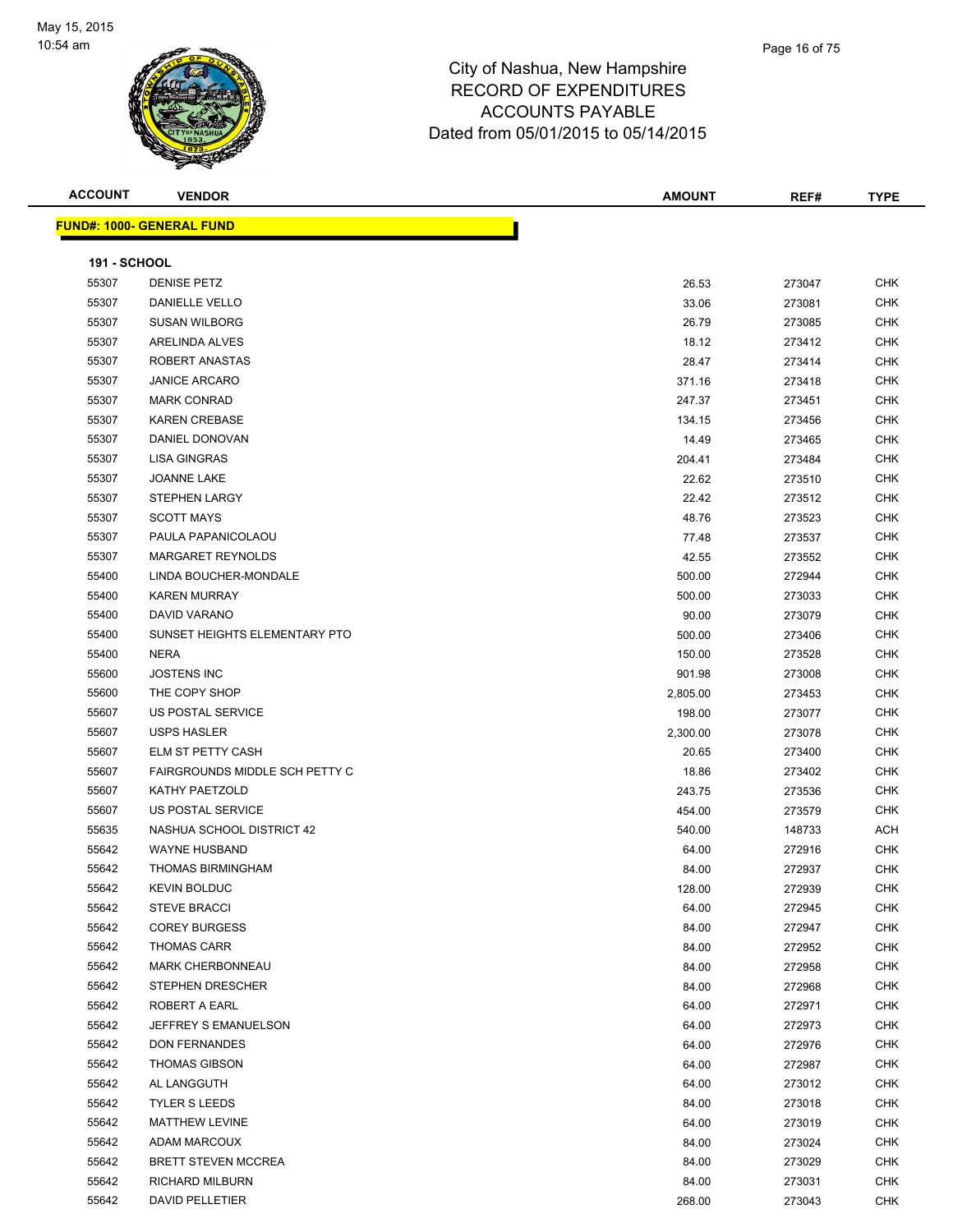

| <b>ACCOUNT</b>      | <b>VENDOR</b>                    | <b>AMOUNT</b> | REF#   | <b>TYPE</b> |
|---------------------|----------------------------------|---------------|--------|-------------|
|                     | <b>FUND#: 1000- GENERAL FUND</b> |               |        |             |
|                     |                                  |               |        |             |
| <b>191 - SCHOOL</b> |                                  |               |        |             |
| 55642               | <b>VINCENT PERRONI</b>           | 84.00         | 273046 | <b>CHK</b>  |
| 55642               | <b>BARRY REYNOLDS</b>            | 64.00         | 273054 | <b>CHK</b>  |
| 55642               | <b>PATRICK RICHARD</b>           | 84.00         | 273056 | <b>CHK</b>  |
| 55642               | <b>CAROL RIVARD</b>              | 84.00         | 273057 | <b>CHK</b>  |
| 55642               | ROGER ROBICHAUD                  | 84.00         | 273058 | <b>CHK</b>  |
| 55642               | <b>ANTHONY SCALZI</b>            | 128.00        | 273063 | <b>CHK</b>  |
| 55642               | SY TEBBETTS                      | 84.00         | 273072 | <b>CHK</b>  |
| 55642               | <b>GERALD M VEILLEUX</b>         | 84.00         | 273080 | <b>CHK</b>  |
| 55642               | <b>DENNIS VIENNEAU</b>           | 84.00         | 273082 | <b>CHK</b>  |
| 55642               | <b>FREDERICK WILHELMI</b>        | 84.00         | 273086 | <b>CHK</b>  |
| 55642               | <b>GARY WONG</b>                 | 134.00        | 273088 | <b>CHK</b>  |
| 55642               | WAYNE HUSBAND                    | 64.00         | 273397 | <b>CHK</b>  |
| 55642               | JAMES O ANDERSON                 | 98.00         | 273415 | <b>CHK</b>  |
| 55642               | <b>JOHN ANDRICK</b>              | 64.00         | 273416 | <b>CHK</b>  |
| 55642               | <b>WILLIAM AUBIN</b>             | 84.00         | 273419 | <b>CHK</b>  |
| 55642               | JOHN C BARON                     | 64.00         | 273422 | CHK         |
| 55642               | DANIEL BELLIVEAU SR              | 84.00         | 273426 | <b>CHK</b>  |
| 55642               | ED BERRIMAN                      | 138.00        | 273428 | <b>CHK</b>  |
| 55642               | <b>MIKE BLAZE</b>                | 148.00        | 273430 | <b>CHK</b>  |
| 55642               | <b>KEVIN BOLDUC</b>              | 128.00        | 273433 | <b>CHK</b>  |
| 55642               | KENNETH A BOURQUE                | 64.00         | 273435 | <b>CHK</b>  |
| 55642               | <b>MARK BUDA</b>                 | 148.00        | 273436 | <b>CHK</b>  |
| 55642               | KATHLEEN CAMPBELL-KELLEY         | 84.00         | 273438 | <b>CHK</b>  |
| 55642               | <b>RUSSELL CARDIN</b>            | 84.00         | 273440 | <b>CHK</b>  |
| 55642               | <b>MARK CHERBONNEAU</b>          | 84.00         | 273445 | <b>CHK</b>  |
| 55642               | JAMES A DAVALA                   | 64.00         | 273459 | <b>CHK</b>  |
| 55642               | ROBERT A EARL                    | 128.00        | 273468 | <b>CHK</b>  |
| 55642               | <b>JASON FERLAN</b>              | 64.00         | 273474 | <b>CHK</b>  |
| 55642               | <b>JAMES FLETCHER</b>            | 84.00         | 273478 | <b>CHK</b>  |
| 55642               | <b>SCOTT GABRIEL</b>             | 252.00        | 273482 | <b>CHK</b>  |
| 55642               | <b>JEFF GRIMES</b>               | 248.00        | 273489 | <b>CHK</b>  |
| 55642               | MICHAEL HAMILTON                 | 84.00         | 273491 | CHK         |
| 55642               | <b>SHAUN HANSON</b>              | 64.00         | 273495 | CHK         |
| 55642               | <b>STEPHEN HARRIS</b>            | 64.00         | 273496 | CHK         |
| 55642               | TED HOULIHAN                     | 84.00         | 273499 | <b>CHK</b>  |
| 55642               | <b>CHARLES KAJEN</b>             | 222.00        | 273506 | <b>CHK</b>  |
| 55642               | <b>MICHAEL LAFOND</b>            | 138.00        | 273509 | CHK         |
| 55642               | AL LANGGUTH                      | 64.00         | 273511 | CHK         |
| 55642               | <b>MATTHEW LEVINE</b>            | 64.00         | 273513 | CHK         |
| 55642               | MITCHELL MASTROMATTEO            | 64.00         | 273522 | CHK         |
| 55642               | <b>DENIS MESSIER</b>             | 84.00         | 273525 | CHK         |
| 55642               | <b>ALLAN NEVILLE</b>             | 252.00        | 273529 | CHK         |
| 55642               | RICHARD J OSBORNE                | 84.00         | 273535 | CHK         |
| 55642               | DAVID PELLETIER                  | 8.00          | 273540 | CHK         |
| 55642               | <b>VINCENT PERRONI</b>           | 64.00         | 273542 | CHK         |
| 55642               | <b>THOMAS RICHARD</b>            | 98.00         | 273554 | CHK         |
| 55642               | <b>GERARD ROBICHAUD</b>          | 148.00        | 273555 | CHK         |
| 55642               | DAVID D SALVACION                | 98.00         | 273559 | <b>CHK</b>  |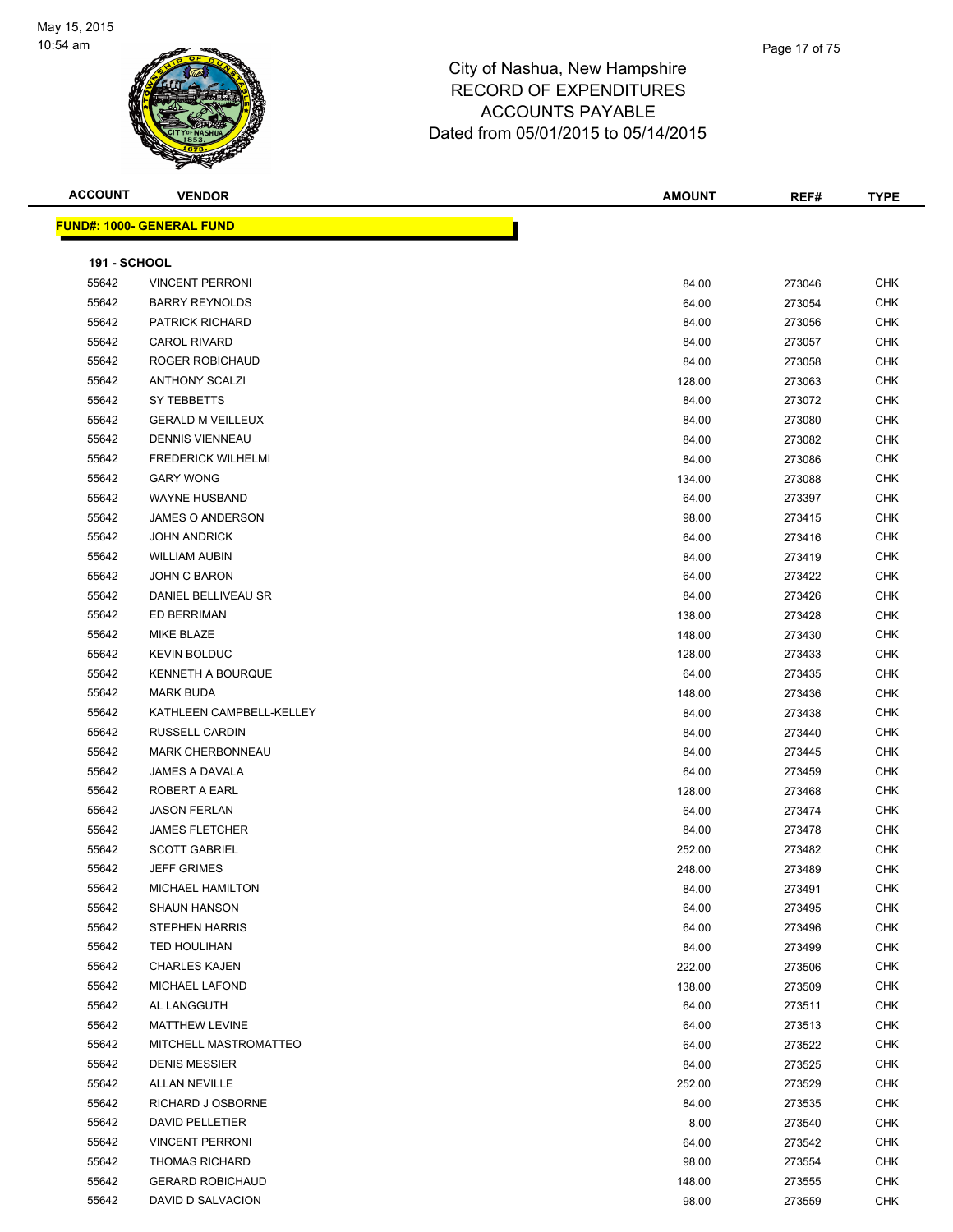

| <b>ACCOUNT</b>      | <b>VENDOR</b>                            | AMOUNT     | REF#   | <b>TYPE</b> |
|---------------------|------------------------------------------|------------|--------|-------------|
|                     | <u> FUND#: 1000- GENERAL FUND</u>        |            |        |             |
|                     |                                          |            |        |             |
| <b>191 - SCHOOL</b> |                                          |            |        |             |
| 55642               | <b>THOMAS SAWYER</b>                     | 64.00      | 273560 | <b>CHK</b>  |
| 55642               | <b>WILLIAM SOUBOSKY</b>                  | 64.00      | 273567 | CHK         |
| 55642               | A. LEA STABLER                           | 128.00     | 273569 | CHK         |
| 55642               | <b>BRUCE C TAGGART</b>                   | 84.00      | 273571 | <b>CHK</b>  |
| 55642               | STEVEN R TIELAND SR                      | 84.00      | 273575 | CHK         |
| 55642               | <b>HOWARD TITUS</b>                      | 64.00      | 273576 | <b>CHK</b>  |
| 55642               | DANIEL VALAVANE                          | 64.00      | 273580 | CHK         |
| 55642               | <b>GERALD M VEILLEUX</b>                 | 84.00      | 273581 | CHK         |
| 55642               | <b>TERRI WARREN</b>                      | 84.00      | 273584 | CHK         |
| 55642               | DAVID WEBSTER                            | 276.00     | 273586 | CHK         |
| 55642               | <b>JAMES R WEST</b>                      | 138.00     | 273587 | <b>CHK</b>  |
| 55642               | DAVE ZWICKER                             | 84.00      | 273593 | CHK         |
| 55690               | FIRST STUDENT INC                        | 270,943.96 | 272980 | CHK         |
| 55690               | FIRST STUDENT INC                        | 6,053.34   | 273477 | CHK         |
| 55691               | <b>BRAD CANFIELD</b>                     | 977.50     | 272948 | CHK         |
| 55691               | FIRST STUDENT INC                        | 188,355.40 | 272980 | CHK         |
| 55691               | CARING HANDS TRANSPORTATION LL           | 18,765.00  | 273441 | CHK         |
| 55691               | FIRST STUDENT INC                        | 368.76     | 273477 | CHK         |
| 55691               | THE PROVIDER ENTERPRISES INC             | 53,804.10  | 273546 | CHK         |
| 55691               | SAFEWAY TRAINING & TRANS                 | 1,430.00   | 273557 | CHK         |
| 55691               | SARAH WINSLOW                            | 232.76     | 273588 | CHK         |
| 55694               | <b>BOOTHBY THERAPY SERVICES LLC</b>      | 144.74     | 272940 | <b>CHK</b>  |
| 55694               | <b>CEDARCREST INC</b>                    | 1,254.30   | 272956 | <b>CHK</b>  |
| 55694               | <b>CREST COLLABORATIVE</b>               | 11,268.00  | 272965 | CHK         |
| 55694               | EASTER SEALS OF NEW HAMPSHIRE            | 43,471.42  | 272972 | <b>CHK</b>  |
| 55694               | LEARNING CENTER FOR THE DEAF             | 10,209.54  | 273016 | CHK         |
| 55694               | LEARNING PREP SCHOOL                     | 8,060.04   | 273017 | CHK         |
| 55694               | <b>NFI NORTH INC</b>                     | 1,180.48   | 273532 | CHK         |
| 55694               | <b>REGIONAL SERVICES &amp; EDUCATION</b> | 11,089.59  | 273549 | CHK         |
| 55694               | SPAULDING YOUTH CENTER                   | 14,510.07  | 273568 | CHK         |
| 61100               | BIRCH HILL SCHOOL PETTY CASH             | 55.74      | 272917 | <b>CHK</b>  |
| 61100               | CANON SOLUTIONS AMERICA INC              | 245.00     | 272949 | CHK.        |
| 61100               | LAWRANCE DIRECT, LLC                     | 271.25     | 273015 | <b>CHK</b>  |
| 61100               | PITNEY BOWES INC                         | 18.70      | 273048 | <b>CHK</b>  |
| 61100               | WB MASON CO INC                          | 5,413.74   | 273084 | CHK         |
| 61100               | <b>SUSAN WILBORG</b>                     | 66.26      | 273085 | <b>CHK</b>  |
| 61100               | ELM ST PETTY CASH                        | 22.95      | 273400 | <b>CHK</b>  |
| 61100               | HOME DEPOT CREDIT SERVICES               | 238.81     | 273498 | <b>CHK</b>  |
| 61100               | WB MASON CO INC                          | 7,730.32   | 273585 | <b>CHK</b>  |
| 61135               | BIRCH HILL SCHOOL PETTY CASH             | 100.40     | 272917 | CHK         |
| 61135               | B & H PHOTO VIDEO PRO AUDIO              | 123.65     | 272927 | CHK         |
| 61135               | <b>BEST BUY BUSINESS ADVANTAGE</b>       | 334.93     | 272935 | <b>CHK</b>  |
| 61135               | CANON SOLUTIONS AMERICA INC              | 282.50     | 272949 | CHK         |
| 61135               | CAROLINA BIOLOGICAL SUPPLY CO            | 107.07     | 272951 | <b>CHK</b>  |
| 61135               | CASEYS WOOD PRODUCTS INC                 | 165.60     | 272954 | <b>CHK</b>  |
| 61135               | <b>LEANNE CLARK</b>                      | 66.00      | 272960 | CHK         |
| 61135               | DEMCO                                    | 2.99       | 272967 | <b>CHK</b>  |
| 61135               | ENCHANTED LEARNING LLC                   | 125.00     | 272974 | <b>CHK</b>  |
|                     |                                          |            |        |             |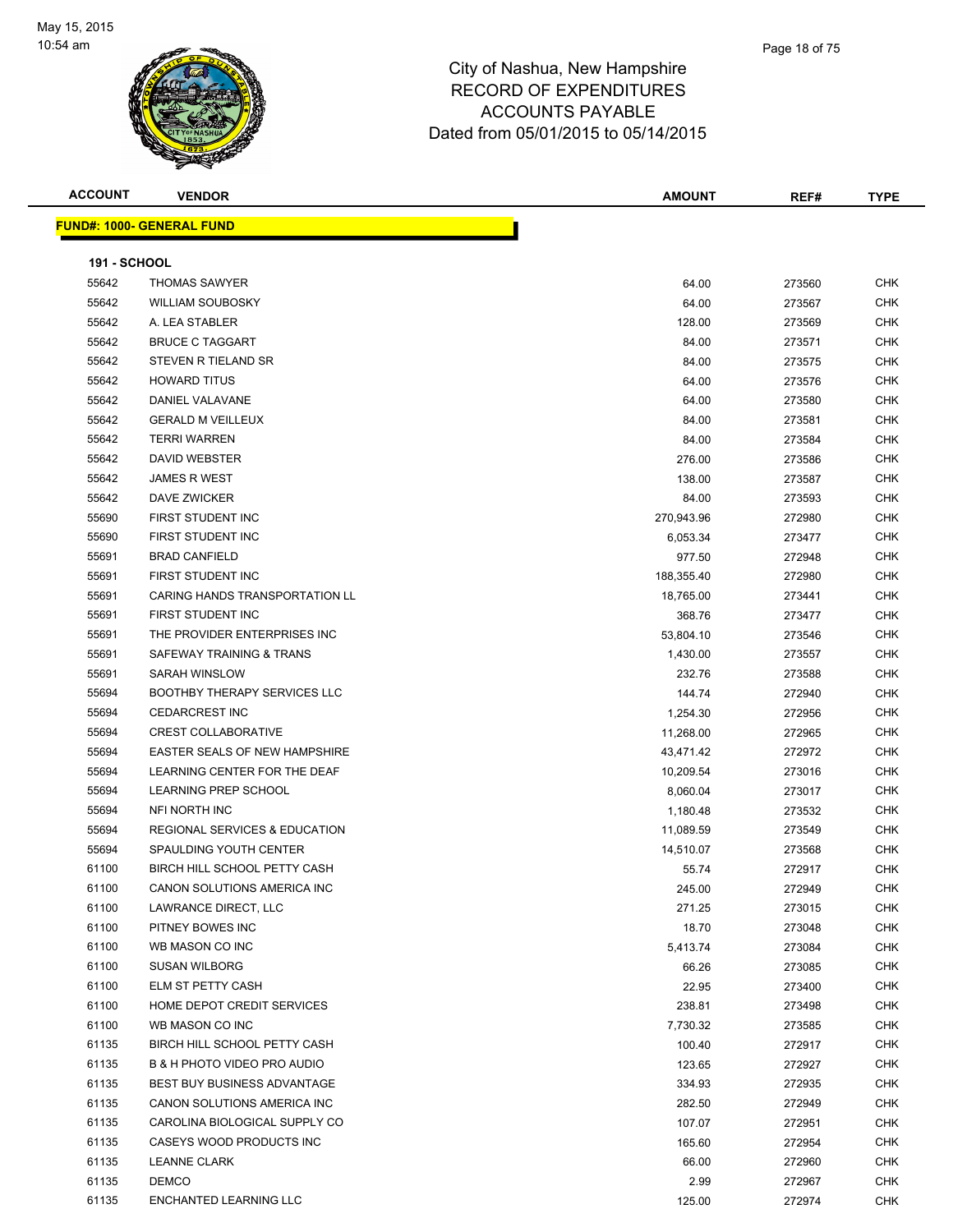

| <b>ACCOUNT</b>      | <b>VENDOR</b>                         | <b>AMOUNT</b> | REF#   | <b>TYPE</b> |
|---------------------|---------------------------------------|---------------|--------|-------------|
|                     | <u> FUND#: 1000- GENERAL FUND</u>     |               |        |             |
|                     |                                       |               |        |             |
| <b>191 - SCHOOL</b> |                                       |               |        |             |
| 61135               | <b>GENERAL LINEN SERVICE INC</b>      | 87.75         | 272986 | <b>CHK</b>  |
| 61135               | <b>KAREN GREEN</b>                    | 66.92         | 272993 | <b>CHK</b>  |
| 61135               | <b>BELLA GUILMARTIN</b>               | 90.75         | 272995 | CHK         |
| 61135               | <b>HANNAFORD</b>                      | 110.11        | 272997 | <b>CHK</b>  |
| 61135               | <b>HEINEMANN</b>                      | 1,381.60      | 272998 | <b>CHK</b>  |
| 61135               | HOME DEPOT CREDIT SERVICE             | 60.14         | 273000 | <b>CHK</b>  |
| 61135               | <b>IPEVO</b>                          | 943.35        | 273005 | <b>CHK</b>  |
| 61135               | MARKET BASKET ACCT 2589096            | 90.12         | 273025 | <b>CHK</b>  |
| 61135               | NIXON CO INC                          | 495.00        | 273037 | <b>CHK</b>  |
| 61135               | NORTH CENTER FOOD SERVICE             | 493.99        | 273039 | <b>CHK</b>  |
| 61135               | P J CURRIER LUMBER CO                 | 373.57        | 273041 | CHK         |
| 61135               | <b>ROBIN PERINGER</b>                 | 268.55        | 273045 | <b>CHK</b>  |
| 61135               | PORTLAND POTTERY                      | 694.47        | 273049 | <b>CHK</b>  |
| 61135               | PRO AV SYSTEMS INC                    | 231.15        | 273051 | CHK         |
| 61135               | <b>SARGENT WELCH</b>                  | 883.09        | 273062 | <b>CHK</b>  |
| 61135               | <b>SCHOOL SPECIALTY</b>               | 1,908.42      | 273066 | <b>CHK</b>  |
| 61135               | <b>TRIM &amp; TASSELS</b>             | 518.68        | 273076 | <b>CHK</b>  |
| 61135               | WB MASON CO INC                       | 1,099.62      | 273084 | <b>CHK</b>  |
| 61135               | BICENTENNIAL SCHOOL PETTY CASH        | 95.00         | 273399 | <b>CHK</b>  |
| 61135               | ELM ST PETTY CASH                     | 48.50         | 273400 | <b>CHK</b>  |
| 61135               | <b>FAIRGROUNDS MIDDLE SCH PETTY C</b> | 75.84         | 273402 | <b>CHK</b>  |
| 61135               | AC MOORE                              | 9.16          | 273408 | CHK         |
| 61135               | <b>BARNES &amp; NOBLE INC</b>         | 363.65        | 273421 | <b>CHK</b>  |
| 61135               | <b>ELYSE BARSAM</b>                   | 123.79        | 273423 | <b>CHK</b>  |
| 61135               | <b>BLICK ART MATERIALS</b>            | 211.44        | 273431 | CHK         |
| 61135               | BUYQUEST.COM                          | 119.00        | 273437 | <b>CHK</b>  |
| 61135               | <b>CARPARTS OF NASHUA</b>             | 73.56         | 273442 | <b>CHK</b>  |
| 61135               | CARTRIDGE WORLD NASHUA                | 130.99        | 273443 | <b>CHK</b>  |
| 61135               | CENTRAL PAPER PRODUCTS CO             | 249.20        |        | <b>CHK</b>  |
|                     |                                       |               | 273444 |             |
| 61135               | CHOICE METALS INC                     | 97.50         | 273446 | CHK         |
| 61135               | JOHN D CONNOLLY                       | 54.10         | 273450 | <b>CHK</b>  |
| 61135               | ELIZABETH COUGHLIN                    | 176.84        | 273455 | <b>CHK</b>  |
| 61135               | <b>CURRICULUM ASSOCIATES LLC</b>      | 237.10        | 273457 | CHK         |
| 61135               | PATRICIA DAVIDSON                     | 14.62         | 273460 | <b>CHK</b>  |
| 61135               | <b>COLLEEN DELUDE</b>                 | 72.32         | 273462 | <b>CHK</b>  |
| 61135               | <b>DEMCO</b>                          | 437.47        | 273463 | <b>CHK</b>  |
| 61135               | DEBRA DUNNE                           | 87.20         | 273467 | <b>CHK</b>  |
| 61135               | FIRE MOUNTAIN GEMS                    | 163.22        | 273476 | CHK         |
| 61135               | FOLLETT SCHOOL SOLUTIONS INC          | 1,815.00      | 273480 | <b>CHK</b>  |
| 61135               | <b>KAREN GREEN</b>                    | 62.67         | 273488 | <b>CHK</b>  |
| 61135               | HANDWRITING WITHOUT TEARS             | 2,371.60      | 273494 | <b>CHK</b>  |
| 61135               | <b>JASON PROJECT</b>                  | 125.00        | 273503 | <b>CHK</b>  |
| 61135               | <b>JOCELYN KAUFFMAN</b>               | 124.90        | 273507 | <b>CHK</b>  |
| 61135               | SHANNON LACASSE                       | 93.66         | 273508 | CHK         |
| 61135               | CORTNEY MACDONALD                     | 160.28        | 273517 | CHK         |
| 61135               | MAINE OXY                             | 237.07        | 273518 | CHK         |
| 61135               | MARKET BASKET ACCT 2589096            | 362.45        | 273519 | CHK         |
| 61135               | <b>EMILY MCCORMACK</b>                | 159.76        | 273524 | <b>CHK</b>  |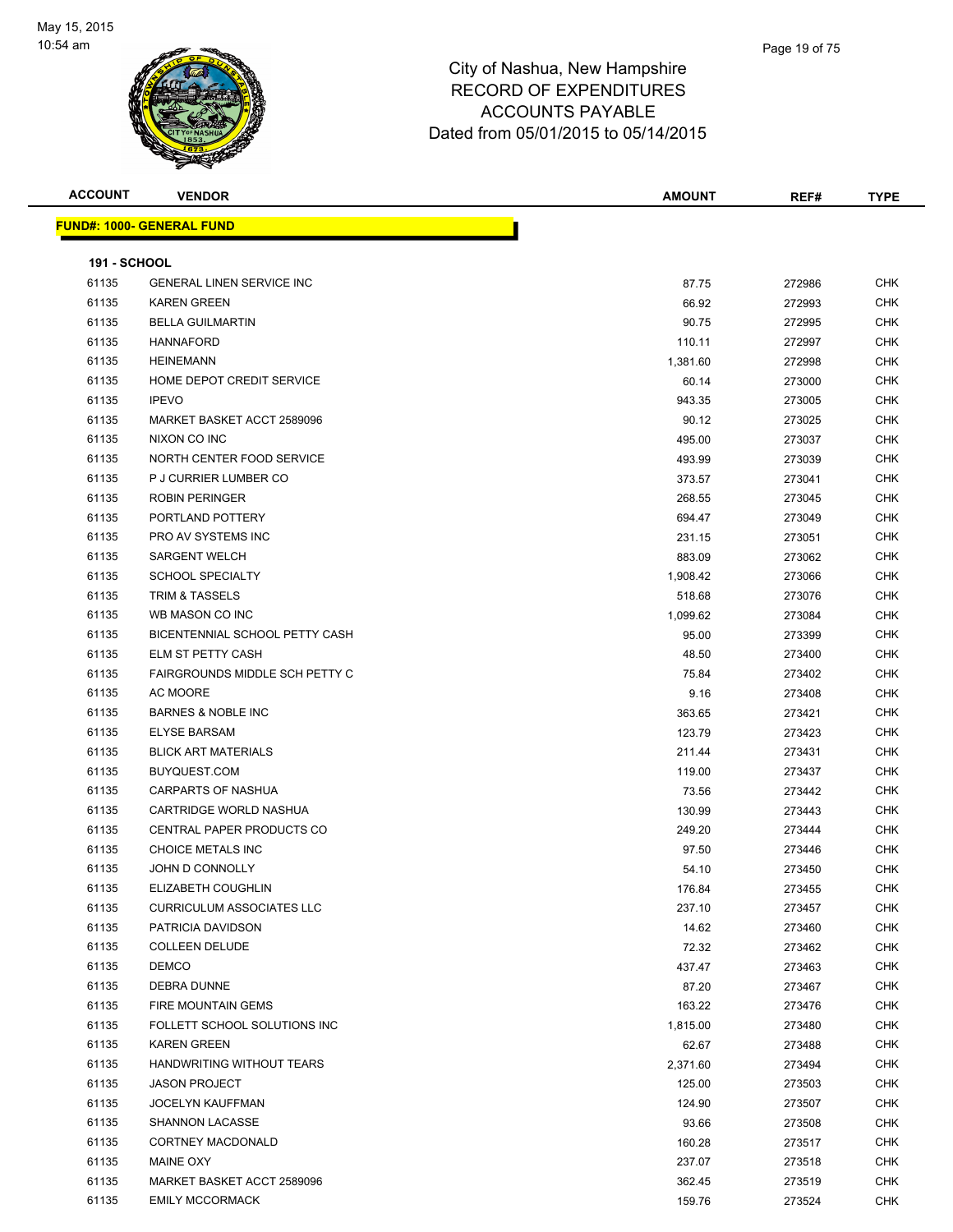

| <b>ACCOUNT</b>      | <b>VENDOR</b>                     | <b>AMOUNT</b> | REF#   | <b>TYPE</b> |
|---------------------|-----------------------------------|---------------|--------|-------------|
|                     | <u> FUND#: 1000- GENERAL FUND</u> |               |        |             |
|                     |                                   |               |        |             |
| <b>191 - SCHOOL</b> |                                   |               |        |             |
| 61135               | <b>NASCO</b>                      | 1,959.37      | 273526 | <b>CHK</b>  |
| 61135               | NORTH CENTER FOOD SERVICE         | 17.46         | 273533 | <b>CHK</b>  |
| 61135               | PEARSON EDUCATION                 | 482.78        | 273539 | <b>CHK</b>  |
| 61135               | PORTLAND POTTERY                  | 539.57        | 273543 | <b>CHK</b>  |
| 61135               | PRO AV SYSTEMS INC                | 331.00        | 273544 | <b>CHK</b>  |
| 61135               | <b>DAVID PURINGTON</b>            | 272.62        | 273547 | <b>CHK</b>  |
| 61135               | KIMBERLEE REICH                   | 744.00        | 273550 | <b>CHK</b>  |
| 61135               | KIMBERLEE REICH                   | 60.00         | 273551 | <b>CHK</b>  |
| 61135               | ROCHESTER 100 INC                 | 931.50        | 273556 | <b>CHK</b>  |
| 61135               | SCHOOL NURSE SUPPLY INC           | 386.05        | 273563 | <b>CHK</b>  |
| 61135               | <b>SCHOOL SPECIALTY</b>           | 874.81        | 273564 | <b>CHK</b>  |
| 61135               | STENHOUSE PUBLISHERS              | 50.00         | 273570 | <b>CHK</b>  |
| 61135               | <b>TEACHERS DISCOVERY</b>         | 327.60        | 273572 | <b>CHK</b>  |
| 61135               | <b>US GAMES INC</b>               | 176.85        | 273578 | <b>CHK</b>  |
| 61135               | <b>WAL-MART</b>                   | 511.03        | 273583 | <b>CHK</b>  |
| 61135               | WB MASON CO INC                   | 577.06        | 273585 | <b>CHK</b>  |
| 61142               | SCHOOL HEALTH ALERT               | 49.00         | 273065 | <b>CHK</b>  |
| 61142               | WILLIAM V MACGILL & CO            | 613.72        | 273087 | <b>CHK</b>  |
| 61142               | ELM ST PETTY CASH                 | 16.84         | 273400 | <b>CHK</b>  |
| 61142               | PATTERSON MEDICAL SUPPLY INC      | 162.64        | 273538 | <b>CHK</b>  |
| 61299               | BRENTWOOD PETTY CASH              | 164.90        | 272918 | <b>CHK</b>  |
| 61299               | AVB PRESS LLC                     | 75.85         | 272926 | <b>CHK</b>  |
| 61299               | <b>BELLETETES INC</b>             | 263.06        | 272933 | <b>CHK</b>  |
| 61299               | DATTCO, INC                       | 200.59        | 272966 | <b>CHK</b>  |
| 61299               | HOME DEPOT CREDIT SERVICES        | 400.48        | 273001 | <b>CHK</b>  |
| 61299               | LAURA MASSUA                      | 15.19         | 273027 | <b>CHK</b>  |
| 61299               | <b>DAVID PELLETIER</b>            | 56.10         | 273044 | <b>CHK</b>  |
| 61299               | <b>BELLETETES INC</b>             | 123.84        | 273425 | <b>CHK</b>  |
| 61299               | <b>KAREN BENZEKRI</b>             | 93.00         | 273427 | <b>CHK</b>  |
| 61299               | <b>FASTENAL CO</b>                | 46.20         | 273473 | <b>CHK</b>  |
| 61299               | HAMPSHIRE PEWTER COMPANY          | 994.04        | 273493 | <b>CHK</b>  |
| 61299               | <b>MASTER TEACHER</b>             | 1,029.94      | 273521 | CHK         |
| 61299               | NASHUA WALLPAPER & PAINT CO       | 395.88        | 273527 | <b>CHK</b>  |
| 61299               | NEW HAMPSHIRE CLOCKS              | 357.00        | 273531 | <b>CHK</b>  |
| 61299               | <b>JOHN RICHARD</b>               | 115.00        | 273553 | <b>CHK</b>  |
| 61407               | INTERSTATE BATTERY OF SOUTHERN    | 197.36        | 273004 | <b>CHK</b>  |
| 61407               | M & M ELECTRICAL SUPPLY CO INC    | 1,090.30      | 273020 | <b>CHK</b>  |
| 61407               | <b>REXEL</b>                      | 18.13         | 273053 | <b>CHK</b>  |
| 61407               | M & M ELECTRICAL SUPPLY CO INC    | 419.10        | 273515 | <b>CHK</b>  |
| 61414               | F W WEBB CO                       | 828.18        | 272975 | <b>CHK</b>  |
| 61414               | <b>GRANITE GROUP</b>              | 210.34        | 272991 | <b>CHK</b>  |
| 61414               | <b>HAJOCA CORPORATION</b>         | 321.97        | 272996 | <b>CHK</b>  |
| 61414               | TOTAL AIR SUPPLY INC              | 32.21         | 273074 | <b>CHK</b>  |
| 61414               | F W WEBB CO                       | 507.47        | 273472 | <b>CHK</b>  |
| 61414               | <b>HAJOCA CORPORATION</b>         | 467.73        | 273490 | <b>CHK</b>  |
| 61421               | BEARINGS SPECIALTY CO INC         | 22.00         | 272932 | <b>CHK</b>  |
| 61421               | CAPP INC                          | 1,090.00      | 272950 | CHK         |
| 61421               | FILTER SALES & SERVICE            | 3,852.20      | 272977 | <b>CHK</b>  |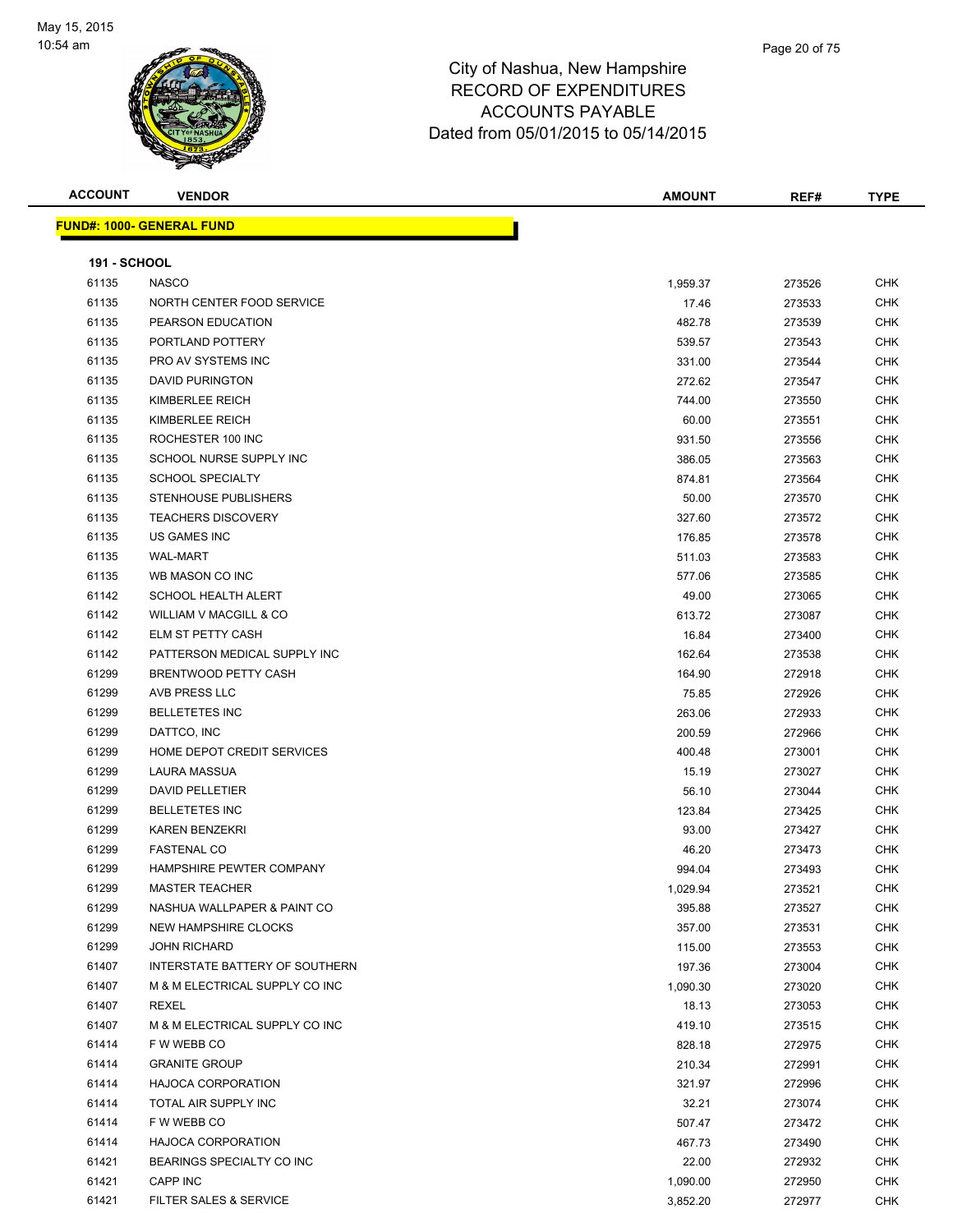

| <b>ACCOUNT</b>      | <b>VENDOR</b>                       | <b>AMOUNT</b>  | REF#   | <b>TYPE</b> |
|---------------------|-------------------------------------|----------------|--------|-------------|
|                     | <b>FUND#: 1000- GENERAL FUND</b>    |                |        |             |
| <b>191 - SCHOOL</b> |                                     |                |        |             |
| 61421               | GOODWAY TECHNOLOGIES, INC           | 593.48         | 272989 | <b>CHK</b>  |
| 61421               | <b>GRAINGER</b>                     | 1,439.35       | 272990 | <b>CHK</b>  |
| 61421               | BEARINGS SPECIALTY CO INC           | 575.00         | 273424 | <b>CHK</b>  |
| 61421               | <b>CAPP INC</b>                     | 1,290.00       | 273439 | <b>CHK</b>  |
| 61421               | <b>FILTER SALES &amp; SERVICE</b>   | 304.53         | 273475 | <b>CHK</b>  |
| 61421               | <b>GRAINGER</b>                     | 331.20         | 273486 | <b>CHK</b>  |
| 61428               | NATIONWIDE SALES & SERVICE          | 377.32         | 273035 | <b>CHK</b>  |
| 61428               | CENTRAL PAPER PRODUCTS CO           | 1,114.69       | 273444 | <b>CHK</b>  |
| 61599               | FRANKLIN PAINT CO INC               | 3,673.10       | 272984 | <b>CHK</b>  |
| 61599               | JOHN DEERE LANDSCAPES LLC           | 4,093.32       | 273007 | <b>CHK</b>  |
| 61599               | JOHN DEERE LANDSCAPES LLC           | 692.00         | 273504 | <b>CHK</b>  |
| 61607               | COMPUTER HUT dba IT INSIDERS        | 5,005.78       | 272962 | <b>CHK</b>  |
| 61607               | COMPUTER HUT dba IT INSIDERS        | 897.85         | 273449 | <b>CHK</b>  |
| 61814               | <b>BARNES &amp; NOBLE INC</b>       | 156.52         | 272931 | <b>CHK</b>  |
| 61814               | FOLLETT SCHOOL SOLUTIONS INC        | 276.98         | 272981 | <b>CHK</b>  |
| 61814               | FOLLETT SCHOOL SOLUTIONS INC        | 59.42          | 272982 | <b>CHK</b>  |
| 61814               | <b>DS ASSOCIATES</b>                | 665.35         | 273466 | <b>CHK</b>  |
| 61814               | FOLLETT SCHOOL SOLUTIONS INC        | 1,803.98       | 273479 | <b>CHK</b>  |
| 61814               | <b>SCHOLASTIC INC</b>               | 245.16         | 273561 | <b>CHK</b>  |
| 61821               | FOLLETT SCHOOL SOLUTIONS INC        | 173.66         | 273480 | <b>CHK</b>  |
| 61875               | <b>BMI EDUCATIONAL SERVICES INC</b> | 451.79         | 272938 | <b>CHK</b>  |
| 61875               | FOLLETT SCHOOL SOLUTIONS INC        | 90.16          | 272982 | <b>CHK</b>  |
| 61875               | <b>SCHOLASTIC INC</b>               | 139.47         | 273064 | <b>CHK</b>  |
| 61875               | <b>SCHOLASTIC INC</b>               | 406.54         | 273562 | <b>CHK</b>  |
| 71221               | COMPUTER HUT dba IT INSIDERS        | 3,293.25       | 272962 | <b>CHK</b>  |
| 71221               | <b>APPLE INC</b>                    | 579.00         | 273417 | <b>CHK</b>  |
| 71221               | COMPUTER HUT dba IT INSIDERS        | 59.95          | 273449 | <b>CHK</b>  |
| 71800               | <b>COUSINS VIDEO INC</b>            | 345.56         | 272964 | <b>CHK</b>  |
| 71999               | BEST BUY BUSINESS ADVANTAGE         | 249.90         | 272935 | <b>CHK</b>  |
| 71999               | <b>IPEVO</b>                        | 655.50         | 273005 | <b>CHK</b>  |
| 71999               | NATIONWIDE SALES & SERVICE          | 2,409.50       | 273035 | <b>CHK</b>  |
| 71999               | SWEETWATER SOUND INC                | 206.64         | 273071 | <b>CHK</b>  |
| 71999               | WOODWIND & BRASSWIND                | 408.00         | 273589 | <b>CHK</b>  |
|                     | TOTAL 191 - SCHOOL                  | \$1,066,967.97 |        |             |

#### **193 - DEBT SERVICE** TRIST SOUTHWEST CO AND THE SOUTHWEST CO CHANGE TO A SAMPLE TO A SAMPLE TO A SAMPLE TO A SAMPLE TO A SAMPLE TO A LOCKE LORD LLP 38,500.00 273168 CHK STANDARD & POOR'S LLC 19,550.00 273174 CHK US BANK 1,500.00 273179 CHK US BANK 1,250.00 273180 CHK 75300 GRANT THORNTON LLP 3,500.00 273260 CHK PAUL H MURPHY & COMPANY 2,108.36 273328 CHK . . . . . . . . . . . . . . . . . . . . . . . . . . . . . . . . . . . . . . . . . . . . . . . . . . . . **TOTAL 193 - DEBT SERVICE \$138,088.36**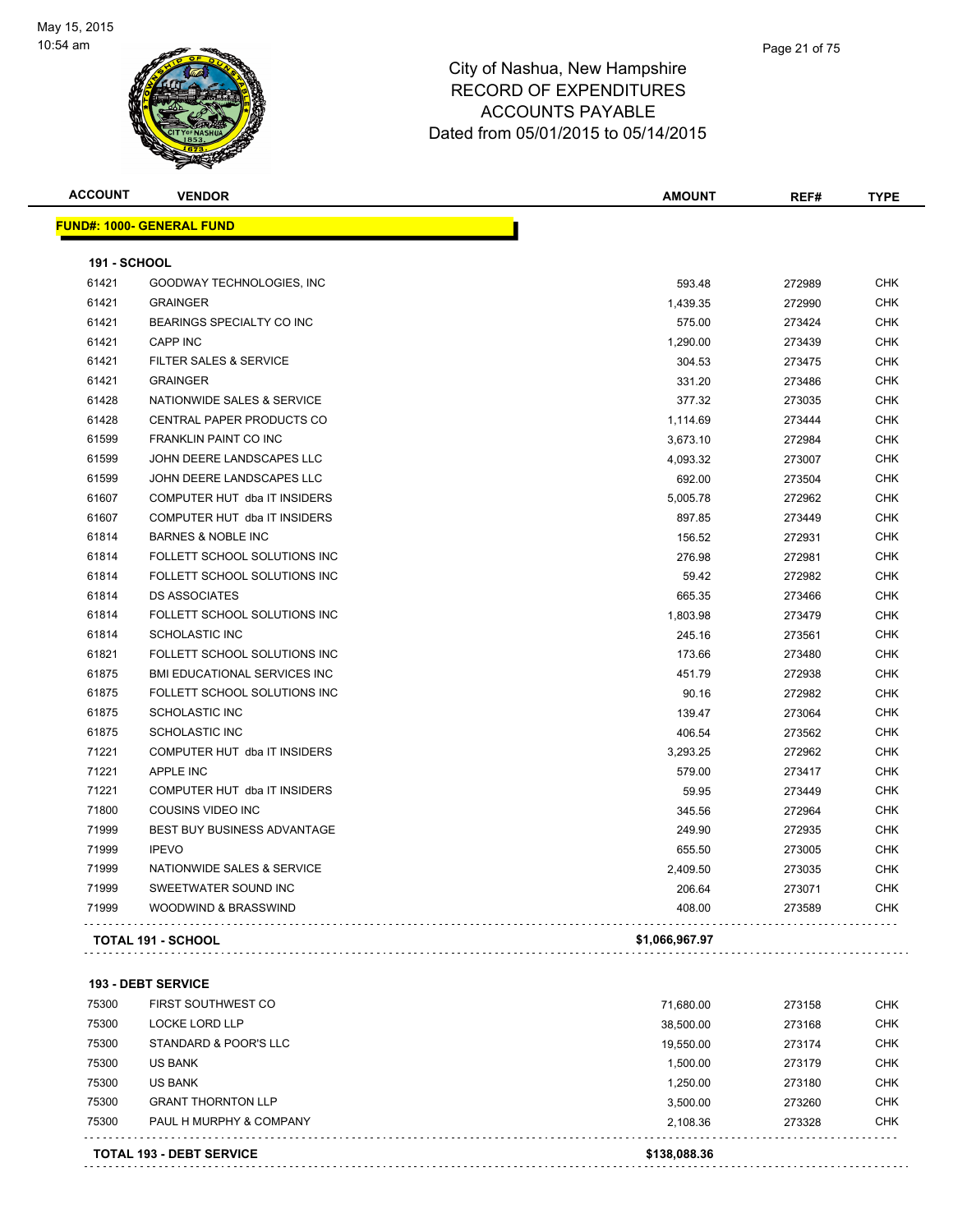| <b>ACCOUNT</b>      | <b>VENDOR</b>                                                   | <b>AMOUNT</b>  | REF#   | <b>TYPE</b> |
|---------------------|-----------------------------------------------------------------|----------------|--------|-------------|
|                     | <b>TOTAL FUND 1000 - GENERAL FUND</b>                           | \$4,624,135.95 |        |             |
|                     | <b>FUND#: 1001- GF-CAPITAL IMPROVEMENTS</b>                     |                |        |             |
|                     | 161 - STREETS-CAP IMP                                           |                |        |             |
| 81100               | M & M ELECTRICAL SUPPLY CO INC                                  | 81.42          | 272870 | <b>CHK</b>  |
| 81100               | <b>MICHIE CORP</b>                                              | 2,120.00       | 273307 | <b>CHK</b>  |
| 81100               | M & M ELECTRICAL SUPPLY CO INC                                  | 1,803.17       | 272870 | <b>CHK</b>  |
| 81100               | <b>MICHIE CORP</b>                                              | 5,378.00       | 273307 | <b>CHK</b>  |
| 81100               | NEENAH FOUNDRY CO                                               | 618.00         | 273319 | <b>CHK</b>  |
| 81100               | HOME DEPOT CREDIT SERVICE 3065                                  | 615.21         | 272859 | <b>CHK</b>  |
| 81100               | M & M ELECTRICAL SUPPLY CO INC                                  | 2,105.75       | 272870 | <b>CHK</b>  |
| 81100               | MICHIE CORP                                                     | 828.00         | 272882 | <b>CHK</b>  |
| 81100               | <b>BELLETETES INC</b>                                           | 594.98         | 273208 | <b>CHK</b>  |
| 81100               | <b>GRANITE STATE CONCRETE CO INC</b>                            | 945.00         | 273257 | CHK         |
| 81100               | M & M ELECTRICAL SUPPLY CO INC                                  | 69.98          | 273291 | <b>CHK</b>  |
| 81100               | <b>MICHIE CORP</b>                                              | 4,064.00       | 273307 | CHK         |
| 81100               | NEENAH FOUNDRY CO                                               | 1,009.00       | 273319 | <b>CHK</b>  |
| 81100               | <b>SWENSON GRANITE WORKS</b>                                    | 3,037.45       | 273368 | CHK         |
|                     | TOTAL 161 - STREETS-CAP IMP                                     | \$23,269.96    |        |             |
|                     |                                                                 |                |        |             |
| <b>191 - SCHOOL</b> |                                                                 |                |        |             |
| 81100               | <b>NOBLIN &amp; ASSOCIATES</b>                                  | 5,407.50       | 273038 | CHK         |
|                     | <b>TOTAL 191 - SCHOOL</b>                                       | \$5,407.50     |        |             |
|                     | <b>TOTAL FUND 1001 - GF-CAPITAL IMPROVEMENTS</b>                | \$28,677.46    |        |             |
|                     | <b>FUND#: 1010- GF-PRIOR YEAR ESCROWS/EXPENSES</b>              |                |        |             |
|                     | <b>109 - CIVIC&amp;COMMUNITY ACT-PRIOR YEAR</b>                 |                |        |             |
| 56218               | <b>ABMC</b>                                                     | 1,669.00       | 272746 | CHK         |
|                     | TOTAL 109 - CIVIC&COMMUNITY ACT-PRIOR YEAR                      | \$1,669.00     |        |             |
|                     | <b>156 - EMERGENCY MGT-PRIOR YEAR</b>                           |                |        |             |
| 68325               | <b>JUSTIN KATES</b>                                             | 151.90         | 273138 | CHK         |
|                     | TOTAL 156 - EMERGENCY MGT-PRIOR YEAR                            | \$151.90       |        |             |
|                     | <b>172 - COMMUNITY HEALTH-PRIOR YEAR</b>                        |                |        |             |
| 61144               | SMITH MEDICAL PARTNERS LLC                                      | 34.30          | 273354 | CHK         |
|                     | TOTAL 172 - COMMUNITY HEALTH-PRIOR YEAR                         | \$34.30        |        |             |
|                     |                                                                 |                |        |             |
| 81650               | 177 - PARKS & RECREATION-PRIOR YEAR<br>EASTERN SHED COMPANY INC | 4,588.00       | 272840 | CHK         |
|                     |                                                                 |                |        |             |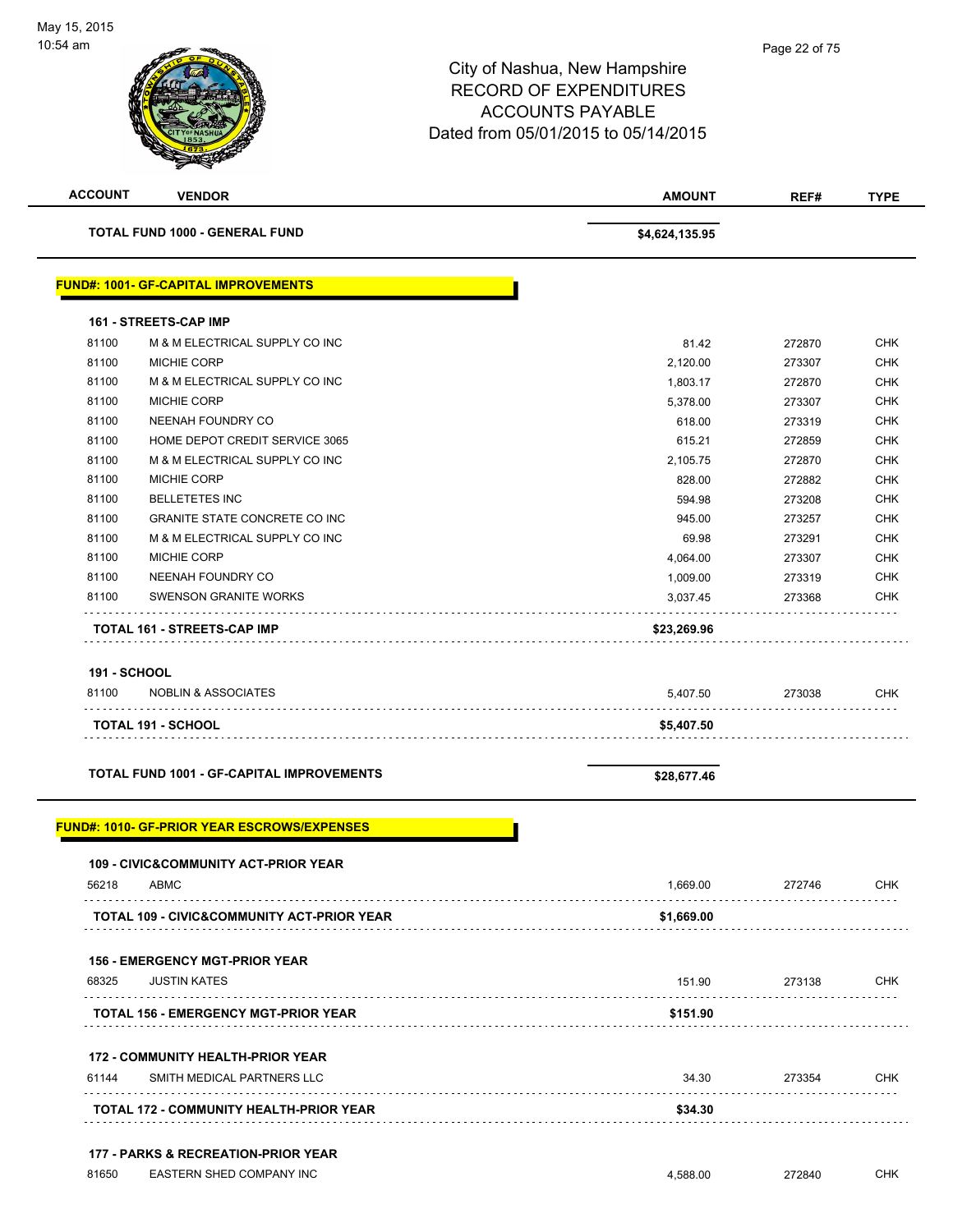| May 15, 2015<br>10:54 am |                                                    | City of Nashua, New Hampshire<br><b>RECORD OF EXPENDITURES</b><br><b>ACCOUNTS PAYABLE</b><br>Dated from 05/01/2015 to 05/14/2015 |        |             |
|--------------------------|----------------------------------------------------|----------------------------------------------------------------------------------------------------------------------------------|--------|-------------|
| <b>ACCOUNT</b>           | <b>VENDOR</b>                                      | <b>AMOUNT</b>                                                                                                                    | REF#   | <b>TYPE</b> |
|                          | <b>FUND#: 1010- GF-PRIOR YEAR ESCROWS/EXPENSES</b> |                                                                                                                                  |        |             |
|                          | TOTAL 177 - PARKS & RECREATION-PRIOR YEAR          | \$4,588.00                                                                                                                       |        |             |
|                          | TOTAL FUND 1010 - GF-PRIOR YEAR ESCROWS/EXPENSES   | \$6,443.20                                                                                                                       |        |             |
|                          | <b>FUND#: 2100- FOOD SERVICES FUND</b>             |                                                                                                                                  |        |             |
| 54487                    | AFFILIATED HVAC SERVICES LLC                       | 393.50                                                                                                                           | 272923 | <b>CHK</b>  |
| 54487                    | <b>RC WELDING LLC</b>                              | 250.00                                                                                                                           | 273052 | <b>CHK</b>  |
| 54487                    | <b>GOOD MORNING SALES INC</b>                      | 203.95                                                                                                                           | 273485 | <b>CHK</b>  |
| 55307                    | LISA BORDELEAU                                     | 77.14                                                                                                                            | 272941 | <b>CHK</b>  |
| 55307                    | <b>AMY CASSIDY</b>                                 | 22.54                                                                                                                            | 272955 | CHK         |
| 55307                    | <b>ODETTE SLOSEK</b>                               | 76.30                                                                                                                            | 273069 | <b>CHK</b>  |
| 55400                    | <b>IEDA ROCHA</b>                                  | 85.00                                                                                                                            | 273059 | <b>CHK</b>  |
| 61100                    | WB MASON CO INC                                    | 532.75                                                                                                                           | 273585 | <b>CHK</b>  |
| 61214                    | <b>BIMBO FOODS BAKERIES INC</b>                    | 1,752.85                                                                                                                         | 272936 | <b>CHK</b>  |
| 61214                    | <b>BOSTON PIE INC</b>                              | 2,667.60                                                                                                                         | 272942 | <b>CHK</b>  |
| 61214                    | COCA COLA BOTTLING CO                              | 681.80                                                                                                                           | 272961 | <b>CHK</b>  |
| 61214                    | COSTA FRUIT & PRODUCE CO INC                       | 6,119.60                                                                                                                         | 272963 | <b>CHK</b>  |
| 61214                    | <b>GARELICK FARMS LYNN</b>                         | 15,450.48                                                                                                                        | 272985 | <b>CHK</b>  |
| 61214                    | <b>GREAT STATE BEVERAGES INC</b>                   | 549.95                                                                                                                           | 272992 | <b>CHK</b>  |
| 61214                    | <b>M SAUNDERS INC</b>                              | 5,824.27                                                                                                                         | 273022 | <b>CHK</b>  |
| 61214                    | <b>NEW ENGLAND ICE CREAM</b>                       | 85.40                                                                                                                            | 273036 | <b>CHK</b>  |
| 61214                    | <b>BIMBO FOODS BAKERIES INC</b>                    | 1,807.55                                                                                                                         | 273429 | <b>CHK</b>  |
| 61214                    | COCA COLA BOTTLING CO                              | 1,462.90                                                                                                                         | 273447 | <b>CHK</b>  |
| 61214                    | <b>GREAT STATE BEVERAGES INC</b>                   | 206.70                                                                                                                           | 273487 | CHK         |
| 61214                    | M SAUNDERS INC                                     | 7,704.78                                                                                                                         | 273516 | CHK         |
| 61214                    | NEW ENGLAND ICE CREAM                              | 3,773.20                                                                                                                         | 273530 | CHK         |
| 61214                    | PRO DOUGH COMPANY INC                              | 493.85                                                                                                                           | 273545 | <b>CHK</b>  |
| 61214                    | SAL'S PIZZA                                        | 312.00                                                                                                                           | 273558 | <b>CHK</b>  |
| 61299                    | CENTRAL PAPER PRODUCTS CO                          | 1,655.43                                                                                                                         | 272957 | <b>CHK</b>  |
| 61299                    | POSITIVE PROMOTIONS INC                            | 924.83                                                                                                                           | 273050 | <b>CHK</b>  |
|                          | <b>TOTAL FUND 2100 - FOOD SERVICES FUND</b>        | \$53,114.37                                                                                                                      |        |             |
|                          | <b>FUND#: 2201- DRIVERS EDUCATION FUND</b>         |                                                                                                                                  |        |             |
|                          |                                                    |                                                                                                                                  |        |             |
| 44600                    | <b>MALCOLM KENISTON</b>                            | 450.00                                                                                                                           | 273010 | <b>CHK</b>  |
| 55300                    | KEENE STATE COLLEGE                                | 1,407.00                                                                                                                         | 273009 | <b>CHK</b>  |
|                          | <b>TOTAL FUND 2201 - DRIVERS EDUCATION FUND</b>    | \$1,857.00                                                                                                                       |        |             |
|                          | <b>FUND#: 2204- SUMMER SCHOOL</b>                  |                                                                                                                                  |        |             |
| 22250                    | ANNE JURIS                                         | 25.00                                                                                                                            | 273505 | <b>CHK</b>  |
| 22250                    | MAHAVEERA PUSHPARAJU                               | 50.00                                                                                                                            | 273548 | CHK         |
| 22250                    | AIKO YOSHIDA                                       | 50.00                                                                                                                            | 273591 | <b>CHK</b>  |

-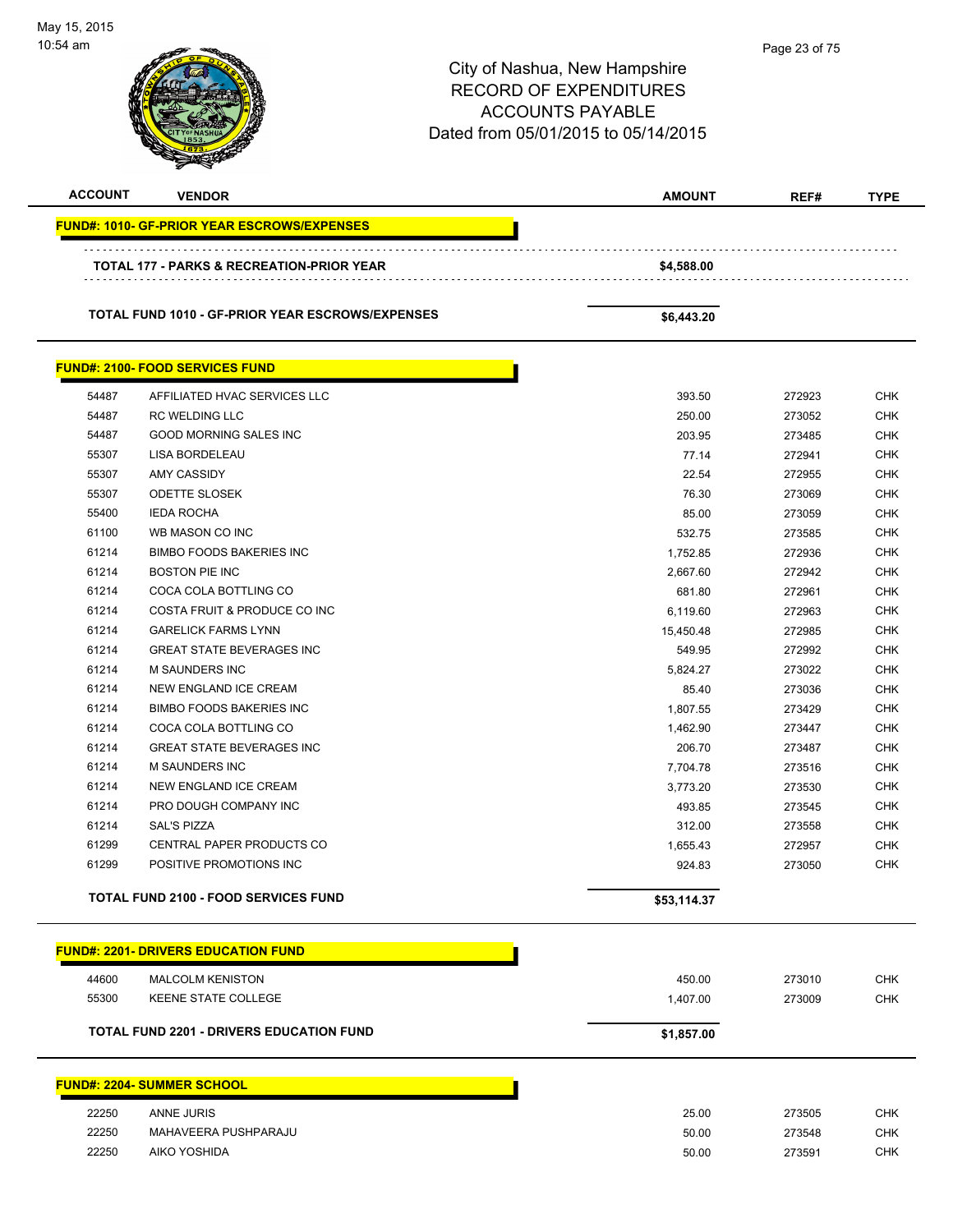

| <b>ACCOUNT</b> | <b>VENDOR</b>                                   | <b>AMOUNT</b> | REF#   | <b>TYPE</b> |
|----------------|-------------------------------------------------|---------------|--------|-------------|
|                | <b>TOTAL FUND 2204 - SUMMER SCHOOL</b>          | \$125.00      |        |             |
|                | <b>FUND#: 2207- ADULT ED/CONTINUING ED</b>      |               |        |             |
| 61807          | <b>BARNES &amp; NOBLE INC</b>                   | 15.16         | 272931 | <b>CHK</b>  |
|                | <b>TOTAL FUND 2207 - ADULT ED/CONTINUING ED</b> | \$15.16       |        |             |
|                | <b>FUND#: 2212- ATHLETICS REVENUE FUND</b>      |               |        |             |
| 44563          | NASHUA SCHOOL DISTRICT 42                       | 150.00        | 148733 | <b>ACH</b>  |
| 61299          | <b>SCOTT MAYS</b>                               | 29.98         | 273523 | <b>CHK</b>  |
| 61299          | PATTERSON MEDICAL SUPPLY INC                    | 111.56        | 273538 | <b>CHK</b>  |
|                | <b>TOTAL FUND 2212 - ATHLETICS REVENUE FUND</b> | \$291.54      |        |             |
|                | FUND#: 2222- AFTER SCHOOL PROGRAM               |               |        |             |
| 22221          | <b>CHARITY CONSIDINE</b>                        | 195.00        | 273452 | <b>CHK</b>  |
| 53628          | SYMPHONY NEW HAMPSHIRE                          | 900.00        | 273396 | <b>CHK</b>  |
| 55300          | <b>DEBRA KUDALIS</b>                            | 301.66        | 273011 | <b>CHK</b>  |
| 55300          | <b>STEVE AMROL</b>                              | 168.12        | 273413 | <b>CHK</b>  |
| 55690          | FIRST STUDENT INC                               | 1,596.19      | 273477 | <b>CHK</b>  |
| 61299          | <b>HEATHER BOUCHER</b>                          | 38.00         | 272943 | <b>CHK</b>  |
| 61299          | COSTA FRUIT & PRODUCE CO INC                    | 537.60        | 272963 | <b>CHK</b>  |
| 61299          | <b>GARELICK FARMS LYNN</b>                      | 149.41        | 272985 | <b>CHK</b>  |
| 61299          | <b>WAL-MART</b>                                 | 4.80          | 273083 | <b>CHK</b>  |
| 61299          | AC MOORE INC                                    | 5.97          | 273409 | <b>CHK</b>  |
| 61299          | COSTA FRUIT & PRODUCE CO INC                    | 474.50        | 273454 | <b>CHK</b>  |
| 61299          | <b>GARELICK FARMS LYNN</b>                      | 173.29        | 273483 | <b>CHK</b>  |
| 61299          | LINDA HAMM                                      | 6.79          | 273492 | <b>CHK</b>  |
|                | <b>TOTAL FUND 2222 - AFTER SCHOOL PROGRAM</b>   | \$4,551.33    |        |             |

#### **FUND#: 2505- GOVT & EDUCATION CHANNELS FUND**

| 53432 | DONNA GRAHAM                          | 20.00  | 273255 | <b>CHK</b> |
|-------|---------------------------------------|--------|--------|------------|
| 53470 | <b>JOHN COLLINS</b>                   | 150.00 | 273222 | <b>CHK</b> |
| 53470 | <b>JOHN C FRANZINI</b>                | 100.00 | 273249 | <b>CHK</b> |
| 53470 | <b>MIKE JEYNES</b>                    | 350.00 | 273278 | <b>CHK</b> |
| 53470 | <b>THOMAS KING</b>                    | 150.00 | 273286 | <b>CHK</b> |
| 53470 | <b>JIM MCLEAN</b>                     | 300.00 | 273301 | <b>CHK</b> |
| 53470 | <b>TIM O'NEIL</b>                     | 550.00 | 273326 | <b>CHK</b> |
| 53470 | TEN SIX SIX MEDIA                     | 50.00  | 273373 | <b>CHK</b> |
| 53470 | <b>FRANK J WALLENT</b>                | 350.00 | 273390 | <b>CHK</b> |
| 54141 | PENNICHUCK WATER WORKS INC            | 22.65  | 272790 | <b>CHK</b> |
| 55300 | <b>JEFF POEHNERT</b>                  | 224.25 | 272767 | <b>CHK</b> |
| 55699 | <b>COMCAST CABLE COMMUNICATIONS I</b> | 10.39  | 272776 | <b>CHK</b> |
| 55699 | AARDVARK THE DEAN OF CLEAN            | 195.00 | 273191 | <b>CHK</b> |
|       |                                       |        |        |            |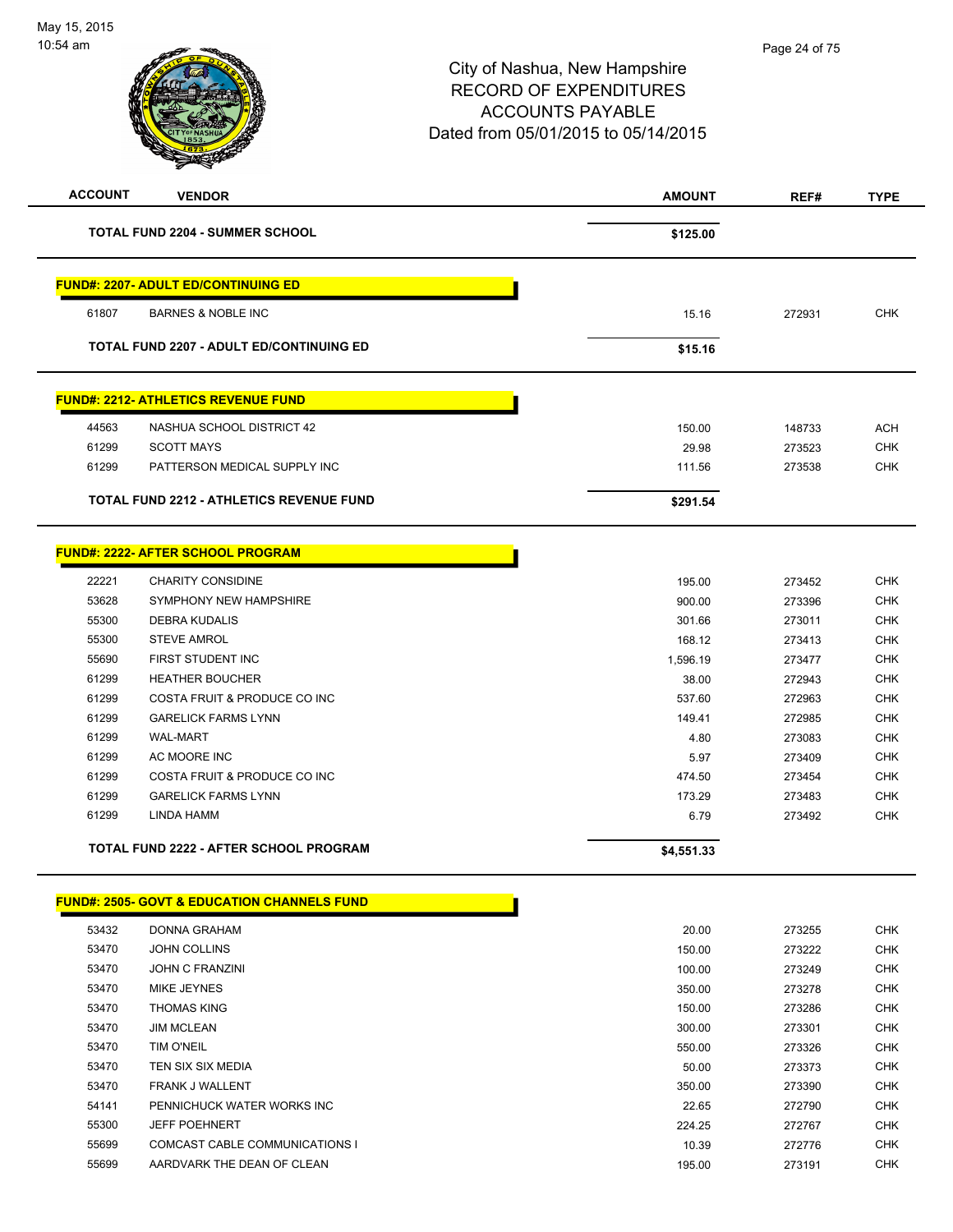| <b>ACCOUNT</b> | <b>VENDOR</b>                                               | <b>AMOUNT</b> | REF#   | <b>TYPE</b> |
|----------------|-------------------------------------------------------------|---------------|--------|-------------|
|                | <b>TOTAL FUND 2505 - GOVT &amp; EDUCATION CHANNELS FUND</b> | \$2,472.29    |        |             |
|                | <b>FUND#: 2506- HUNT BLDG FACILITY RENTAL FUND</b>          |               |        |             |
| 54100          | <b>EVERSOURCE</b>                                           | 426.44        | 272777 | <b>CHK</b>  |
| 54114          | LIBERTY UTILITIES - NH                                      | 229.96        | 273162 | <b>CHK</b>  |
| 54114          | <b>DIRECT ENERGY BUSINESS</b>                               | 378.42        | 273235 | <b>CHK</b>  |
|                | TOTAL FUND 2506 - HUNT BLDG FACILITY RENTAL FUND            | \$1,034.82    |        |             |
|                | <b>FUND#: 3030- EMERGENCY MGMT GRANTS FUND</b>              |               |        |             |
| 55699          | <b>TEXAS STATE UNIVERSITY</b>                               | 16,500.00     | 273375 | <b>CHK</b>  |
| 55699          | <b>TEXAS STATE UNIVERSITY</b>                               | 16,500.00     | 273375 | <b>CHK</b>  |
|                | TOTAL FUND 3030 - EMERGENCY MGMT GRANTS FUND                | \$33,000.00   |        |             |
|                | <b>FUND#: 3050- POLICE GRANTS FUND</b>                      |               |        |             |
| 55400          | <b>NEW JERSEY HOMICIDE</b>                                  | 1,250.00      | 273170 | <b>CHK</b>  |
|                | <b>TOTAL FUND 3050 - POLICE GRANTS FUND</b>                 | \$1,250.00    |        |             |
|                | <b>FUND#: 3068- COMMUNITY SERVICES GRANTS FUND</b>          |               |        |             |
| 53999          | <b>GREATER NASHUA MENTAL HEALTH</b>                         | 4,592.02      | 272854 | <b>CHK</b>  |
| 55100          | MELISSA SCHOEMMELL                                          | 185.55        | 272761 | <b>CHK</b>  |
| 55100          | AT & T MOBILITY                                             | 76.22         | 273117 | <b>CHK</b>  |
| 55300          | <b>AMY MOUTENOT</b>                                         | 25.00         | 273144 | <b>CHK</b>  |
| 55300          | <b>ASHLEY CONLEY</b>                                        | 420.13        | 272750 | <b>CHK</b>  |
| 55421          | SODEXO                                                      | 708.00        | 273355 | <b>CHK</b>  |
| 55699          | SOUTHERN NH HIV AIDS TASK FORC                              | 10,506.00     | 273357 | <b>CHK</b>  |
| 55699          | ANCHOR LINE PROJECTS LLC                                    | 5,250.00      | 272804 | <b>CHK</b>  |
| 68235          | SOUTHERN NH HIV AIDS TASK FORC                              | 786.00        | 273357 | <b>CHK</b>  |
| 69025          | SOUTHERN NH HIV AIDS TASK FORC                              | 725.00        | 273357 | <b>CHK</b>  |
|                | <b>TOTAL FUND 3068 - COMMUNITY SERVICES GRANTS FUND</b>     | \$23,273.92   |        |             |
|                | <b>FUND#: 3070- COMMUNITY HEALTH GRANTS FUND</b>            |               |        |             |
| 54221          | <b>STERICYCLE INC</b>                                       | 88.72         | 273363 | <b>CHK</b>  |
| 55300          | KAYLA O'BRIEN                                               | 68.35         | 273139 | <b>CHK</b>  |
| 55300          | LUIS PORRES                                                 | 12.65         | 273148 | <b>CHK</b>  |
| 55699          | ALEXANDER GRANOK MD                                         | 800.00        | 273259 | <b>CHK</b>  |
| 61142          | NH MEDICAL DENTAL SUPPLY LLC                                | 563.94        | 273322 | <b>CHK</b>  |
| 61142          | NH MEDICAL DENTAL SUPPLY LLC                                | 616.00        | 273322 | <b>CHK</b>  |
| 61142          | NH MEDICAL DENTAL SUPPLY LLC                                | 112.10        | 273322 | <b>CHK</b>  |
|                | TOTAL FUND 3070 - COMMUNITY HEALTH GRANTS FUND              | \$2,261.76    |        |             |
|                |                                                             |               |        |             |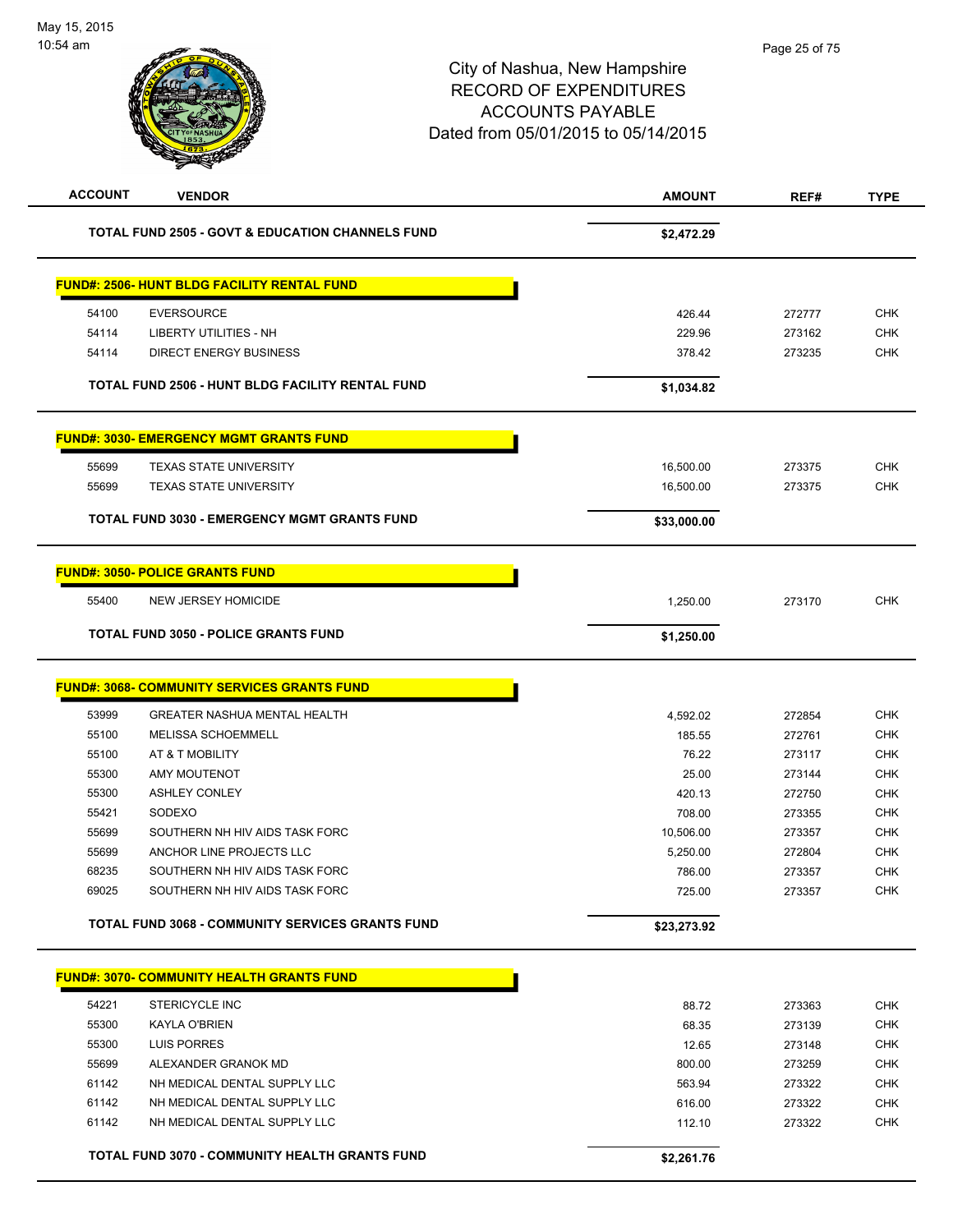

| <b>ACCOUNT</b> | <b>VENDOR</b>                                 | <b>AMOUNT</b> | REF#   | <b>TYPE</b> |
|----------------|-----------------------------------------------|---------------|--------|-------------|
|                | <b>FUND#: 3090- URBAN PROGRAM GRANTS FUND</b> |               |        |             |
| 54225          | ALCHEMY LEAD MANAGMENT                        | 2,485.00      | 273194 | <b>CHK</b>  |
| 55118          | AT & T MOBILITY                               | 32.10         | 273117 | <b>CHK</b>  |
| 55300          | DAVID SULLIVAN                                | 285.20        | 273151 | <b>CHK</b>  |
| 55300          | CARRIE JOHNSON SCHENA                         | 571.14        | 272769 | <b>CHK</b>  |
| 55300          | <b>DAVID SULLIVAN</b>                         | 613.45        | 272772 | <b>CHK</b>  |
| 55500          | THE TELEGRAPH                                 | 238.55        | 273175 | <b>CHK</b>  |
| 61900          | CARRIE JOHNSON SCHENA                         | 140.00        | 272769 | <b>CHK</b>  |
| 61900          | DAVID SULLIVAN                                | 175.00        | 272772 | <b>CHK</b>  |
| 69010          | NASHUA POLICE ATHLETIC LEAGUE                 | 5,000.00      | 273145 | <b>CHK</b>  |
| 69075          | NASHUA ADULT LEARNING CENTER                  | 5,400.00      | 272801 | <b>CHK</b>  |
|                | TOTAL FUND 3090 - URBAN PROGRAM GRANTS FUND   | \$14,940.44   |        |             |

# **FUND#: 3120- TRANSIT GRANTS FUND**

| 54100 | <b>EVERSOURCE</b>                     | 785.07   | 272777 | <b>CHK</b> |
|-------|---------------------------------------|----------|--------|------------|
| 54100 | <b>EVERSOURCE</b>                     | 304.68   | 272777 | <b>CHK</b> |
| 54114 | <b>LIBERTY UTILITIES - NH</b>         | 98.13    | 273165 | <b>CHK</b> |
| 54114 | <b>DIRECT ENERGY BUSINESS</b>         | 88.78    | 273235 | <b>CHK</b> |
| 54141 | PENNICHUCK WATER WORKS INC            | 83.03    | 272790 | <b>CHK</b> |
| 54141 | PENNICHUCK WATER WORKS INC            | 164.39   | 272790 | CHK        |
| 55109 | <b>FAIRPOINT COMMUNICATIONS</b>       | 50.00    | 273157 | <b>CHK</b> |
| 55118 | AT & T MOBILITY                       | 125.38   | 273117 | <b>CHK</b> |
| 55400 | PETTY CASH                            | 57.00    | 272764 | <b>CHK</b> |
| 55607 | UNITED PARCEL SERVICE                 | 38.86    | 272793 | <b>CHK</b> |
| 55699 | VERIZON WIRELESS-342008805            | 131.00   | 272795 | <b>CHK</b> |
| 55699 | VERIZON WIRELESS-842008777            | 191.04   | 272796 | <b>CHK</b> |
| 55699 | PRINT FACTORY                         | 90.00    | 272899 | CHK        |
| 55699 | STANTEC CONSULTING SERVICES           | 3,800.00 | 272903 | <b>CHK</b> |
| 55699 | <b>CINTAS UNIFORMS</b>                | 131.88   | 272829 | CHK        |
| 55699 | CONTROL TECHNOLOGIES INC              | 329.34   | 273225 | <b>CHK</b> |
| 61299 | <b>HOME DEPOT CREDIT SERVICE 3065</b> | 155.62   | 272859 | CHK        |
| 61299 | NASHUA OUTDOOR POWER EQUIPMENT        | 94.73    | 272888 | <b>CHK</b> |
| 61299 | CENTRAL PAPER PRODUCTS CO             | 174.95   | 273218 | CHK        |
| 61299 | CONTROL TECHNOLOGIES INC              | 80.68    | 273225 | <b>CHK</b> |
| 61300 | CITY OF NASHUA/TAX COLLECTORS         | 73.02    | 272748 | CHK        |
| 61709 | <b>G H BERLIN WINDWARD</b>            | 369.07   | 273251 | CHK        |
| 61709 | SAFETY KLEEN SYSTEMS INC              | 307.55   | 273349 | CHK        |
| 61799 | <b>GILLIG LLC</b>                     | 777.64   | 272848 | <b>CHK</b> |
| 61799 | HOME DEPOT CREDIT SERVICE 3065        | 12.34    | 272859 | <b>CHK</b> |
| 61799 | NAPA AUTO PARTS                       | 667.50   | 272887 | <b>CHK</b> |
| 61799 | <b>GILLIG LLC</b>                     | 310.44   | 273253 | CHK        |
| 61799 | RYDER FLEET PRODUCTS                  | 33.18    | 273348 | <b>CHK</b> |
| 61799 | NAPA AUTO PARTS                       | 305.95   | 272887 | CHK        |
| 61799 | NAPA AUTO PARTS                       | 1,161.72 | 272887 | <b>CHK</b> |
| 61799 | RYDER FLEET PRODUCTS                  | 199.35   | 272901 | <b>CHK</b> |
| 61799 | MOLLY CORPORATION                     | 500.78   | 273310 | <b>CHK</b> |
| 61799 | <b>FASTENAL CO</b>                    | 31.21    | 272842 | CHK        |
| 61799 | HOME DEPOT CREDIT SERVICE 3065        | 58.51    | 272859 | <b>CHK</b> |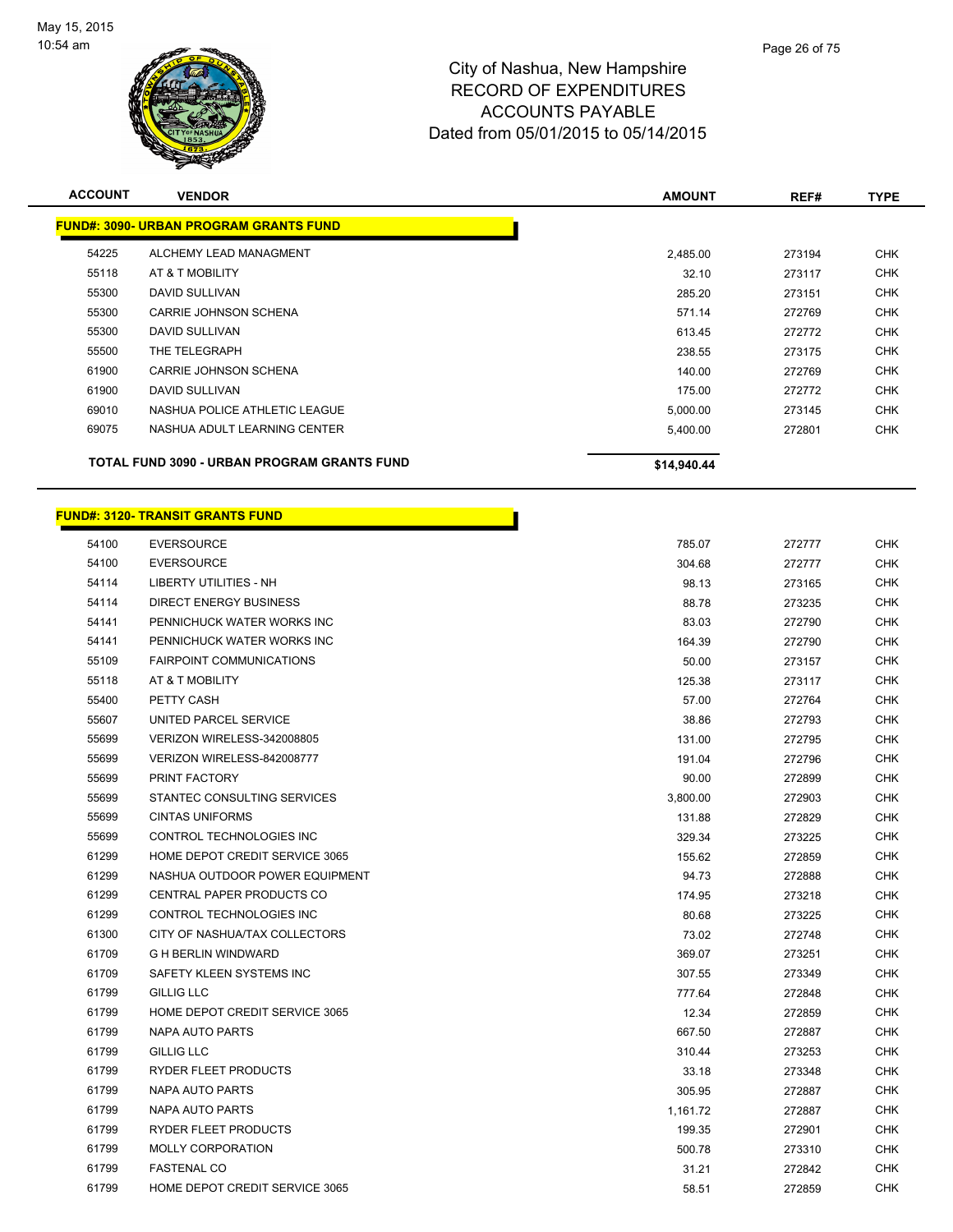

| <b>ACCOUNT</b> | <b>VENDOR</b>                                | <b>AMOUNT</b> | REF#   | <b>TYPE</b> |
|----------------|----------------------------------------------|---------------|--------|-------------|
|                | <b>FUND#: 3120- TRANSIT GRANTS FUND</b>      |               |        |             |
| 61799          | NAPA AUTO PARTS                              | 314.38        | 272887 | <b>CHK</b>  |
| 61799          | RYDER FLEET PRODUCTS                         | 148.93        | 272901 | <b>CHK</b>  |
| 61799          | <b>FASTENAL CO</b>                           | 10.23         | 273241 | <b>CHK</b>  |
|                | <b>TOTAL FUND 3120 - TRANSIT GRANTS FUND</b> | \$12,256.36   |        |             |

|       | <u> FUND#: 3800- SCHOOL GRANTS FUND</u> |           |        |            |
|-------|-----------------------------------------|-----------|--------|------------|
| 53600 | <b>STEVE BLUNT</b>                      | 200.00    | 273432 | <b>CHK</b> |
| 53607 | <b>SERESC</b>                           | 7,335.00  | 273566 | <b>CHK</b> |
| 53607 | <b>GAYLE R ESTERLY</b>                  | 4,062.03  | 273470 | <b>CHK</b> |
| 53628 | <b>SERESC</b>                           | 14,513.62 | 273566 | <b>CHK</b> |
| 53628 | ASCENTRIA COMMUNITY SERVICES            | 1,014.75  | 272925 | <b>CHK</b> |
| 53628 | <b>TERESE PAWLETKO</b>                  | 2,400.00  | 273042 | <b>CHK</b> |
| 53628 | THE CARROLL CENTER FOR THE BLI          | 125.00    | 272953 | <b>CHK</b> |
| 53628 | <b>BOOTHBY THERAPY SERVICES LLC</b>     | 1,402.72  | 272940 | <b>CHK</b> |
| 53628 | THE CARROLL CENTER FOR THE BLI          | 6,105.25  | 272953 | <b>CHK</b> |
| 53628 | <b>BOOTHBY THERAPY SERVICES LLC</b>     | 701.36    | 273434 | <b>CHK</b> |
| 53628 | <b>INTERIM HEALTH CARE</b>              | 6,003.75  | 273501 | <b>CHK</b> |
| 53628 | MARGARET M DAWSON EdD                   | 2,000.00  | 273461 | <b>CHK</b> |
| 53628 | <b>TERESA BOLICK PHD</b>                | 2,500.00  | 273573 | CHK        |
| 54807 | <b>FIRST CHURCH</b>                     | 3,746.00  | 272979 | <b>CHK</b> |
| 55200 | ST. JOSEPH SCHOOL OF NURSING            | 1,600.00  | 273405 | <b>CHK</b> |
| 55200 | <b>EXCEL TESTING, LLC</b>               | 1,600.00  | 273471 |            |
| 55300 | <b>LESA MCQUESTEN</b>                   | 83.35     | 273030 |            |
| 55300 | <b>AMI RICH</b>                         | 197.20    | 273055 |            |
| 55300 | ELIZABETH THOMSON                       | 121.90    | 273073 |            |
| 55300 | <b>STACY BACHELDER-GILES</b>            | 78.02     | 272929 |            |
| 55300 | DELESE HOVEY                            | 164.96    | 273500 |            |
| 55300 | <b>LENNY HARRISON</b>                   | 72.33     | 273497 |            |
| 55400 | <b>CHERRIE FULTON</b>                   | 218.70    | 273481 |            |
| 55690 | FIRST STUDENT INC                       | 1,165.92  | 273477 |            |
| 61135 | <b>HEINEMANN</b>                        | (630.00)  | 272998 |            |
| 61135 | WB MASON CO INC                         | 42.54     | 273084 |            |
| 61299 | COMPUTER HUT dba IT INSIDERS            | 599.50    | 273449 |            |
| 61299 | <b>SERESC</b>                           | 200.94    | 273566 |            |
| 61299 | ORIENTAL TRADING CO INC                 | 90.46     | 273534 |            |
| 61299 | <b>SCHOOL SPECIALTY</b>                 | 187.38    | 273564 |            |
| 61299 | THERAPRO INC                            | 178.75    | 273574 |            |
| 61875 | <b>HEINEMANN</b>                        | 1,155.00  | 272998 |            |
| 61875 | <b>BARNES &amp; NOBLE INC</b>           | 6,889.40  | 273421 |            |
| 61875 | <b>HEINEMANN</b>                        | 761.78    | 272998 |            |
| 61875 | <b>HEINEMANN</b>                        | 434.50    | 272998 |            |
| 61875 | UNITED PARCEL SERVICE                   | 2,134.69  | 273407 |            |
| 71221 | APPLE INC                               | 7,480.00  | 273417 |            |
| 71228 | RULE BROADCAST SYSTEMS INC              | 2,575.00  | 273060 |            |
| 71999 | PRO AV SYSTEMS INC                      | 62,104.00 | 273544 |            |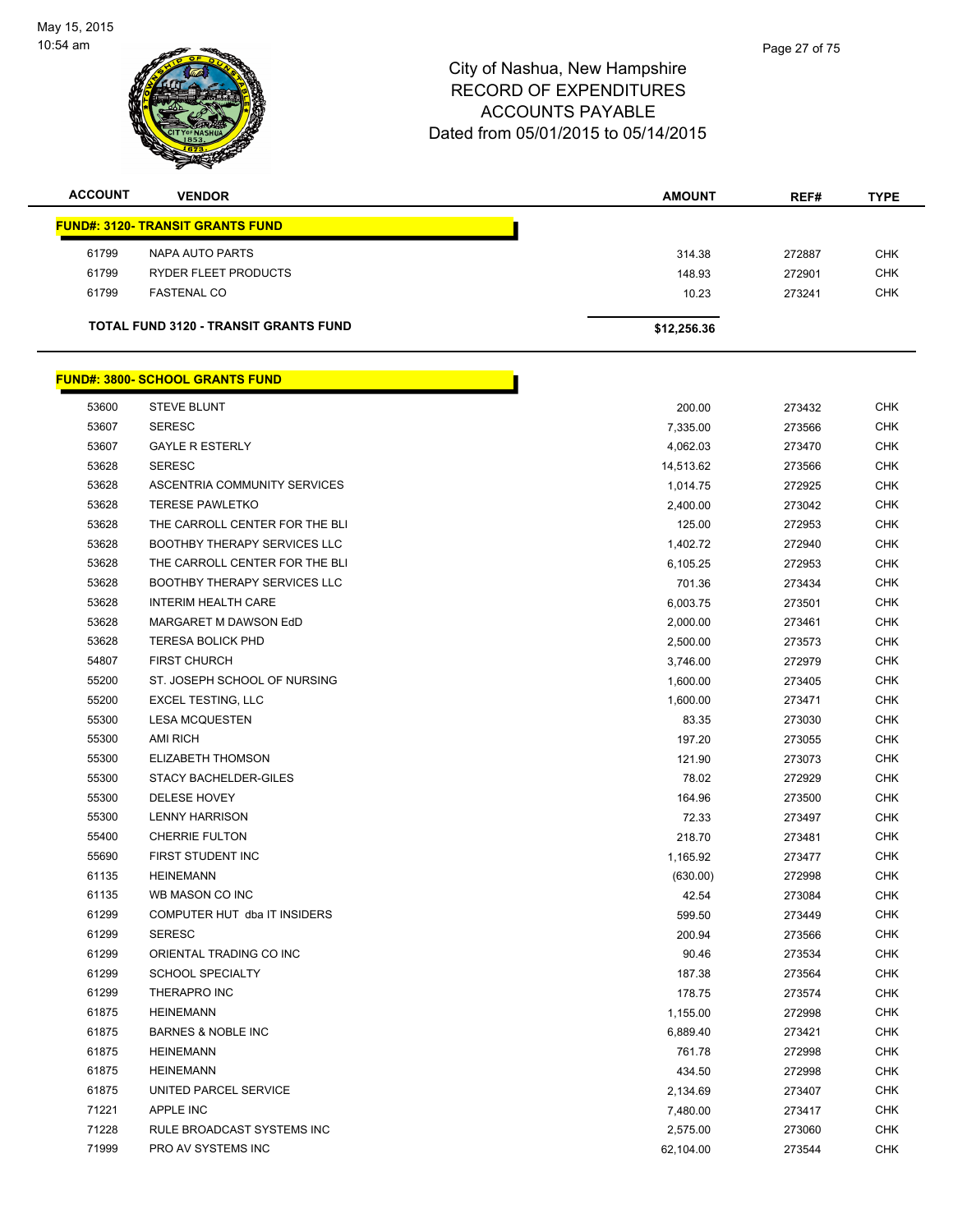| <b>ACCOUNT</b> | <b>VENDOR</b>                                     | <b>AMOUNT</b> | REF#   | <b>TYPE</b> |
|----------------|---------------------------------------------------|---------------|--------|-------------|
|                | <b>TOTAL FUND 3800 - SCHOOL GRANTS FUND</b>       | \$141,615.80  |        |             |
|                | <b>FUND#: 4005- TRAFFIC VIOLATIONS FUND</b>       |               |        |             |
| 54407          | <b>T2 SYSTEMS INC</b>                             | 788.00        | 273369 | <b>CHK</b>  |
| 55607          | MAILINGS UNLIMITED - MVR                          | 760.00        | 148697 | <b>ACH</b>  |
| 55699          | <b>1ST PRIORITY TOWING &amp; RECOVERY</b>         | 250.00        | 273189 | <b>CHK</b>  |
| 55699          | D & R TOWING INC                                  | 505.00        | 273230 | <b>CHK</b>  |
| 55699          | STATEWIDE COLLISION LLC                           | 820.00        | 273362 | <b>CHK</b>  |
| 61100          | PARTEK SOLUTIONS INC                              | 1,210.34      | 273327 | CHK         |
| 61799          | <b>CARPARTS OF NASHUA</b>                         | 8.84          | 273216 | <b>CHK</b>  |
|                | <b>TOTAL FUND 4005 - TRAFFIC VIOLATIONS FUND</b>  | \$4,342.18    |        |             |
|                | <b>FUND#: 4010- MOTOR VEHICLE ADMIN FUND</b>      |               |        |             |
| 61100          | MILES KEDEX CO INC                                | 740.86        | 272884 | <b>CHK</b>  |
|                | TOTAL FUND 4010 - MOTOR VEHICLE ADMIN FUND        | \$740.86      |        |             |
|                | <b>FUND#: 4020- POLICE DRUG ENFORCEMENT FUND</b>  |               |        |             |
|                |                                                   |               |        |             |
| 55699          | <b>TRANSUNION RISK &amp; ALTERNATIVE</b>          | 110.00        | 273377 | <b>CHK</b>  |
|                | TOTAL FUND 4020 - POLICE DRUG ENFORCEMENT FUND    | \$110.00      |        |             |
|                | <b>FUND#: 4025- DOJ DRUG FORFEITURE FUND</b>      |               |        |             |
| 54100          | <b>EVERSOURCE</b>                                 | 193.90        | 273156 | <b>CHK</b>  |
| 55400          | <b>DANIEL ARCHAMBAULT</b>                         | 105.00        | 272739 | <b>CHK</b>  |
| 55400          | <b>CHRISTOPHER CARON</b>                          | 105.00        | 272740 | <b>CHK</b>  |
| 55400          | <b>CLARK GAPHARDT</b>                             | 105.00        | 272741 | <b>CHK</b>  |
| 55400          | <b>TY KUCHARSKI</b>                               | 105.00        | 272742 | <b>CHK</b>  |
| 55400          | <b>MICHAEL LANG</b>                               | 105.00        | 272743 | <b>CHK</b>  |
| 55400          | <b>TIMOTHY MACISAAC</b>                           | 105.00        | 272744 | <b>CHK</b>  |
| 55400          | <b>MIKE WELCH</b>                                 | 105.00        | 272745 | <b>CHK</b>  |
| 55699          | COMCAST CABLE COMMUNICATIONS I                    | 234.52        | 272776 | <b>CHK</b>  |
|                | <b>TOTAL FUND 4025 - DOJ DRUG FORFEITURE FUND</b> | \$1,163.42    |        |             |
|                | <b>FUND#: 4030- POLICE SPECIAL DETAILS FUND</b>   |               |        |             |
| 44542          | NASHUA POLICE DEPARTMENT                          | 52.07         | 273146 | <b>CHK</b>  |
|                | TOTAL FUND 4030 - POLICE SPECIAL DETAILS FUND     | \$52.07       |        |             |
|                | <b>FUND#: 4032- PISTOL PERMIT FEES FUND</b>       |               |        |             |
|                |                                                   |               |        |             |
| 55699          | <b>MARIKAS TAILOR SHOP</b>                        | 465.00        | 272873 | <b>CHK</b>  |
| 55699          | <b>MARIKAS TAILOR SHOP</b>                        | 385.00        | 273295 | <b>CHK</b>  |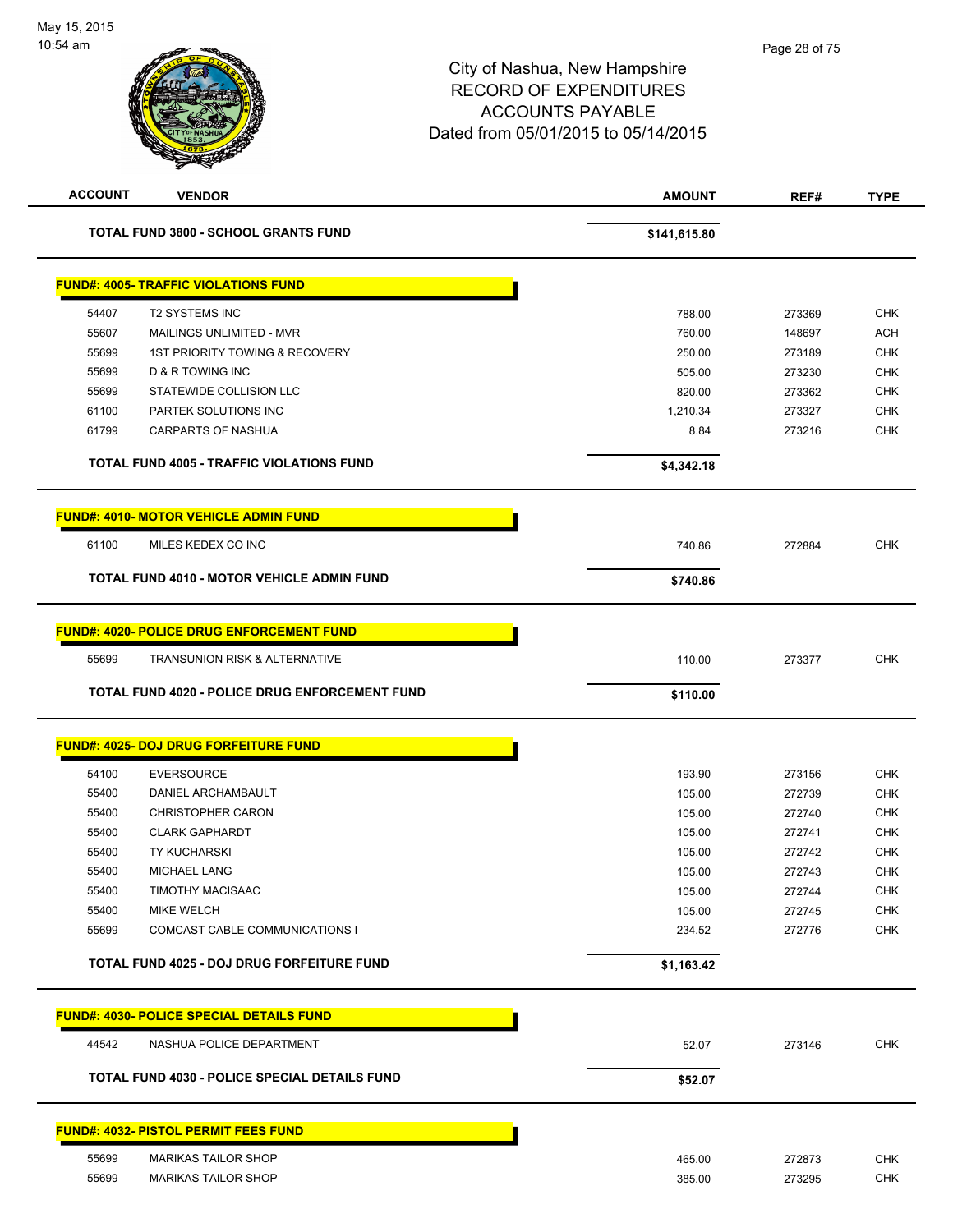| <b>ACCOUNT</b><br><b>VENDOR</b>                   | <b>AMOUNT</b> | REF#   | <b>TYPE</b> |
|---------------------------------------------------|---------------|--------|-------------|
| TOTAL FUND 4032 - PISTOL PERMIT FEES FUND         | \$850.00      |        |             |
| FUND#: 4053- FIRE REGIONAL HAZMAT FUND            |               |        |             |
| 71000<br>MOORE MEDICAL LLC                        | 1,113.54      | 272886 | <b>CHK</b>  |
| 71000<br>FIREMATIC SUPPLY CO INC                  | 1,566.97      | 273245 | <b>CHK</b>  |
| TOTAL FUND 4053 - FIRE REGIONAL HAZMAT FUND       | \$2,680.51    |        |             |
| FUND#: 4090- LIB-LOST/DAMAGED BOOK FINES          |               |        |             |
| 55699<br>UNIQUE MANAGEMENT SERVICES INC           | 384.85        | 273385 | <b>CHK</b>  |
| 61807<br>TELEVEND SERVICES INC                    | 325.85        | 273372 | <b>CHK</b>  |
| <b>MIDWEST TAPE</b><br>61814                      | 70.02         | 273308 | <b>CHK</b>  |
| 61875<br><b>BAKER &amp; TAYLOR</b>                | 175.50        | 272810 | <b>CHK</b>  |
| 61875<br><b>INGRAM LIBRARY SERVICES</b>           | 124.01        | 273270 | <b>CHK</b>  |
| TOTAL FUND 4090 - LIB-LOST/DAMAGED BOOK FINES     | \$1,080.23    |        |             |
| <u> FUND#: 5000- CAP PROJECTS-GEN GOVT BLDGS</u>  |               |        |             |
| 81200<br><b>TYCO INTEGRATED SECURITY LLC</b>      | 388.80        | 273381 | <b>CHK</b>  |
| TOTAL FUND 5000 - CAP PROJECTS-GEN GOVT BLDGS     | \$388.80      |        |             |
| <u> FUND#: 5010- CAP PROJECTS-INFO TECHNOLOGY</u> |               |        |             |
| 81342<br><b>TYLER TECHNOLOGIES INC</b>            | 4,634.08      | 272908 | <b>CHK</b>  |
| TOTAL FUND 5010 - CAP PROJECTS-INFO TECHNOLOGY    | \$4,634.08    |        |             |
|                                                   |               |        |             |
| <b>FUND#: 5050- CAPITAL PROJ-COMMUNICATIONS</b>   |               |        |             |
| 53999<br>2-WAY COMMUNICATIONS SERVICE             | 760.00        | 272800 | <b>CHK</b>  |
| FIBER OPTIC SPLICING & TESTING<br>81300           | 300.00        | 273242 | <b>CHK</b>  |
| TOTAL FUND 5050 - CAPITAL PROJ-COMMUNICATIONS     | \$1,060.00    |        |             |
| <b>FUND#: 5200- CAPITAL PROJECTS-STREETS</b>      |               |        |             |
| 81700<br>CLD CONSULTING ENGINEERS INC             | 1,856.47      | 273221 | <b>CHK</b>  |
| TOTAL FUND 5200 - CAPITAL PROJECTS-STREETS        | \$1,856.47    |        |             |
|                                                   |               |        |             |
| <u> FUND#: 5300- CAPITAL PROJECTS-PARKING</u>     |               |        |             |
| 81200<br>FIBER OPTIC SPLICING & TESTING           | 1,240.00      | 272843 | <b>CHK</b>  |
| 81200<br>FIBERTRONICS, INC                        | 315.91        | 273243 | CHK         |
| 81200<br>FIBER OPTIC SPLICING & TESTING           | 1,240.00      | 272843 | <b>CHK</b>  |
| 81200<br>ASAP ALARM & ELECTRICAL LLC              | 1,620.00      | 273200 | <b>CHK</b>  |
| 81200<br>FIBERTRONICS, INC                        | 315.90        | 273243 | CHK         |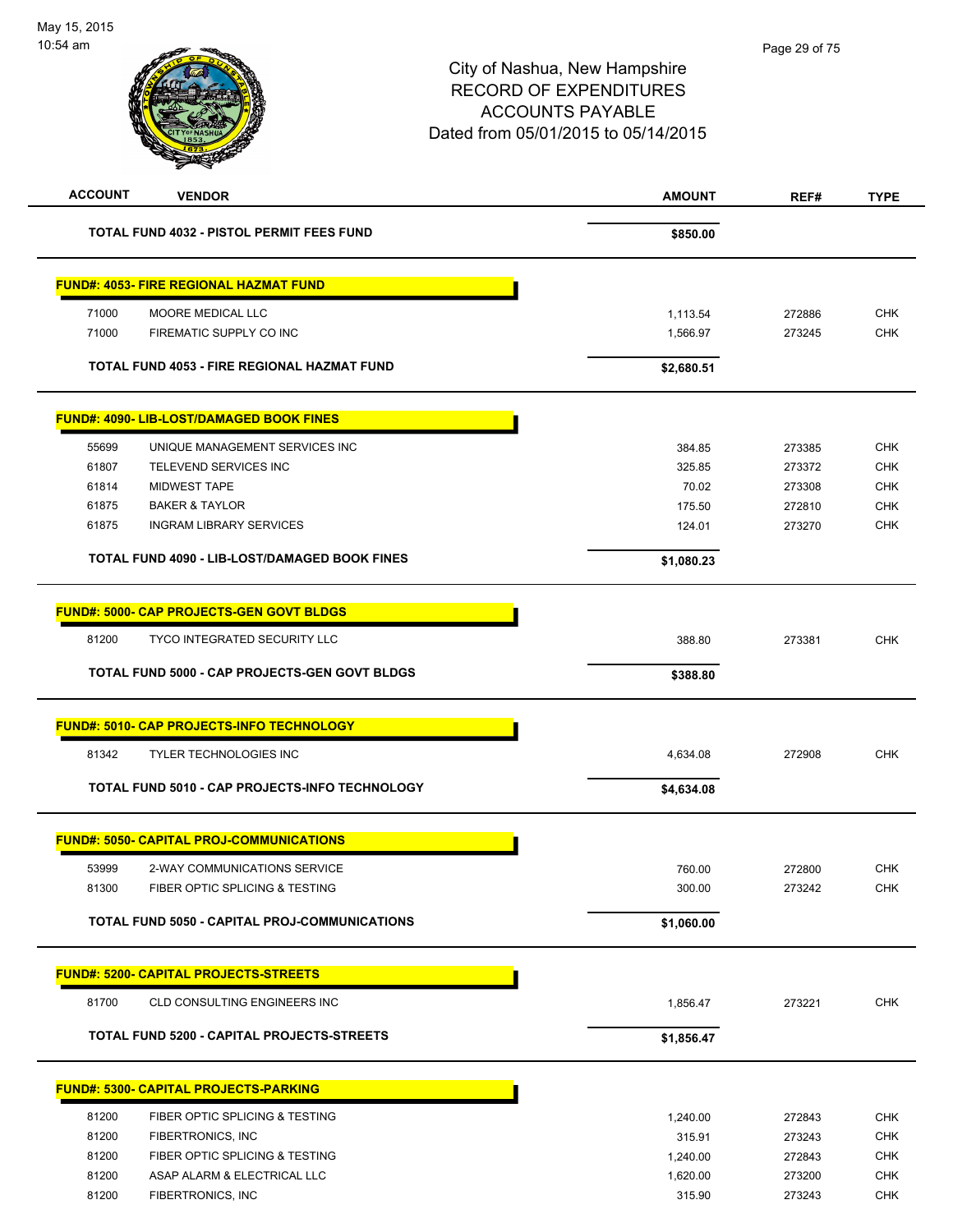| <b>ACCOUNT</b> | <b>VENDOR</b>                                  | <b>AMOUNT</b> | REF#   | <b>TYPE</b> |
|----------------|------------------------------------------------|---------------|--------|-------------|
|                | TOTAL FUND 5300 - CAPITAL PROJECTS-PARKING     | \$4,731.81    |        |             |
|                | <b>FUND#: 5700- CAP PROJECTS-BROAD ST PKWY</b> |               |        |             |
| 81700          | INTERNATIONAL CHIMNEY CORP                     | 43,800.00     | 273271 | <b>CHK</b>  |
| 81700          | E D SWETT INC                                  | 433,602.73    | 273238 | <b>CHK</b>  |
| 81700          | E D SWETT INC                                  | 248,390.61    | 273238 | <b>CHK</b>  |
| 81700          | <b>EVERSOURCE</b>                              | 35.59         | 272778 | <b>CHK</b>  |
| 81700          | WB MASON CO INC                                | 111.95        | 272912 | <b>CHK</b>  |
| 81700          | <b>DENNIS MIRES PA</b>                         | 332.50        | 273232 | <b>CHK</b>  |
| 81700          | RPF ENVIRONMENTAL INC                          | 14,038.75     | 273347 | CHK         |
| 81700          | <b>CWS FENCE &amp; GUARDRAIL</b>               | 4,400.00      | 273229 | <b>CHK</b>  |
| 81700          | NASHUA MILLYARD ASSOC INC                      | 703.46        | 273315 | <b>CHK</b>  |
|                | TOTAL FUND 5700 - CAP PROJECTS-BROAD ST PKWY   | \$745,415.59  |        |             |
|                |                                                |               |        |             |
|                | <b>FUND#: 6000- SOLID WASTE FUND</b>           |               |        |             |
| 44289          | <b>REBECCA CLARY</b>                           | 60.00         | 273342 | <b>CHK</b>  |
| 53107          | ALS GROUP USA CORP                             | 807.00        | 273196 | <b>CHK</b>  |
| 53107          | CHEMSERVE ENVIRONMENTAL ANALYS                 | 15,440.92     | 273219 | <b>CHK</b>  |
| 53107          | SANBORN HEAD & ASSOC INC                       | 11,808.17     | 273350 | <b>CHK</b>  |
| 53999          | <b>AMERISCI BOSTON</b>                         | 47.00         | 273197 | <b>CHK</b>  |
| 54114          | <b>ENERGYNORTH PROPANE</b>                     | 1,962.22      | 273239 | <b>CHK</b>  |
| 54141          | PENNICHUCK WATER WORKS INC                     | 227.84        | 272790 | <b>CHK</b>  |
| 54200          | BILLS WORLD CLASS CLEANING SER                 | 780.00        | 273210 | <b>CHK</b>  |
| 54280          | HOME DEPOT CREDIT SERVICE 3065                 | 33.55         | 272859 | <b>CHK</b>  |
| 54280          | <b>BELLETETES INC</b>                          | 6.83          | 273208 | <b>CHK</b>  |
| 54280          | HOME DEPOT CREDIT SERVICE 3065                 | 206.37        | 273266 | <b>CHK</b>  |
| 54487          | PINE ENVIRONMENTAL                             | 960.00        | 272897 | <b>CHK</b>  |
| 54600          | <b>CARPARTS OF NASHUA</b>                      | 24.28         | 272824 | <b>CHK</b>  |
| 54600          | MCNEILUS TRUCK & MANUFACTURING                 | 5,404.85      | 272880 | <b>CHK</b>  |
| 54600          | <b>POWERPLAN</b>                               | 1,762.90      | 272898 | <b>CHK</b>  |
| 54600          | FREIGHTLINER OF NH INC                         | 1,162.34      | 273250 | <b>CHK</b>  |
| 54600          | <b>JORDAN EQUIPMENT CO</b>                     | 94.68         | 273281 | <b>CHK</b>  |
| 54600          | MCDEVITT TRUCKS INC                            | 18.66         | 273300 | <b>CHK</b>  |
| 54600          | <b>MCNEILUS TRUCK &amp; MANUFACTURING</b>      | 427.54        | 273304 | <b>CHK</b>  |
| 54600          | NAPA AUTO PARTS                                | 274.72        | 273313 | <b>CHK</b>  |
| 54600          | NORTH AMERICAN EQUIP UPFITTERS                 | 125.82        | 273323 | <b>CHK</b>  |
| 54600          | SANEL AUTO PARTS CO                            | 18.97         | 273351 | <b>CHK</b>  |
| 54600          | SOUTHWORTH-MILTON INC                          | 120.20        | 273358 | <b>CHK</b>  |
| 54828          | US BANK EQUIPMENT FINANCE                      | 113.54        | 273182 | <b>CHK</b>  |
| 54828          | US BANK EQUIPMENT FINANCE                      | 28.14         | 273183 | <b>CHK</b>  |
| 55699          | UNIVERSAL RECYCLING TECH                       | 2,759.45      | 273388 | <b>CHK</b>  |
| 61107          | UNIFIRST CORPORATION                           | 351.97        | 273383 | <b>CHK</b>  |
| 61192          | <b>QUALITY LOGO PRODUCTS</b>                   | 235.05        | 273337 | <b>CHK</b>  |
| 61192          | STANLEY CONVERGENT SECURITY                    | 89.04         | 273360 | CHK         |
| 61307          | SHATTUCK MALONE OIL CO                         | 889.37        | 272791 | <b>CHK</b>  |
| 61307          | SHATTUCK MALONE OIL CO                         | 1,326.80      | 273173 | <b>CHK</b>  |
| 61705          | MAYNARD & LESIEUR INC                          | 5,375.48      | 273296 | <b>CHK</b>  |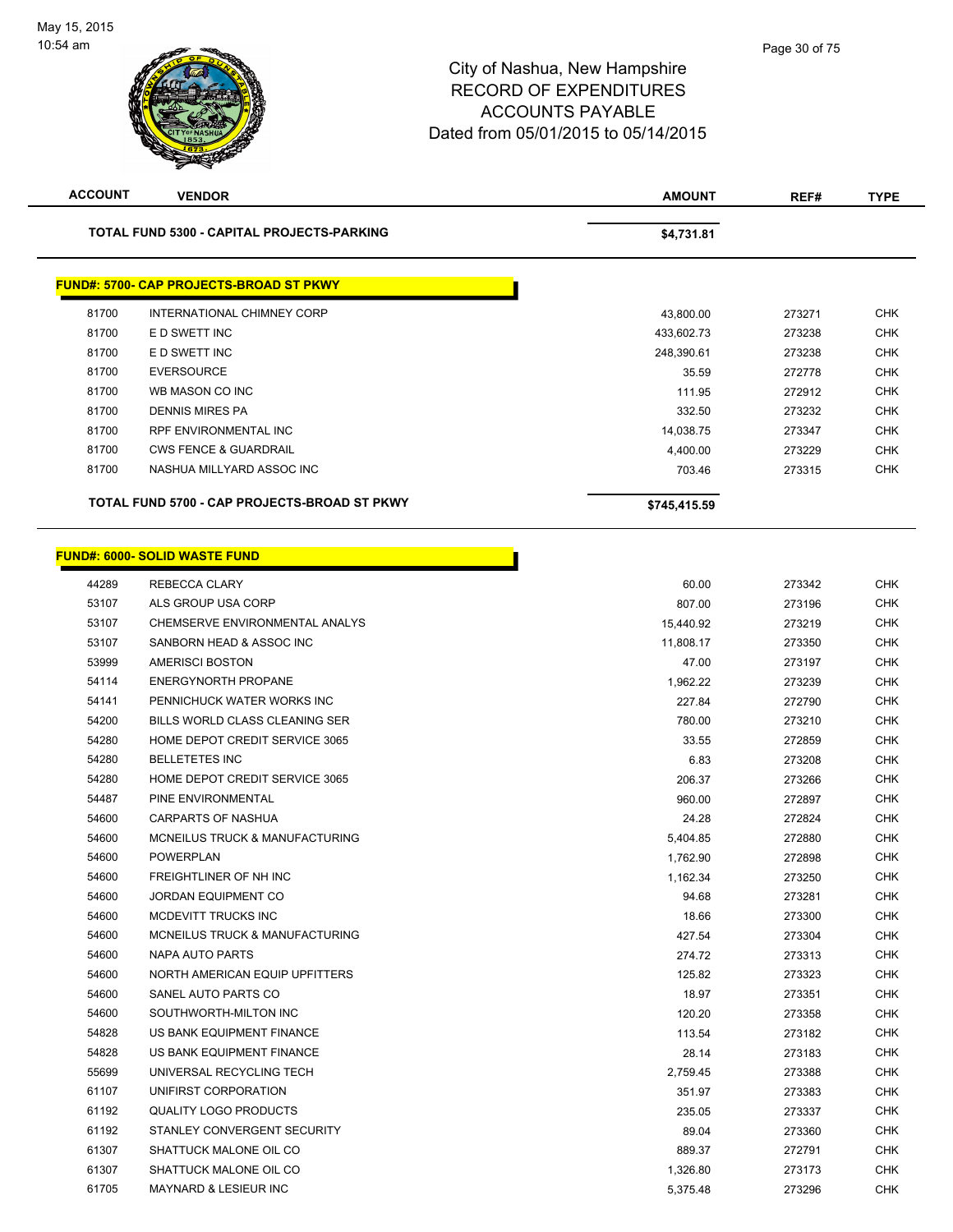

| <b>ACCOUNT</b> | <b>VENDOR</b>                             | AMOUNT           | REF#             | <b>TYPE</b>              |
|----------------|-------------------------------------------|------------------|------------------|--------------------------|
|                | <u> FUND#: 6000- SOLID WASTE FUND</u>     |                  |                  |                          |
| 71000          | <b>GRAINGER</b>                           | 160.63           | 272851           | <b>CHK</b>               |
| 81100          | STEARNS CONRAD & SCHMIDT                  | 76,228.00        | 272904           | <b>CHK</b>               |
|                |                                           |                  |                  |                          |
|                | <b>TOTAL FUND 6000 - SOLID WASTE FUND</b> | \$129,332.33     |                  |                          |
|                |                                           |                  |                  |                          |
|                | <u> FUND#: 6200- WASTEWATER FUND</u>      |                  |                  |                          |
| 44597          | <b>HILLSBOROUGH COUNTY REGISTRY</b>       | 472.53           | 273265           | CHK                      |
| 53107          | EASTERN ANALYTICAL INC                    | 2,215.00         | 272839           | <b>CHK</b>               |
| 53467          | PENNICHUCK WATER WORKS INC                | 9,409.68         | 272789           | <b>CHK</b>               |
| 54100          | <b>EVERSOURCE</b>                         | 200.29           | 272778           | <b>CHK</b>               |
| 54114          | DIRECT ENERGY BUSINESS                    | 10,365.50        | 272836           | <b>CHK</b>               |
| 54141          | PENNICHUCK WATER WORKS INC                | 56.57            | 272790           | <b>CHK</b>               |
| 54141          | PENNICHUCK WATER WORKS INC                | 182.64           | 273172           | <b>CHK</b>               |
| 54300          | <b>BROX INDUSTRIES INC.</b>               | 639.40           | 272822           | <b>CHK</b>               |
| 54300          | CORRIVEAU ROUTHIER INC                    | 27.00            | 272833           | <b>CHK</b>               |
| 54300          | CRISP CONTRACTING LLC                     | 2,400.00         | 273135           | <b>CHK</b>               |
| 54300          | CORRIVEAU ROUTHIER INC                    | 75.53            | 273227           | <b>CHK</b>               |
| 54300          | NEENAH FOUNDRY CO                         | 2,105.00         | 273319           | <b>CHK</b>               |
| 54300          | TEAM EJP CONCORD NH                       | 1,201.46         | 273371           | <b>CHK</b>               |
| 54487          | <b>BAHR SALES INC</b>                     | 631.19           | 272809           | <b>CHK</b>               |
| 54487          | HOWARD P FAIRFIELD LLC                    | 800.00           | 272860           | <b>CHK</b>               |
| 54487          | KOMLINE-SANDERSON ENGR CORP               | 195.49           | 272867           | <b>CHK</b>               |
| 54487          | ARCSOURCE INC                             | 72.00            | 273199           | <b>CHK</b>               |
| 54487<br>54487 | F W WEBB CO<br><b>FASTENAL CO</b>         | 153.08           | 273240           | <b>CHK</b><br><b>CHK</b> |
| 54487          | M & M ELECTRICAL SUPPLY CO INC            | 158.08<br>927.44 | 273241<br>273291 |                          |
| 54487          | MCMASTER-CARR                             | 299.28           | 273303           | <b>CHK</b><br><b>CHK</b> |
| 54600          | <b>BEST FORD</b>                          | 607.35           | 272817           | <b>CHK</b>               |
| 54600          | DONOVAN SPRING CO INC                     | 1,421.28         | 272838           | <b>CHK</b>               |
| 54600          | <b>FASTENAL CO</b>                        | 75.15            | 273241           | <b>CHK</b>               |
| 54828          | US BANK EQUIPMENT FINANCE                 | 28.14            | 273183           | <b>CHK</b>               |
| 54828          | US BANK EQUIPMENT FINANCE                 | 113.54           | 273186           | <b>CHK</b>               |
| 55109          | <b>FAIRPOINT COMMUNICATIONS</b>           | 38.47            | 273157           | <b>CHK</b>               |
| 55118          | AT & T MOBILITY                           | 196.00           | 273117           | <b>CHK</b>               |
| 55400          | <b>NEWEA</b>                              | 400.00           | 272782           | <b>CHK</b>               |
| 55421          | TREASURER STATE OF NH                     | 100.00           | 273176           | <b>CHK</b>               |
| 61107          | ALECS SHOE STORE INC                      | 82.95            | 272802           | <b>CHK</b>               |
| 61107          | <b>GRAINGER</b>                           | 136.80           | 272850           | <b>CHK</b>               |
| 61107          | UNIFIRST CORPORATION                      | 475.58           | 273383           | <b>CHK</b>               |
| 61149          | <b>HACH COMPANY</b>                       | 1,320.72         | 273262           | <b>CHK</b>               |
| 61156          | <b>BASF CORP</b>                          | 4,739.04         | 272812           | <b>CHK</b>               |
| 61156          | JCI JONES CHEMICALS INC                   | 4,267.57         | 273276           | <b>CHK</b>               |
| 61156          | PVS CHEMICAL SOLUTIONS INC                | 6,683.02         | 273335           | <b>CHK</b>               |
| 61428          | CENTRAL PAPER PRODUCTS CO                 | 99.57            | 273218           | <b>CHK</b>               |
| 71025          | MCMASTER-CARR                             | 847.45           | 272879           | <b>CHK</b>               |
| 81500          | MHQ MUNICIPAL VEHICLES                    | 30,364.00        | 272881           | <b>CHK</b>               |
| 81700          | <b>HAZEN &amp; SAWYER PC</b>              | 17,069.56        | 273264           | <b>CHK</b>               |
| 81700          | PENTA CORP                                | 59,258.70        | 273329           | <b>CHK</b>               |
|                |                                           |                  |                  |                          |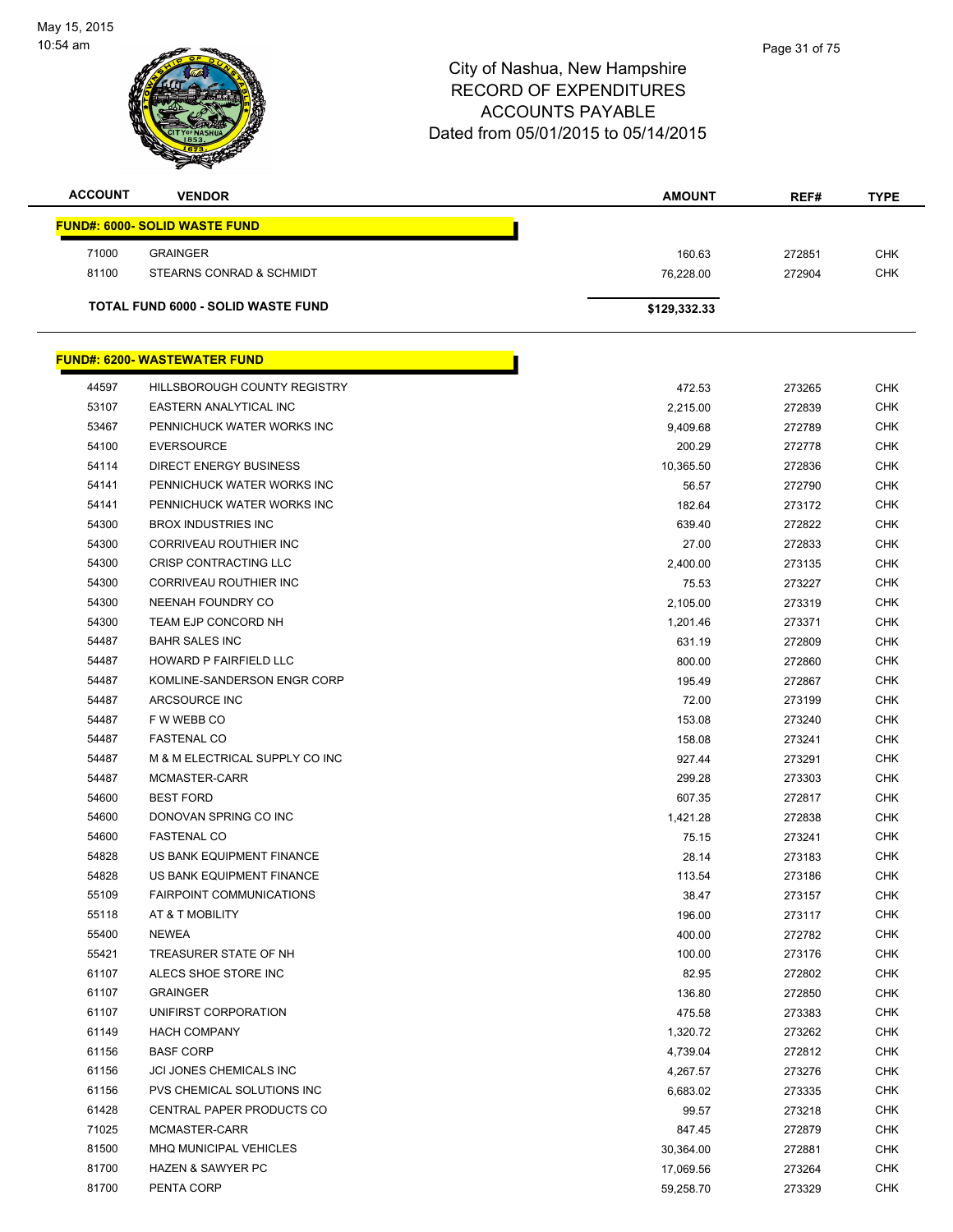| <b>ACCOUNT</b> | <b>VENDOR</b>                                    | <b>AMOUNT</b> | REF#   | <b>TYPE</b> |
|----------------|--------------------------------------------------|---------------|--------|-------------|
|                | <b>FUND#: 6200- WASTEWATER FUND</b>              |               |        |             |
| 81700          | ROBERT W CHAMPAGNE                               | 4,886.00      | 273346 | <b>CHK</b>  |
|                | <b>TOTAL FUND 6200 - WASTEWATER FUND</b>         | \$165,798.05  |        |             |
|                |                                                  |               |        |             |
|                | <b>FUND#: 6500- PROPERTY &amp; CASUALTY FUND</b> |               |        |             |
| 54267          | STANLEY ELEVATOR CO INC                          | 4,414.54      | 273361 | <b>CHK</b>  |
| 55307          | ROSS DUGAS                                       | 27.03         | 273136 | <b>CHK</b>  |
| 59207          | DARTMOUTH HITCHCOCK CLINIC                       | 296.00        | 273108 | <b>CHK</b>  |
| 59207          | FOUR SEASONS ORTHOPEDIC CENTER                   | 180.00        | 273110 | <b>CHK</b>  |
| 59207          | LAHEY CLINIC HOSPITAL INC                        | 110.00        | 273112 | <b>CHK</b>  |
| 59207          | PERFORMANCE REHAB INC                            | 200.00        | 273113 | <b>CHK</b>  |
| 59207          | SO NH REGIONAL MEDICAL CENTER                    | 2,280.02      | 273114 | <b>CHK</b>  |
| 59207          | <b>ST JOSEPHS HOSPITAL</b>                       | 1,084.70      | 273115 | <b>CHK</b>  |
| 59207          | MICHAEL STANIUM                                  | 20.00         | 273608 | <b>CHK</b>  |
| 59207          | ASSOCIATED RADIOLOGISTS PA                       | 487.00        | 273611 | <b>CHK</b>  |
| 59207          | <b>BOSTON SPORTS &amp; SHOULDER CTR</b>          | 375.00        | 273612 | <b>CHK</b>  |
| 59207          | CATHOLIC MEDICAL CENTER                          | 2,486.00      | 273613 | <b>CHK</b>  |
| 59207          | <b>CONCORD HOSPITAL</b>                          | 969.00        | 273614 | <b>CHK</b>  |
| 59207          | <b>CPTE NASHUA</b>                               | 3,118.00      | 273615 | <b>CHK</b>  |
| 59207          | DARTMOUTH HITCHCOCK CLINIC                       | 2,713.00      | 273618 | <b>CHK</b>  |
| 59207          | ELLIOT HOSPITAL                                  | 125.00        | 273619 | <b>CHK</b>  |
| 59207          | FOUR SEASONS ORTHOPEDIC CENTER                   | 548.00        | 273621 | <b>CHK</b>  |
| 59207          | OCCUPATIONAL HEALTH CTRS SOUTH                   | 1,543.55      | 273624 | <b>CHK</b>  |
| 59207          | ORTHOPEDIC SURGICAL ASSOCIATES                   | 240.00        | 273625 | <b>CHK</b>  |
| 59207          | PAIN SOLUTIONS PLLC                              | 200.00        | 273626 | <b>CHK</b>  |
| 59207          | PERFORMANCE REHAB INC                            | 1,115.00      | 273627 | <b>CHK</b>  |
| 59207          | SO NH REGIONAL MEDICAL CENTER                    |               |        | <b>CHK</b>  |
|                |                                                  | 2,290.50      | 273629 |             |
| 59207          | SOUTHERN NH INTERNAL MEDICINE                    | 480.00        | 273630 | <b>CHK</b>  |
| 59207          | ST JOSEPH BUSINESS & HEALTH                      | 123.00        | 273631 | <b>CHK</b>  |
| 59207          | <b>ST JOSEPHS HOSPITAL</b>                       | 875.10        | 273632 | <b>CHK</b>  |
| 59207          | STONERIVER PHARMACY SOLUTIONS                    | 1,209.56      | 273633 | <b>CHK</b>  |
| 59207          | X-RAY PROFESSIONAL ASSOCIATION                   | 78.50         | 273634 | CHK         |
| 59225          | DEVINE MILLIMET & BRANCH PA                      | 1,131.00      | 273109 | <b>CHK</b>  |
| 59225          | <b>CULLENCOLLIMORE PLLC</b>                      | 3,272.50      | 273616 | <b>CHK</b>  |
| 59250          | TIM LOCKHART                                     | 3,800.00      | 273116 | <b>CHK</b>  |
| 59250          | FIMBEL GARAGE DOORS                              | 771.00        | 273620 | <b>CHK</b>  |
| 59250          | MARVELL PLATE GLASS INC                          | 229.80        | 273623 | CHK         |
| 59275          | GATE CITY FENCE CO INC                           | 3,155.00      | 273111 | CHK         |
| 59275          | <b>EVERSOURCE</b>                                | 7,526.24      | 273609 | <b>CHK</b>  |
| 59275          | ALLSTATE PAYMENT PROCESSING                      | 6,182.04      | 273610 | CHK         |
| 59275          | <b>D &amp; R TOWING INC</b>                      | 187.50        | 273617 | <b>CHK</b>  |
| 59275          | GATE CITY FENCE CO INC                           | 225.00        | 273622 | <b>CHK</b>  |
| 59275          | PROGRESSIVE UNIVERSAL INSURANC                   | 7,786.49      | 273628 | <b>CHK</b>  |
|                |                                                  |               |        |             |

**TOTAL FUND 6500 - PROPERTY & CASUALTY FUND \$61,855.07**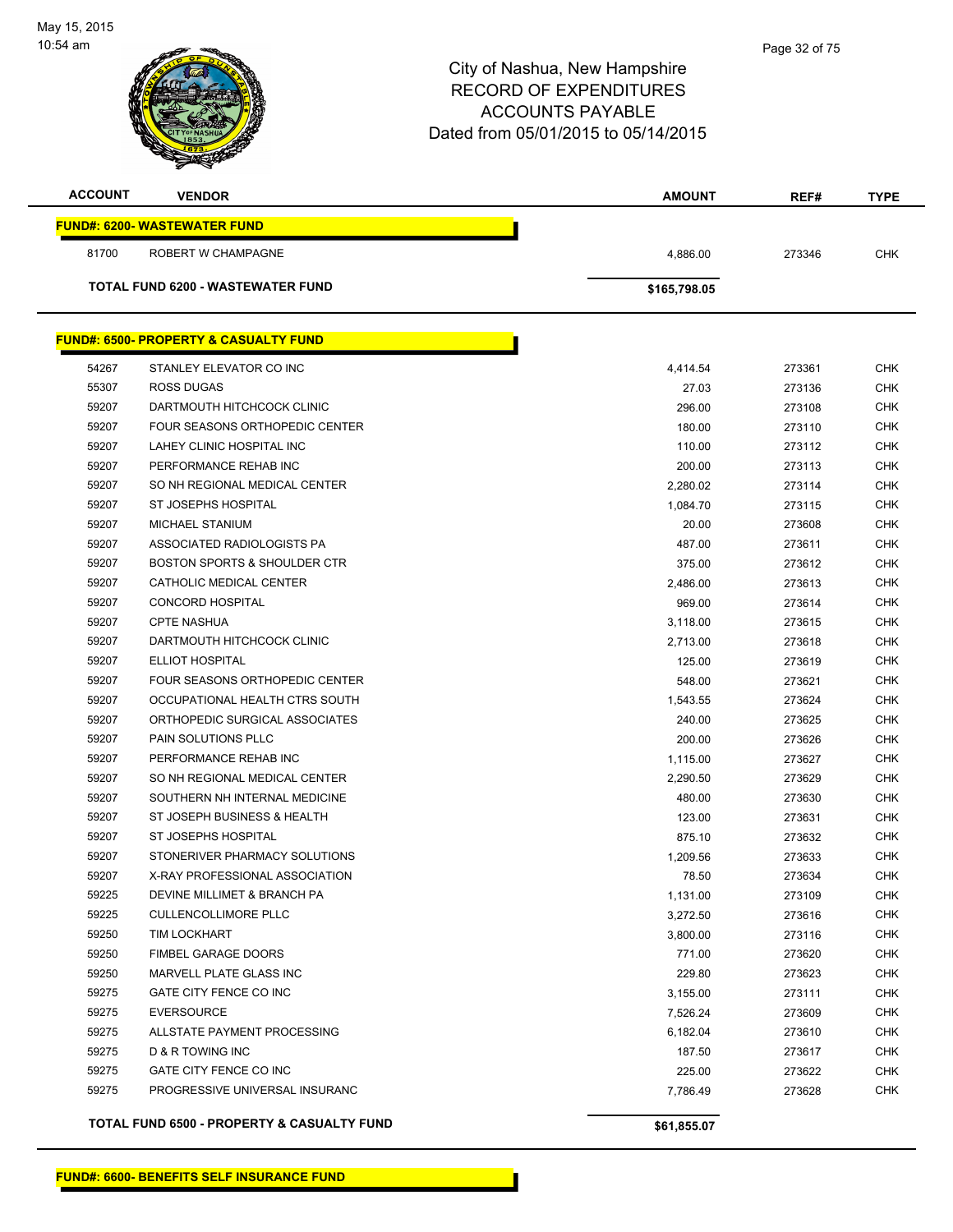

| <b>ACCOUNT</b> | <b>VENDOR</b>                                                                                    | <b>AMOUNT</b>  | REF#   | <b>TYPE</b> |
|----------------|--------------------------------------------------------------------------------------------------|----------------|--------|-------------|
|                | <b>FUND#: 6600- BENEFITS SELF INSURANCE FUND</b>                                                 |                |        |             |
| 21545          | NORTHERN NEW ENGLAND BENEFIT                                                                     | 42,402.60      | 148730 | <b>ACH</b>  |
| 21575          | NORTHEAST DELTA DENTAL                                                                           | 162,077.16     | 148698 | <b>ACH</b>  |
| 53135          | ST JOSEPHS BUSINESS & HEALTH                                                                     | 2,108.60       | 273359 | <b>CHK</b>  |
| 59165          | <b>HCC LIFE INSURANCE CO</b>                                                                     | 96,013.60      | 148704 | <b>ACH</b>  |
| 59500          | ANTHEM BCBS OF NE                                                                                | 87,644.85      | 148702 | <b>ACH</b>  |
| 59500          | NORTHEAST DELTA DENTAL                                                                           | 23,323.22      | 148706 | <b>ACH</b>  |
| 59507          | ANTHEM BCBS OF NE                                                                                | (482.37)       | 148696 | <b>ACH</b>  |
| 59507          | ANTHEM BCBS OF NE                                                                                | 61,768.27      | 148696 | <b>ACH</b>  |
| 59507          | ANTHEM BCBS OF NE                                                                                | 59,620.13      | 148700 | <b>ACH</b>  |
| 59507          | ANTHEM BCBS OF NE                                                                                | 72,669.60      | 148702 | <b>ACH</b>  |
| 59507          | ANTHEM BCBS OF NE                                                                                | 67,577.46      | 148708 | <b>ACH</b>  |
| 59507          | ANTHEM BCBS OF NE                                                                                | 503,172.65     | 148696 | <b>ACH</b>  |
| 59507          | ANTHEM BCBS OF NE                                                                                | 477,606.60     | 148700 | <b>ACH</b>  |
| 59507          | ANTHEM BCBS OF NE                                                                                | 429,688.99     | 148702 | <b>ACH</b>  |
| 59507          | ANTHEM BCBS OF NE                                                                                | 475,838.05     | 148708 | <b>ACH</b>  |
| 59507          | ANTHEM BCBS OF NE                                                                                | 44,525.75      | 148696 | <b>ACH</b>  |
| 59507          | ANTHEM BCBS OF NE                                                                                | 39,820.09      | 148700 | <b>ACH</b>  |
| 59507          | ANTHEM BCBS OF NE                                                                                | 40,062.86      | 148702 | <b>ACH</b>  |
| 59507          | ANTHEM BCBS OF NE                                                                                | 36,487.48      | 148708 | <b>ACH</b>  |
| 59507          | HARVARD PILGRIM HEALTH CARE                                                                      | 232,645.83     | 148703 | <b>ACH</b>  |
| 59525          | NORTHEAST DELTA DENTAL                                                                           | 45,220.26      | 148698 | <b>ACH</b>  |
|                | TOTAL FUND 6600 - BENEFITS SELF INSURANCE FUND<br><b>FUND#: 7020- UAW EDUCATIONAL ASSISTANCE</b> | \$2,999,791.68 |        |             |
| 51607          | VALTER DE SOUZA                                                                                  | 1,410.75       | 272753 | <b>CHK</b>  |
|                | TOTAL FUND 7020 - UAW EDUCATIONAL ASSISTANCE                                                     | \$1,410.75     |        |             |
|                |                                                                                                  |                |        |             |
|                | <b>FUND#: 7026- CAPITAL EQUIPMENT RESERVE FUND</b>                                               |                |        |             |
| 81500          | <b>MHQ MUNICIPAL VEHICLES</b>                                                                    | 24,018.00      | 272881 | <b>CHK</b>  |
|                | TOTAL FUND 7026 - CAPITAL EQUIPMENT RESERVE FUND                                                 | \$24,018.00    |        |             |
|                | <u> FUND#: 7050- HOLMAN STADIUM IMPROVEMNTS ETF</u>                                              |                |        |             |
| 54280          | NORTHEAST NURSERY INC                                                                            | 2,380.00       | 272892 | <b>CHK</b>  |
|                | TOTAL FUND 7050 - HOLMAN STADIUM IMPROVEMNTS ETF                                                 | \$2,380.00     |        |             |
|                |                                                                                                  |                |        |             |
|                | <b>FUND#: 7052- MINE FALLS PARK ETF</b>                                                          |                |        |             |
| 54280          | UNITED SITE SERVICES                                                                             | 54.97          | 272910 | <b>CHK</b>  |
| 54280          | PIONEER ATHLETICS                                                                                | 989.00         | 273333 | <b>CHK</b>  |
| 54280          | UNITED SITE SERVICES                                                                             | 109.94         | 273387 | <b>CHK</b>  |
| 61107          | <b>M &amp; N SPORTS LLC</b>                                                                      | 982.00         | 272871 | <b>CHK</b>  |
|                |                                                                                                  |                |        |             |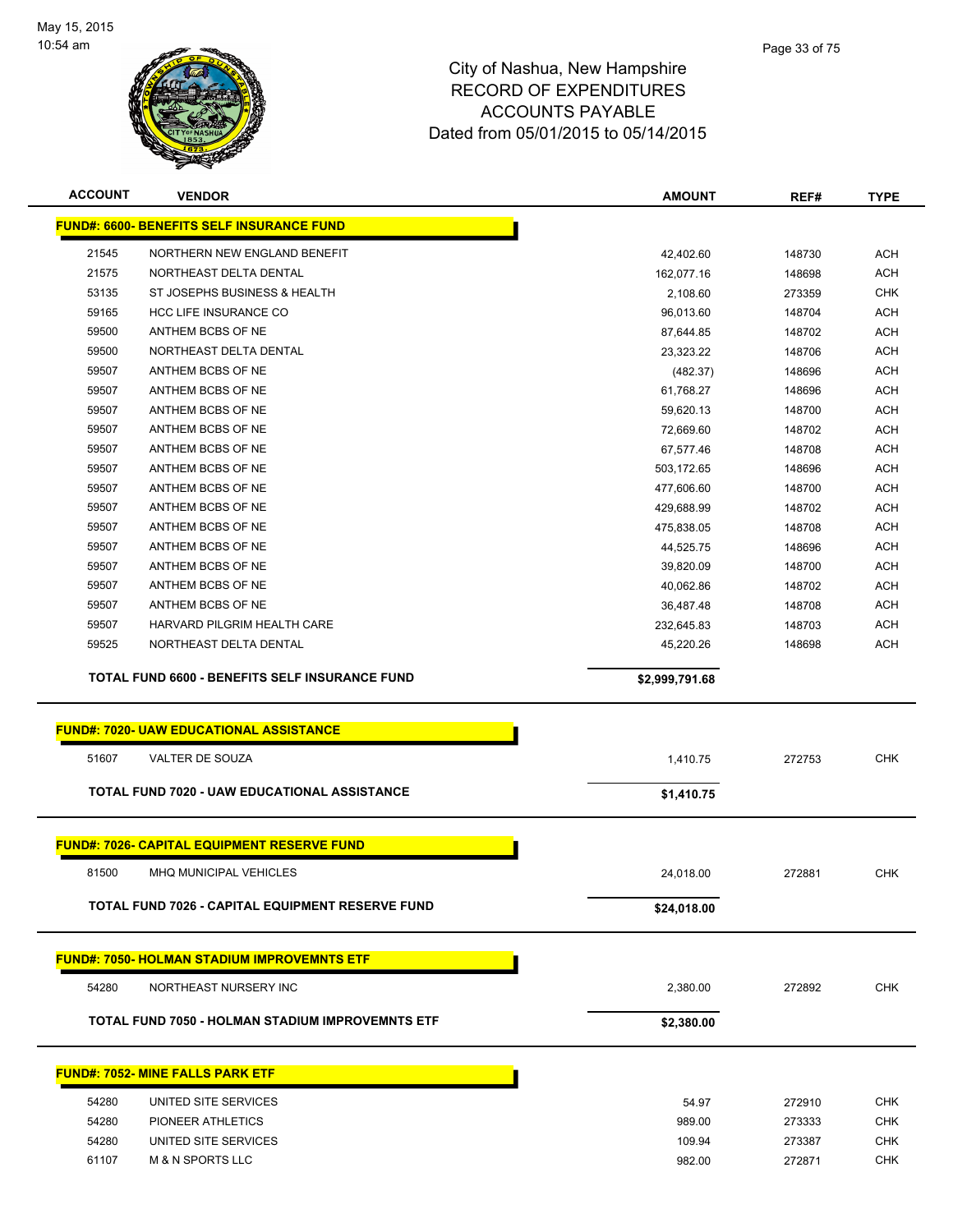| <b>ACCOUNT</b> | <b>VENDOR</b>                                         | <b>AMOUNT</b>  | REF#   | <b>TYPE</b> |
|----------------|-------------------------------------------------------|----------------|--------|-------------|
|                | TOTAL FUND 7052 - MINE FALLS PARK ETF                 | \$2,135.91     |        |             |
|                | <b>FUND#: 7064- JACKSON MILLS DAM OPERATIONS</b>      |                |        |             |
| 54100          | <b>EVERSOURCE</b>                                     | 1,030.07       | 273156 | <b>CHK</b>  |
|                | <b>TOTAL FUND 7064 - JACKSON MILLS DAM OPERATIONS</b> | \$1,030.07     |        |             |
|                | <b>FUND#: 7506- ETF CONTRIB-WOODLAWN CEMETERY</b>     |                |        |             |
| 54280          | SAYCO TREE & LANDSCAPE INC                            | 3,680.00       | 273149 | <b>CHK</b>  |
| 54280          | FIBER OPTIC SPLICING & TESTING                        | 13,360.00      | 273242 | <b>CHK</b>  |
| 54280          | J LAWRENCE HALL INC                                   | 476.35         | 273272 | CHK         |
| 61299          | HARDY DORIC INC                                       | 585.00         | 272855 | <b>CHK</b>  |
|                | TOTAL FUND 7506 - ETF CONTRIB-WOODLAWN CEMETERY       | \$18,101.35    |        |             |
|                | <u>FUND#: 7551- P&amp;R-SUMMERFUN</u>                 |                |        |             |
| 68322          | JEANNOTTE'S MARKET LLC                                | 67.37          | 273277 | <b>CHK</b>  |
|                | <b>TOTAL FUND 7551 - P&amp;R-SUMMERFUN</b>            | \$67.37        |        |             |
|                | <b>FUND#: 7565- SCHOOL RELATED PROGRAMS-ETF</b>       |                |        |             |
| 61135          | <b>SHAR MUSIC</b>                                     | 295.30         | 273068 | <b>CHK</b>  |
| 61135          | <b>IPEVO</b>                                          | 196.65         | 273502 | <b>CHK</b>  |
| 61299          | HOME DEPOT CREDIT SERVICE                             | 1,252.12       | 273000 | <b>CHK</b>  |
| 61299          | <b>M &amp; N SPORTS LLC</b>                           | 406.75         | 273021 | <b>CHK</b>  |
|                | TOTAL FUND 7565 - SCHOOL RELATED PROGRAMS-ETF         | \$2,150.82     |        |             |
|                | <b>FUND#: 8063- LIBRARY-HENRY STEARNS FUND</b>        |                |        |             |
| 61807          | <b>BAKER &amp; TAYLOR</b>                             | 863.91         | 272810 | CHK         |
| 61807          | <b>INGRAM LIBRARY SERVICES</b>                        | 65.64          | 273270 | <b>CHK</b>  |
|                | <b>TOTAL FUND 8063 - LIBRARY-HENRY STEARNS FUND</b>   | \$929.55       |        |             |
|                | <b>FUND#: 8613- WILLIAM H &amp; EDITH E KEENAN</b>    |                |        |             |
| 68370          | <b>BRUNA SOARES AND</b>                               | 500.00         | 272724 | <b>CHK</b>  |
|                | TOTAL FUND 8613 - WILLIAM H & EDITH E KEENAN          | \$500.00       |        |             |
|                | <b>Grand Total:</b>                                   | \$9,129,923.37 |        |             |

Last Modified: May 15, 2015 10:18 am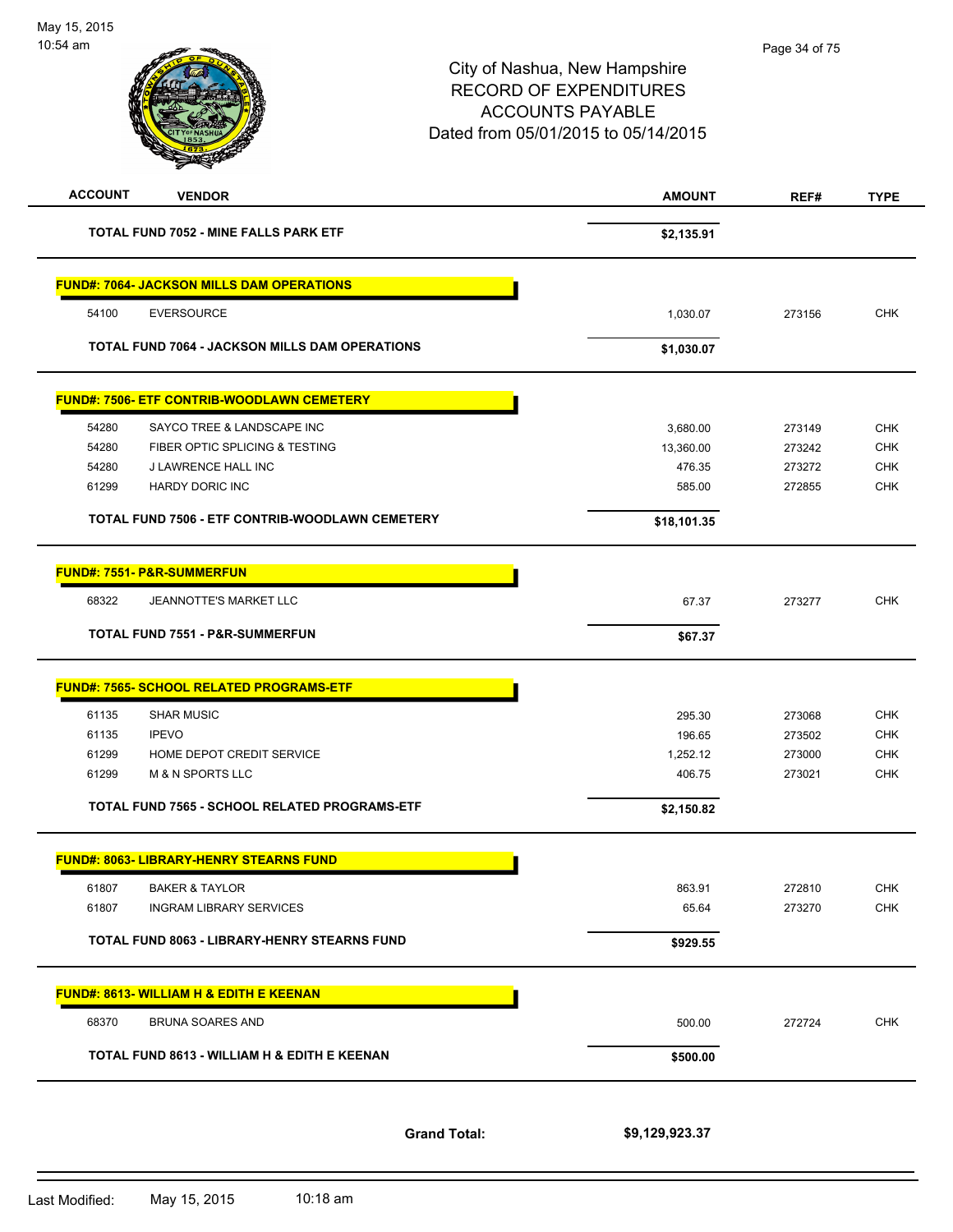

#### City of Nashua, New Hampshire RECORD OF EXPENDITURES PAYROLL-GROSS WAGES Dated from 05/01/2015 to 05/14/2015

|     | <b>PAY DATE</b>                   | <b>ACCOUNT</b>                       | <b>DESCRIPTION</b>             | <b>AMOUNT</b> |
|-----|-----------------------------------|--------------------------------------|--------------------------------|---------------|
|     | <b>FUND#: 1000 - GENERAL FUND</b> |                                      |                                |               |
| 101 | <b>MAYOR</b>                      |                                      |                                |               |
|     | 5/7/15                            | 51100                                | CITIZEN SERVICES DIRECTOR      | 929.80        |
|     | 5/14/15                           | 51100                                | CITIZEN SERVICES DIRECTOR      | 929.80        |
|     | 5/7/15                            | 51100                                | COMMUNICATIONS DIRECTOR        | 877.25        |
|     | 5/14/15                           | 51100                                | <b>COMMUNICATIONS DIRECTOR</b> | 877.25        |
|     | 5/7/15                            | 51100                                | EXECUTIVE SECRETARY AA         | 929.80        |
|     | 5/14/15                           | 51100                                | EXECUTIVE SECRETARY AA         | 929.80        |
|     | 5/7/15                            | 51100                                | SECRETARY RECEPTIONIST         | 585.00        |
|     | 5/14/15                           | 51100                                | SECRETARY RECEPTIONIST         | 585.00        |
|     | 5/7/15                            | 51500                                | <b>MAYOR</b>                   | 2,160.35      |
|     | 5/14/15                           | 51500                                | <b>MAYOR</b>                   | 2,160.35      |
|     |                                   |                                      |                                |               |
|     | <b>TOTAL 101 - MAYOR</b>          |                                      |                                | \$10,964.40   |
| 102 | <b>BOARD OF ALDERMEN</b>          |                                      |                                |               |
|     | 5/7/15                            | 51100                                | ALDERMANIC LEGISLATION MANAGER | 1,446.40      |
|     | 5/14/15                           | 51100                                | ALDERMANIC LEGISLATION MANAGER | 1,446.40      |
|     | 5/7/15                            | 51200                                | LEGISLATIVE TRANSCRIPTION SPEC | 398.54        |
|     | 5/14/15                           | 51200                                | LEGISLATIVE TRANSCRIPTION SPEC | 463.53        |
|     |                                   | <b>TOTAL 102 - BOARD OF ALDERMEN</b> |                                | \$3,754.87    |
| 103 | <b>LEGAL</b>                      |                                      |                                |               |
|     | 5/7/15                            | 51100                                | ASSISTANT CORP COUNSEL         | 767.35        |
|     | 5/14/15                           | 51100                                | ASSISTANT CORP COUNSEL         | 767.35        |
|     | 5/7/15                            | 51100                                | <b>CORPORATION COUNSEL</b>     | 2,229.60      |
|     | 5/14/15                           | 51100                                | <b>CORPORATION COUNSEL</b>     | 2,229.60      |
|     | 5/7/15                            | 51100                                | DEPUTY CORPORATION COUNSEL     | 2,028.40      |
|     | 5/14/15                           | 51100                                | DEPUTY CORPORATION COUNSEL     | 2,028.40      |
|     | 5/7/15                            | 51100                                | <b>LEGAL ASSISTANT</b>         | 1,901.05      |
|     | 5/14/15                           | 51100                                | <b>LEGAL ASSISTANT</b>         | 1,901.05      |
|     | <b>TOTAL 103 - LEGAL</b>          |                                      |                                | \$13,852.80   |
|     |                                   |                                      |                                |               |
| 107 | <b>CITY CLERK</b>                 |                                      |                                |               |
|     | 5/7/15                            | 51100                                | <b>CITY CLERK</b>              | 1,823.90      |
|     | 5/14/15                           | 51100                                | <b>CITY CLERK</b>              | 1,823.90      |
|     | 5/7/15                            | 51100                                | <b>CLERK VITAL RECORDS II</b>  | 2,122.70      |
|     | 5/14/15                           | 51100                                | CLERK VITAL RECORDS II         | 1,303.80      |
|     | 5/7/15                            | 51100                                | DEPARTMENT COORDINATOR, CC     | 817.35        |
|     | 5/14/15                           | 51100                                | DEPARTMENT COORDINATOR, CC     | 817.35        |
|     | 5/7/15                            | 51100                                | DEPUTY CITY CLERK              | 1,411.70      |
|     | 5/14/15                           | 51100                                | DEPUTY CITY CLERK              | 1,411.70      |
|     | 5/7/15                            | 51300                                | OVERTIME-REGULAR               | 30.64         |
|     | 5/14/15                           | 51300                                | OVERTIME-REGULAR               | 22.98         |
|     |                                   |                                      |                                |               |
|     | <b>TOTAL 107 - CITY CLERK</b>     |                                      |                                | \$11,586.02   |
|     |                                   |                                      |                                |               |

**111 HUMAN RESOURCES**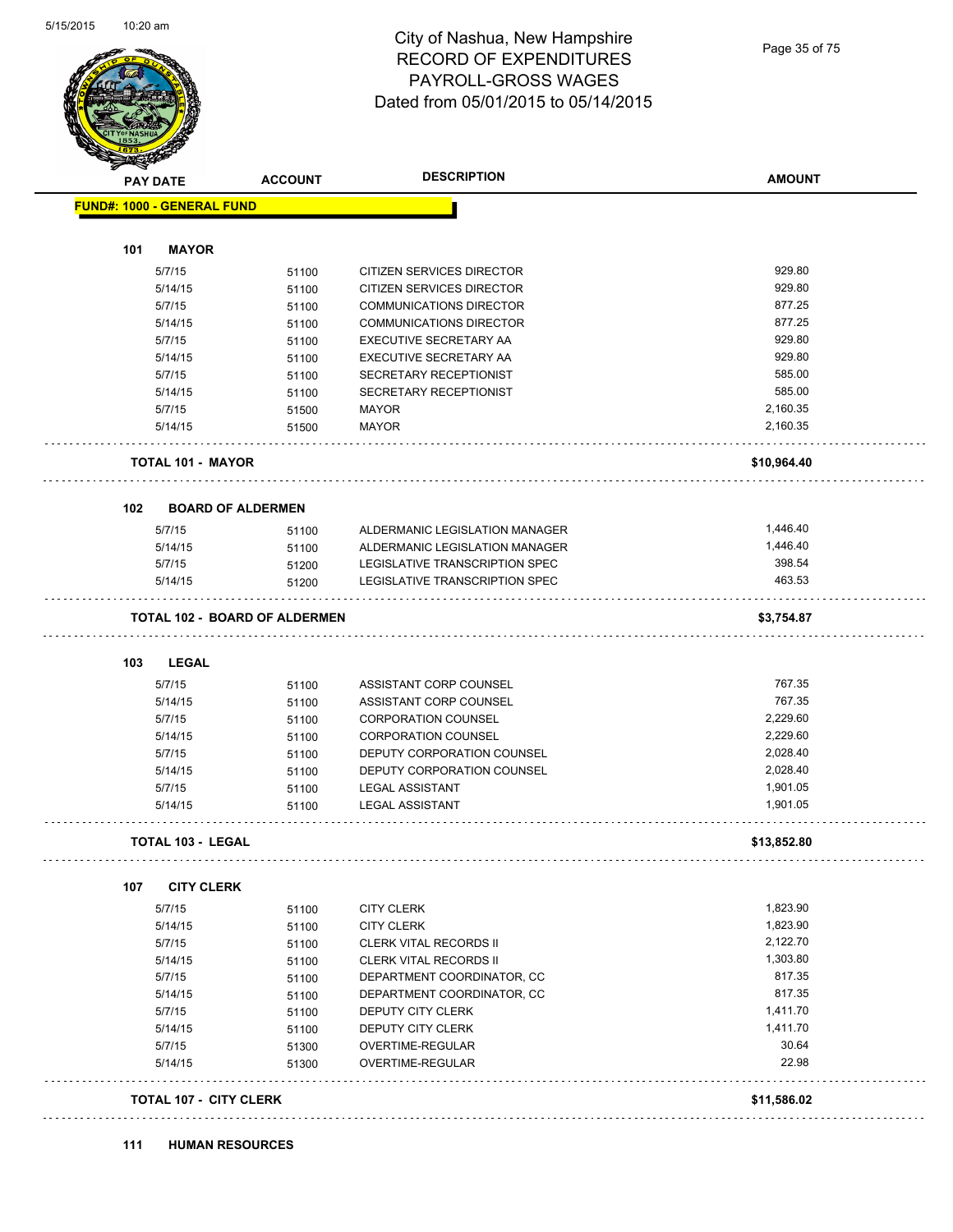#### City of Nashua, New Hampshire RECORD OF EXPENDITURES PAYROLL-GROSS WAGES Dated from 05/01/2015 to 05/14/2015

Page 36 of 75

| <b>PAY DATE</b>                   | <b>ACCOUNT</b>                            | <b>DESCRIPTION</b>              | <b>AMOUNT</b> |
|-----------------------------------|-------------------------------------------|---------------------------------|---------------|
| <b>FUND#: 1000 - GENERAL FUND</b> |                                           |                                 |               |
|                                   |                                           |                                 |               |
| 111                               | <b>HUMAN RESOURCES</b>                    |                                 |               |
| 5/7/15                            | 51100                                     | ADMINISTRATIVE ASSISTANT I      | 276.62        |
| 5/14/15                           | 51100                                     | ADMINISTRATIVE ASSISTANT I      | 280.04        |
| 5/7/15                            | 51100                                     | <b>HR ANALYST</b>               | 1.044.70      |
| 5/14/15                           | 51100                                     | <b>HR ANALYST</b>               | 1.044.70      |
| 5/7/15                            | 51100                                     | HR SPEC                         | 833.85        |
| 5/14/15                           | 51100                                     | <b>HR SPEC</b>                  | 828.64        |
| 5/7/15                            | 51100                                     | HUMAN RESOURCES DIRECTOR        | 1,286.79      |
| 5/14/15                           | 51100                                     | HUMAN RESOURCES DIRECTOR        | 1,286.80      |
| 5/7/15                            | 51300                                     | OVERTIME-REGULAR                | 31.28         |
|                                   | <b>TOTAL 111 - HUMAN RESOURCES</b>        |                                 | \$6,913.42    |
| 122                               | <b>INFORMATION TECHNOLOGY</b>             |                                 |               |
| 5/7/15                            | 51100                                     | ADMIN ASSISTANT II              | 687.40        |
| 5/14/15                           | 51100                                     | ADMIN ASSISTANT II              | 687.40        |
| 5/7/15                            | 51100                                     | ENTERPRISE SYS ADMINISTRATOR    | 1,364.20      |
| 5/14/15                           | 51100                                     | ENTERPRISE SYS ADMINISTRATOR    | 1,364.20      |
| 5/7/15                            | 51100                                     | ERP SYSTEM ADMIN DBA            | 1,670.35      |
| 5/14/15                           | 51100                                     | ERP SYSTEM ADMIN DBA            | 1,670.35      |
| 5/7/15                            | 51100                                     | INTER INTRA APPL DEV PROJ LDR   | 1,626.11      |
| 5/14/15                           | 51100                                     | INTER INTRA APPL DEV PROJ LDR   | 1,626.11      |
| 5/7/15                            | 51100                                     | IT APPLICATIONS ANALYST         | 1,176.05      |
| 5/14/15                           | 51100                                     | IT APPLICATIONS ANALYST         | 1,029.05      |
| 5/7/15                            | 51100                                     | IT DIVISION DIRECTOR            | 2,028.40      |
| 5/14/15                           | 51100                                     | IT DIVISION DIRECTOR            | 2,028.40      |
| 5/7/15                            | 51100                                     | IT INFRASTRUCTURE TEAM LEADER   | 1,823.90      |
| 5/14/15                           | 51100                                     | IT INFRASTRUCTURE TEAM LEADER   | 1,823.90      |
| 5/7/15                            | 51100                                     | SYSTEMS ADM DATABASE ADM        | 1,655.69      |
| 5/14/15                           | 51100                                     | SYSTEMS ADM DATABASE ADM        | 1,655.70      |
| 5/7/15                            | 51100                                     | <b>TECH SUPPORT TEAM LEADER</b> | 1,537.40      |
| 5/14/15                           | 51100                                     | TECH SUPPORT TEAM LEADER        | 1,537.40      |
| 5/7/15                            | 51100                                     | TECHNICAL SPEC II NET SUPPORT   | 1,140.00      |
| 5/14/15                           | 51100                                     | TECHNICAL SPEC II NET SUPPORT   | 1,140.00      |
| 5/7/15                            | 51100                                     | TECHNICAL SPECIALIST I          | 709.90        |
| 5/14/15                           | 51100                                     | TECHNICAL SPECIALIST I          | 709.90        |
| 5/7/15                            | 51100                                     | <b>WEB DESIGNER</b>             | 654.20        |
| 5/14/15                           | 51100                                     | <b>WEB DESIGNER</b>             | 654.20        |
| 5/7/15                            | 51400                                     | WAGES TEMP-SEASONAL             | 393.75        |
| 5/14/15                           | 51400                                     | <b>WAGES TEMP-SEASONAL</b>      | 87.50         |
|                                   | <b>TOTAL 122 - INFORMATION TECHNOLOGY</b> |                                 | \$32,481.46   |
| 126                               | <b>FINANCIAL SERVICES</b>                 |                                 |               |
| 5/7/15                            | 51100                                     | ACCOUNTING COMPLIANCE MGR       | 1,105.45      |
| 5/14/15                           | 51100                                     | ACCOUNTING COMPLIANCE MGR       | 1,105.45      |
|                                   |                                           |                                 |               |

| <u>.</u> | <u>JIJU</u> |                              | .        |
|----------|-------------|------------------------------|----------|
| 5/7/15   | 51100       | ACCOUNTS PAYABLE COORDINATOR | 2.260.60 |
| 5/14/15  | 51100       | ACCOUNTS PAYABLE COORDINATOR | 2,260.60 |
| 5/7/15   | 51100       | ADMINISTRATIVE ASSISTANT I   | 666.90   |
| 5/14/15  | 51100       | ADMINISTRATIVE ASSISTANT I   | 666.90   |
| 5/7/15   | 51100       | CFO COMPTROLLER              | 2,059.25 |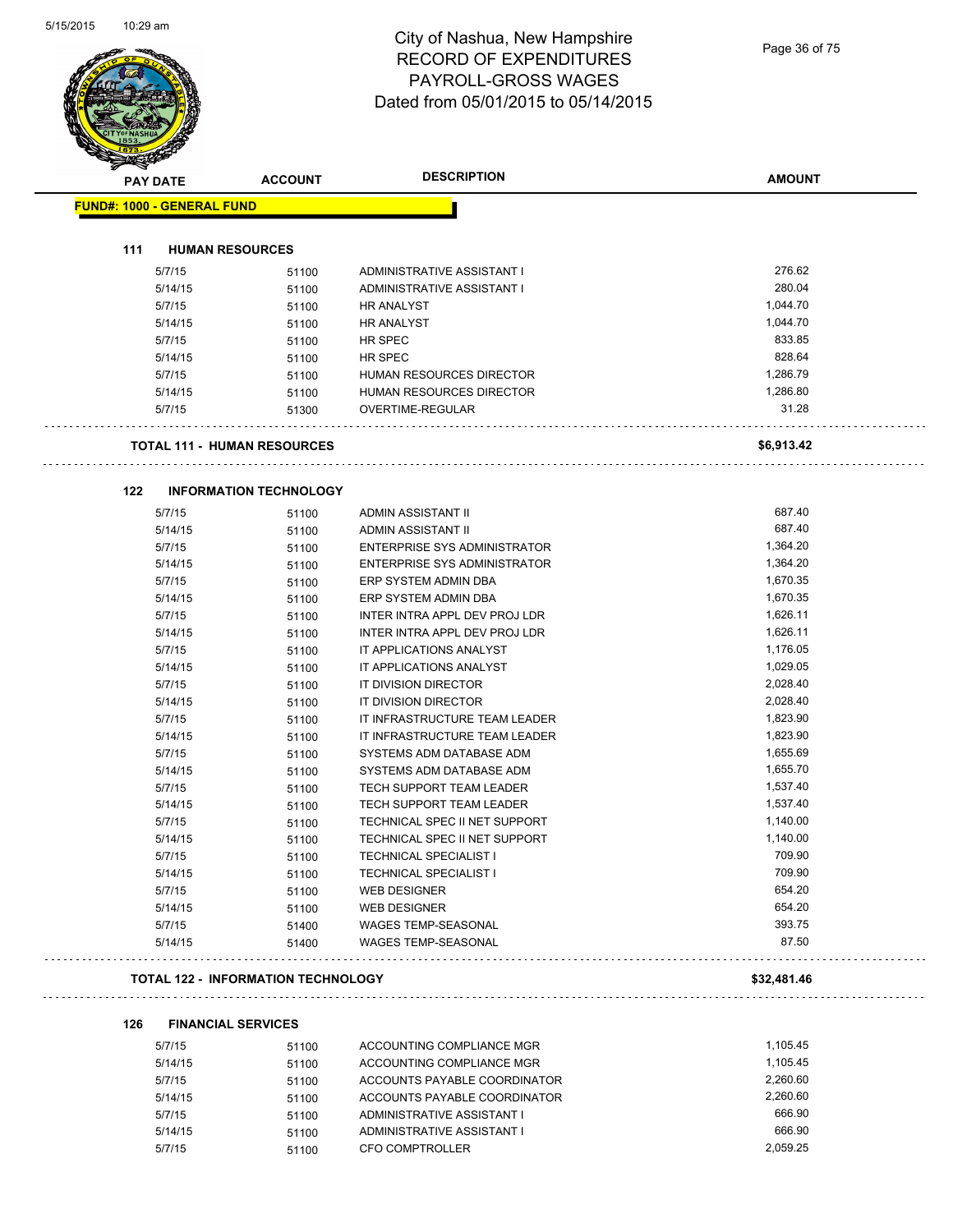**FUND#: 1** 



# City of Nashua, New Hampshire RECORD OF EXPENDITURES PAYROLL-GROSS WAGES Dated from 05/01/2015 to 05/14/2015

|     | <b>PAY DATE</b>     | <b>ACCOUNT</b>            | <b>DESCRIPTION</b>                    | <b>AMOUNT</b> |
|-----|---------------------|---------------------------|---------------------------------------|---------------|
|     | 1000 - GENERAL FUND |                           |                                       |               |
|     |                     |                           |                                       |               |
| 126 |                     | <b>FINANCIAL SERVICES</b> |                                       |               |
|     | 5/14/15             | 51100                     | <b>CFO COMPTROLLER</b>                | 2,059.25      |
|     | 5/7/15              | 51100                     | <b>COMPENSATION MANAGER</b>           | 1,579.20      |
|     | 5/14/15             | 51100                     | <b>COMPENSATION MANAGER</b>           | 1,579.20      |
|     | 5/7/15              | 51100                     | DEP TREASURER TAX COLLECTOR           | 1,098.80      |
|     | 5/14/15             | 51100                     | DEP TREASURER TAX COLLECTOR           | 1,098.80      |
|     | 5/7/15              | 51100                     | DPW COLLECTIONS SPEC III              | 714.00        |
|     | 5/14/15             | 51100                     | DPW COLLECTIONS SPEC III              | 285.60        |
|     | 5/7/15              | 51100                     | FINANCE AND ADMIN MANAGER             | 766.80        |
|     | 5/14/15             | 51100                     | FINANCE AND ADMIN MANAGER             | 766.80        |
|     | 5/7/15              | 51100                     | FINANCIAL MANAGER GENERAL GOVT        | 1,408.20      |
|     | 5/14/15             | 51100                     | FINANCIAL MANAGER GENERAL GOVT        | 1,408.20      |
|     | 5/7/15              | 51100                     | <b>FINANCIAL SERVICES COORDINATOR</b> | 964.35        |
|     | 5/14/15             | 51100                     | FINANCIAL SERVICES COORDINATOR        | 964.35        |
|     | 5/7/15              | 51100                     | <b>MOTOR VEHICLE COORDINATOR</b>      | 666.90        |
|     | 5/14/15             | 51100                     | MOTOR VEHICLE COORDINATOR             | 666.89        |
|     | 5/7/15              | 51100                     | <b>MV CLERK II REGISTRATION</b>       | 1,273.85      |
|     | 5/14/15             | 51100                     | MV CLERK II REGISTRATION              | 1,273.84      |
|     | 5/7/15              | 51100                     | OPERATIONS ANALYST                    | 742.60        |
|     | 5/14/15             | 51100                     | <b>OPERATIONS ANALYST</b>             | 742.60        |
|     | 5/7/15              | 51100                     | PAYROLL ANALYST                       | 1,044.25      |
|     | 5/14/15             | 51100                     | PAYROLL ANALYST                       | 1,024.67      |
|     | 5/7/15              | 51100                     | <b>RESOURCE COORDINATOR</b>           | 486.36        |
|     | 5/14/15             | 51100                     | <b>RESOURCE COORDINATOR</b>           | 486.35        |
|     | 5/7/15              | 51100                     | REVENUE ACCOUNTS SPEC                 | 757.75        |
|     | 5/14/15             | 51100                     | REVENUE ACCOUNTS SPEC                 | 757.75        |
|     | 5/7/15              | 51100                     | REVENUE COORDINATOR                   | 988.15        |
|     | 5/14/15             | 51100                     | REVENUE COORDINATOR                   | 988.15        |
|     | 5/7/15              | 51100                     | <b>SENIOR ACCOUNTANT</b>              | 1,042.70      |
|     | 5/14/15             | 51100                     | SENIOR ACCOUNTANT                     | 1,042.70      |
|     | 5/7/15              | 51100                     | SENIOR FINANCIAL ANALYST              | 1,131.65      |
|     | 5/14/15             | 51100                     | SENIOR FINANCIAL ANALYST              | 1,131.65      |
|     | 5/7/15              | 51100                     | SUPV VEHICLE REGISTRATION             | 1,075.60      |
|     | 5/14/15             | 51100                     | SUPV VEHICLE REGISTRATION             | 1,075.60      |
|     | 5/7/15              | 51100                     | TREASURER TAX COLLECTOR               | 1,823.90      |
|     | 5/14/15             | 51100                     | <b>TREASURER TAX COLLECTOR</b>        | 1,823.90      |
|     | 5/7/15              | 51100                     | <b>VEHICLE REGISTRATION CLERK</b>     | 535.75        |
|     | 5/14/15             | 51100                     | <b>VEHICLE REGISTRATION CLERK</b>     | 535.75        |
|     | 5/7/15              | 51200                     | TRUST ACCOUNTANT PT                   | 689.88        |
|     | 5/14/15             | 51200                     | TRUST ACCOUNTANT PT                   | 689.88        |

# 

### **TOTAL 126 - FINANCIAL SERVICES \$49,902.21**

#### **129 CITY BUILDINGS**

| 5/7/15  | 51100 | <b>BUILDING MANAGER</b> | 811.80   |
|---------|-------|-------------------------|----------|
| 5/14/15 | 51100 | <b>BUILDING MANAGER</b> | 811.80   |
| 5/7/15  | 51100 | <b>CUSTODIAN I</b>      | 1.223.01 |
| 5/14/15 | 51100 | <b>CUSTODIAN I</b>      | 1.223.01 |
| 5/7/15  | 51100 | MAINTENANCE SPEC        | 685.70   |
| 5/14/15 | 51100 | MAINTENANCE SPEC        | 685.70   |
|         |       |                         |          |

5/7/15 51300 OVERTIME-REGULAR 467.22 5/14/15 51300 OVERTIME-REGULAR 117.22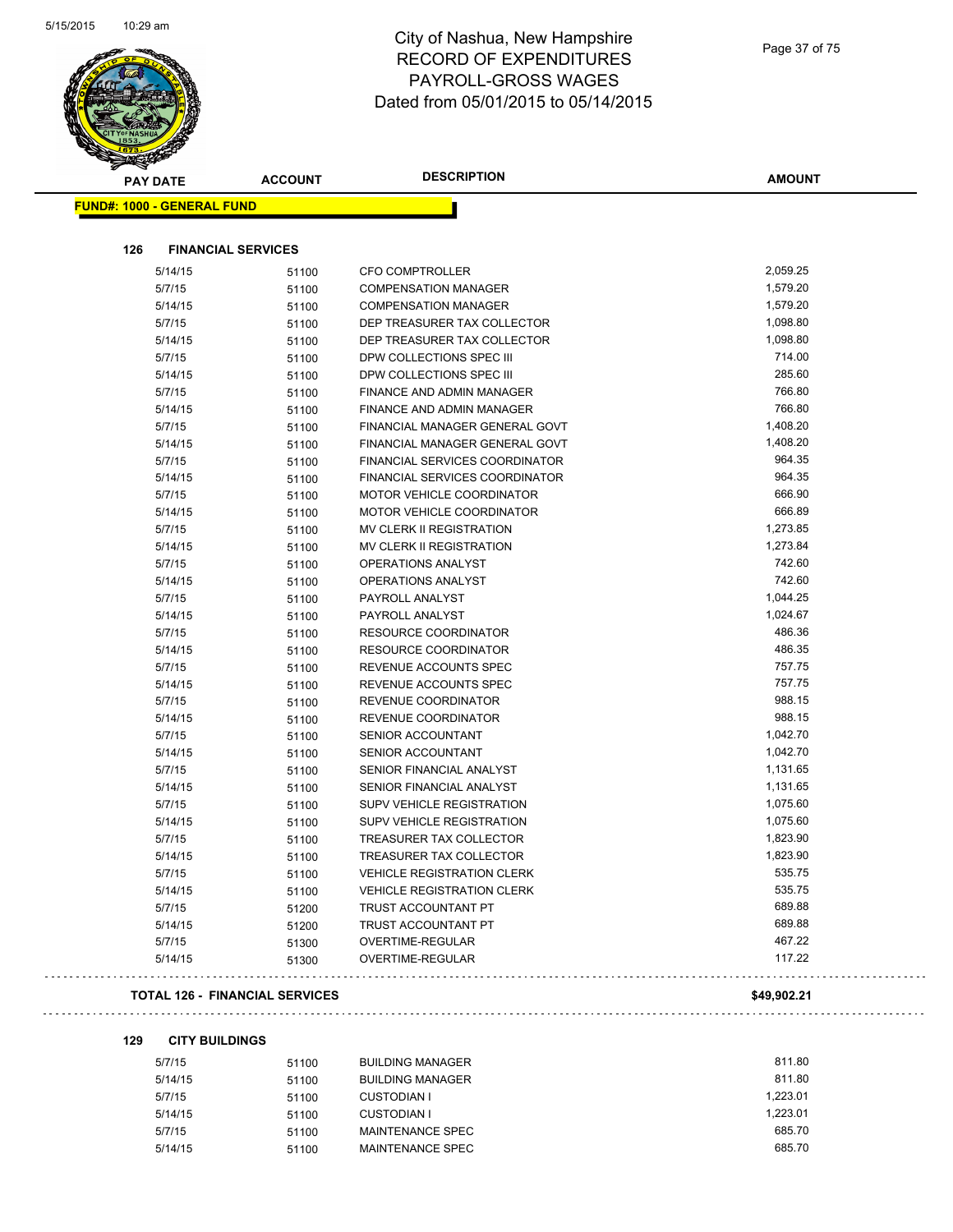|     | <b>PAY DATE</b>                   | <b>ACCOUNT</b> | <b>DESCRIPTION</b>                                        | <b>AMOUNT</b>    |
|-----|-----------------------------------|----------------|-----------------------------------------------------------|------------------|
|     | <b>FUND#: 1000 - GENERAL FUND</b> |                |                                                           |                  |
| 129 | <b>CITY BUILDINGS</b>             |                |                                                           |                  |
|     | 5/7/15                            | 51200          | <b>CUSTODIAN I</b>                                        | 318.45           |
|     | 5/14/15                           | 51200          | <b>CUSTODIAN I</b>                                        | 318.45           |
|     | <b>TOTAL 129 - CITY BUILDINGS</b> |                |                                                           | \$6,077.92       |
| 130 | <b>PURCHASING</b>                 |                |                                                           |                  |
|     | 5/7/15                            | 51100          | PRINTING TECH MAIL DIST                                   | 999.20           |
|     | 5/14/15                           | 51100          | PRINTING TECH MAIL DIST                                   | 999.20           |
|     | 5/7/15                            | 51100          | PURCHASING AGENT I                                        | 682.49           |
|     | 5/14/15                           | 51100          | PURCHASING AGENT I                                        | 682.50           |
|     | 5/7/15                            | 51100          | PURCHASING AGENT II                                       | 1,048.70         |
|     | 5/14/15                           | 51100          | PURCHASING AGENT II                                       | 1,048.70         |
|     | 5/7/15                            | 51100          | PURCHASING MANAGER                                        | 1,579.20         |
|     | 5/14/15                           | 51100          | PURCHASING MANAGER                                        | 1,579.20         |
|     | <b>TOTAL 130 - PURCHASING</b>     |                |                                                           | \$8,619.19       |
| 131 | <b>HUNT BUILDING</b>              |                |                                                           |                  |
|     |                                   |                |                                                           |                  |
|     | 5/7/15<br>5/14/15                 | 51200          | <b>COMMUNICATIONS DIRECTOR</b><br>COMMUNICATIONS DIRECTOR | 200.00<br>200.00 |
|     |                                   | 51200          |                                                           |                  |
|     | <b>TOTAL 131 - HUNT BUILDING</b>  |                |                                                           | \$400.00         |
| 132 | <b>ASSESSING</b>                  |                |                                                           |                  |
|     | 5/7/15                            | 51100          | APPRAISER I                                               | 877.90           |
|     | 5/14/15                           | 51100          | APPRAISER I                                               | 877.90           |
|     | 5/7/15                            | 51100          | <b>APPRAISER II</b>                                       | 1,048.70         |
|     | 5/14/15                           | 51100          | <b>APPRAISER II</b>                                       | 1,048.70         |
|     | 5/7/15                            | 51100          | <b>APPRAISER III</b>                                      | 1.672.44         |
|     | 5/14/15                           | 51100          | <b>APPRAISER III</b>                                      | 1,194.60         |
|     | 5/7/15                            | 51100          | ASSESSING ADMIN SPEC I CSR                                | 621.10           |
|     | 5/14/15                           | 51100          | ASSESSING ADMIN SPEC I CSR                                | 621.11           |
|     | 5/7/15                            | 51100          | ASSESSING ADMIN SPEC II CSR                               | 722.30           |
|     | 5/14/15                           | 51100          | ASSESSING ADMIN SPEC II CSR                               | 722.29           |
|     | 5/7/15                            | 51100          | ASSESSING ADMIN SPEC III CSR                              | 913.35           |
|     | 5/14/15                           | 51100          | ASSESSING ADMIN SPEC III CSR                              | 913.35           |
|     | 5/7/15                            | 51100          | CHIEF ASSESSOR GIS MANAGER                                | 2,120.90         |
|     | 5/14/15                           | 51100          | CHIEF ASSESSOR GIS MANAGER                                | 2,120.90         |
|     | 5/7/15                            | 51100          | DEPARTMENT COORDINATOR                                    | 867.35           |
|     | 5/14/15                           | 51100          | DEPARTMENT COORDINATOR                                    | 867.35           |
|     | 5/7/15                            | 51100          | DEPUTY MANAGER APPRAISER IV                               | 1,493.05         |
|     | 5/14/15                           | 51100          | DEPUTY MANAGER APPRAISER IV                               | 1,493.06         |
|     | <b>TOTAL 132 - ASSESSING</b>      |                |                                                           | \$20,196.35      |
| 134 | GIS                               |                |                                                           |                  |
|     |                                   |                |                                                           |                  |
|     | 5/7/15                            | 51100          | <b>GIS TECHNICIAN II</b>                                  | 1,072.10         |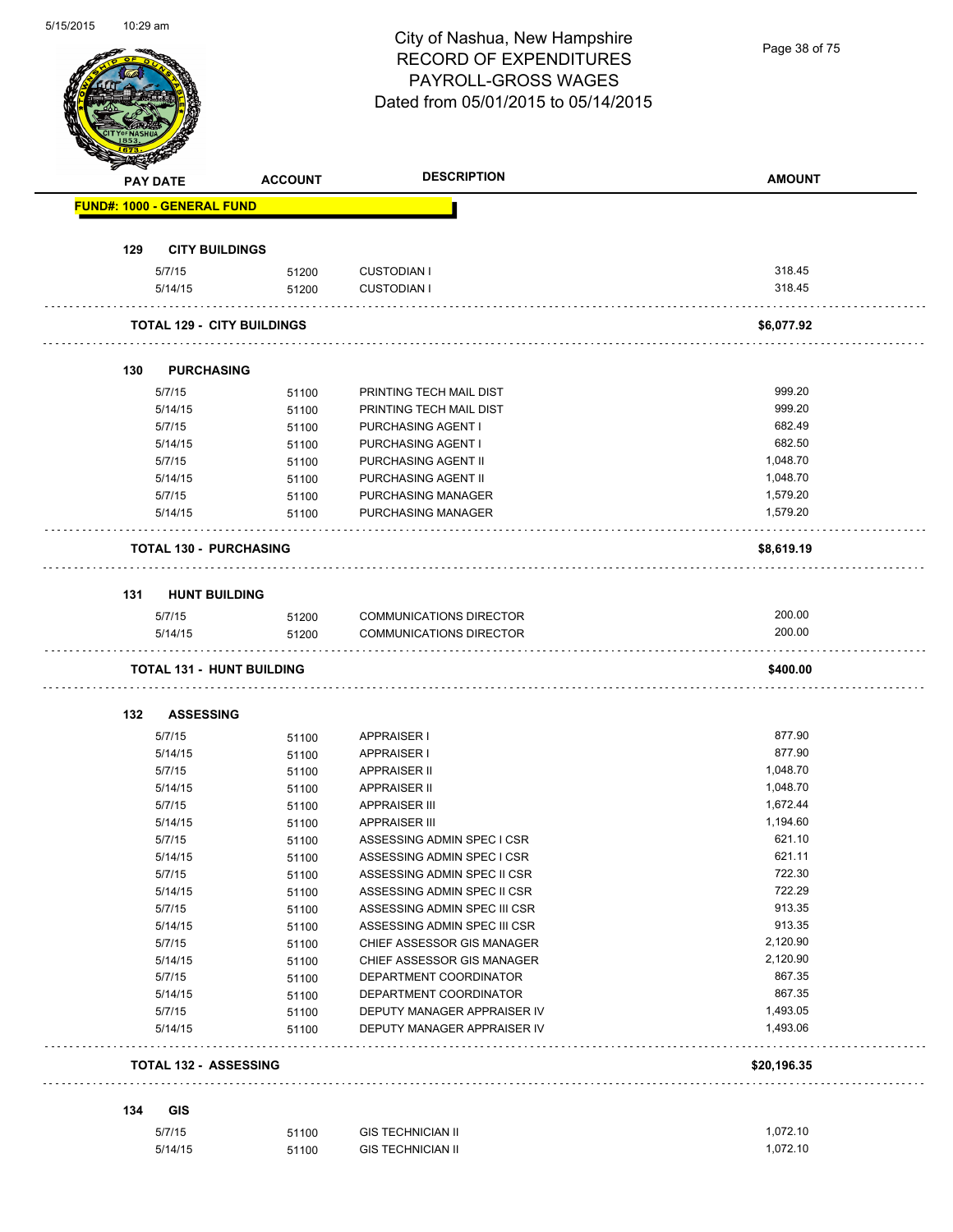

| <b>STARBAN</b><br><b>PAY DATE</b> | <b>ACCOUNT</b>                                        | <b>DESCRIPTION</b>                                       | <b>AMOUNT</b>    |
|-----------------------------------|-------------------------------------------------------|----------------------------------------------------------|------------------|
| <b>FUND#: 1000 - GENERAL FUND</b> |                                                       |                                                          |                  |
| <b>TOTAL 134 - GIS</b>            |                                                       |                                                          | \$2,144.20       |
|                                   |                                                       |                                                          |                  |
| 140                               | <b>PINEWOOD CEMETERY</b>                              |                                                          |                  |
| 5/7/15                            | 51400                                                 | <b>WAGES TEMP-SEASONAL</b>                               | 1,190.00         |
|                                   | <b>TOTAL 140 - PINEWOOD CEMETERY</b>                  |                                                          | \$1,190.00       |
| 142                               | <b>WOODLAWN CEMETERY</b>                              |                                                          |                  |
| 5/7/15                            | 51100                                                 | <b>GROUNDSKEEPER CEMETERY</b>                            | 1,301.50         |
| 5/14/15                           | 51100                                                 | <b>GROUNDSKEEPER CEMETERY</b>                            | 1,301.50         |
| 5/7/15                            | 51100                                                 | <b>SUBFOREMAN CEMETERY</b>                               | 744.15           |
| 5/14/15                           | 51100                                                 | SUBFOREMAN CEMETERY                                      | 744.15           |
| 5/7/15                            | 51100                                                 | SUPERINTENDENT CEMETERY I                                | 1,044.70         |
| 5/14/15                           | 51100                                                 | SUPERINTENDENT CEMETERY I                                | 1,044.70         |
| 5/7/15                            | 51300                                                 | OVERTIME-REGULAR                                         | 24.40            |
| 5/14/15                           | 51400                                                 | <b>WAGES TEMP-SEASONAL</b>                               | 1,597.50         |
|                                   | <b>TOTAL 142 - WOODLAWN CEMETERY</b>                  |                                                          | \$7,802.60       |
|                                   |                                                       |                                                          |                  |
| 144                               | <b>EDGEWOOD &amp; SUBURBAN CEMETERIES</b>             |                                                          |                  |
| 5/7/15                            | 51100                                                 | <b>GROUNDSKEEPER CEMETERY</b>                            | 1,127.15         |
| 5/14/15                           | 51100                                                 | <b>GROUNDSKEEPER CEMETERY</b>                            | 1,127.15         |
| 5/7/15                            | 51100                                                 | <b>SUBFOREMAN CEMETERY</b>                               | 811.80           |
| 5/14/15                           | 51100                                                 | <b>SUBFOREMAN CEMETERY</b>                               | 811.80           |
| 5/7/15                            | 51100                                                 | SUPERINTENDENT CEMETERY II                               | 1,148.25         |
| 5/14/15                           | 51100                                                 | SUPERINTENDENT CEMETERY II                               | 1,148.25         |
| 5/7/15<br>5/14/15                 | 51400                                                 | <b>WAGES TEMP-SEASONAL</b><br><b>WAGES TEMP-SEASONAL</b> | 550.00<br>480.00 |
|                                   | 51400                                                 |                                                          |                  |
|                                   | <b>TOTAL 144 - EDGEWOOD &amp; SUBURBAN CEMETERIES</b> |                                                          | \$7,204.40       |
| <b>POLICE</b><br>150              |                                                       |                                                          |                  |
| 5/7/15                            | 51100                                                 | <b>1ST YEAR OFFICERS</b>                                 | 10,985.63        |
| 5/14/15                           | 51100                                                 | <b>1ST YEAR OFFICERS</b>                                 | 10,342.22        |
| 5/7/15                            | 51100                                                 | <b>ACCOUNT CLERK III</b>                                 | 2,143.10         |
| 5/14/15                           | 51100                                                 | <b>ACCOUNT CLERK III</b>                                 | 2,143.10         |
| 5/7/15                            | 51100                                                 | ADMINISTRATIVE PROJECT SPEC                              | 1,248.00         |
| 5/14/15                           | 51100                                                 | ADMINISTRATIVE PROJECT SPEC                              | 1,248.00         |
| 5/7/15                            | 51100                                                 | ANIMAL CONTROL OFFICER                                   | 927.40           |
| 5/14/15                           | 51100                                                 | ANIMAL CONTROL OFFICER                                   | 927.40           |
| 5/7/15                            | 51100                                                 | ASSISTANT RECORDS MANAGER                                | 962.10           |
| 5/14/15                           | 51100                                                 | ASSISTANT RECORDS MANAGER                                | 962.10           |
| 5/7/15                            | 51100                                                 | AUTO MECHANIC 1ST CLASS                                  | 1,589.35         |
| 5/14/15                           | 51100                                                 | AUTO MECHANIC 1ST CLASS                                  | 1,589.34         |
| 5/7/15                            | 51100                                                 | <b>BUILDING MAINTENANCE SUPV</b>                         | 962.00           |
| 5/14/15                           | 51100                                                 | <b>BUILDING MAINTENANCE SUPV</b>                         | 962.00           |
| 5/7/15                            | 51100                                                 | <b>CAPTAIN</b>                                           | 12,292.50        |
| 5/14/15                           | 51100                                                 | CAPTAIN                                                  | 12,292.50        |
| 5/7/15                            | 51100                                                 | CHIEF OF POLICE                                          | 2,524.30         |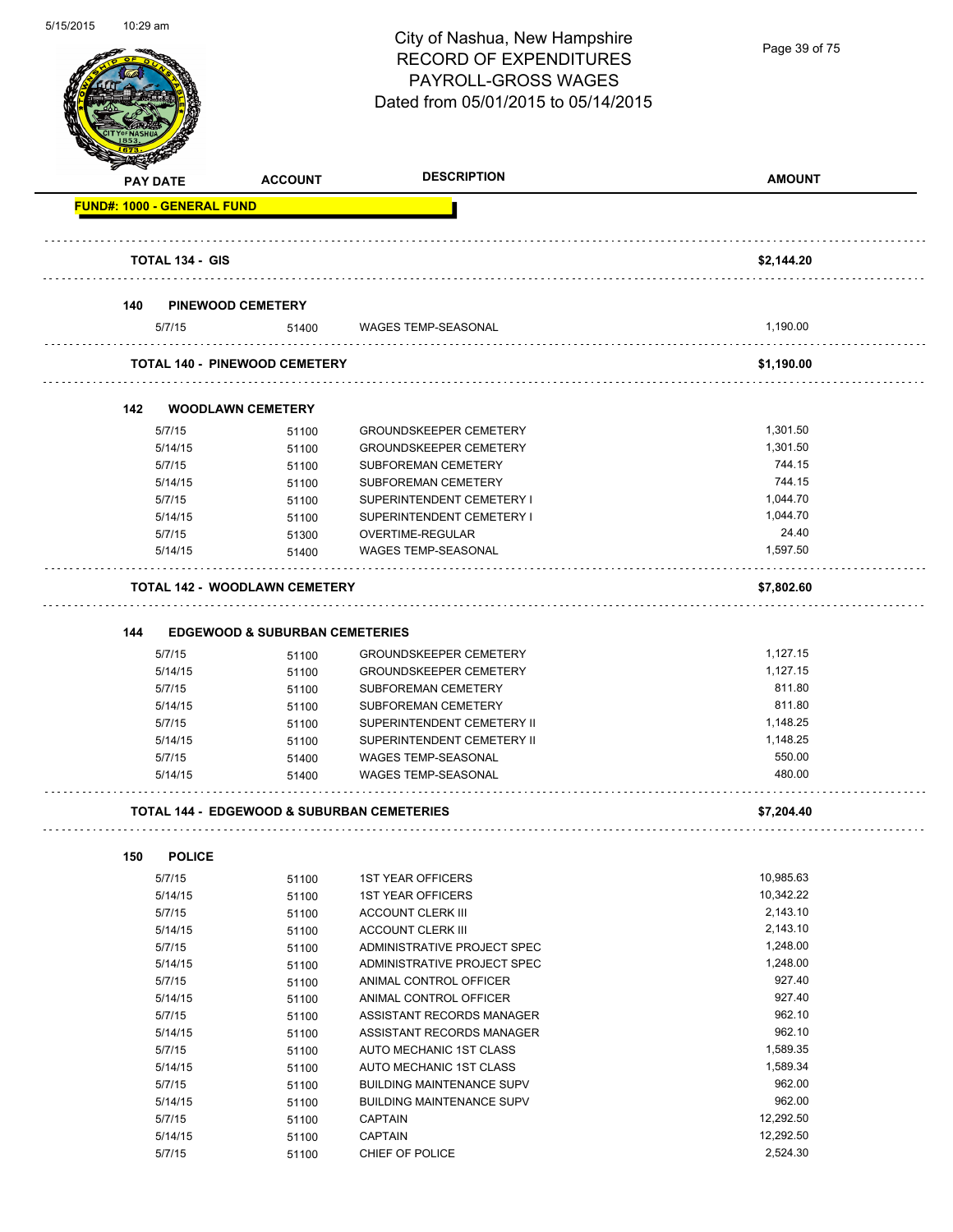

| <b>PAY DATE</b>                   | <b>ACCOUNT</b> | <b>DESCRIPTION</b>                                   | <b>AMOUNT</b>        |
|-----------------------------------|----------------|------------------------------------------------------|----------------------|
| <b>FUND#: 1000 - GENERAL FUND</b> |                |                                                      |                      |
|                                   |                |                                                      |                      |
|                                   |                |                                                      |                      |
| 150<br><b>POLICE</b>              |                |                                                      |                      |
| 5/14/15                           | 51100          | CHIEF OF POLICE                                      | 2,524.30             |
| 5/7/15                            | 51100          | COMM TECH ALL DESIGNATIONS                           | 9,208.29             |
| 5/14/15                           | 51100          | COMM TECH ALL DESIGNATIONS                           | 9,208.30             |
| 5/7/15                            | 51100          | COMMUNITY POLICE COORD CEMD                          | 1,266.80             |
| 5/14/15                           | 51100          | COMMUNITY POLICE COORD CEMD                          | 1,266.80             |
| 5/7/15                            | 51100          | <b>CRIME ANALYST</b>                                 | 1,229.75             |
| 5/14/15                           | 51100          | <b>CRIME ANALYST</b>                                 | 1,229.75             |
| 5/7/15                            | 51100          | <b>CUSTODIAN II</b>                                  | 741.46               |
| 5/14/15                           | 51100          | <b>CUSTODIAN II</b>                                  | 741.45               |
| 5/7/15                            | 51100          | <b>CUSTODIAN III</b>                                 | 1,449.34             |
| 5/14/15                           | 51100          | <b>CUSTODIAN III</b>                                 | 1,449.36             |
| 5/7/15                            | 51100          | DEPUTY CHIEF OF POLICE                               | 2,287.50             |
| 5/14/15                           | 51100          | DEPUTY CHIEF OF POLICE                               | 2,287.50             |
| 5/7/15                            | 51100          | DETENTION SPEC                                       | 837.65               |
| 5/14/15                           | 51100          | DETENTION SPEC                                       | 837.65               |
| 5/7/15                            | 51100          | DISPATCHERS ALL DESIGNATIONS                         | 5,589.36             |
| 5/14/15                           | 51100          | DISPATCHERS ALL DESIGNATIONS                         | 4,626.16             |
| 5/7/15                            | 51100          | FLEET MAINTENANCE ASST SUPV                          | 900.80               |
| 5/14/15                           | 51100          | FLEET MAINTENANCE ASST SUPV                          | 900.80               |
| 5/7/15                            | 51100          | IT MANAGER/SOFTWARE SPECIALIST                       | 1,616.40             |
| 5/14/15                           | 51100          | IT MANAGER/SOFTWARE SPECIALIST                       | 1,616.40             |
| 5/7/15                            | 51100          | <b>LEGAL SECRETARY</b>                               | 678.40               |
| 5/14/15                           | 51100          | <b>LEGAL SECRETARY</b>                               | 678.40               |
| 5/7/15                            | 51100          | LIEUTENANT                                           | 15,632.55            |
| 5/14/15                           | 51100          | LIEUTENANT                                           | 15,632.54            |
| 5/7/15                            | 51100          | NPD BUSINESS COORDINATOR                             | 769.60               |
| 5/7/15                            | 51100          | <b>NPD BUSINESS MANAGER</b>                          | 1,709.65             |
| 5/14/15                           | 51100          | NPD BUSINESS MANAGER                                 | 1,709.65             |
| 5/7/15                            | 51100          | NPD NETWORK ADMINISTRATOR                            | 1,288.45             |
| 5/14/15                           | 51100          | NPD NETWORK ADMINISTRATOR                            | 1,288.45             |
| 5/7/15                            | 51100          | PARALEGAL                                            | 948.65               |
| 5/14/15                           | 51100          | PARALEGAL                                            | 948.65               |
| 5/7/15                            | 51100          | PATROLMAN ALL RANKS                                  | 158,539.33           |
| 5/14/15                           | 51100          | PATROLMAN ALL RANKS                                  | 158,629.41           |
| 5/7/15                            | 51100          | POLICE ATTORNEY                                      | 1,561.60             |
| 5/14/15                           | 51100          | POLICE ATTORNEY                                      | 1,561.60             |
| 5/7/15                            | 51100          | RECORDS & COMMUNICATIONS MGR                         | 1,486.65             |
| 5/14/15                           | 51100          | <b>RECORDS &amp; COMMUNICATIONS MGR</b>              | 1,486.65             |
| 5/7/15                            | 51100          | <b>RECORDS TECHNICIAN I</b>                          | 1,266.90<br>1,266.90 |
| 5/14/15<br>5/7/15                 | 51100          | <b>RECORDS TECHNICIAN I</b><br>RECORDS TECHNICIAN II | 824.10               |
|                                   | 51100          |                                                      | 824.09               |
| 5/14/15<br>5/7/15                 | 51100          | RECORDS TECHNICIAN II<br>SEC DOMESTIC VIOLENCE UNIT  | 701.05               |
| 5/14/15                           | 51100          | SEC DOMESTIC VIOLENCE UNIT                           | 701.05               |
| 5/7/15                            | 51100          | SECRETARIAL SUPV DET BUREAU                          | 882.80               |
| 5/14/15                           | 51100          | SECRETARIAL SUPV DET BUREAU                          | 882.80               |
| 5/7/15                            | 51100          | <b>SECRETARY III</b>                                 | 2,728.92             |
| 5/14/15                           | 51100<br>51100 | <b>SECRETARY III</b>                                 | 2,728.94             |
| 5/7/15                            |                | <b>SECRETARY V</b>                                   | 1,624.60             |
| 5/14/15                           | 51100<br>51100 | <b>SECRETARY V</b>                                   | 1,624.60             |
| 5/7/15                            | 51100          | <b>SECRETARY VI</b>                                  | 772.55               |
| 5/14/15                           | 51100          | <b>SECRETARY VI</b>                                  | 772.55               |
|                                   |                |                                                      |                      |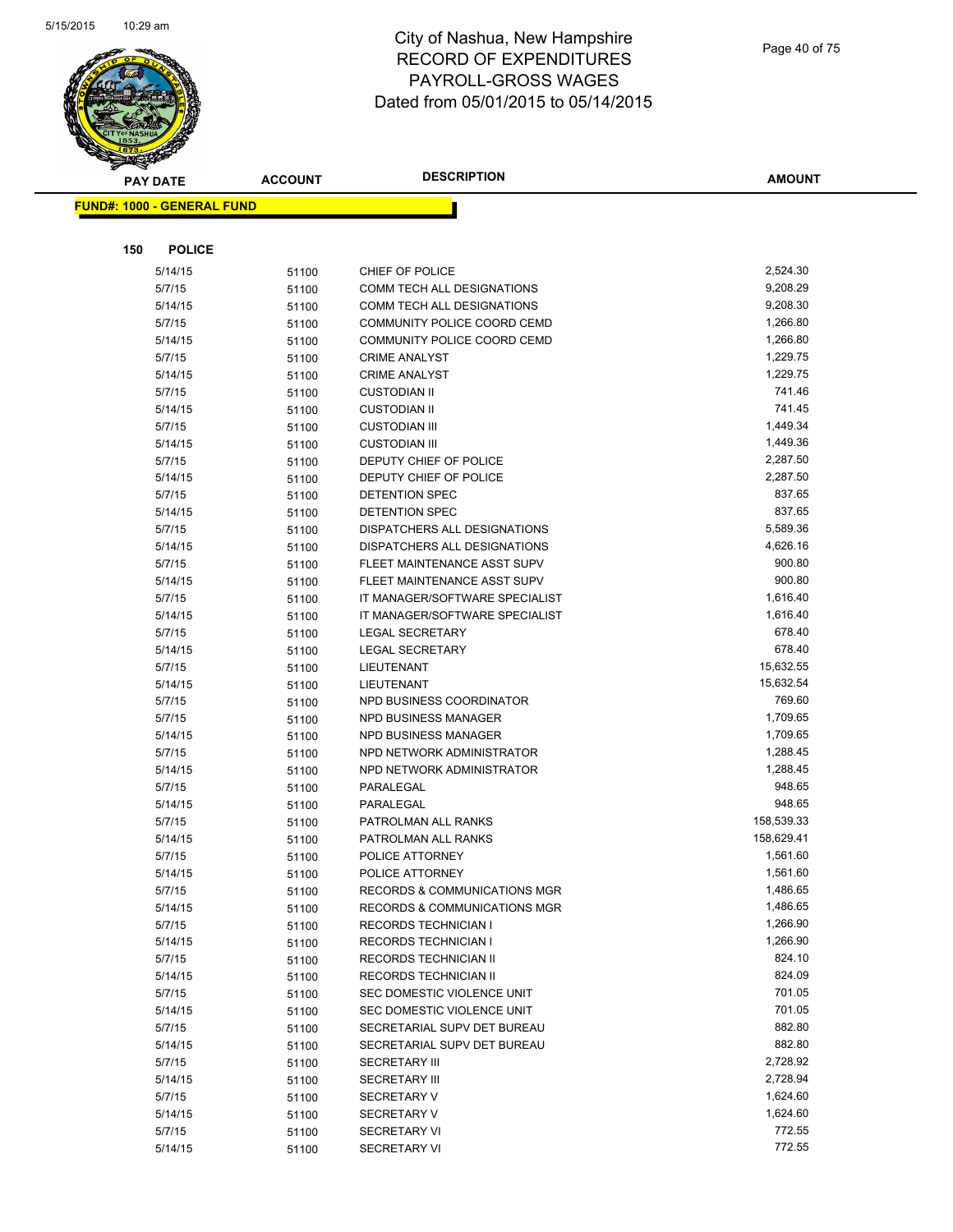l,



# City of Nashua, New Hampshire RECORD OF EXPENDITURES PAYROLL-GROSS WAGES Dated from 05/01/2015 to 05/14/2015

 $\Box$  .

| Ð   | A.                                |                |                                        |               |
|-----|-----------------------------------|----------------|----------------------------------------|---------------|
|     | <b>PAY DATE</b>                   | <b>ACCOUNT</b> | <b>DESCRIPTION</b>                     | <b>AMOUNT</b> |
|     | <b>FUND#: 1000 - GENERAL FUND</b> |                |                                        |               |
|     |                                   |                |                                        |               |
| 150 | <b>POLICE</b>                     |                |                                        |               |
|     | 5/7/15                            | 51100          | SERGEANT                               | 35,262.42     |
|     | 5/14/15                           | 51100          | <b>SERGEANT</b>                        | 36,533.12     |
|     | 5/7/15                            | 51100          | <b>SHIFT LEADER</b>                    | 1,947.72      |
|     | 5/14/15                           | 51100          | SHIFT LEADER                           | 1,947.72      |
|     | 5/7/15                            | 51100          | <b>SUPV POLICE FLEET</b>               | 1,222.00      |
|     | 5/14/15                           | 51100          | <b>SUPV POLICE FLEET</b>               | 1,222.00      |
|     | 5/7/15                            | 51200          | <b>ACCREDITATION MANAGER</b>           | 1,043.20      |
|     | 5/14/15                           | 51200          | <b>ACCREDITATION MANAGER</b>           | 1,043.20      |
|     | 5/7/15                            | 51200          | DETENTION SPEC                         | 716.64        |
|     | 5/14/15                           | 51200          | <b>DETENTION SPEC</b>                  | 716.64        |
|     | 5/7/15                            | 51200          | POLICE ATTORNEY PT                     | 1,208.96      |
|     | 5/14/15                           | 51200          | POLICE ATTORNEY PT                     | 1,208.96      |
|     | 5/7/15                            | 51200          | PRISONER TRANSPORT OFFICER             | 775.80        |
|     | 5/14/15                           | 51200          | PRISONER TRANSPORT OFFICER             | 775.80        |
|     | 5/7/15                            | 51200          | SENIOR RELATIONS SPECIALIST            | 670.12        |
|     | 5/14/15                           | 51200          | SENIOR RELATIONS SPECIALIST            | 670.12        |
|     | 5/7/15                            | 51300          | <b>OVERTIME-REGULAR</b>                | 2,177.52      |
|     | 5/14/15                           | 51300          | OVERTIME-REGULAR                       | 2,299.51      |
|     | 5/7/15                            | 51309          | <b>OVERTIME-TRAINING</b>               | 378.36        |
|     | 5/7/15                            | 51315          | <b>OVERTIME-WITNESS</b>                | 2,793.40      |
|     | 5/14/15                           | 51315          | <b>OVERTIME-WITNESS</b>                | 2,781.09      |
|     | 5/7/15                            | 51322          | OVERTIME-INVESTIGATIVE                 | 7,867.53      |
|     | 5/14/15                           | 51322          | OVERTIME-INVESTIGATIVE                 | 3,532.30      |
|     | 5/7/15                            | 51330          | OVERTIME-COVERAGE                      | 16,321.39     |
|     | 5/14/15                           | 51330          | OVERTIME-COVERAGE                      | 8,008.64      |
|     | 5/7/15                            | 51412          | WAGES PER DIEM                         | 973.75        |
|     | 5/14/15                           | 51412          | <b>WAGES PER DIEM</b>                  | 1,137.75      |
|     | 5/7/15                            | 51628          | <b>EXTRA HOLIDAY</b>                   | 44,629.86     |
|     | 5/7/15                            | 51750          | <b>RETIREMENT &amp; SEPARATION PAY</b> | 30,070.28     |
|     | 5/7/15                            | 61107          | <b>CLOTHING &amp; UNIFORMS</b>         | 202.97        |
|     | 5/14/15                           | 61107          | <b>CLOTHING &amp; UNIFORMS</b>         | 1,401.52      |
|     |                                   |                |                                        |               |
|     | <b>TOTAL 150 - POLICE</b>         |                |                                        | \$709,609.23  |
| 152 | <b>FIRE</b>                       |                |                                        |               |
|     | 5/7/15                            | 51100          | ADMINISTRATIVE ASSISTANT II            | 2,278.51      |
|     | 5/14/15                           | 51100          | ADMINISTRATIVE ASSISTANT II            | 2,278.50      |
|     | 5/7/15                            | 51100          | <b>ASST FIRE CHIEF</b>                 | 2,075.08      |
|     | T/A AIAF                          | 54400          | ACCT FIDE CUIFF                        | 2.075.00      |

| <u>ນ/ 14/ Iນ</u> | <b>PHIC</b> | ADIVIINISTRATIVE ASSISTANT II       | 2, 2, 0.00 |
|------------------|-------------|-------------------------------------|------------|
| 5/7/15           | 51100       | <b>ASST FIRE CHIEF</b>              | 2,075.08   |
| 5/14/15          | 51100       | <b>ASST FIRE CHIEF</b>              | 2,075.08   |
| 5/7/15           | 51100       | ASST SUPERINTENDENT FIRE ALARM      | 1,512.76   |
| 5/14/15          | 51100       | ASST SUPERINTENDENT FIRE ALARM      | 1.512.76   |
| 5/7/15           | 51100       | ASST SUPERINTENDENT FIRE FLEET      | 1,497.76   |
| 5/14/15          | 51100       | ASST SUPERINTENDENT FIRE FLEET      | 1,497.76   |
| 5/7/15           | 51100       | ASST SUPERINTENDENT PREVENTION      | 3,010.52   |
| 5/14/15          | 51100       | ASST SUPERINTENDENT PREVENTION      | 3.010.52   |
| 5/7/15           | 51100       | <b>CAPTAIN</b>                      | 12.179.16  |
| 5/14/15          | 51100       | <b>CAPTAIN</b>                      | 12,179.16  |
| 5/7/15           | 51100       | CAPTAIN FIRE TRAINING SAFETY        | 1,704.12   |
| 5/14/15          | 51100       | <b>CAPTAIN FIRE TRAINING SAFETY</b> | 1,704.12   |
| 5/7/15           | 51100       | <b>DEPUTY FIRE CHIEF</b>            | 7,506.71   |
| 5/14/15          | 51100       | DEPUTY FIRE CHIEF                   | 7.506.70   |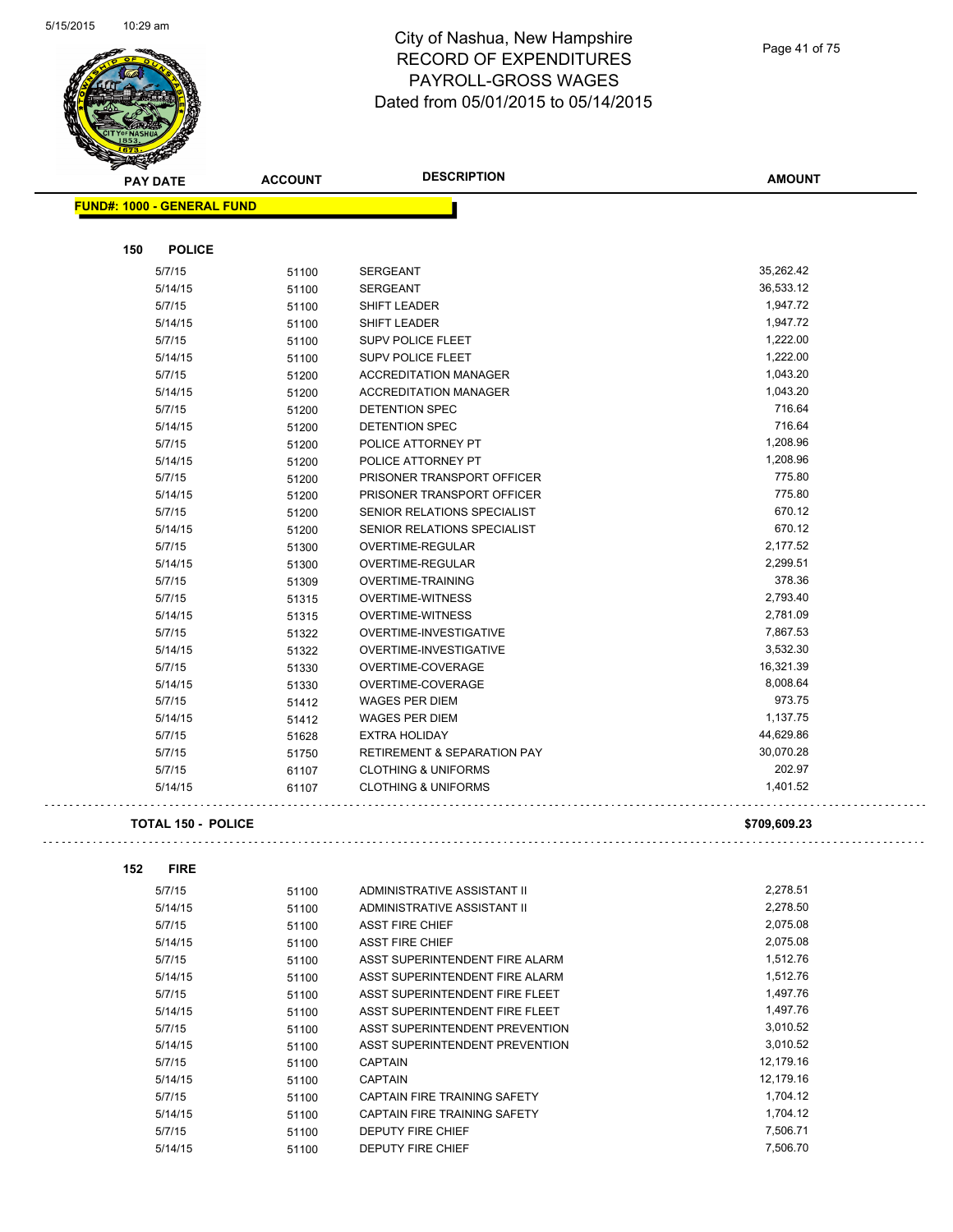

| <b>PAY DATE</b>                        | <b>ACCOUNT</b> | <b>DESCRIPTION</b>                    | <b>AMOUNT</b> |
|----------------------------------------|----------------|---------------------------------------|---------------|
| <b>FUND#: 1000 - GENERAL FUND</b>      |                |                                       |               |
|                                        |                |                                       |               |
| 152<br><b>FIRE</b>                     |                |                                       |               |
| 5/7/15                                 | 51100          | <b>EXEC ASST BUSINESS COORD</b>       | 1,070.15      |
| 5/14/15                                | 51100          | <b>EXEC ASST BUSINESS COORD</b>       | 1,070.15      |
| 5/7/15                                 | 51100          | <b>FIRE CHIEF</b>                     | 2,380.24      |
| 5/14/15                                | 51100          | FIRE CHIEF                            | 2,380.24      |
| 5/7/15                                 | 51100          | FIRE DISPATCH ALL RANKS               | 7,272.12      |
| 5/14/15                                | 51100          | FIRE DISPATCH ALL RANKS               | 7,238.85      |
| 5/7/15                                 | 51100          | FIRE DISPATCHER CLERK TRAINER         | 1,084.47      |
| 5/14/15                                | 51100          | FIRE DISPATCHER CLERK TRAINER         | 1,212.06      |
| 5/7/15                                 | 51100          | <b>FIRE LIEUTENANT</b>                | 36,845.44     |
| 5/14/15                                | 51100          | FIRE LIEUTENANT                       | 36,845.45     |
| 5/7/15                                 | 51100          | <b>FIRE MECHANIC</b>                  | 1,341.20      |
| 5/14/15                                | 51100          | <b>FIRE MECHANIC</b>                  | 1,341.20      |
| 5/7/15                                 | 51100          | FIRE TRAINING OFFICER                 | 1,482.96      |
| 5/14/15                                | 51100          | FIRE TRAINING OFFICER                 | 1,482.96      |
| 5/7/15                                 | 51100          | <b>FIREFIGHTERS ALL RANKS</b>         | 120,883.39    |
| 5/14/15                                | 51100          | <b>FIREFIGHTERS ALL RANKS</b>         | 120,676.27    |
| 5/7/15                                 | 51100          | SUPERINTENDENT FIRE ALARM             | 1,670.56      |
| 5/14/15                                | 51100          | SUPERINTENDENT FIRE ALARM             | 1,670.56      |
| 5/7/15                                 | 51100          | SUPERINTENDENT FIRE FLEET             | 1,670.56      |
| 5/14/15                                | 51100          | SUPERINTENDENT FIRE FLEET             | 1,670.56      |
| 5/7/15                                 | 51100          | SUPERINTENDENT FIRE PREVENTION        | 1,670.56      |
| 5/14/15                                | 51100          | SUPERINTENDENT FIRE PREVENTION        | 1,670.56      |
| 5/7/15                                 | 51300          | OVERTIME-REGULAR                      | 188.19        |
| 5/14/15                                | 51300          | OVERTIME-REGULAR                      | 232.71        |
| 5/7/15                                 | 51330          | OVERTIME-COVERAGE                     | 15,592.91     |
| 5/14/15                                | 51330          | OVERTIME-COVERAGE                     | 12,227.24     |
| 5/7/15                                 | 51628          | <b>EXTRA HOLIDAY</b>                  | 51,473.27     |
| 5/7/15                                 | 51650          | <b>ADDITIONAL HOURS</b>               | 33,907.35     |
| 5/14/15                                | 51650          | ADDITIONAL HOURS                      | 29,952.05     |
| 5/7/15                                 | 51700          | <b>STIPENDS</b>                       | 4,469.13      |
| 5/14/15                                | 51700          | <b>STIPENDS</b>                       | 4,469.13      |
| <b>TOTAL 152 - FIRE</b>                |                |                                       | \$570,671.71  |
| 153<br><b>BUILDING INSPECTION</b>      |                |                                       |               |
| 5/7/15                                 | 51100          | <b>BUILDING AND UTILITIES INSPCTR</b> | 3,314.21      |
| 5/14/15                                | 51100          | <b>BUILDING AND UTILITIES INSPCTR</b> | 3,314.20      |
| 5/7/15                                 | 51100          | <b>BUILDING DEPARTMENT MANAGER</b>    | 1,408.20      |
| 5/14/15                                | 51100          | <b>BUILDING DEPARTMENT MANAGER</b>    | 1,408.20      |
| 5/7/15                                 | 51100          | PERMIT TECHNICIAN I                   | 618.60        |
| 5/14/15                                | 51100          | PERMIT TECHNICIAN I                   | 618.60        |
| 5/7/15                                 | 51100          | PERMIT TECHNICIAN III                 | 758.85        |
| 5/14/15                                | 51100          | PERMIT TECHNICIAN III                 | 758.86        |
| 5/7/15                                 | 51100          | <b>PLANS EXAMINER</b>                 | 1,162.75      |
| 5/14/15                                | 51100          | <b>PLANS EXAMINER</b>                 | 1,162.75      |
| 5/7/15                                 | 51200          | <b>BUILDING AND UTILITIES INSPCTR</b> | 789.86        |
| 5/14/15                                | 51200          | <b>BUILDING AND UTILITIES INSPCTR</b> | 789.86        |
| <b>TOTAL 153 - BUILDING INSPECTION</b> |                |                                       | \$16,104.94   |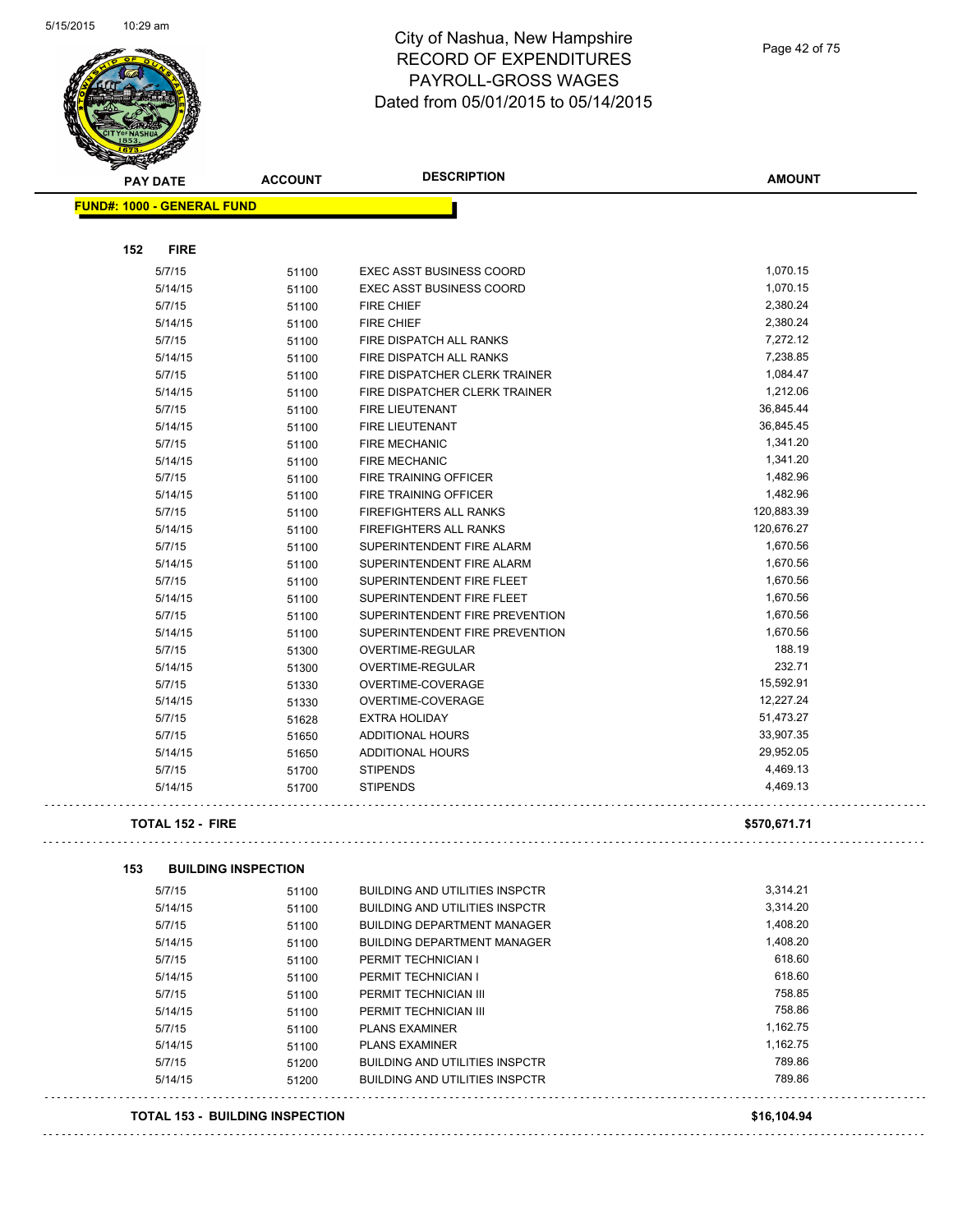|     | <b>PAY DATE</b>                   | <b>ACCOUNT</b>                             | <b>DESCRIPTION</b>                   | <b>AMOUNT</b>      |
|-----|-----------------------------------|--------------------------------------------|--------------------------------------|--------------------|
|     | <b>FUND#: 1000 - GENERAL FUND</b> |                                            |                                      |                    |
|     |                                   |                                            |                                      |                    |
| 155 |                                   | <b>CODE ENFORCEMENT</b>                    |                                      |                    |
|     | 5/7/15                            | 51100                                      | <b>CODE ENFORCEMENT OFFICER II</b>   | 2,082.71           |
|     | 5/14/15                           | 51100                                      | CODE ENFORCEMENT OFFICER II          | 2,082.69           |
|     | 5/7/15                            | 51100                                      | MGR CODE ENFORCEMENT DEPT            | 1,328.20           |
|     | 5/14/15                           | 51100                                      | MGR CODE ENFORCEMENT DEPT            | 1,328.20           |
|     |                                   | <b>TOTAL 155 - CODE ENFORCEMENT</b>        |                                      | \$6,821.80         |
| 156 |                                   | <b>EMERGENCY MANAGEMENT</b>                |                                      |                    |
|     | 5/7/15                            | 51100                                      | <b>EMERGENCY MANAGEMENT DIRECTOR</b> | 1,485.70           |
|     | 5/14/15                           | 51100                                      | EMERGENCY MANAGEMENT DIRECTOR        | 1,485.70           |
|     | 5/7/15                            | 51400                                      | <b>WAGES TEMP-SEASONAL</b>           | (277.50)           |
|     |                                   | <b>TOTAL 156 - EMERGENCY MANAGEMENT</b>    | .                                    | \$2,693.90         |
|     |                                   |                                            |                                      |                    |
| 157 | 5/7/15                            | <b>CITYWIDE COMMUNICATIONS</b><br>51100    | <b>COMM SYS ENGR TECH</b>            | 1,512.40           |
|     | 5/14/15                           | 51100                                      | <b>COMM SYS ENGR TECH</b>            | 1,512.40           |
|     | 5/7/15                            | 51200                                      | RADIO SYSTEMS MANAGER                | 1,283.52           |
|     | 5/14/15                           | 51200                                      | RADIO SYSTEMS MANAGER                | 1,283.52           |
|     |                                   |                                            |                                      |                    |
|     |                                   | <b>TOTAL 157 - CITYWIDE COMMUNICATIONS</b> |                                      | \$5,591.84         |
|     |                                   |                                            |                                      |                    |
| 160 |                                   | <b>PUBLIC WORKS-ADMIN/ENGINEERING</b>      |                                      |                    |
|     | 5/7/15                            | 51100                                      | ADMINISTRATIVE ASSISTANT II          | 687.40             |
|     | 5/14/15                           | 51100                                      | ADMINISTRATIVE ASSISTANT II          | 687.40             |
|     | 5/7/15                            | 51100                                      | CITIZEN SERVICES COORDINATOR         | 745.20             |
|     | 5/14/15                           | 51100                                      | CITIZEN SERVICES COORDINATOR         | 745.20             |
|     | 5/7/15                            | 51100                                      | <b>CITY ENGINEER</b>                 | 1.014.20           |
|     | 5/14/15                           | 51100                                      | <b>CITY ENGINEER</b>                 | 1,014.20           |
|     | 5/7/15                            | 51100                                      | CONST INSP ENGINEERING ASST          | 928.95             |
|     | 5/14/15                           | 51100                                      | CONST INSP ENGINEERING ASST          | 928.95             |
|     | 5/7/15                            | 51100                                      | DEPUTY MANAGER OF ENGINEERING        | 690.10             |
|     | 5/14/15                           | 51100                                      | DEPUTY MANAGER OF ENGINEERING        | 690.10             |
|     | 5/7/15                            | 51100                                      | DIRECTOR PUBLIC WORKS                | 1,484.40           |
|     | 5/14/15                           | 51100                                      | DIRECTOR PUBLIC WORKS                | 1,484.40           |
|     | 5/7/15                            | 51100                                      | DIVISION OPERATIONS MANAGER          | 1,413.40           |
|     | 5/14/15                           | 51100                                      | DIVISION OPERATIONS MANAGER          | 1,413.40           |
|     | 5/7/15                            | 51100                                      | DPW CONTRACT ADMINISTRATOR           | 333.85             |
|     | 5/14/15                           | 51100                                      | DPW CONTRACT ADMINISTRATOR           | 333.85             |
|     | 5/7/15                            | 51100                                      | <b>ENGINEERING INSPECTORS</b>        | 1,863.40           |
|     | 5/14/15                           | 51100                                      | <b>ENGINEERING INSPECTORS</b>        | 1,863.40           |
|     | 5/7/15                            | 51100                                      | <b>EXECUTIVE ASSISTANT</b>           | 670.10             |
|     | 5/14/15                           | 51100                                      | <b>EXECUTIVE ASSISTANT</b>           | 670.10             |
|     | 5/7/15                            | 51100                                      | <b>SENIOR FOREMAN</b>                | 1,285.00           |
|     | 5/14/15                           | 51100                                      | <b>SENIOR FOREMAN</b>                | 1,285.00           |
|     | 5/7/15                            | 51100                                      | SENIOR STAFF ENGINEER                | 426.90             |
|     | 5/14/15                           | 51100                                      | SENIOR STAFF ENGINEER                | 426.90<br>1,579.20 |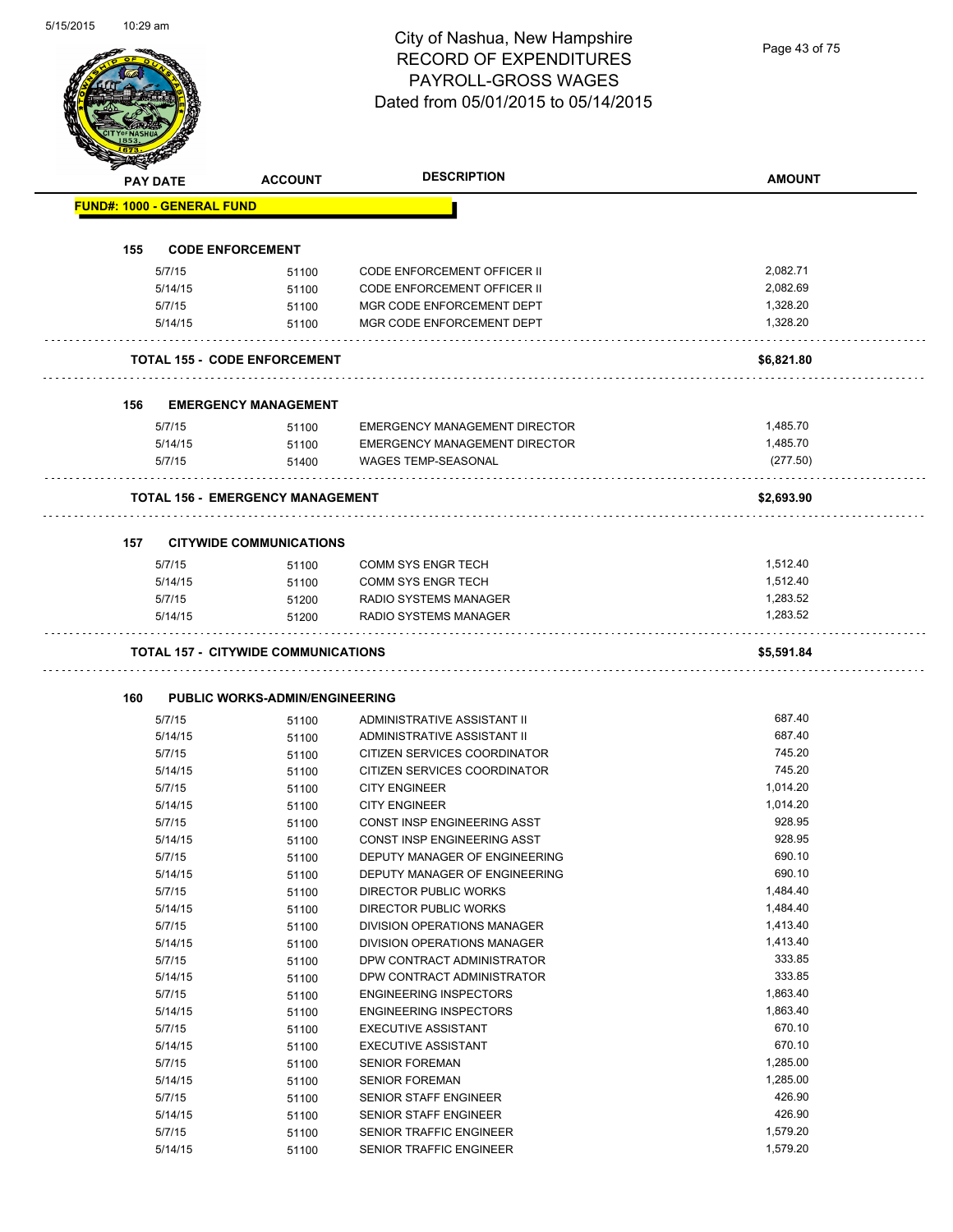ò,

|                                   |                                                   | Dated from 05/0 1/2015 to 05/14/2015                 |                      |
|-----------------------------------|---------------------------------------------------|------------------------------------------------------|----------------------|
| <b>PAY DATE</b>                   | <b>ACCOUNT</b>                                    | <b>DESCRIPTION</b>                                   | <b>AMOUNT</b>        |
| <b>FUND#: 1000 - GENERAL FUND</b> |                                                   |                                                      |                      |
|                                   |                                                   |                                                      |                      |
| 160                               | <b>PUBLIC WORKS-ADMIN/ENGINEERING</b>             |                                                      |                      |
| 5/7/15                            | 51100                                             | <b>STAFF ENGINEER</b>                                | 1,219.70             |
| 5/14/15                           | 51100                                             | <b>STAFF ENGINEER</b>                                | 1,219.70             |
| 5/7/15                            | 51100                                             | STREET CONSTRUCTION ENGINEER                         | 1,312.00             |
| 5/14/15                           | 51100                                             | STREET CONSTRUCTION ENGINEER                         | 1,312.00<br>1,126.95 |
| 5/7/15<br>5/14/15                 | 51100                                             | <b>SURVEY TECHNICIAN</b><br><b>SURVEY TECHNICIAN</b> | 1,126.95             |
| 5/7/15                            | 51100<br>51300                                    | OVERTIME-REGULAR                                     | 12.89                |
|                                   |                                                   |                                                      |                      |
|                                   | <b>TOTAL 160 - PUBLIC WORKS-ADMIN/ENGINEERING</b> |                                                      | \$33,574.39          |
| 161<br><b>STREETS</b>             |                                                   |                                                      |                      |
| 5/7/15                            | 51100                                             | ADMINISTRATIVE ASSISTANT III                         | 979.60               |
| 5/14/15                           | 51100                                             | ADMINISTRATIVE ASSISTANT III                         | 979.60               |
| 5/7/15                            | 51100                                             | AUTO MECH 1ST CLASS NIGHTS                           | 2,700.88             |
| 5/14/15                           | 51100                                             | AUTO MECH 1ST CLASS NIGHTS                           | 2,970.49             |
| 5/7/15                            | 51100                                             | <b>AUTO MECH 2ND CLASS</b>                           | 1,887.28             |
| 5/14/15                           | 51100                                             | AUTO MECH 2ND CLASS                                  | 1,868.80             |
| 5/7/15                            | 51100                                             | AUTO MECH 2ND CLASS NIGHTS                           | 946.40               |
| 5/14/15                           | 51100                                             | AUTO MECH 2ND CLASS NIGHTS                           | 946.40               |
| 5/7/15                            | 51100                                             | AUTO MECHANIC 1ST CLASS                              | 3,076.40             |
| 5/14/15                           | 51100                                             | AUTO MECHANIC 1ST CLASS                              | 3,076.40             |
| 5/7/15                            | 51100                                             | EQUIP OPR STREET REPAIR                              | 7,507.69             |
| 5/14/15                           | 51100                                             | EQUIP OPR STREET REPAIR                              | 7,523.92             |
| 5/7/15                            | 51100                                             | FLEET MAINTENANCE FOREMAN                            | 1,126.95             |
| 5/14/15                           | 51100                                             | FLEET MAINTENANCE FOREMAN                            | 1,126.95             |
| 5/7/15                            | 51100                                             | FLEET MANAGER STREET DEPT                            | 1,044.00             |
| 5/14/15                           | 51100                                             | FLEET MANAGER STREET DEPT                            | 1,044.00             |
| 5/7/15                            | 51100                                             | <b>MASON PIPELAYER</b>                               | 2,680.81             |
| 5/14/15                           | 51100                                             | <b>MASON PIPELAYER</b>                               | 2,737.68             |
| 5/7/15                            | 51100                                             | OPERATIONS COORDINATOR                               | 814.70               |
| 5/14/15                           | 51100                                             | OPERATIONS COORDINATOR                               | 814.70               |
| 5/7/15                            | 51100                                             | SIGN MAINTENANCE                                     | 1,779.20             |
| 5/14/15                           | 51100                                             | <b>SIGN MAINTENANCE</b>                              | 1,779.20             |
| 5/7/15                            | 51100                                             | SIGN MAINTENANCE ASSISTANT                           | 829.60               |
| 5/14/15                           | 51100                                             | SIGN MAINTENANCE ASSISTANT                           | 829.62               |
| 5/7/15                            | 51100                                             | STOREKEEPER PWD                                      | 920.44<br>920.45     |
| 5/14/15<br>5/7/15                 | 51100                                             | STOREKEEPER PWD<br>STR CONSTR RPR AND PERMT COORD    | 1,104.86             |
| 5/14/15                           | 51100<br>51100                                    | STR CONSTR RPR AND PERMT COORD                       | 1,104.85             |
| 5/7/15                            |                                                   | <b>STREET FOREMAN</b>                                | 4,744.02             |
| 5/14/15                           | 51100<br>51100                                    | <b>STREET FOREMAN</b>                                | 4,744.00             |
| 5/7/15                            | 51100                                             | SUPERINTENDENT OF STREETS                            | 1,771.20             |
| 5/14/15                           | 51100                                             | SUPERINTENDENT OF STREETS                            | 1,771.20             |
| 5/7/15                            | 51100                                             | TRAFFIC MAINTENANCE ASSISTANT                        | 884.80               |
| 5/14/15                           | 51100                                             | TRAFFIC MAINTENANCE ASSISTANT                        | 884.80               |
| 5/7/15                            | 51100                                             | <b>TRAFFIC TECHNICIAN I</b>                          | 2,128.80             |
| 5/14/15                           | 51100                                             | <b>TRAFFIC TECHNICIAN I</b>                          | 2,128.80             |
| 5/7/15                            | 51100                                             | TRUCK DRIVER STREET REPAIR                           | 16,394.49            |
| 5/14/15                           | 51100                                             | TRUCK DRIVER STREET REPAIR                           | 16,559.68            |
| 5/7/15                            | 51100                                             | <b>WELDER FIRST CLASS</b>                            | 2,039.20             |
| 5/14/15                           | 51100                                             | <b>WELDER FIRST CLASS</b>                            | 2,040.00             |
|                                   |                                                   |                                                      |                      |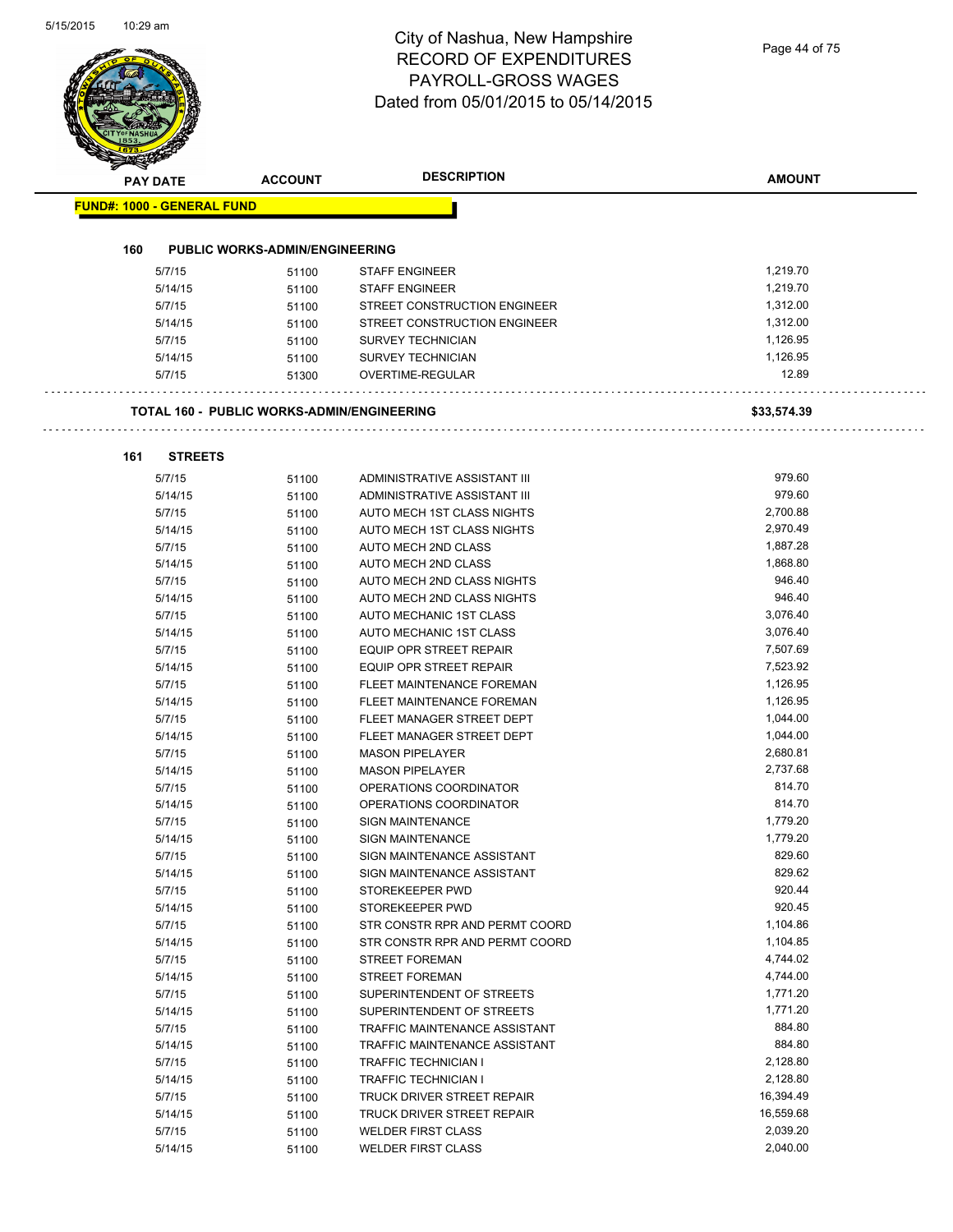

Page 45 of 75

|     | PAY DATE                          | <b>ACCOUNT</b>                        | <b>DESCRIPTION</b>             | <b>AMOUNT</b> |
|-----|-----------------------------------|---------------------------------------|--------------------------------|---------------|
|     | <b>FUND#: 1000 - GENERAL FUND</b> |                                       |                                |               |
| 161 | <b>STREETS</b>                    |                                       |                                |               |
|     | 5/7/15                            | 51300                                 | OVERTIME-REGULAR               | 3,605.53      |
|     | 5/14/15                           |                                       | OVERTIME-REGULAR               | 1,161.90      |
|     |                                   | 51300                                 |                                | 1,200.00      |
|     | 5/7/15<br>5/14/15                 | 51600<br>51600                        | LONGEVITY<br><b>LONGEVITY</b>  | 1,200.00      |
|     |                                   |                                       |                                |               |
|     | <b>TOTAL 161 - STREETS</b>        |                                       |                                | \$118,380.29  |
| 166 | <b>PARKING LOTS</b>               |                                       |                                |               |
|     | 5/7/15                            | 51100                                 | ADMINISTRATIVE ASSISTANT II    | 687.40        |
|     | 5/14/15                           | 51100                                 | ADMINISTRATIVE ASSISTANT II    | 687.40        |
|     | 5/7/15                            | 51100                                 | PARKING MAINTENANCE            | 1,353.90      |
|     | 5/14/15                           | 51100                                 | PARKING MAINTENANCE            | 1,353.90      |
|     | 5/7/15                            | 51100                                 | TRANSPORTATION DEPT MANAGER    | 64.50         |
|     | 5/14/15                           | 51100                                 | TRANSPORTATION DEPT MANAGER    | 64.50         |
|     | 5/14/15                           | 51300                                 | OVERTIME-REGULAR               | 12.70         |
|     | 5/7/15                            | 55118                                 | TELEPHONE-CELLULAR             | 250.00        |
|     | 5/7/15                            | 61107                                 | <b>CLOTHING &amp; UNIFORMS</b> | 100.00        |
|     | <b>TOTAL 166 - PARKING LOTS</b>   |                                       |                                | \$4,574.30    |
| 171 |                                   | <b>COMMUNITY SERVICES</b>             |                                |               |
|     | 5/7/15                            | 51100                                 | DIRECTOR HEALTH AND COMM SVS   | 1,726.90      |
|     | 5/14/15                           | 51100                                 | DIRECTOR HEALTH AND COMM SVS   | 1,726.90      |
|     | 5/7/15                            | 51100                                 | PROGRAM ASSISTANT              | 435.30        |
|     | 5/14/15                           |                                       | PROGRAM ASSISTANT              | 435.30        |
|     | 5/7/15                            | 51100                                 | PROGRAM COORDINATOR            | 929.80        |
|     | 5/14/15                           | 51100<br>51100                        | PROGRAM COORDINATOR            | 929.80        |
|     |                                   | <b>TOTAL 171 - COMMUNITY SERVICES</b> |                                | \$6,184.00    |
|     |                                   |                                       |                                |               |
| 172 |                                   | <b>COMMUNITY HEALTH</b>               |                                |               |
|     | 5/7/15                            | 51100                                 | BILINGUAL OUTREACH WORKER      | 764.30        |
|     | 5/14/15                           | 51100                                 | BILINGUAL OUTREACH WORKER      | 764.30        |
|     | 5/7/15                            | 51100                                 | MANAGER COMMUNITY HEALTH       | 1,364.20      |
|     | 5/14/15                           | 51100                                 | MANAGER COMMUNITY HEALTH       | 1,364.20      |
|     | 5/7/15                            | 51100                                 | PUB HEALTH NURSE               | 3,307.95      |
|     | 5/14/15                           | 51100                                 | PUB HEALTH NURSE               | 3,550.36      |
|     | 5/7/15                            | 51412                                 | <b>WAGES PER DIEM</b>          | 477.24        |
|     |                                   | <b>TOTAL 172 - COMMUNITY HEALTH</b>   |                                | \$11,592.55   |
| 173 |                                   | <b>ENVIRONMENTAL HEALTH</b>           |                                |               |
|     | 5/7/15                            | 51100                                 | ENVIRONMENTAL HEALTH SPEC      | 2,387.04      |
|     | 5/14/15                           | 51100                                 | ENVIRONMENTAL HEALTH SPEC      | 2,387.05      |
|     | 5/7/15                            | 51100                                 | ENVIRONMENTAL TECH OFFICE MGR  | 992.85        |
|     |                                   |                                       |                                |               |

| <u>JIII J</u> | <b>31100</b> | LIVILOIVILIVIALIILALIITUI LU  | $-0.001.07$ |
|---------------|--------------|-------------------------------|-------------|
| 5/14/15       | 51100        | ENVIRONMENTAL HEALTH SPEC     | 2.387.05    |
| 5/7/15        | 51100        | ENVIRONMENTAL TECH OFFICE MGR | 992.85      |
| 5/14/15       | 51100        | ENVIRONMENTAL TECH OFFICE MGR | 992.85      |
| 5/7/15        | 51100        | LABORATORY DIRECTOR           | 988.20      |
| 5/14/15       | 51100        | LABORATORY DIRECTOR           | 988.20      |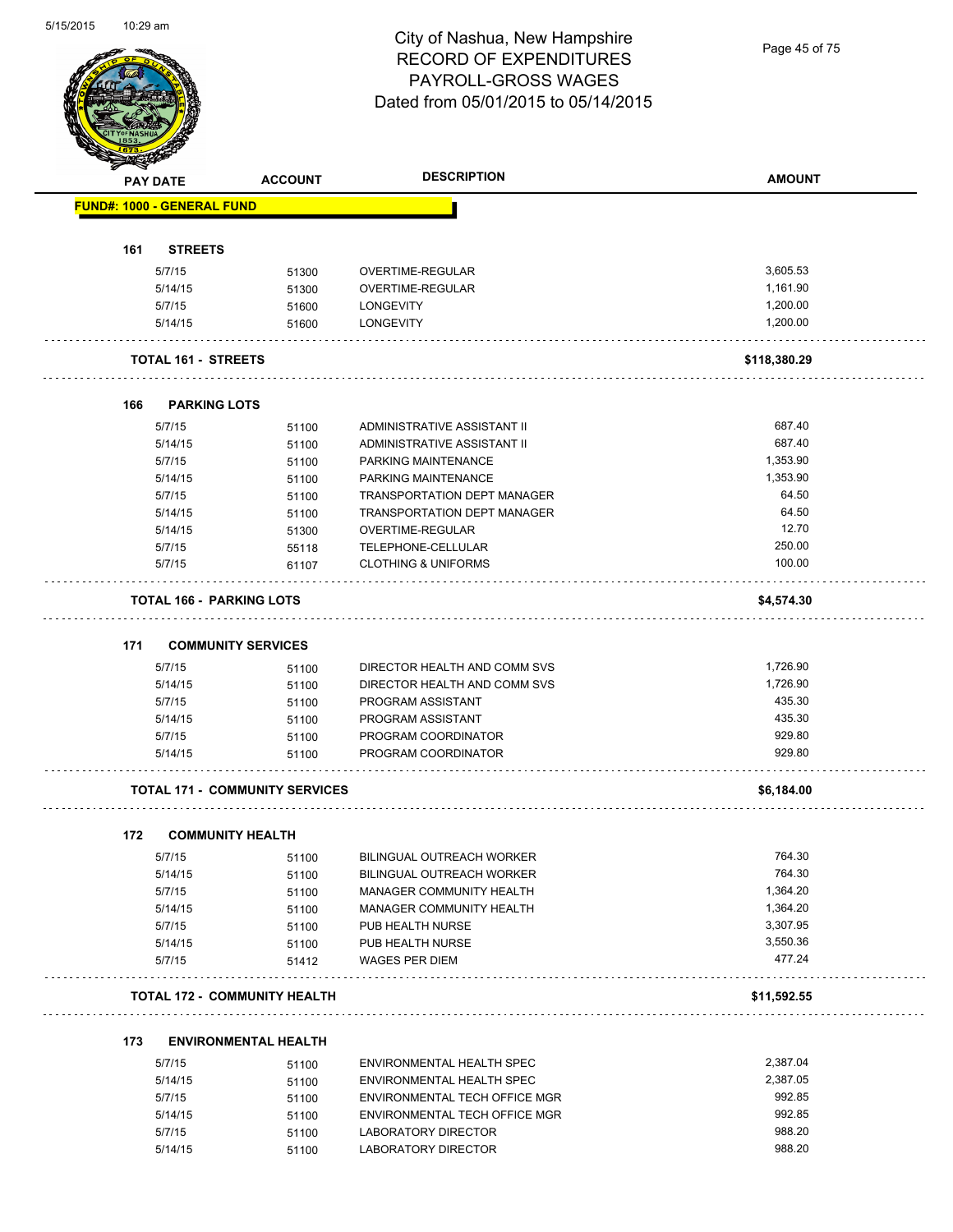# City of Nashua, New Hampshire RECORD OF EXPENDITURES PAYROLL-GROSS WAGES

|     |                                   |                                                                            | <b>PAYROLL-GROSS WAGES</b><br>Dated from 05/01/2015 to 05/14/2015 |               |
|-----|-----------------------------------|----------------------------------------------------------------------------|-------------------------------------------------------------------|---------------|
|     | PAY DATE                          | <b>ACCOUNT</b>                                                             | <b>DESCRIPTION</b>                                                | <b>AMOUNT</b> |
|     | <b>FUND#: 1000 - GENERAL FUND</b> |                                                                            |                                                                   |               |
| 173 |                                   | <b>ENVIRONMENTAL HEALTH</b>                                                |                                                                   |               |
|     | 5/7/15                            | 51100                                                                      | MANAGER ENVIRONMENTAL HEALTH                                      | 1,446.40      |
|     | 5/14/15                           | 51100                                                                      | MANAGER ENVIRONMENTAL HEALTH                                      | 1,446.40      |
|     |                                   | <b>TOTAL 173 - ENVIRONMENTAL HEALTH</b>                                    |                                                                   | \$11,628.99   |
| 174 |                                   | <b>WELFARE ADMINISTRATION</b>                                              |                                                                   |               |
|     | 5/7/15                            | 51100                                                                      | ADMINISTRATIVE ASSISTANT I                                        | 829.30        |
|     | 5/14/15                           | 51100                                                                      | ADMINISTRATIVE ASSISTANT I                                        | 829.30        |
|     | 5/7/15                            | 51100                                                                      | CASE TECHNICIAN WELFARE                                           | 2,384.96      |
|     | 5/14/15                           | 51100                                                                      | CASE TECHNICIAN WELFARE                                           | 2,384.95      |
|     | 5/7/15                            | 51100                                                                      | INTAKE WORKER ACCOUNTANT                                          | 936.70        |
|     | 5/14/15                           | 51100                                                                      | <b>INTAKE WORKER ACCOUNTANT</b>                                   | 936.70        |
|     | 5/7/15                            | 51100                                                                      | SENIOR CASE TECHNICIAN                                            | 957.30        |
|     | 5/14/15                           | 51100                                                                      | SENIOR CASE TECHNICIAN                                            | 957.29        |
|     | 5/7/15                            | 51100                                                                      | <b>WELFARE OFFICER</b>                                            | 1,450.00      |
|     | 5/14/15                           | 51100                                                                      | <b>WELFARE OFFICER</b>                                            | 1,450.00      |
| 177 |                                   | <b>TOTAL 174 - WELFARE ADMINISTRATION</b><br><b>PARKS &amp; RECREATION</b> |                                                                   | \$13,116.50   |
|     | 5/7/15                            | 51100                                                                      | ADMINISTRATIVE ASSISTANT II                                       | 151.77        |
|     | 5/14/15                           | 51100                                                                      | ADMINISTRATIVE ASSISTANT II                                       | 607.08        |
|     | 5/7/15                            | 51100                                                                      | EQUIPMENT OPERATOR, PARKS                                         | 934.40        |
|     | 5/14/15                           | 51100                                                                      | EQUIPMENT OPERATOR, PARKS                                         | 934.40        |
|     | 5/7/15                            | 51100                                                                      | <b>FOREMAN LABOR PARK</b>                                         | 3,380.85      |
|     | 5/14/15                           | 51100                                                                      | <b>FOREMAN LABOR PARK</b>                                         | 2,253.91      |
|     | 5/7/15                            | 51100                                                                      | <b>GROUNDSKEEPER MAINTENANCE</b>                                  | 6,787.20      |
|     | 5/14/15                           | 51100                                                                      | <b>GROUNDSKEEPER MAINTENANCE</b>                                  | 6,926.71      |
|     | 5/7/15                            | 51100                                                                      | <b>GROUNDSMAN I</b>                                               | 1,846.13      |
|     | 5/14/15                           | 51100                                                                      | <b>GROUNDSMAN I</b>                                               | 1,805.64      |
|     | 5/7/15                            | 51100                                                                      | <b>GROUNDSMAN II</b>                                              | 841.60        |
|     | 5/14/15                           | 51100                                                                      | <b>GROUNDSMAN II</b>                                              | 841.60        |
|     | 5/7/15                            | 51100                                                                      | <b>LEAD GROUNDSMAN</b>                                            | 2,835.60      |
|     | 5/14/15                           | 51100                                                                      | <b>LEAD GROUNDSMAN</b>                                            | 2,835.60      |
|     | 5/7/15                            | 51100                                                                      | NURSERY WORKER PARKS                                              | 889.60        |
|     | 5/14/15                           | 51100                                                                      | <b>NURSERY WORKER PARKS</b>                                       | 889.60        |
|     | 5/7/15                            | 51100                                                                      | PROGRAM COORDINATOR                                               | 357.70        |
|     | 5/14/15                           | 51100                                                                      | PROGRAM COORDINATOR                                               | 357.70        |
|     | 5/7/15                            | 51100                                                                      | RECREATION PROGRAM MANAGER                                        | 1,098.20      |
|     | 5/14/15                           | 51100                                                                      | RECREATION PROGRAM MANAGER                                        | 1,098.20      |
|     | 5/7/15                            | 51100                                                                      | STELLOS STADIUM ATTENDANT                                         | 934.40        |
|     | 5/14/15                           | 51100                                                                      | STELLOS STADIUM ATTENDANT                                         | 934.40        |
|     | 5/7/15                            | 51100                                                                      | SUPERINTENDENT OF PARKS RECR                                      | 1,720.00      |
|     | 5/14/15                           | 51100                                                                      | SUPERINTENDENT OF PARKS RECR                                      | 1,720.00      |
|     | 5/7/15                            | 51100                                                                      | <b>TRUCK DRIVER</b>                                               | 871.05        |
|     | 5/14/15                           | 51100                                                                      | <b>TRUCK DRIVER</b>                                               | 893.72        |
|     | 5/7/15                            | 51300                                                                      | OVERTIME-REGULAR                                                  | 4,769.01      |
|     | 5/14/15                           | 51300                                                                      | OVERTIME-REGULAR                                                  | 6,378.81      |
|     | 5/7/15                            | 51400                                                                      | WAGES TEMP-SEASONAL                                               | 1,567.50      |
|     | 5/14/15                           | 51400                                                                      | WAGES TEMP-SEASONAL                                               | 1,600.00      |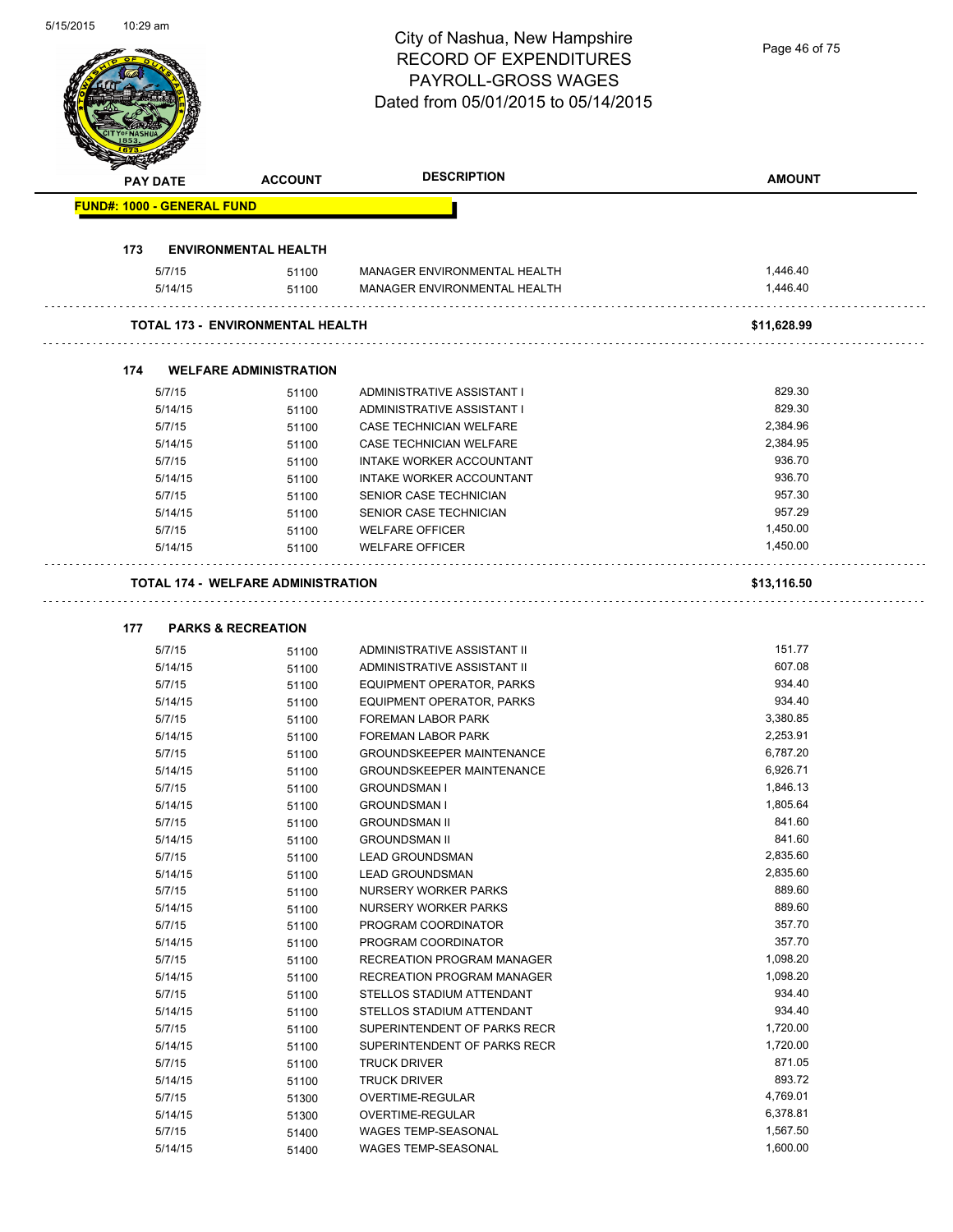$\bar{z}$ 

L,

| <b>PAY DATE</b><br><b>FUND#: 1000 - GENERAL FUND</b><br>177<br>5/14/15<br>5/7/15 | <b>ACCOUNT</b><br><b>PARKS &amp; RECREATION</b> | <b>DESCRIPTION</b>                     | <b>AMOUNT</b>    |
|----------------------------------------------------------------------------------|-------------------------------------------------|----------------------------------------|------------------|
|                                                                                  |                                                 |                                        |                  |
|                                                                                  |                                                 |                                        |                  |
|                                                                                  |                                                 |                                        |                  |
|                                                                                  | 51750                                           | <b>RETIREMENT &amp; SEPARATION PAY</b> | 13,147.49        |
|                                                                                  | 55642                                           | <b>GAME OFFICIALS</b>                  | 2,245.00         |
|                                                                                  | <b>TOTAL 177 - PARKS &amp; RECREATION</b>       |                                        | \$74,454.87      |
| 179<br><b>LIBRARY</b>                                                            |                                                 |                                        |                  |
| 5/7/15                                                                           | 51100                                           | ADMIN ASST COST ACCOUNTANT             | 805.45           |
| 5/14/15                                                                          | 51100                                           | ADMIN ASST COST ACCOUNTANT             | 805.45           |
| 5/7/15                                                                           | 51100                                           | ASSISTANT DIRECTOR LIBRARY             | 1,293.10         |
| 5/14/15                                                                          | 51100                                           | ASSISTANT DIRECTOR LIBRARY             | 1,293.10         |
| 5/7/15                                                                           | 51100                                           | ASSISTANT LIBRARIAN CIRCULATIO         | 973.40           |
| 5/14/15                                                                          | 51100                                           | ASSISTANT LIBRARIAN CIRCULATIO         | 973.40           |
| 5/7/15                                                                           | 51100                                           | ASSISTANT LIBRARIAN YOUTH SERV         | 780.10           |
| 5/14/15                                                                          | 51100                                           | ASSISTANT LIBRARIAN YOUTH SERV         | 780.10           |
| 5/7/15                                                                           | 51100                                           | <b>DIRECTOR LIBRARY</b>                | 1,885.70         |
| 5/14/15                                                                          | 51100                                           | <b>DIRECTOR LIBRARY</b>                | 1,885.70         |
| 5/7/15                                                                           | 51100                                           | EXECUTIVE ASST OFFICE MANAGER          | 858.45           |
| 5/14/15                                                                          | 51100                                           | EXECUTIVE ASST OFFICE MANAGER          | 869.18           |
| 5/7/15                                                                           | 51100                                           | <b>JANITOR</b>                         | 490.50           |
| 5/14/15                                                                          | 51100                                           | <b>JANITOR</b>                         | 490.50           |
| 5/7/15                                                                           | 51100                                           | LIBRARIAN ADULT SERVICES               | 962.60           |
| 5/14/15                                                                          | 51100                                           | LIBRARIAN ADULT SERVICES               | 962.61           |
| 5/7/15                                                                           | 51100                                           | <b>LIBRARIAN CIRCULATION</b>           | 1,003.20         |
| 5/14/15                                                                          | 51100                                           | <b>LIBRARIAN CIRCULATION</b>           | 1,003.20         |
| 5/7/15                                                                           | 51100                                           | LIBRARIAN OUTREACH SVS                 | 999.20           |
| 5/14/15                                                                          | 51100                                           | LIBRARIAN OUTREACH SVS                 | 999.20           |
| 5/7/15                                                                           | 51100                                           | LIBRARIAN TECH SERVICES                | 1,998.70         |
| 5/14/15                                                                          | 51100                                           | LIBRARIAN TECH SERVICES                | 1,998.70         |
| 5/7/15                                                                           | 51100                                           | <b>LIBRARIAN YOUTH SERVICES</b>        | 2,283.21         |
| 5/14/15                                                                          | 51100                                           | <b>LIBRARIAN YOUTH SERVICES</b>        | 2,283.21         |
| 5/7/15                                                                           | 51100                                           | LIBRARY ASSISTANT CIRCULATION          | 5,360.95         |
| 5/14/15                                                                          | 51100                                           | LIBRARY ASSISTANT CIRCULATION          | 5,360.95         |
| 5/7/15                                                                           | 51100                                           | LIBRARY ASSISTANT MEDIA SERVIC         | 706.90           |
| 5/14/15                                                                          | 51100                                           | LIBRARY ASSISTANT MEDIA SERVIC         | 706.90           |
| 5/7/15                                                                           | 51100                                           | LIBRARY ASSISTANT TECH SVS             | 706.90           |
| 5/14/15                                                                          | 51100                                           | LIBRARY ASSISTANT TECH SVS             | 706.90           |
| 5/7/15                                                                           | 51100                                           | LIBRARY ASSISTANT YOUTH SERVIC         | 1,652.45         |
| 5/14/15                                                                          | 51100                                           | LIBRARY ASSISTANT YOUTH SERVIC         | 1,652.46         |
| 5/7/15                                                                           | 51100                                           | MAINTENANCE SUPV                       | 852.55           |
| 5/14/15                                                                          | 51100                                           | MAINTENANCE SUPV                       | 852.54           |
| 5/7/15                                                                           | 51100                                           | MEDIA SERVICES COORDINATOR             | 1,205.05         |
| 5/14/15                                                                          | 51100                                           | <b>MEDIA SERVICES COORDINATOR</b>      | 1,205.05         |
| 5/7/15                                                                           | 51100                                           | PAGE & COLLECTION COORDINATOR          | 840.00           |
| 5/14/15                                                                          | 51100                                           | PAGE & COLLECTION COORDINATOR          | 840.00           |
| 5/7/15                                                                           | 51100                                           | REFERENCE LIBRARIAN ADULT SERV         | 3,057.25         |
| 5/14/15                                                                          | 51100                                           | REFERENCE LIBRARIAN ADULT SERV         | 3,057.25         |
| 5/7/15                                                                           | 51100                                           | REFERENCE LIBRARIAN TECH SVS           | 756.45           |
| 5/14/15                                                                          | 51100                                           | REFERENCE LIBRARIAN TECH SVS           | 756.45           |
| 5/7/15                                                                           | 51100                                           | <b>SECURITY LIBRARY</b>                | 617.88           |
| 5/14/15                                                                          | 51100                                           | <b>SECURITY LIBRARY</b>                | 981.46<br>324.20 |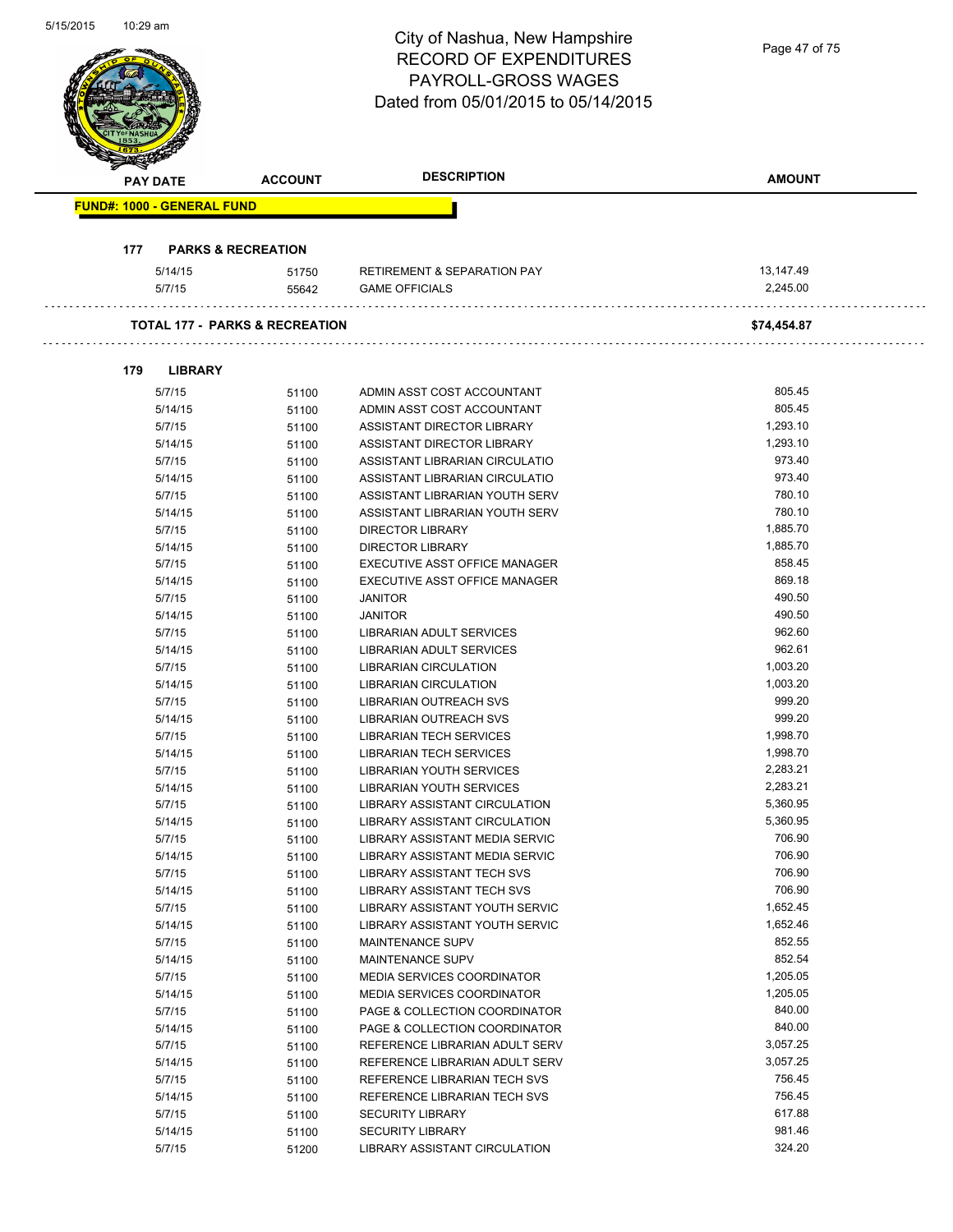

| $\tilde{\phantom{a}}$<br><b>PAY DATE</b> | <b>ACCOUNT</b>                           | <b>DESCRIPTION</b>                  | <b>AMOUNT</b> |
|------------------------------------------|------------------------------------------|-------------------------------------|---------------|
| <b>FUND#: 1000 - GENERAL FUND</b>        |                                          |                                     |               |
|                                          |                                          |                                     |               |
| 179<br><b>LIBRARY</b>                    |                                          |                                     |               |
| 5/14/15                                  | 51200                                    | LIBRARY ASSISTANT CIRCULATION       | 320.14        |
| 5/7/15                                   | 51200                                    | LIBRARY ASSISTANT TECH SVS          | 419.65        |
| 5/14/15                                  | 51200                                    | LIBRARY ASSISTANT TECH SVS          | 415.50        |
| 5/7/15                                   | 51200                                    | LIBRARY PAGE YOUTH SERVICES         | 396.73        |
| 5/14/15                                  | 51200                                    | LIBRARY PAGE YOUTH SERVICES         | 488.03        |
| 5/7/15                                   | 51200                                    | LIBRARY PAGES CIRCULATION           | 410.90        |
| 5/14/15                                  | 51200                                    | <b>LIBRARY PAGES CIRCULATION</b>    | 499.90        |
| 5/7/15                                   | 51200                                    | <b>LIBRARY PAGES MEDIA SERVICES</b> | 487.28        |
| 5/14/15                                  | 51200                                    | LIBRARY PAGES MEDIA SERVICES        | 578.50        |
| 5/7/15                                   | 51200                                    | REFERENCE LIBRARIAN ADULT SERV      | 424.35        |
| 5/14/15                                  | 51200                                    | REFERENCE LIBRARIAN ADULT SERV      | 369.00        |
| 5/7/15                                   | 51300                                    | OVERTIME-REGULAR                    | 888.03        |
| 5/14/15                                  | 51300                                    | <b>OVERTIME-REGULAR</b>             | 1,442.39      |
| <b>TOTAL 179 - LIBRARY</b>               |                                          |                                     | \$68,018.90   |
| 181                                      | <b>COMMUNITY DEVELOPMENT</b>             |                                     |               |
| 5/7/15                                   | 51100                                    | ADMINISTRATIVE ASSISTANT II         | 687.40        |
| 5/14/15                                  | 51100                                    | ADMINISTRATIVE ASSISTANT II         | 687.40        |
| 5/7/15                                   | 51100                                    | DIRECTOR COMMUNITY DEVELOPMENT      | 1,766.75      |
| 5/14/15                                  | 51100                                    | DIRECTOR COMMUNITY DEVELOPMENT      | 2,300.40      |
| 5/7/15                                   | 51200                                    | ADMINISTRATIVE ASSISTANT I          | 347.46        |
| 5/14/15                                  | 51200                                    | ADMINISTRATIVE ASSISTANT I          | 347.46        |
| 5/7/15                                   | 51400                                    | WAGES TEMP-SEASONAL                 | 100.00        |
| 5/14/15                                  | 51400                                    | <b>WAGES TEMP-SEASONAL</b>          | 100.00        |
|                                          | <b>TOTAL 181 - COMMUNITY DEVELOPMENT</b> |                                     | \$6,336.87    |
|                                          |                                          |                                     |               |
| 182                                      | <b>PLANNING &amp; ZONING</b>             |                                     |               |
| 5/7/15                                   | 51100                                    | DEPARTMENT COORDINATOR              | 938.85        |
| 5/14/15                                  | 51100                                    | DEPARTMENT COORDINATOR              | 938.85        |
| 5/7/15                                   | 51100                                    | DEPUTY PLANNING MANAGER             | 2,661.20      |
| 5/14/15                                  | 51100                                    | DEPUTY PLANNING MANAGER             | 2,661.20      |
| 5/7/15                                   | 51100                                    | MANAGER PLANNING DEPT               | 1,905.00      |
| 5/14/15                                  | 51100                                    | <b>MANAGER PLANNING DEPT</b>        | 1,905.00      |
| 5/7/15                                   | 51100                                    | PLANNER I                           | 1,722.25      |
| 5/14/15                                  | 51100                                    | <b>PLANNER I</b>                    | 1,722.25      |
| 5/7/15                                   | 51100                                    | ZONING COORDINATOR                  | 704.60        |
| 5/14/15                                  | 51100                                    | ZONING COORDINATOR                  | 704.60        |
| 5/14/15                                  | 53428                                    | <b>STENOGRAPHIC SERVICES</b>        | 375.00        |
|                                          | <b>TOTAL 182 - PLANNING &amp; ZONING</b> |                                     | \$16,238.80   |
| 183                                      | <b>ECONOMIC DEVELOPMENT</b>              |                                     |               |
| 5/7/15                                   | 51100                                    | ECONOMIC DEV DIRECTOR               | 1,873.50      |
| 5/14/15                                  | 51100                                    | ECONOMIC DEV DIRECTOR               | 1,873.50      |
| 5/7/15                                   | 51100                                    | OED PROGRAM COORDINATOR             | 558.80        |
| 5/14/15                                  | 51100                                    | OED PROGRAM COORDINATOR             | 558.80        |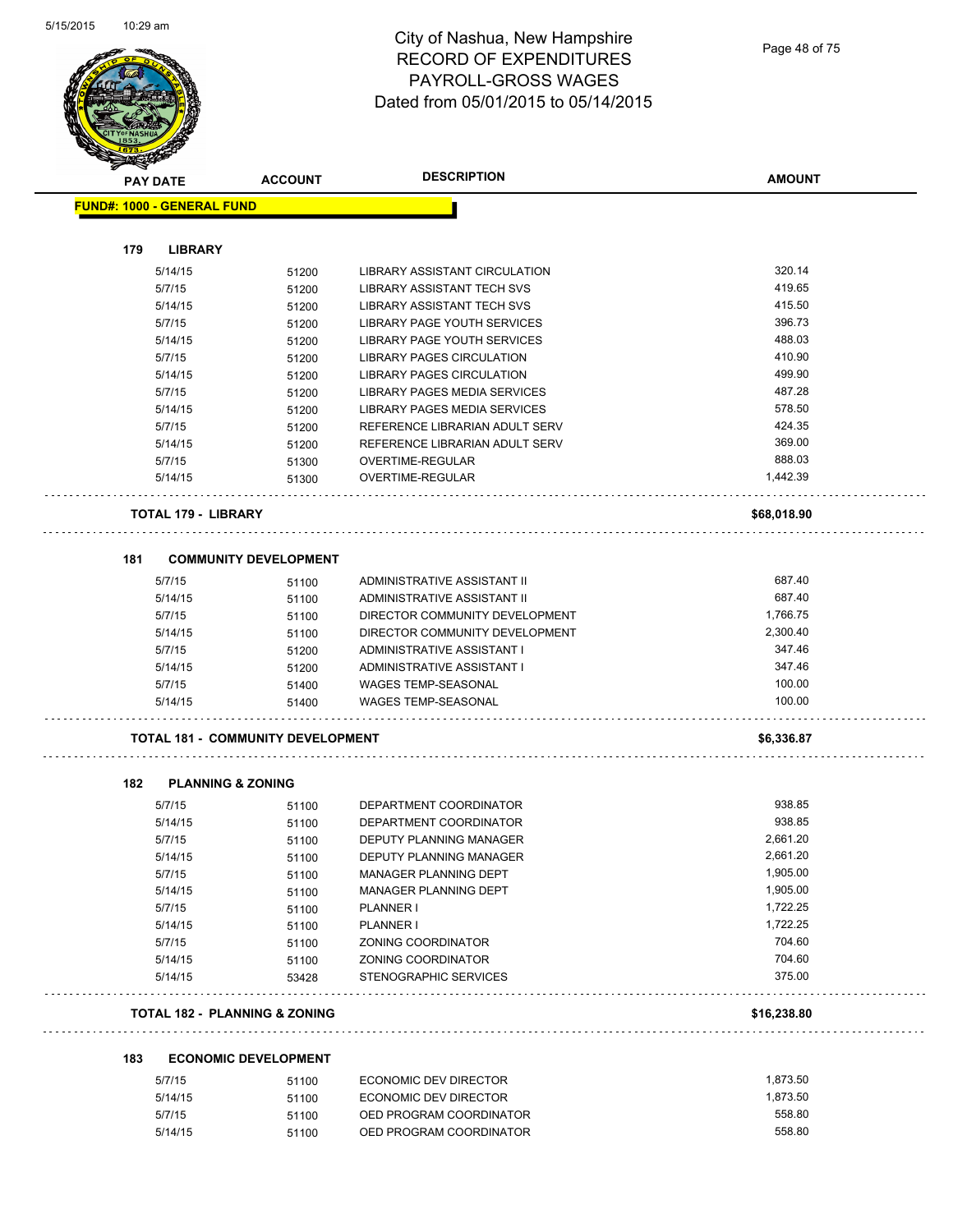| טו ט∠וכו וכ<br>TU.Z9 dili         |                                         | City of Nashua, New Hampshire<br><b>RECORD OF EXPENDITURES</b><br>PAYROLL-GROSS WAGES<br>Dated from 05/01/2015 to 05/14/2015 | Page 49 of 75        |  |
|-----------------------------------|-----------------------------------------|------------------------------------------------------------------------------------------------------------------------------|----------------------|--|
| <b>PAY DATE</b>                   | <b>ACCOUNT</b>                          | <b>DESCRIPTION</b>                                                                                                           | <b>AMOUNT</b>        |  |
| <b>FUND#: 1000 - GENERAL FUND</b> |                                         |                                                                                                                              |                      |  |
|                                   | <b>TOTAL 183 - ECONOMIC DEVELOPMENT</b> |                                                                                                                              | \$4,864.60           |  |
| 191                               | <b>SCHOOL</b>                           |                                                                                                                              |                      |  |
| 5/7/15                            | 51100                                   | ASSISTANT DIRECTOR BUSINESS                                                                                                  | 2,971.10             |  |
| 5/7/15                            | 51100                                   | ASSISTANT PRINCIPAL AMH                                                                                                      | 1,406.13             |  |
| 5/7/15                            | 51100                                   | ASSISTANT PRINCIPAL BIC                                                                                                      | 2,925.69             |  |
| 5/7/15                            | 51100                                   | ASSISTANT PRINCIPAL BRO                                                                                                      | 1,403.82             |  |
| 5/7/15                            | 51100                                   | ASSISTANT PRINCIPAL CHARL                                                                                                    | 1,483.73             |  |
| 5/7/15                            | 51100                                   | ASSISTANT PRINCIPAL DR CRSP                                                                                                  | 2,807.70             |  |
| 5/7/15                            | 51100                                   | ASSISTANT PRINCIPAL ELM                                                                                                      | 6,549.40             |  |
| 5/7/15                            | 51100                                   | <b>ASSISTANT PRINCIPAL FES</b>                                                                                               | 2,967.51             |  |
| 5/7/15                            | 51100                                   | ASSISTANT PRINCIPAL FMS                                                                                                      | 2,928.30             |  |
| 5/7/15                            | 51100                                   | ASSISTANT PRINCIPAL LEDGE                                                                                                    | 2,812.32             |  |
| 5/7/15                            | 51100                                   | ASSISTANT PRINCIPAL MDE                                                                                                      | 1,406.13             |  |
| 5/7/15                            | 51100                                   | ASSISTANT PRINCIPAL MTP                                                                                                      | 2,626.50             |  |
| 5/7/15                            | 51100                                   | ASSISTANT PRINCIPAL NHN                                                                                                      | 12,595.80            |  |
| 5/7/15                            | 51100                                   | ASSISTANT PRINCIPAL NHS                                                                                                      | 12,890.20            |  |
| 5/7/15                            | 51100                                   | ASSISTANT PRINCIPAL PMS                                                                                                      | 3,272.60             |  |
| 5/7/15                            | 51100                                   | ASSISTANT PRINCIPAL SHE                                                                                                      | 1,403.82             |  |
| 5/7/15                            | 51100                                   | ASSISTANT SUPERINTENDENT                                                                                                     | 8,484.50             |  |
| 5/7/15                            | 51100                                   | ASST DIRECTOR PLANT OPS                                                                                                      | 4,470.89             |  |
| 5/7/15                            | 51100                                   | <b>ASST DIRECTOR SPED</b>                                                                                                    | 6,243.60             |  |
| 5/7/15                            | 51100                                   | ASST SYSTEMS ADMIN FULL YEAR                                                                                                 | 12,584.38            |  |
| 5/14/15                           | 51100                                   | ASST SYSTEMS ADMIN SCH YEAR                                                                                                  | 708.89               |  |
| 5/7/15                            | 51100                                   | ATTENDANCE OFFICER                                                                                                           | 2,331.49             |  |
| 5/7/15                            | 51100                                   | CAREER CENTER COORD NHN                                                                                                      | 1,518.30             |  |
| 5/7/15                            | 51100                                   | CHIEF OPERATING OFFICER                                                                                                      | 4.044.00             |  |
| 5/14/15                           | 51100                                   | CLERICAL ACADEMY NHN                                                                                                         | 2,684.55             |  |
| 5/14/15                           | 51100                                   | CLERICAL ACADEMY NHS                                                                                                         | 2,789.90             |  |
| 5/7/15                            | 51100                                   | CLERICAL ADULT ED NHN                                                                                                        | 745.15               |  |
| 5/14/15                           | 51100                                   | CLERICAL ADULT ED NHN                                                                                                        | 752.65               |  |
| 5/7/15                            | 51100                                   | <b>CLERICAL ASST SUPER SUP</b>                                                                                               | 1,333.66<br>1,377.56 |  |
| 5/14/15                           | 51100                                   | CLERICAL ASST SUPER SUP                                                                                                      | 721.15               |  |
| 5/14/15                           | 51100                                   | CLERICAL ATHLETIC NHN                                                                                                        | 645.80               |  |
| 5/14/15                           | 51100                                   | CLERICAL ATHLETIC NHS                                                                                                        | 3,718.20             |  |
| 5/7/15                            | 51100                                   | <b>CLERICAL BUSINESS</b><br><b>CLERICAL BUSINESS</b>                                                                         | 3,718.20             |  |
| 5/14/15<br>5/7/15                 | 51100                                   | CLERICAL CHIEF OP OFFICER SUP                                                                                                | 816.09               |  |
| 5/14/15                           | 51100                                   | CLERICAL CHIEF OP OFFICER SUP                                                                                                | 816.10               |  |
| 5/14/15                           | 51100                                   | <b>CLERICAL CTE NHS</b>                                                                                                      | 756.40               |  |
| 5/14/15                           | 51100<br>51100                          | <b>CLERICAL GUIDANCE ELM</b>                                                                                                 | 756.40               |  |
| 5/14/15                           | 51100                                   | CLERICAL GUIDANCE NHN                                                                                                        | 2,086.48             |  |
| 5/14/15                           | 51100                                   | <b>CLERICAL GUIDANCE NHS</b>                                                                                                 | 2,108.90             |  |
| 5/7/15                            | 51100                                   | CLERICAL HUMAN RESOURCES                                                                                                     | 1,512.80             |  |
| 5/14/15                           | 51100                                   | <b>CLERICAL HUMAN RESOURCES</b>                                                                                              | 1,512.79             |  |
| 5/7/15                            | 51100                                   | <b>CLERICAL PAYROLL SUP</b>                                                                                                  | 677.25               |  |
| 5/14/15                           | 51100                                   | <b>CLERICAL PAYROLL SUP</b>                                                                                                  | 677.25               |  |
| 5/7/15                            | 51100                                   | <b>CLERICAL PLANT OPS</b>                                                                                                    | 1,400.30             |  |
| 5/14/15                           | 51100                                   | <b>CLERICAL PLANT OPS</b>                                                                                                    | 1,400.30             |  |
| 5/14/15                           | 51100                                   | <b>CLERICAL PRINCIPAL AMH</b>                                                                                                | 1,320.93             |  |
| 5/7/15                            | 51100                                   | <b>CLERICAL PRINCIPAL BIC</b>                                                                                                | 624.98               |  |
| 5/14/15                           | 51100                                   | <b>CLERICAL PRINCIPAL BIC</b>                                                                                                | 1,365.05             |  |
|                                   |                                         |                                                                                                                              |                      |  |

5/15/2015 10:29 am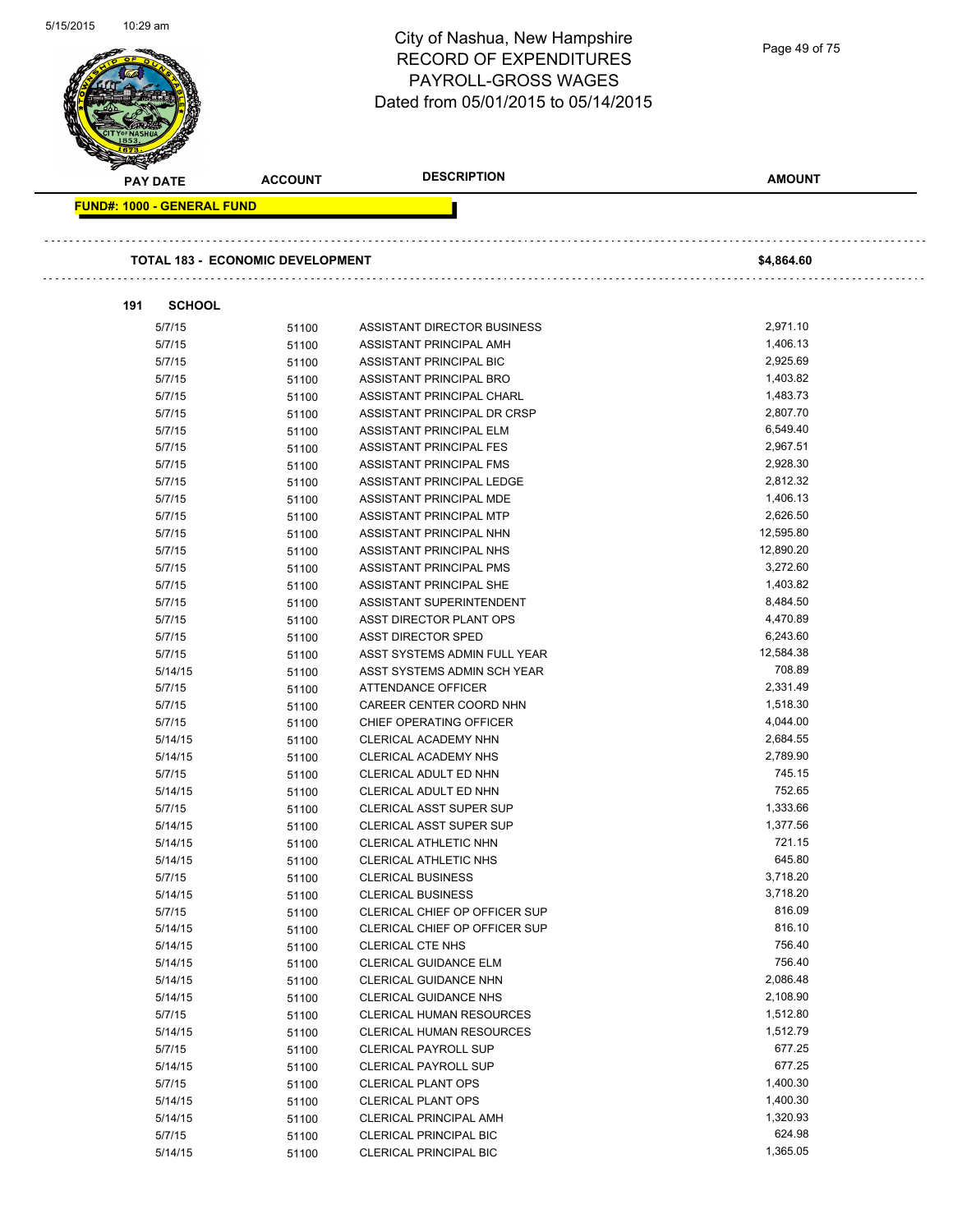

|     | <b>PAY DATE</b>                   | <b>ACCOUNT</b> | <b>DESCRIPTION</b>                                      | <b>AMOUNT</b>        |
|-----|-----------------------------------|----------------|---------------------------------------------------------|----------------------|
|     | <b>FUND#: 1000 - GENERAL FUND</b> |                |                                                         |                      |
|     |                                   |                |                                                         |                      |
|     | <b>SCHOOL</b>                     |                |                                                         |                      |
| 191 |                                   |                |                                                         |                      |
|     | 5/14/15                           | 51100          | <b>CLERICAL PRINCIPAL BIR</b>                           | 1,512.80             |
|     | 5/14/15                           | 51100          | <b>CLERICAL PRINCIPAL BRO</b>                           | 1,512.78             |
|     | 5/14/15                           | 51100          | CLERICAL PRINCIPAL CHA                                  | 1,354.50             |
|     | 5/14/15                           | 51100          | <b>CLERICAL PRINCIPAL DRC</b>                           | 1,387.15             |
|     | 5/14/15                           | 51100          | CLERICAL PRINCIPAL ELM                                  | 3,397.53             |
|     | 5/14/15                           | 51100          | <b>CLERICAL PRINCIPAL FES</b>                           | 1,415.06             |
|     | 5/14/15                           | 51100          | <b>CLERICAL PRINCIPAL FMS</b>                           | 2,211.45             |
|     | 5/14/15                           | 51100          | <b>CLERICAL PRINCIPAL LDG</b>                           | 1,387.15             |
|     | 5/14/15                           | 51100          | <b>CLERICAL PRINCIPAL MDE</b>                           | 1,501.55<br>1,431.05 |
|     | 5/14/15<br>5/7/15                 | 51100          | <b>CLERICAL PRINCIPAL MTP</b><br>CLERICAL PRINCIPAL NHN | 1,387.15             |
|     | 5/14/15                           | 51100          | <b>CLERICAL PRINCIPAL NHN</b>                           | 1,387.15             |
|     | 5/7/15                            | 51100          | <b>CLERICAL PRINCIPAL NHS</b>                           | 1,469.10             |
|     | 5/14/15                           | 51100<br>51100 | <b>CLERICAL PRINCIPAL NHS</b>                           | 1,473.40             |
|     | 5/14/15                           |                | <b>CLERICAL PRINCIPAL NSE</b>                           | 1,501.54             |
|     | 5/14/15                           | 51100<br>51100 | <b>CLERICAL PRINCIPAL PMS</b>                           | 2,032.95             |
|     | 5/14/15                           | 51100          | <b>CLERICAL PRINCIPAL SHE</b>                           | 1,512.80             |
|     | 5/14/15                           | 51100          | CLERICAL RECEPTIONIST NHN                               | 756.40               |
|     | 5/14/15                           | 51100          | CLERICAL RECEPTIONIST NHS                               | 709.90               |
|     | 5/14/15                           | 51100          | CLERICAL SPECIAL ED NHN                                 | 756.39               |
|     | 5/14/15                           | 51100          | CLERICAL SPECIAL ED NHS                                 | 605.26               |
|     | 5/7/15                            | 51100          | CLERICAL SPECIAL ED SUP                                 | 756.40               |
|     | 5/14/15                           | 51100          | CLERICAL SPECIAL ED SUP                                 | 756.40               |
|     | 5/7/15                            | 51100          | <b>CLERICAL STUDENT SERV SUP</b>                        | 805.30               |
|     | 5/14/15                           | 51100          | CLERICAL STUDENT SERV SUP                               | 805.30               |
|     | 5/14/15                           | 51100          | <b>CLERICAL SUB SERVICE SUP</b>                         | 754.53               |
|     | 5/7/15                            | 51100          | <b>CLERICAL SUPERINTENDANT SUP</b>                      | 1,929.20             |
|     | 5/14/15                           | 51100          | <b>CLERICAL TRANSPORTATION SUP</b>                      | 279.01               |
|     | 5/7/15                            | 51100          | <b>CURRICULUM SUPERVISOR</b>                            | 2,888.30             |
|     | 5/7/15                            | 51100          | <b>CUSTODIAN AMH</b>                                    | 2,034.00             |
|     | 5/14/15                           | 51100          | <b>CUSTODIAN AMH</b>                                    | 2,034.00             |
|     | 5/7/15                            | 51100          | <b>CUSTODIAN ASST HEAD ELM</b>                          | 772.00               |
|     | 5/14/15                           | 51100          | <b>CUSTODIAN ASST HEAD ELM</b>                          | 772.00               |
|     | 5/7/15                            | 51100          | <b>CUSTODIAN ASST HEAD FMS</b>                          | 772.00               |
|     | 5/14/15                           | 51100          | <b>CUSTODIAN ASST HEAD FMS</b>                          | 772.00               |
|     | 5/7/15                            | 51100          | CUSTODIAN ASST HEAD NHN                                 | 1,694.81             |
|     | 5/14/15                           | 51100          | <b>CUSTODIAN ASST HEAD NHN</b>                          | 1,671.74             |
|     | 5/7/15                            | 51100          | <b>CUSTODIAN ASST HEAD NHS</b>                          | 1,694.82             |
|     | 5/14/15                           | 51100          | <b>CUSTODIAN ASST HEAD NHS</b>                          | 1,694.81             |
|     | 5/7/15                            | 51100          | <b>CUSTODIAN ASST HEAD PMS</b>                          | 772.00               |
|     | 5/14/15                           | 51100          | <b>CUSTODIAN ASST HEAD PMS</b>                          | 772.00               |
|     | 5/7/15                            | 51100          | <b>CUSTODIAN BIC</b>                                    | 2,034.00             |
|     | 5/14/15                           | 51100          | <b>CUSTODIAN BIC</b>                                    | 2,034.00             |
|     | 5/7/15                            | 51100          | <b>CUSTODIAN BIR</b>                                    | 2,034.00             |
|     | 5/14/15                           | 51100          | <b>CUSTODIAN BIR</b>                                    | 2,034.00             |
|     | 5/7/15                            | 51100          | <b>CUSTODIAN BRO</b>                                    | 1,288.20             |
|     | 5/14/15                           | 51100          | <b>CUSTODIAN BRO</b>                                    | 1,423.80             |
|     | 5/7/15                            | 51100          | <b>CUSTODIAN CHA</b>                                    | 1,356.00             |
|     | 5/14/15                           | 51100          | <b>CUSTODIAN CHA</b>                                    | 1,356.00             |
|     | 5/7/15                            | 51100          | <b>CUSTODIAN DRC</b>                                    | 1,450.00             |
|     | 5/14/15                           | 51100          | <b>CUSTODIAN DRC</b>                                    | 1,450.01             |
|     | 5/7/15                            | 51100          | <b>CUSTODIAN ELM</b>                                    | 4,833.11             |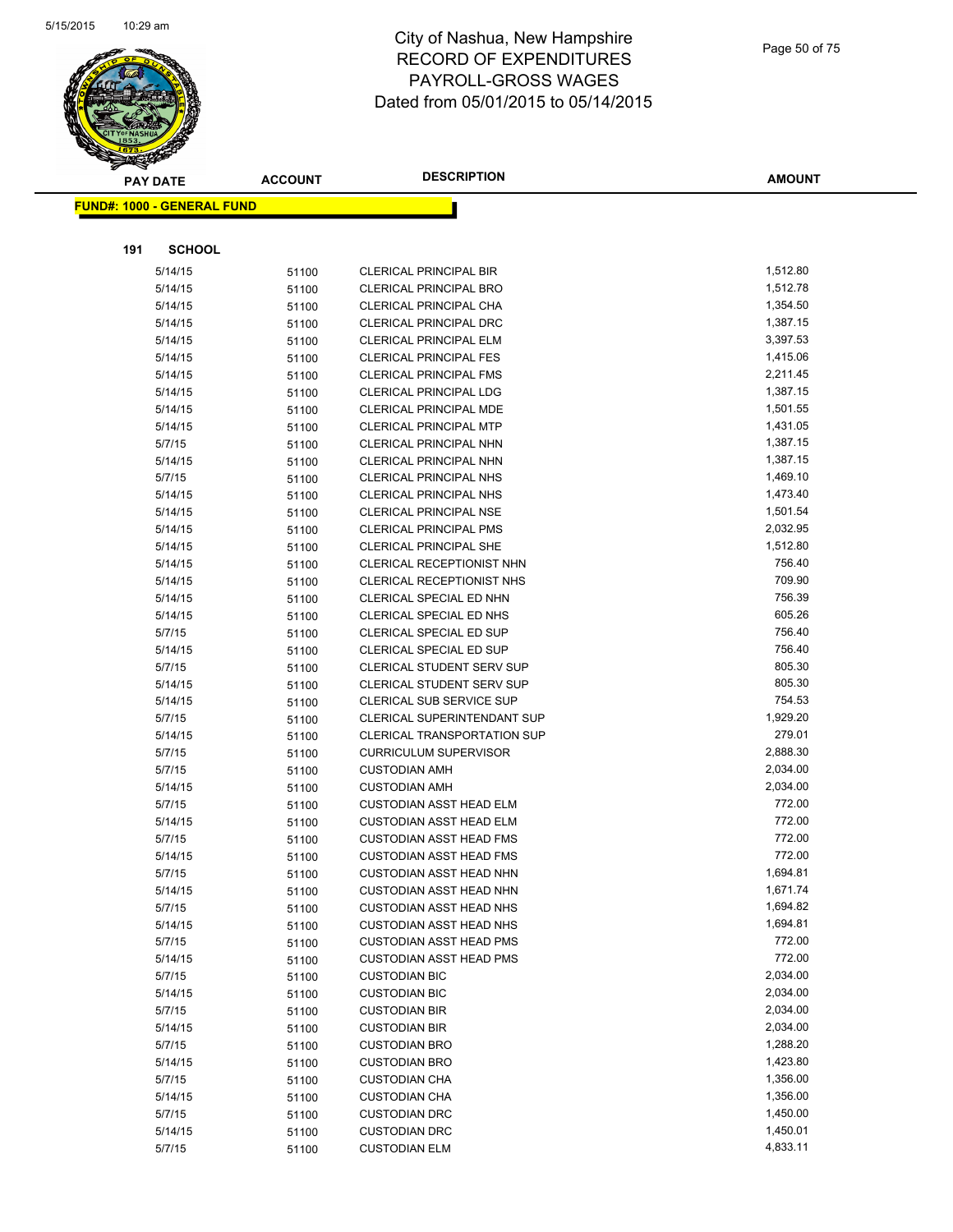

|     | <b>PAY DATE</b>                   | <b>ACCOUNT</b> | <b>DESCRIPTION</b>                                     | <b>AMOUNT</b>    |
|-----|-----------------------------------|----------------|--------------------------------------------------------|------------------|
|     | <b>FUND#: 1000 - GENERAL FUND</b> |                |                                                        |                  |
|     |                                   |                |                                                        |                  |
|     |                                   |                |                                                        |                  |
| 191 | <b>SCHOOL</b>                     |                |                                                        |                  |
|     | 5/14/15                           | 51100          | <b>CUSTODIAN ELM</b>                                   | 4,851.90         |
|     | 5/7/15                            | 51100          | <b>CUSTODIAN FES</b>                                   | 1,356.00         |
|     | 5/14/15                           | 51100          | <b>CUSTODIAN FES</b>                                   | 1,356.00         |
|     | 5/7/15                            | 51100          | <b>CUSTODIAN FMS</b>                                   | 2,712.00         |
|     | 5/14/15                           | 51100          | <b>CUSTODIAN FMS</b>                                   | 2,712.00         |
|     | 5/7/15                            | 51100          | <b>CUSTODIAN HEAD AMH</b>                              | 772.00           |
|     | 5/14/15                           | 51100          | <b>CUSTODIAN HEAD AMH</b>                              | 772.00           |
|     | 5/7/15                            | 51100          | <b>CUSTODIAN HEAD BIC</b>                              | 772.00           |
|     | 5/14/15                           | 51100          | <b>CUSTODIAN HEAD BIC</b>                              | 772.00           |
|     | 5/7/15                            | 51100          | <b>CUSTODIAN HEAD BIR</b>                              | 772.00           |
|     | 5/14/15                           | 51100          | <b>CUSTODIAN HEAD BIR</b>                              | 772.00           |
|     | 5/7/15                            | 51100          | <b>CUSTODIAN HEAD BRO</b>                              | 772.00           |
|     | 5/14/15                           | 51100          | <b>CUSTODIAN HEAD BRO</b>                              | 772.00<br>772.00 |
|     | 5/7/15                            | 51100          | <b>CUSTODIAN HEAD CHA</b>                              | 772.00           |
|     | 5/14/15                           | 51100          | <b>CUSTODIAN HEAD CHA</b>                              | 149.58           |
|     | 5/7/15                            | 51100          | <b>CUSTODIAN HEAD DRC</b>                              | 149.58           |
|     | 5/14/15                           | 51100          | <b>CUSTODIAN HEAD DRC</b>                              | 914.81           |
|     | 5/7/15<br>5/14/15                 | 51100          | <b>CUSTODIAN HEAD ELM</b><br><b>CUSTODIAN HEAD ELM</b> | 914.81           |
|     | 5/7/15                            | 51100          | <b>CUSTODIAN HEAD FES</b>                              | 772.01           |
|     | 5/14/15                           | 51100          | <b>CUSTODIAN HEAD FES</b>                              | 772.00           |
|     | 5/7/15                            | 51100<br>51100 | <b>CUSTODIAN HEAD FMS</b>                              | 914.80           |
|     | 5/14/15                           | 51100          | <b>CUSTODIAN HEAD FMS</b>                              | 914.80           |
|     | 5/7/15                            | 51100          | <b>CUSTODIAN HEAD LDG</b>                              | 772.00           |
|     | 5/14/15                           | 51100          | <b>CUSTODIAN HEAD LDG</b>                              | 772.00           |
|     | 5/7/15                            | 51100          | <b>CUSTODIAN HEAD MTP</b>                              | 772.01           |
|     | 5/14/15                           | 51100          | <b>CUSTODIAN HEAD MTP</b>                              | 772.00           |
|     | 5/7/15                            | 51100          | <b>CUSTODIAN HEAD NHN</b>                              | 920.00           |
|     | 5/14/15                           | 51100          | <b>CUSTODIAN HEAD NHN</b>                              | 920.00           |
|     | 5/7/15                            | 51100          | <b>CUSTODIAN HEAD NHS</b>                              | 920.00           |
|     | 5/14/15                           | 51100          | <b>CUSTODIAN HEAD NHS</b>                              | 920.00           |
|     | 5/7/15                            | 51100          | <b>CUSTODIAN HEAD NSE</b>                              | 736.80           |
|     | 5/14/15                           | 51100          | <b>CUSTODIAN HEAD NSE</b>                              | 736.80           |
|     | 5/7/15                            | 51100          | <b>CUSTODIAN HEAD PMS</b>                              | 914.80           |
|     | 5/14/15                           | 51100          | <b>CUSTODIAN HEAD PMS</b>                              | 914.80           |
|     | 5/7/15                            | 51100          | <b>CUSTODIAN HEAD SHE</b>                              | 617.60           |
|     | 5/14/15                           | 51100          | <b>CUSTODIAN HEAD SHE</b>                              | 772.00           |
|     | 5/7/15                            | 51100          | <b>CUSTODIAN LDG</b>                                   | 1,356.00         |
|     | 5/14/15                           | 51100          | <b>CUSTODIAN LDG</b>                                   | 1,356.00         |
|     | 5/7/15                            | 51100          | <b>CUSTODIAN MDE</b>                                   | 1,450.00         |
|     | 5/14/15                           | 51100          | <b>CUSTODIAN MDE</b>                                   | 1,356.00         |
|     | 5/7/15                            | 51100          | <b>CUSTODIAN MTP</b>                                   | 1,356.00         |
|     | 5/14/15                           | 51100          | <b>CUSTODIAN MTP</b>                                   | 1,356.00         |
|     | 5/7/15                            | 51100          | <b>CUSTODIAN NHN</b>                                   | 10,865.21        |
|     | 5/14/15                           | 51100          | <b>CUSTODIAN NHN</b>                                   | 10,472.57        |
|     | 5/7/15                            | 51100          | <b>CUSTODIAN NHS</b>                                   | 10,234.11        |
|     | 5/14/15                           | 51100          | <b>CUSTODIAN NHS</b>                                   | 10,234.12        |
|     | 5/7/15                            | 51100          | <b>CUSTODIAN NSE</b>                                   | 1,356.00         |
|     | 5/14/15                           | 51100          | <b>CUSTODIAN NSE</b>                                   | 1,356.00         |
|     | 5/7/15                            | 51100          | <b>CUSTODIAN PMS</b>                                   | 2,982.70         |
|     | 5/14/15                           | 51100          | <b>CUSTODIAN PMS</b>                                   | 2,712.00         |
|     | 5/7/15                            | 51100          | <b>CUSTODIAN SHE</b>                                   | 1,356.00         |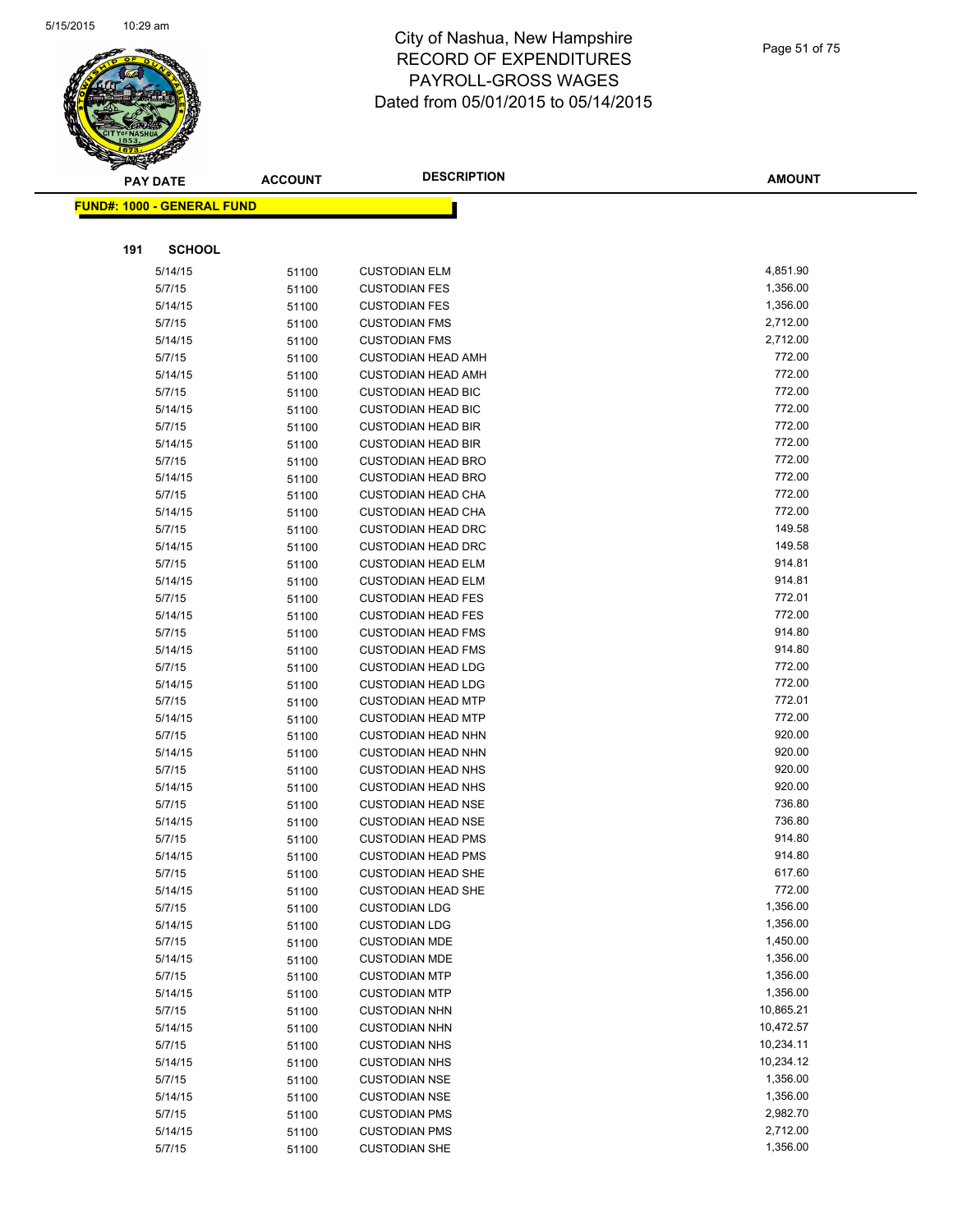

**FUND#: 1000 - GEN** 

# City of Nashua, New Hampshire RECORD OF EXPENDITURES PAYROLL-GROSS WAGES Dated from 05/01/2015 to 05/14/2015

|     | <b>PAY DATE</b>     | <b>ACCOUNT</b> | <b>DESCRIPTION</b>                                    | <b>AMOUNT</b>        |
|-----|---------------------|----------------|-------------------------------------------------------|----------------------|
|     | 1000 - GENERAL FUND |                |                                                       |                      |
|     |                     |                |                                                       |                      |
| 191 | <b>SCHOOL</b>       |                |                                                       |                      |
|     | 5/14/15             | 51100          | <b>CUSTODIAN SHE</b>                                  | 1,356.00             |
|     | 5/7/15              | 51100          | CUSTODIAN SUPERVISOR WPO                              | 2,039.30             |
|     | 5/7/15              | 51100          | <b>CUSTODIAN WID</b>                                  | 1,351.76             |
|     | 5/14/15             | 51100          | <b>CUSTODIAN WID</b>                                  | 1,314.40             |
|     | 5/7/15              | 51100          | DATA ANALYST                                          | 1,808.40             |
|     | 5/7/15              | 51100          | DIRECTOR ADULT ED                                     | 3,160.00             |
|     | 5/7/15              | 51100          | <b>DIRECTOR ATHLETICS</b>                             | 3,476.00             |
|     | 5/7/15              | 51100          | DIRECTOR COM GRANTS                                   | 3,090.10             |
|     | 5/7/15              | 51100          | <b>DIRECTOR GUIDANCE</b>                              | 6,192.30             |
|     | 5/7/15              | 51100          | DIRECTOR HUMAN RESOURCES                              | 3,201.10             |
|     | 5/7/15              | 51100          | DIRECTOR PLANT OPS                                    | 3,608.20             |
|     | 5/7/15              | 51100          | DIRECTOR PRE SCHOOL                                   | 2,663.50             |
|     | 5/7/15              | 51100          | DIRECTOR SEC CURRICULUM & INST                        | 3,369.90             |
|     | 5/7/15              | 51100          | DIRECTOR SPECIAL ED                                   | 3,755.10             |
|     | 5/7/15              | 51100          | DIRECTOR STUDENT SERVICES                             | 3,222.00             |
|     | 5/7/15              | 51100          | DIRECTOR TECHNOLOGY                                   | 4,058.30             |
|     | 5/7/15              | 51100          | DIRECTOR TRANSPORTATION<br><b>DIRECTOR VOCATIONAL</b> | 3,067.10<br>7,084.40 |
|     | 5/7/15<br>5/7/15    | 51100          | DW TECHNOLOGY PEER COACH                              | 2,551.89             |
|     | 5/7/15              | 51100          |                                                       | 1,611.50             |
|     | 5/7/15              | 51100          | ELL OUTREACH WORKER<br>GUIDANCE COUNSELOR AMH         | 1,762.11             |
|     | 5/7/15              | 51100<br>51100 | <b>GUIDANCE COUNSELOR BIC</b>                         | 1,823.08             |
|     | 5/7/15              | 51100          | <b>GUIDANCE COUNSELOR BIR</b>                         | 2,885.91             |
|     | 5/7/15              | 51100          | <b>GUIDANCE COUNSELOR BRO</b>                         | 1,694.52             |
|     | 5/7/15              | 51100          | GUIDANCE COUNSELOR CHA                                | 2,816.68             |
|     | 5/7/15              | 51100          | GUIDANCE COUNSELOR DRC                                | 2,728.32             |
|     | 5/7/15              | 51100          | <b>GUIDANCE COUNSELOR ELM</b>                         | 11,120.78            |
|     | 5/7/15              | 51100          | <b>GUIDANCE COUNSELOR FES</b>                         | 2,728.32             |
|     | 5/7/15              | 51100          | <b>GUIDANCE COUNSELOR FMS</b>                         | 5,431.72             |
|     | 5/7/15              | 51100          | <b>GUIDANCE COUNSELOR LDG</b>                         | 2,650.82             |
|     | 5/7/15              | 51100          | <b>GUIDANCE COUNSELOR MDE</b>                         | 2,204.18             |
|     | 5/7/15              | 51100          | <b>GUIDANCE COUNSELOR MTP</b>                         | 2,728.32             |
|     | 5/7/15              | 51100          | GUIDANCE COUNSELOR NHN                                | 19,346.83            |
|     | 5/7/15              | 51100          | GUIDANCE COUNSELOR NHS                                | 18,079.03            |
|     | 5/7/15              | 51100          | GUIDANCE COUNSELOR NSE                                | 2,728.32             |
|     | 5/7/15              | 51100          | <b>GUIDANCE COUNSELOR PMS</b>                         | 8,150.06             |
|     | 5/7/15              | 51100          | GUIDANCE COUNSELOR SHE                                | 2,566.72             |
|     | 5/7/15              | 51100          | JOB DEVELOPER SPED NHN                                | 2,816.68             |
|     | 5/7/15              | 51100          | <b>LIBRARIAN AMH</b>                                  | 2,566.72             |
|     | 5/7/15              | 51100          | <b>LIBRARIAN BIC</b>                                  | 1,667.00             |
|     | 5/7/15              | 51100          | <b>LIBRARIAN BIR</b>                                  | 1,885.02             |
|     | 5/7/15              | 51100          | <b>LIBRARIAN BRO</b>                                  | 1,745.48             |
|     | 5/7/15              | 51100          | LIBRARIAN CHA                                         | 2,816.68             |
|     | 5/7/15              | 51100          | <b>LIBRARIAN DRC</b>                                  | 1,867.19             |
|     | 5/7/15              | 51100          | <b>LIBRARIAN ELM</b>                                  | 1,622.41             |
|     | 5/7/15              | 51100          | <b>LIBRARIAN FES</b>                                  | 2,227.79             |
|     | 5/7/15              | 51100          | <b>LIBRARIAN FMS</b>                                  | 3,224.40             |
|     | 5/7/15              | 51100          | <b>LIBRARIAN LDG</b>                                  | 1,960.60             |
|     | 5/7/15              | 51100          | <b>LIBRARIAN MDE</b>                                  | 2,204.18             |
|     | 5/7/15              | 51100          | <b>LIBRARIAN MTP</b>                                  | 2,398.89             |
|     | 5/7/15              | 51100          | <b>LIBRARIAN NHN</b>                                  | 4,506.14             |
|     | 5/7/15              | 51100          | <b>LIBRARIAN NHS</b>                                  | 4,755.06             |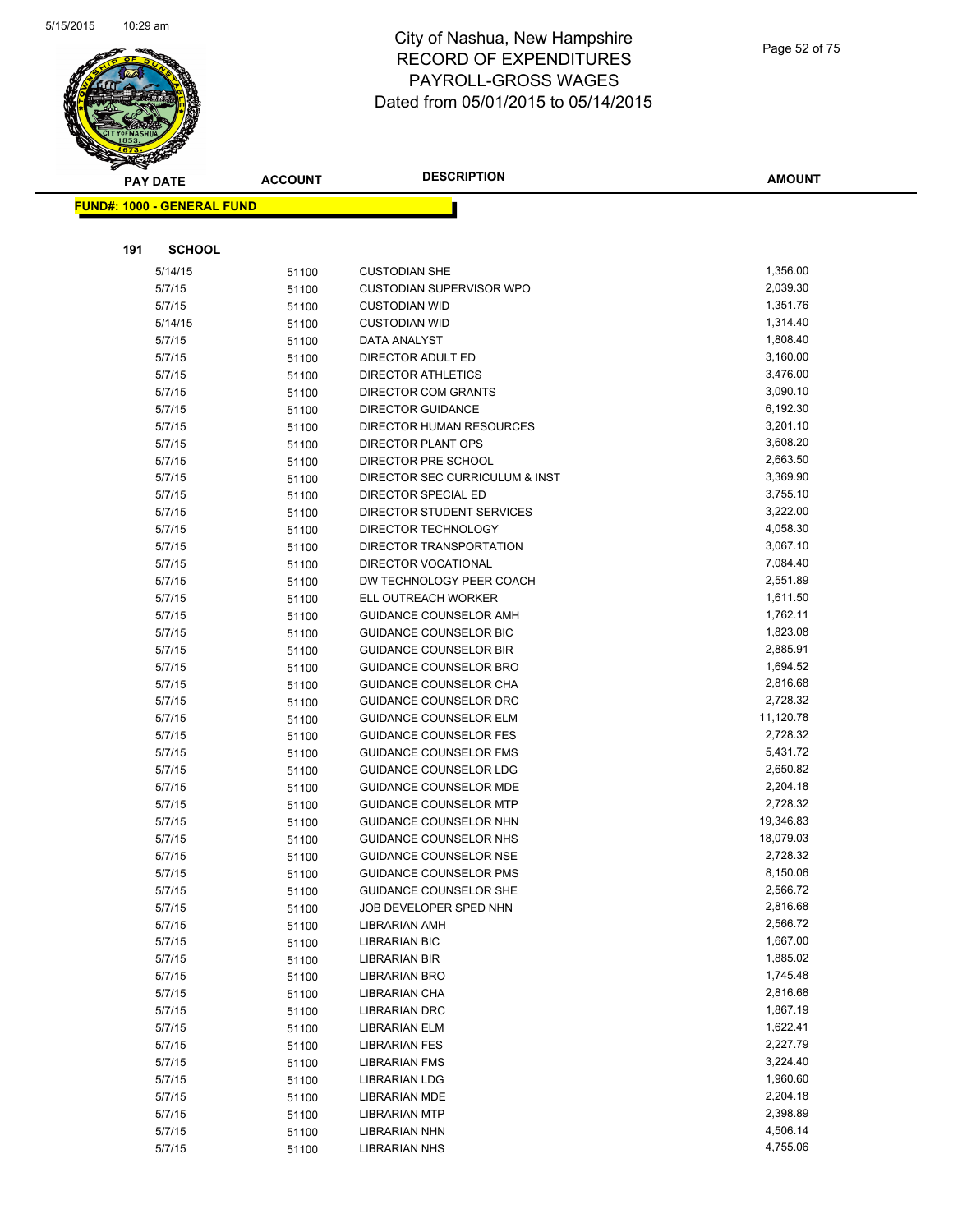

| <b>PAY DATE</b>                   | <b>ACCOUNT</b> | <b>DESCRIPTION</b>                   | <b>AMOUNT</b> |
|-----------------------------------|----------------|--------------------------------------|---------------|
| <b>FUND#: 1000 - GENERAL FUND</b> |                |                                      |               |
|                                   |                |                                      |               |
|                                   |                |                                      |               |
| <b>SCHOOL</b><br>191              |                |                                      |               |
| 5/7/15                            | 51100          | <b>LIBRARIAN NSE</b>                 | 2,204.18      |
| 5/7/15                            | 51100          | <b>LIBRARIAN PMS</b>                 | 1,762.11      |
| 5/7/15                            | 51100          | <b>LIBRARIAN SHE</b>                 | 2,728.32      |
| 5/7/15                            | 51100          | LICENSED PRACTICAL NURSE AMH         | 1,156.72      |
| 5/7/15                            | 51100          | LICENSED PRACTICAL NURSE ELM         | 1,475.99      |
| 5/7/15                            | 51100          | <b>MAINTENANCE ALARM WPO</b>         | 974.80        |
| 5/14/15                           | 51100          | <b>MAINTENANCE ALARM WPO</b>         | 974.80        |
| 5/7/15                            | 51100          | MAINTENANCE ASST GRDS WPO            | 928.00        |
| 5/14/15                           | 51100          | MAINTENANCE ASST GRDS WPO            | 947.30        |
| 5/7/15                            | 51100          | MAINTENANCE CARPENTER WPO            | 952.00        |
| 5/14/15                           | 51100          | MAINTENANCE CARPENTER WPO            | 952.00        |
| 5/7/15                            | 51100          | MAINTENANCE ELECTRICIAN WPO          | 1,949.60      |
| 5/14/15                           | 51100          | MAINTENANCE ELECTRICIAN WPO          | 1,949.60      |
| 5/7/15                            | 51100          | MAINTENANCE GRDS FORMEN WPO          | 952.00        |
| 5/14/15                           | 51100          | MAINTENANCE GRDS FORMEN WPO          | 952.00        |
| 5/7/15                            | 51100          | MAINTENANCE GROUNDS WPO              | 3,268.00      |
| 5/14/15                           | 51100          | MAINTENANCE GROUNDS WPO              | 3,268.00      |
| 5/7/15                            | 51100          | <b>MAINTENANCE HVAC WPO</b>          | 4,677.60      |
| 5/14/15                           | 51100          | <b>MAINTENANCE HVAC WPO</b>          | 4,677.60      |
| 5/7/15                            |                | <b>MAINTENANCE MESSENGER WPO</b>     | 914.80        |
| 5/14/15                           | 51100          | MAINTENANCE MESSENGER WPO            | 914.80        |
| 5/7/15                            | 51100          | MAINTENANCE PLUMBER WPO              | 1,758.65      |
| 5/14/15                           | 51100          | MAINTENANCE PLUMBER WPO              | 978.80        |
| 5/7/15                            | 51100          | MAINTENANCE TRADES WPO               | 2,840.00      |
| 5/14/15                           | 51100          | MAINTENANCE TRADES WPO               | 2,874.80      |
| 5/7/15                            | 51100          | MARKETING TEACHER NHS                | 2,204.18      |
| 5/7/15                            | 51100          | <b>NURSE AMH</b>                     | 2,424.30      |
| 5/7/15                            | 51100          | <b>NURSE BIC</b>                     | 3,177.22      |
| 5/7/15                            | 51100          | <b>NURSE BIR</b>                     | 1,950.41      |
| 5/7/15                            | 51100          | <b>NURSE BRO</b>                     | 2,104.22      |
| 5/7/15                            | 51100          | <b>NURSE CHA</b>                     | 2,424.30      |
| 5/7/15                            | 51100          | <b>NURSE DRC</b>                     | 2,424.30      |
|                                   | 51100          |                                      | 2,865.09      |
| 5/7/15                            | 51100          | <b>NURSE ELM</b>                     | 2,424.30      |
| 5/7/15                            | 51100          | <b>NURSE FMS</b><br>NURSE LDG        | 1,950.41      |
| 5/7/15                            | 51100          | NURSE MDE                            | 2,081.73      |
| 5/7/15                            | 51100          |                                      | 1,541.31      |
| 5/7/15<br>5/7/15                  | 51100          | <b>NURSE MTP</b><br><b>NURSE NHN</b> | 4,703.21      |
|                                   | 51100          | <b>NURSE NHS</b>                     | 4,848.60      |
| 5/7/15<br>5/7/15                  | 51100          | <b>NURSE NSE</b>                     | 2,278.91      |
| 5/7/15                            | 51100          | <b>NURSE PMS</b>                     | 4,944.77      |
| 5/7/15                            | 51100          | <b>NURSE SHE</b>                     | 2,865.10      |
| 5/7/15                            | 51100          | OFFICE MANAGER BUSINESS              | 2,453.60      |
| 5/7/15                            | 51100          | OFFICE MANAGER HUMAN RESOURCES       | 1,777.50      |
| 5/7/15                            | 51100          | OFFICE MANAGER PLANT OPS             | 1,916.20      |
|                                   | 51100          | OFFICE MANAGER SPED                  | 1,880.80      |
| 5/7/15                            | 51100          | OUT DISTRICT COORDINATOR             | 3,058.10      |
| 5/7/15                            | 51100          |                                      | 554.25        |
| 5/14/15                           | 51100          | PARA ALT AMH                         |               |
| 5/14/15                           | 51100          | PARA ALT DRC                         | 436.25        |
| 5/14/15                           | 51100          | PARA ALT FMS                         | 610.15        |
| 5/14/15                           | 51100          | PARA ALT LDG                         | 568.22        |
| 5/14/15                           | 51100          | PARA ALT PMS                         | 492.14        |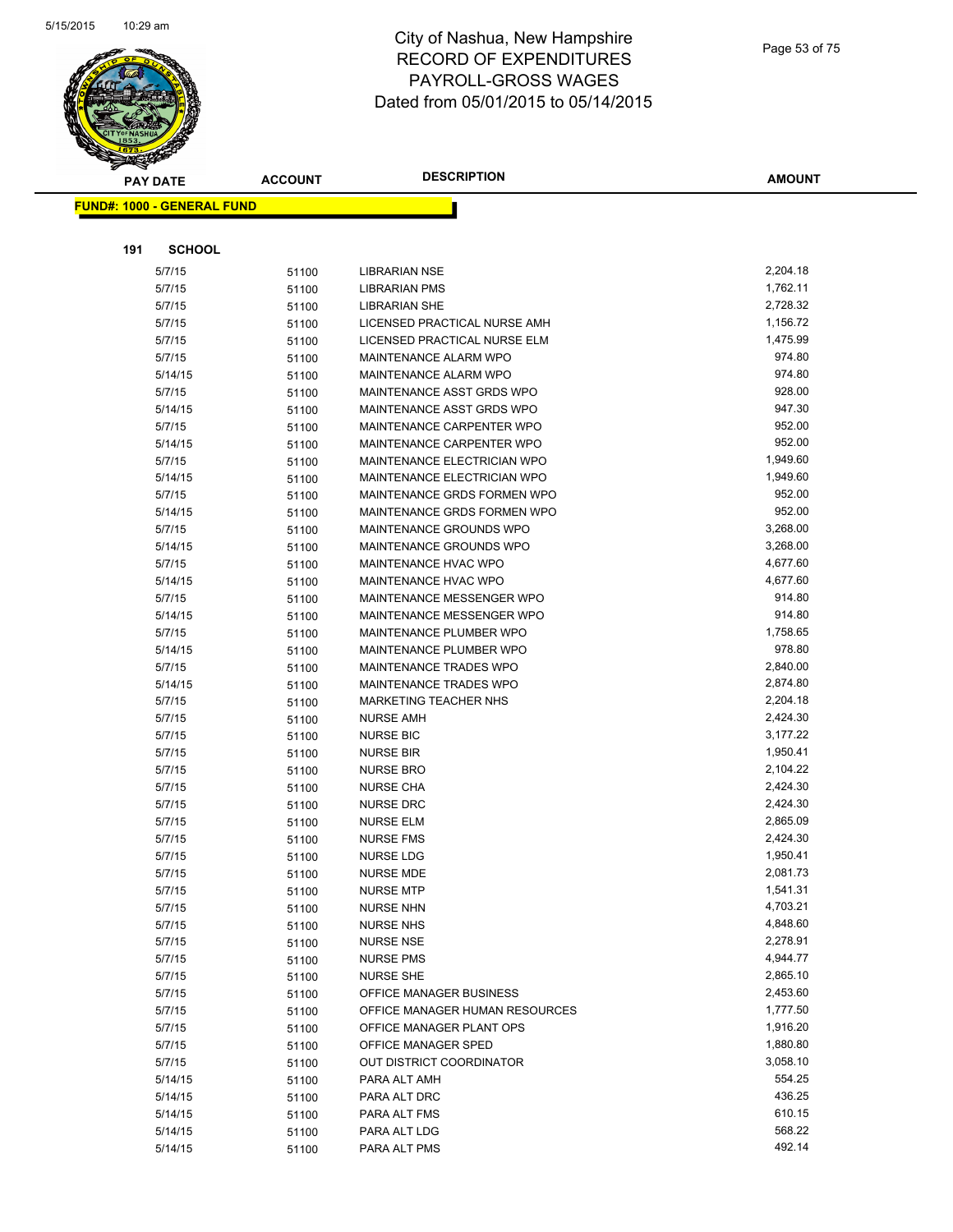

| $\tilde{\phantom{a}}$ | <b>PAY DATE</b>                   | <b>ACCOUNT</b> | <b>DESCRIPTION</b>                         | <b>AMOUNT</b>        |
|-----------------------|-----------------------------------|----------------|--------------------------------------------|----------------------|
|                       | <b>FUND#: 1000 - GENERAL FUND</b> |                |                                            |                      |
|                       |                                   |                |                                            |                      |
|                       |                                   |                |                                            |                      |
| 191                   | <b>SCHOOL</b>                     |                |                                            |                      |
|                       | 5/14/15                           | 51100          | PARA DW SPEC ED AMH                        | 8,621.96             |
|                       | 5/14/15                           | 51100          | PARA DW SPEC ED BIC                        | 480.37               |
|                       | 5/14/15                           | 51100          | PARA DW SPEC ED BIR                        | 1,395.10             |
|                       | 5/14/15                           | 51100          | PARA DW SPEC ED BRO                        | 3,819.65             |
|                       | 5/14/15                           | 51100          | PARA DW SPEC ED CHA                        | 6,404.20             |
|                       | 5/14/15                           | 51100          | PARA DW SPEC ED DRC                        | 808.80               |
|                       | 5/14/15                           | 51100          | PARA DW SPEC ED FMS                        | 1,724.81             |
|                       | 5/7/15                            | 51100          | PARA DW SPEC ED MDE                        | 808.80               |
|                       | 5/14/15                           | 51100          | PARA DW SPEC ED MDE                        | 8,591.95             |
|                       | 5/14/15                           | 51100          | PARA DW SPEC ED MTP                        | 472.43               |
|                       | 5/14/15                           | 51100          | PARA DW SPEC ED NHN                        | 4,398.71             |
|                       | 5/14/15                           | 51100          | PARA DW SPEC ED NHS                        | 7,642.00             |
|                       | 5/14/15                           | 51100          | PARA DW SPEC ED NSE                        | 5,535.73             |
|                       | 5/14/15                           | 51100          | PARA DW SPEC ED PMS                        | 7,003.82             |
|                       | 5/14/15                           | 51100          | PARA DW SPEC ED SHE<br>PARA DW SPEC ED WID | 8,145.25<br>2,029.90 |
|                       | 5/14/15                           | 51100          | PARA DW SPEC ELM                           |                      |
|                       | 5/14/15                           | 51100          |                                            | 5,467.42<br>529.80   |
|                       | 5/14/15                           | 51100          | PARA ELL BIR<br>PARA ELL DRC               | 529.80               |
|                       | 5/14/15                           | 51100          |                                            | 799.48               |
|                       | 5/14/15<br>5/14/15                | 51100          | PARA ELL ELM<br>PARA ELL FES               | 464.94               |
|                       | 5/14/15                           | 51100<br>51100 | PARA ELL FMS                               | 431.18               |
|                       | 5/14/15                           | 51100          | PARA ELL LDG                               | 538.63               |
|                       | 5/14/15                           | 51100          | PARA ELL MTP                               | 382.20               |
|                       | 5/14/15                           | 51100          | PARA ELL NHS                               | 573.95               |
|                       | 5/14/15                           | 51100          | PARA ELL SHE                               | 534.22               |
|                       | 5/14/15                           | 51100          | PARA INST AMH                              | 2,404.82             |
|                       | 5/14/15                           | 51100          | PARA INST BIC                              | 6,143.12             |
|                       | 5/14/15                           | 51100          | PARA INST BIR                              | 4,104.58             |
|                       | 5/14/15                           | 51100          | PARA INST BRO                              | 2,687.80             |
|                       | 5/14/15                           | 51100          | PARA INST CHA                              | 5,459.86             |
|                       | 5/14/15                           | 51100          | PARA INST DRC                              | 3,663.39             |
|                       | 5/14/15                           | 51100          | PARA INST ELM                              | 5,470.20             |
|                       | 5/14/15                           | 51100          | PARA INST FES                              | 4,840.84             |
|                       | 5/14/15                           | 51100          | PARA INST FMS                              | 4,984.56             |
|                       | 5/14/15                           | 51100          | PARA INST LDG                              | 6,886.84             |
|                       | 5/14/15                           | 51100          | PARA INST MDE                              | 4,042.98             |
|                       | 5/14/15                           | 51100          | PARA INST MTP                              | 2,575.57             |
|                       | 5/14/15                           | 51100          | PARA INST NHN                              | 2,661.39             |
|                       | 5/14/15                           | 51100          | PARA INST NHS                              | 2,130.56             |
|                       | 5/14/15                           | 51100          | PARA INST NSE                              | 897.44               |
|                       | 5/14/15                           | 51100          | PARA INST PMS                              | 4,352.25             |
|                       | 5/14/15                           | 51100          | PARA INST SHE                              | 3,989.16             |
|                       | 5/14/15                           | 51100          | PARA KIND AMH                              | 854.78               |
|                       | 5/14/15                           | 51100          | PARA KIND BIC                              | 560.58               |
|                       | 5/14/15                           | 51100          | PARA KIND BIR                              | 547.48               |
|                       | 5/14/15                           | 51100          | PARA KIND BRO                              | 556.02               |
|                       | 5/14/15                           | 51100          | PARA KIND CHA                              | 453.60               |
|                       | 5/14/15                           | 51100          | PARA KIND DRC                              | 529.80               |
|                       | 5/14/15                           | 51100          | PARA KIND FES                              | 841.98               |
|                       | 5/14/15                           | 51100          | PARA KIND LDG                              | 958.86               |
|                       | 5/14/15                           | 51100          | PARA KIND MDE                              | 546.90               |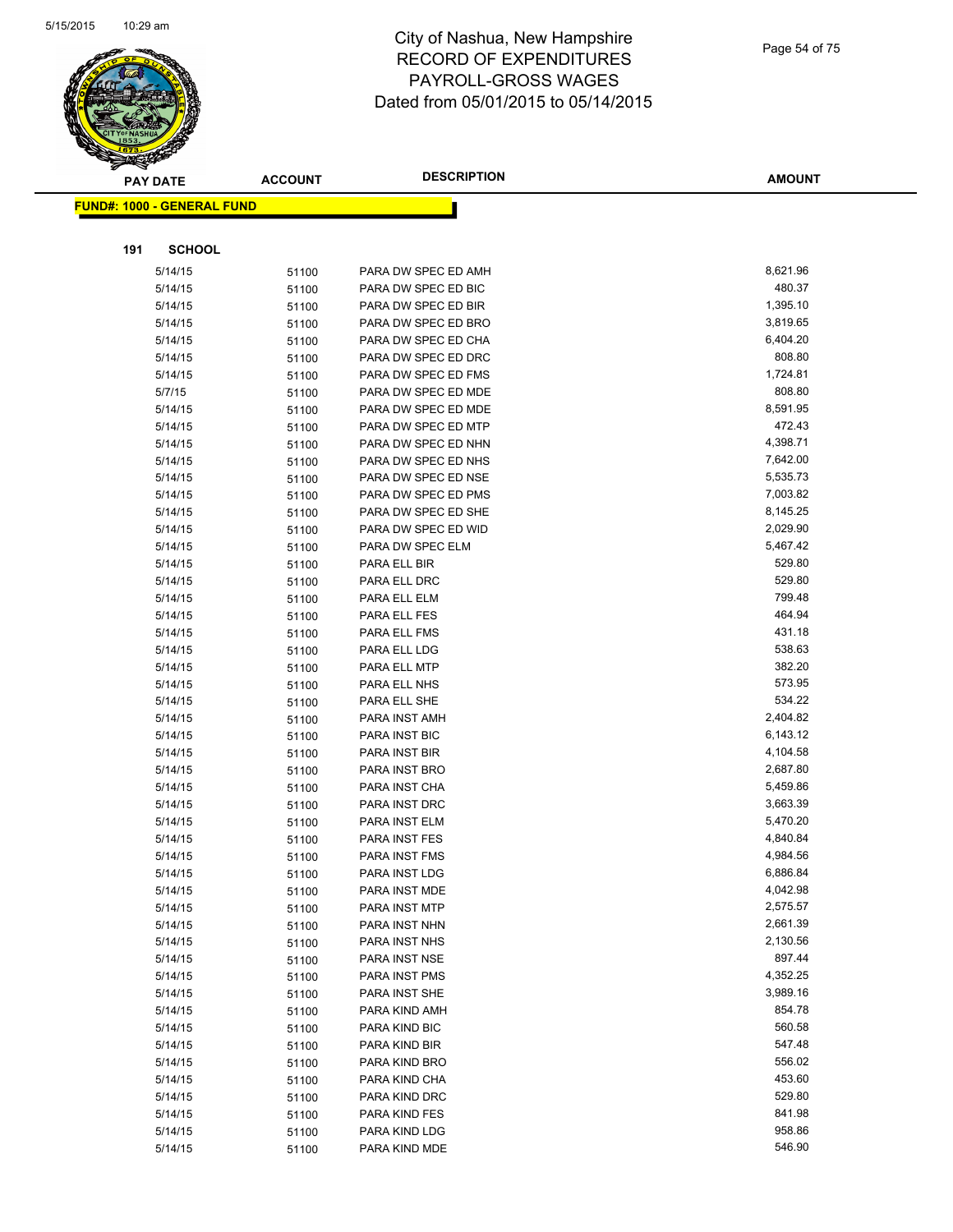

|     | <b>PAY DATE</b>                   | <b>ACCOUNT</b> | <b>DESCRIPTION</b>             | <b>AMOUNT</b>        |
|-----|-----------------------------------|----------------|--------------------------------|----------------------|
|     | <b>FUND#: 1000 - GENERAL FUND</b> |                |                                |                      |
|     |                                   |                |                                |                      |
|     |                                   |                |                                |                      |
| 191 | <b>SCHOOL</b>                     |                |                                |                      |
|     | 5/14/15                           | 51100          | PARA KIND MTP                  | 1,180.41             |
|     | 5/14/15                           | 51100          | PARA KIND NSE                  | 551.46               |
|     | 5/14/15                           | 51100          | PARA KIND SHE                  | 615.25               |
|     | 5/14/15                           | 51100          | PARA MEDIA NHN                 | 628.75               |
|     | 5/14/15                           | 51100          | PARA MEDIA NHS                 | 1,765.92             |
|     | 5/14/15                           | 51100          | PARA PRE SCH BIC               | 906.40               |
|     | 5/14/15                           | 51100          | PARA PRE SCH BRO               | 4,886.34             |
|     | 5/14/15                           | 51100          | PARA READ ELM                  | 578.81               |
|     | 5/14/15                           | 51100          | PARA SCI NHN                   | 591.52               |
|     | 5/14/15                           | 51100          | PARA SCI NHS                   | 564.05               |
|     | 5/14/15                           | 51100          | PARA VOC NHS                   | 595.67               |
|     | 5/7/15                            | 51100          | PEER COACH SCIENCE             | 5,585.91             |
|     | 5/7/15                            | 51100          | PRINCIPAL AMH                  | 3,426.00             |
|     | 5/7/15                            | 51100          | PRINCIPAL BIC                  | 3,791.50             |
|     | 5/7/15                            | 51100          | PRINCIPAL BIR                  | 3,531.70             |
|     | 5/7/15                            | 51100          | PRINCIPAL BRO                  | 3,572.60             |
|     | 5/7/15                            | 51100          | PRINCIPAL CHA                  | 3,474.90<br>2,992.06 |
|     | 5/7/15<br>5/7/15                  | 51100          | PRINCIPAL DRC<br>PRINCIPAL ELM | 3,630.60             |
|     | 5/7/15                            | 51100          | PRINCIPAL FES                  | 3,426.00             |
|     | 5/7/15                            | 51100          | PRINCIPAL FMS                  | 3,858.80             |
|     | 5/7/15                            | 51100<br>51100 | PRINCIPAL LDG                  | 3,795.10             |
|     | 5/7/15                            | 51100          | PRINCIPAL MDE                  | 3,474.90             |
|     | 5/7/15                            | 51100          | PRINCIPAL MTP                  | 3,572.60             |
|     | 5/7/15                            | 51100          | PRINCIPAL NHN                  | 3,961.50             |
|     | 5/7/15                            | 51100          | PRINCIPAL NHS                  | 4,032.80             |
|     | 5/7/15                            | 51100          | PRINCIPAL NSE                  | 3,531.70             |
|     | 5/7/15                            | 51100          | PRINCIPAL PMS                  | 3,680.50             |
|     | 5/7/15                            | 51100          | PRINCIPAL SHE                  | 3,841.80             |
|     | 5/7/15                            | 51100          | SCHOOL PSYCHOLOGIST WID        | 37,640.63            |
|     | 5/7/15                            | 51100          | SCHOOL PSYCHOLOGY INTERN       | 318.10               |
|     | 5/14/15                           | 51100          | SECURITY GUARD NHS             | 772.00               |
|     | 5/14/15                           | 51100          | SECURITY MONITOR NHN           | 2,034.01             |
|     | 5/14/15                           | 51100          | SECURITY MONITOR NHS           | 2,034.00             |
|     | 5/14/15                           | 51100          | SIGN LANGUAGE INTERPRETER      | 3,267.96             |
|     | 5/7/15                            | 51100          | SOCIAL WORKER ELM              | 2,101.78             |
|     | 5/7/15                            | 51100          | SOCIAL WORKER FMS              | 1,529.51             |
|     | 5/7/15                            | 51100          | SPEECH LANG PATHOLOGIST WID    | 49,327.30            |
|     | 5/14/15                           | 51100          | SPEECH LANGUAGE ASST           | 551.33               |
|     | 5/7/15                            | 51100          | STUDENT ACTIVITY COORD NHN     | 423.70               |
|     | 5/7/15                            | 51100          | STUDENT ACTIVITY COORD NHS     | 1,125.42             |
|     | 5/7/15                            | 51100          | STUDENT INFO COORDINATOR       | 1,777.50             |
|     | 5/7/15                            | 51100          | <b>SUPERINTENDENT</b>          | 5,489.10             |
|     | 5/7/15                            | 51100          | SYSTEMS ADMIN FULL YEAR        | 11,519.40            |
|     | 5/7/15                            | 51100          | <b>TEACHER ART AMH</b>         | 2,551.89             |
|     | 5/7/15                            | 51100          | <b>TEACHER ART BIC</b>         | 1,885.02             |
|     | 5/7/15                            | 51100          | <b>TEACHER ART BIR</b>         | 2,551.89             |
|     | 5/7/15                            | 51100          | <b>TEACHER ART BRO</b>         | 2,887.20             |
|     | 5/7/15                            | 51100          | <b>TEACHER ART CHA</b>         | 2,728.32             |
|     | 5/7/15                            | 51100          | TEACHER ART DRC                | 1,380.11             |
|     | 5/7/15                            | 51100          | <b>TEACHER ART ELM</b>         | 4,490.43             |
|     | 5/7/15                            | 51100          | <b>TEACHER ART FES</b>         | 1,885.02             |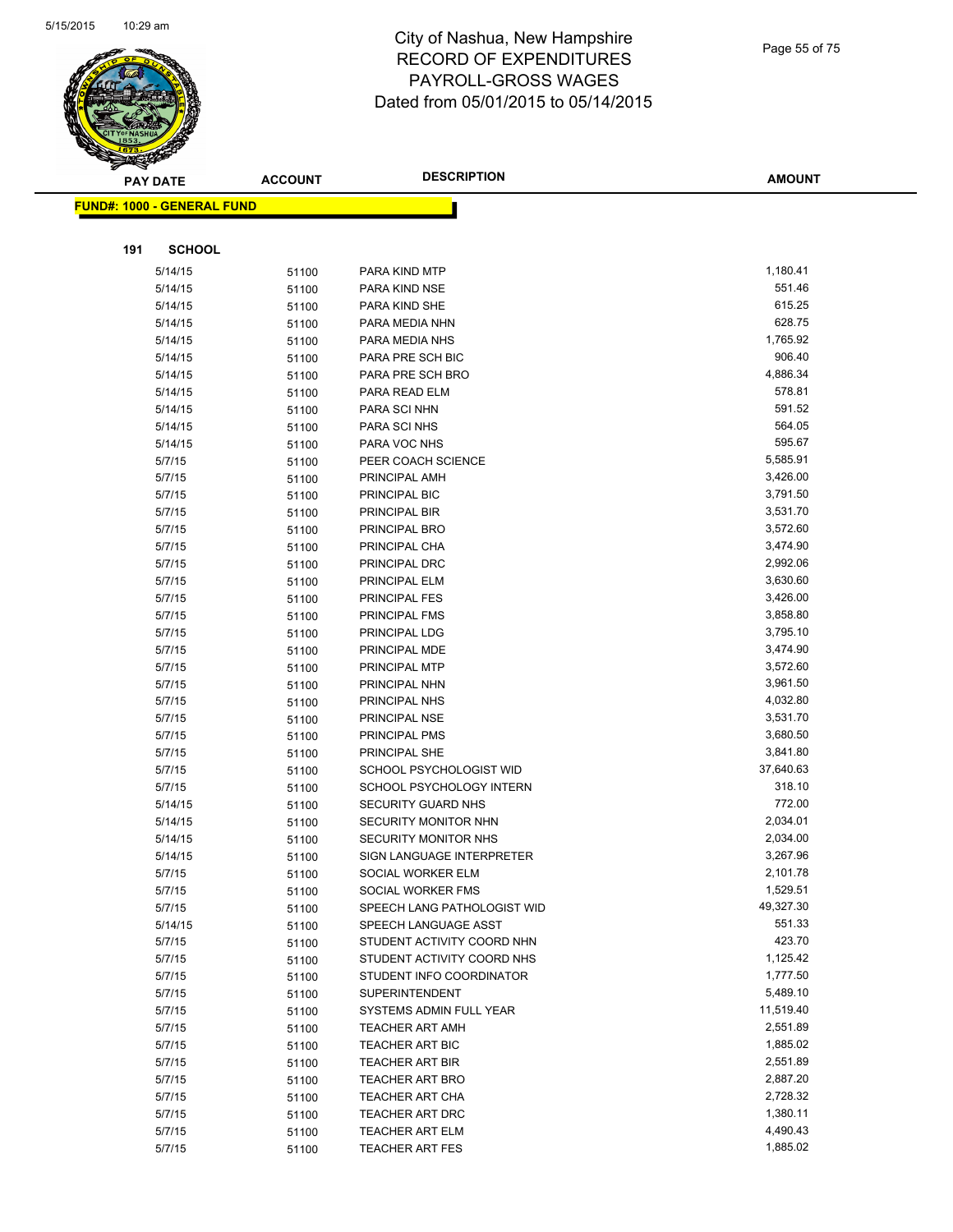

| <b>PAY DATE</b>                   | <b>ACCOUNT</b> | <b>DESCRIPTION</b>                          | <b>AMOUNT</b>        |
|-----------------------------------|----------------|---------------------------------------------|----------------------|
| <b>FUND#: 1000 - GENERAL FUND</b> |                |                                             |                      |
|                                   |                |                                             |                      |
|                                   |                |                                             |                      |
| 191<br><b>SCHOOL</b>              |                |                                             |                      |
| 5/7/15                            | 51100          | <b>TEACHER ART FMS</b>                      | 4,766.87             |
| 5/7/15                            | 51100          | <b>TEACHER ART LDG</b>                      | 2,053.09             |
| 5/7/15                            | 51100          | <b>TEACHER ART MDE</b>                      | 1,823.09             |
| 5/7/15                            | 51100          | <b>TEACHER ART NHN</b>                      | 10,115.75            |
| 5/7/15                            | 51100          | <b>TEACHER ART NHS</b>                      | 9,963.13             |
| 5/7/15                            | 51100          | <b>TEACHER ART NSE</b>                      | 2,816.68             |
| 5/7/15                            | 51100          | <b>TEACHER ART PMS</b>                      | 3,514.40             |
| 5/7/15                            | 51100          | <b>TEACHER ART SHE</b>                      | 1,891.18             |
| 5/7/15                            | 51100          | <b>TEACHER AUTO NHN</b>                     | 5,103.78             |
| 5/7/15                            | 51100          | TEACHER BEHAVIOR SPEC WID                   | 4,300.07             |
| 5/7/15                            | 51100          | TEACHER BIO TEC NHN                         | 2,179.68             |
| 5/7/15                            | 51100          | TEACHER BUILD CONST NHS                     | 2,551.89             |
| 5/7/15                            | 51100          | TEACHER BUSINESS NHN                        | 10,816.69            |
| 5/7/15                            | 51100          | <b>TEACHER BUSINESS NHS</b>                 | 5,190.46             |
| 5/7/15                            | 51100          | <b>TEACHER COMPUTER ELM</b>                 | 4,389.81             |
| 5/7/15                            | 51100          | TEACHER COMPUTER FMS                        | 4,542.60             |
| 5/7/15                            | 51100          | <b>TEACHER COMPUTER NHN</b>                 | 2,227.79             |
| 5/7/15                            | 51100          | TEACHER COMPUTER NHS                        | 8,763.91             |
| 5/7/15                            | 51100          | <b>TEACHER COMPUTER PMS</b>                 | 5,744.20             |
| 5/7/15                            | 51100          | TEACHER COSMETOLOGY NHN                     | 5,585.29             |
| 5/7/15                            | 51100          | TEACHER CULINARY NHN                        | 5,103.78             |
| 5/7/15                            | 51100          | <b>TEACHER DEAF NSE</b>                     | 4,545.92             |
| 5/7/15                            | 51100          | TEACHER DEAF WID                            | 2,728.32             |
| 5/7/15                            | 51100          | <b>TEACHER DWSE AMH</b>                     | 7,057.15             |
| 5/7/15                            | 51100          | <b>TEACHER DWSE BIR</b>                     | 2,398.89             |
| 5/7/15                            | 51100          | <b>TEACHER DWSE BRO</b>                     | 5,560.52<br>1,622.41 |
| 5/7/15<br>5/7/15                  | 51100          | <b>TEACHER DWSE CHA</b>                     | 10,189.08            |
| 5/7/15                            | 51100          | <b>TEACHER DWSE ELM</b><br>TEACHER DWSE MDE | 2,566.72             |
| 5/7/15                            | 51100          | TEACHER DWSE NSE                            | 4,551.41             |
| 5/7/15                            | 51100<br>51100 | <b>TEACHER DWSE PMS</b>                     | 7,204.09             |
| 5/7/15                            | 51100          | TEACHER DWSE SHE                            | 5,591.95             |
| 5/7/15                            | 51100          | TEACHER ECE NHS                             | 5,456.64             |
| 5/7/15                            | 51100          | TEACHER ELECTRICAL NHS                      | 2,551.89             |
| 5/7/15                            | 51100          | <b>TEACHER ELL AMH</b>                      | 1,745.48             |
| 5/7/15                            | 51100          | <b>TEACHER ELL BIR</b>                      | 2,728.32             |
| 5/7/15                            | 51100          | <b>TEACHER ELL DRC</b>                      | 5,707.08             |
| 5/7/15                            | 51100          | TEACHER ELL ELM                             | 4,411.80             |
| 5/7/15                            | 51100          | TEACHER ELL FES                             | 8,023.38             |
| 5/7/15                            | 51100          | TEACHER ELL FMS                             | 2,034.50             |
| 5/7/15                            | 51100          | TEACHER ELL LDG                             | 5,427.73             |
| 5/7/15                            | 51100          | <b>TEACHER ELL MTP</b>                      | 2,728.32             |
| 5/7/15                            | 51100          | TEACHER ELL NHN                             | 4,165.34             |
| 5/7/15                            | 51100          | TEACHER ELL NHS                             | 4,741.79             |
| 5/7/15                            | 51100          | TEACHER ELL PMS                             | 1,885.02             |
| 5/7/15                            | 51100          | TEACHER ELL SHE                             | 6,498.97             |
| 5/7/15                            | 51100          | <b>TEACHER ENGLISH ELM</b>                  | 23,287.96            |
| 5/7/15                            | 51100          | <b>TEACHER ENGLISH FMS</b>                  | 16,805.52            |
| 5/7/15                            | 51100          | TEACHER ENGLISH NHN                         | 38,181.23            |
| 5/7/15                            | 51100          | TEACHER ENGLISH NHS                         | 43,782.88            |
| 5/7/15                            | 51100          | TEACHER ENGLISH PMS                         | 15,891.81            |
| 5/7/15                            | 51100          | TEACHER FACS ELM                            | 3,432.61             |
|                                   |                |                                             |                      |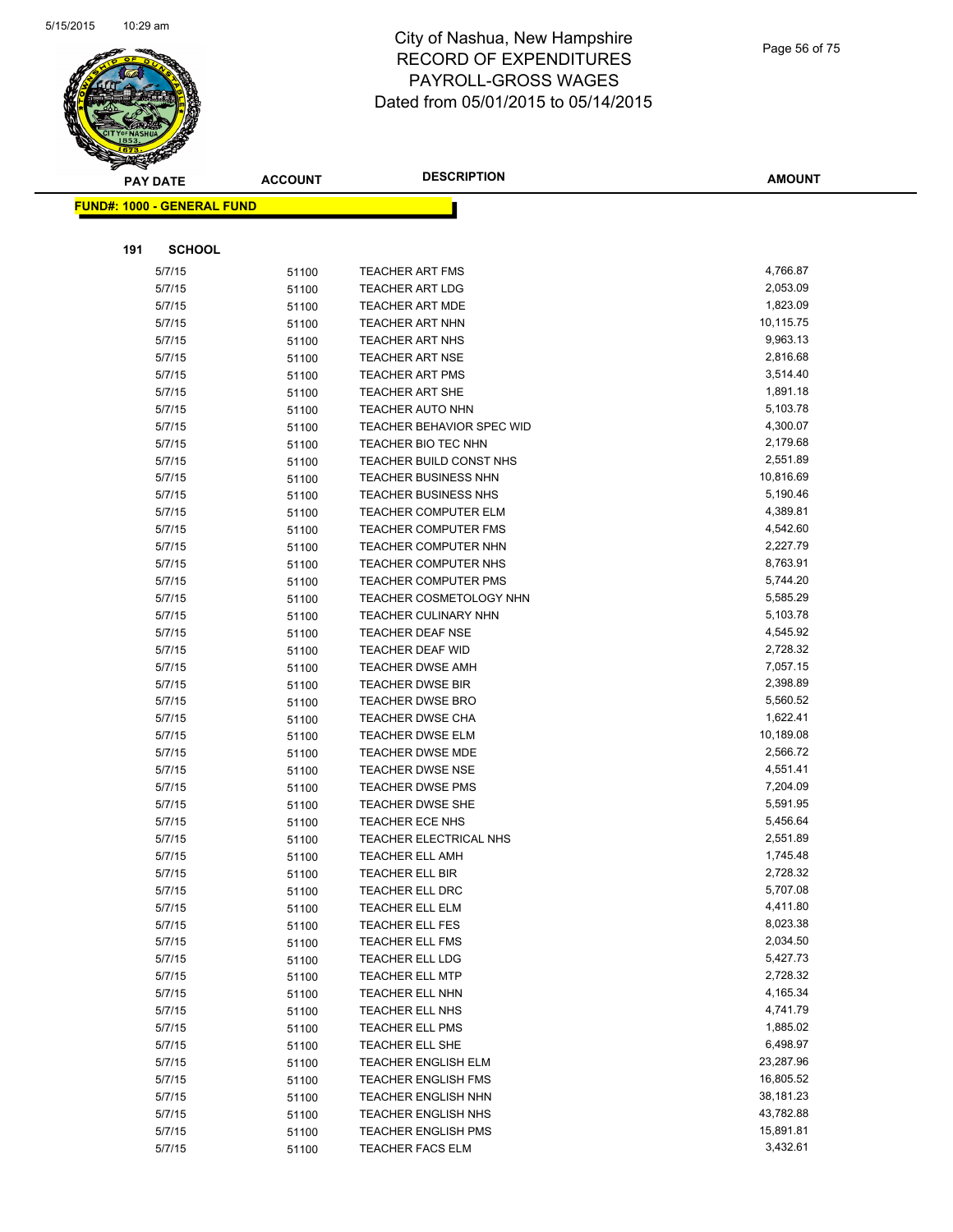

|     | <b>PAY DATE</b>                    | <b>ACCOUNT</b> | <b>DESCRIPTION</b>              | <b>AMOUNT</b> |
|-----|------------------------------------|----------------|---------------------------------|---------------|
|     | <u> FUND#: 1000 - GENERAL FUND</u> |                |                                 |               |
|     |                                    |                |                                 |               |
|     |                                    |                |                                 |               |
| 191 | <b>SCHOOL</b>                      |                |                                 |               |
|     | 5/7/15                             | 51100          | <b>TEACHER FACS FMS</b>         | 4,640.80      |
|     | 5/7/15                             | 51100          | <b>TEACHER FACS NHN</b>         | 3,695.16      |
|     | 5/7/15                             | 51100          | TEACHER FACS NHS                | 9,865.10      |
|     | 5/7/15                             | 51100          | <b>TEACHER FACS PMS</b>         | 5,280.21      |
|     | 5/7/15                             | 51100          | TEACHER FOREIGN LANG ELM        | 5,545.00      |
|     | 5/7/15                             | 51100          | TEACHER FOREIGN LANG FMS        | 2,728.32      |
|     | 5/7/15                             | 51100          | TEACHER FOREIGN LANG NHN        | 14,134.55     |
|     | 5/7/15                             | 51100          | TEACHER FOREIGN LANG NHS        | 19,798.18     |
|     | 5/7/15                             | 51100          | <b>TEACHER FOREIGN LANG PMS</b> | 5,368.57      |
|     | 5/7/15                             | 51100          | <b>TEACHER GR1 AMH</b>          | 9,835.24      |
|     | 5/7/15                             | 51100          | <b>TEACHER GR1 BIC</b>          | 9,492.45      |
|     | 5/7/15                             | 51100          | <b>TEACHER GR1 BIR</b>          | 9,850.83      |
|     | 5/7/15                             | 51100          | <b>TEACHER GR1 BRO</b>          | 4,882.84      |
|     | 5/7/15                             | 51100          | <b>TEACHER GR1 CHA</b>          | 10,788.99     |
|     | 5/7/15                             | 51100          | <b>TEACHER GR1 DRC</b>          | 6,864.21      |
|     | 5/7/15                             | 51100          | <b>TEACHER GR1 FES</b>          | 10,312.92     |
|     | 5/7/15                             | 51100          | <b>TEACHER GR1 LDG</b>          | 9,563.49      |
|     | 5/7/15                             | 51100          | <b>TEACHER GR1 MDE</b>          | 8,353.46      |
|     | 5/7/15                             | 51100          | <b>TEACHER GR1 MTP</b>          | 7,151.16      |
|     | 5/7/15                             | 51100          | <b>TEACHER GR1 NSE</b>          | 6,554.91      |
|     | 5/7/15                             | 51100          | <b>TEACHER GR1 SHE</b>          | 7,846.93      |
|     | 5/7/15                             | 51100          | <b>TEACHER GR2 AMH</b>          | 7,570.47      |
|     | 5/7/15                             | 51100          | <b>TEACHER GR2 BIC</b>          | 8,706.75      |
|     | 5/7/15                             | 51100          | <b>TEACHER GR2 BIR</b>          | 9,785.47      |
|     | 5/7/15                             | 51100          | <b>TEACHER GR2 BRO</b>          | 6,993.11      |
|     | 5/7/15                             | 51100          | <b>TEACHER GR2 CHA</b>          | 8,259.51      |
|     | 5/7/15                             | 51100          | <b>TEACHER GR2 DRC</b>          | 7,624.90      |
|     | 5/7/15                             | 51100          | <b>TEACHER GR2 FES</b>          | 9,414.24      |
|     | 5/7/15                             | 51100          | <b>TEACHER GR2 LDG</b>          | 9,785.47      |
|     | 5/7/15                             | 51100          | <b>TEACHER GR2 MDE</b>          | 8,421.72      |
|     | 5/7/15                             | 51100          | <b>TEACHER GR2 MTP</b>          | 6,426.73      |
|     | 5/7/15                             | 51100          | <b>TEACHER GR2 NSE</b>          | 6,651.89      |
|     | 5/7/15                             | 51100          | TEACHER GR2 SHE                 | 6,142.80      |
|     | 5/7/15                             | 51100          | <b>TEACHER GR3 AMH</b>          | 4,578.79      |
|     | 5/7/15                             | 51100          | <b>TEACHER GR3 BIC</b>          | 8,705.75      |
|     | 5/7/15                             | 51100          | TEACHER GR3 BIR                 | 8,679.56      |
|     | 5/7/15                             | 51100          | <b>TEACHER GR3 BRO</b>          | 5,280.22      |
|     | 5/7/15                             | 51100          | <b>TEACHER GR3 CHA</b>          | 7,889.30      |
|     | 5/7/15                             | 51100          | <b>TEACHER GR3 DRC</b>          | 5,201.91      |
|     | 5/7/15                             | 51100          | <b>TEACHER GR3 FES</b>          | 7,550.59      |
|     | 5/7/15                             | 51100          | <b>TEACHER GR3 LDG</b>          | 7,042.32      |
|     | 5/7/15                             | 51100          | <b>TEACHER GR3 MDE</b>          | 11,266.02     |
|     | 5/7/15                             | 51100          | <b>TEACHER GR3 MTP</b>          | 7,057.00      |
|     | 5/7/15                             | 51100          | <b>TEACHER GR3 NSE</b>          | 6,227.98      |
|     | 5/7/15                             | 51100          | <b>TEACHER GR3 SHE</b>          | 8,097.25      |
|     | 5/7/15                             | 51100          | <b>TEACHER GR4 AMH</b>          | 1,885.02      |
|     | 5/7/15                             | 51100          | TEACHER GR4 BIC                 | 6,336.19      |
|     | 5/7/15                             | 51100          | <b>TEACHER GR4 BIR</b>          | 8,092.38      |
|     | 5/7/15                             | 51100          | <b>TEACHER GR4 BRO</b>          | 7,076.88      |
|     | 5/7/15                             | 51100          | <b>TEACHER GR4 CHA</b>          | 8,185.11      |
|     | 5/7/15                             | 51100          | TEACHER GR4 DRC                 | 5,069.23      |
|     | 5/7/15                             | 51100          | <b>TEACHER GR4 FES</b>          | 7,836.26      |
|     |                                    |                |                                 |               |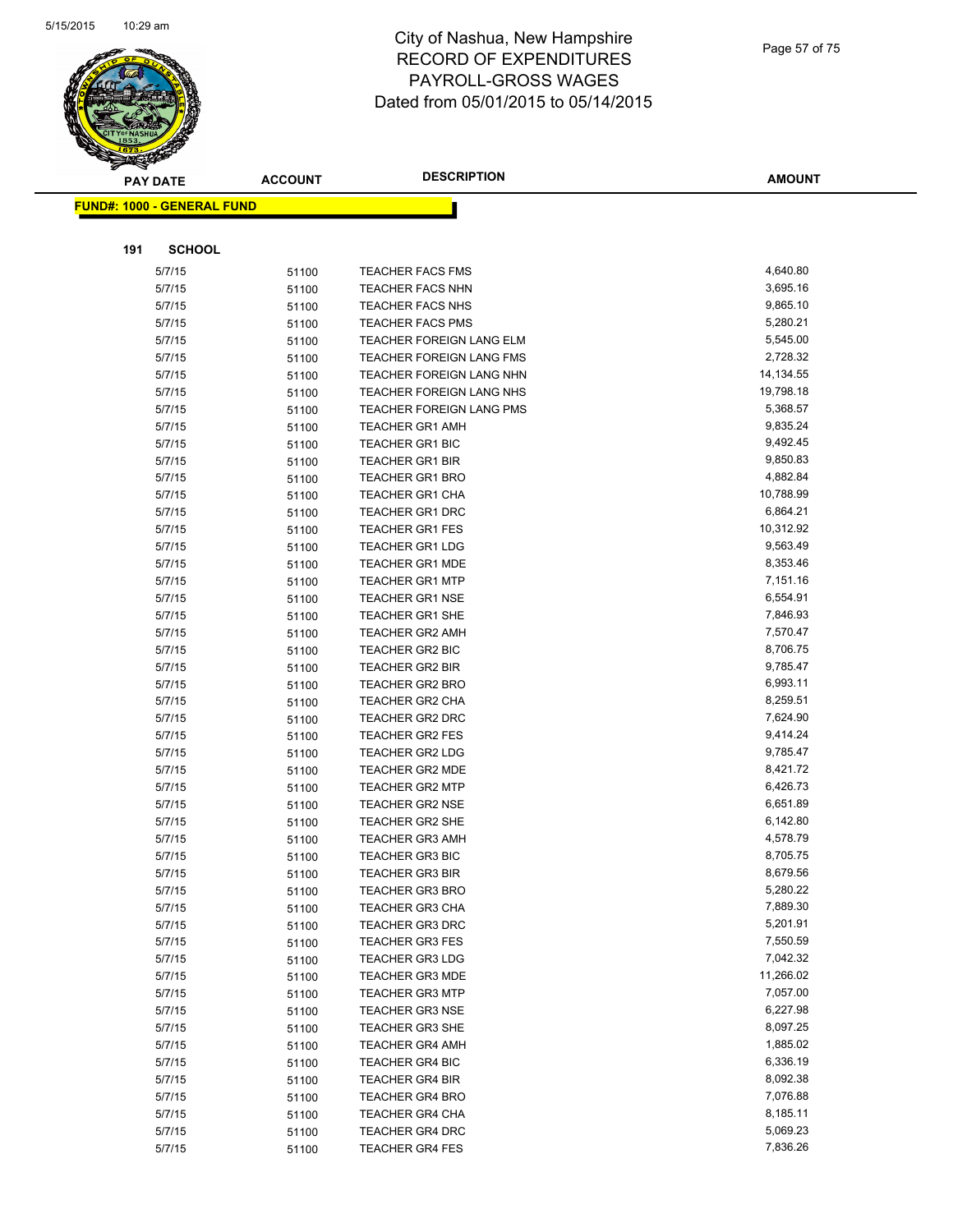

|     | <b>PAY DATE</b>                    | <b>ACCOUNT</b> | <b>DESCRIPTION</b>            | <b>AMOUNT</b> |
|-----|------------------------------------|----------------|-------------------------------|---------------|
|     | <u> FUND#: 1000 - GENERAL FUND</u> |                |                               |               |
|     |                                    |                |                               |               |
|     |                                    |                |                               |               |
| 191 | <b>SCHOOL</b>                      |                |                               |               |
|     | 5/7/15                             | 51100          | <b>TEACHER GR4 LDG</b>        | 9,130.20      |
|     | 5/7/15                             | 51100          | <b>TEACHER GR4 MDE</b>        | 8,125.44      |
|     | 5/7/15                             | 51100          | <b>TEACHER GR4 MTP</b>        | 6,032.16      |
|     | 5/7/15                             | 51100          | <b>TEACHER GR4 NSE</b>        | 6,785.58      |
|     | 5/7/15                             | 51100          | <b>TEACHER GR4 SHE</b>        | 7,715.43      |
|     | 5/7/15                             | 51100          | <b>TEACHER GR5 AMH</b>        | 5,280.21      |
|     | 5/7/15                             | 51100          | <b>TEACHER GR5 BIC</b>        | 11,407.49     |
|     | 5/7/15                             | 51100          | <b>TEACHER GR5 BIR</b>        | 10,087.60     |
|     | 5/7/15                             | 51100          | <b>TEACHER GR5 BRO</b>        | 7,555.71      |
|     | 5/7/15                             | 51100          | <b>TEACHER GR5 CHA</b>        | 8,207.54      |
|     | 5/7/15                             | 51100          | <b>TEACHER GR5 DRC</b>        | 5,463.49      |
|     | 5/7/15                             | 51100          | <b>TEACHER GR5 FES</b>        | 8,582.58      |
|     | 5/7/15                             | 51100          | <b>TEACHER GR5 LDG</b>        | 10,057.86     |
|     | 5/7/15                             | 51100          | <b>TEACHER GR5 MDE</b>        | 12,290.00     |
|     | 5/7/15                             | 51100          | <b>TEACHER GR5 MTP</b>        | 7,130.68      |
|     | 5/7/15                             | 51100          | <b>TEACHER GR5 NSE</b>        | 7,935.15      |
|     | 5/7/15                             | 51100          | <b>TEACHER GR5 SHE</b>        | 7,484.39      |
|     | 5/7/15                             | 51100          | <b>TEACHER GR6 ELM</b>        | 33,617.02     |
|     | 5/7/15                             | 51100          | <b>TEACHER GR6 FMS</b>        | 24,260.17     |
|     | 5/7/15                             | 51100          | <b>TEACHER GR6 PMS</b>        | 23,270.13     |
|     | 5/7/15                             | 51100          | <b>TEACHER GRAPH NHS</b>      | 2,053.09      |
|     | 5/7/15                             | 51100          | <b>TEACHER GRAPHICS NHN</b>   | 2,551.89      |
|     | 5/7/15                             | 51100          | <b>TEACHER HEALTH ELM</b>     | 2,482.68      |
|     | 5/7/15                             | 51100          | TEACHER HEALTH NHN            | 3,132.81      |
|     | 5/7/15                             | 51100          | <b>TEACHER HEALTH NHS</b>     | 4,246.41      |
|     | 5/7/15                             | 51100          | <b>TEACHER HEALTHOC NHS</b>   | 5,280.21      |
|     | 5/7/15                             | 51100          | <b>TEACHER HVAC NHS</b>       | 1,622.41      |
|     | 5/7/15                             | 51100          | TEACHER IN SCH SUSPENSION ELM | 1,554.78      |
|     | 5/7/15                             | 51100          | TEACHER IN SCH SUSPENSION NHN | 2,566.72      |
|     | 5/7/15                             | 51100          | <b>TEACHER KIND AMH</b>       | 4,940.50      |
|     | 5/7/15                             | 51100          | <b>TEACHER KIND BIC</b>       | 2,728.32      |
|     | 5/7/15                             | 51100          | <b>TEACHER KIND BIR</b>       | 2,566.72      |
|     | 5/7/15                             | 51100          | <b>TEACHER KIND BRO</b>       | 2,551.89      |
|     | 5/7/15                             | 51100          | <b>TEACHER KIND CHA</b>       | 4,422.84      |
|     | 5/7/15                             | 51100          | <b>TEACHER KIND DRC</b>       | 8,069.97      |
|     | 5/7/15                             | 51100          | TEACHER KIND FES              | 9,410.81      |
|     | 5/7/15                             | 51100          | <b>TEACHER KIND LDG</b>       | 10,548.70     |
|     | 5/7/15                             | 51100          | <b>TEACHER KIND MDE</b>       | 4,657.79      |
|     | 5/7/15                             | 51100          | <b>TEACHER KIND MTP</b>       | 5,327.55      |
|     | 5/7/15                             | 51100          | <b>TEACHER KIND NSE</b>       | 1,949.68      |
|     | 5/7/15                             | 51100          | <b>TEACHER KIND SHE</b>       | 2,034.50      |
|     | 5/7/15                             | 51100          | <b>TEACHER MATH ELM</b>       | 20,158.02     |
|     | 5/7/15                             | 51100          | <b>TEACHER MATH FMS</b>       | 11,303.68     |
|     | 5/7/15                             | 51100          | <b>TEACHER MATH NHN</b>       | 37,637.88     |
|     | 5/7/15                             | 51100          | <b>TEACHER MATH NHS</b>       | 39,121.30     |
|     | 5/7/15                             | 51100          | <b>TEACHER MATH PMS</b>       | 10,491.32     |
|     | 5/7/15                             | 51100          | <b>TEACHER MUSIC AMH</b>      | 1,622.41      |
|     | 5/7/15                             | 51100          | <b>TEACHER MUSIC BIC</b>      | 2,551.89      |
|     | 5/7/15                             | 51100          | <b>TEACHER MUSIC BIR</b>      | 2,551.89      |
|     | 5/7/15                             | 51100          | <b>TEACHER MUSIC BRO</b>      | 2,728.32      |
|     | 5/7/15                             | 51100          | <b>TEACHER MUSIC CHA</b>      | 2,342.80      |
|     | 5/7/15                             | 51100          | <b>TEACHER MUSIC DRC</b>      | 2,640.10      |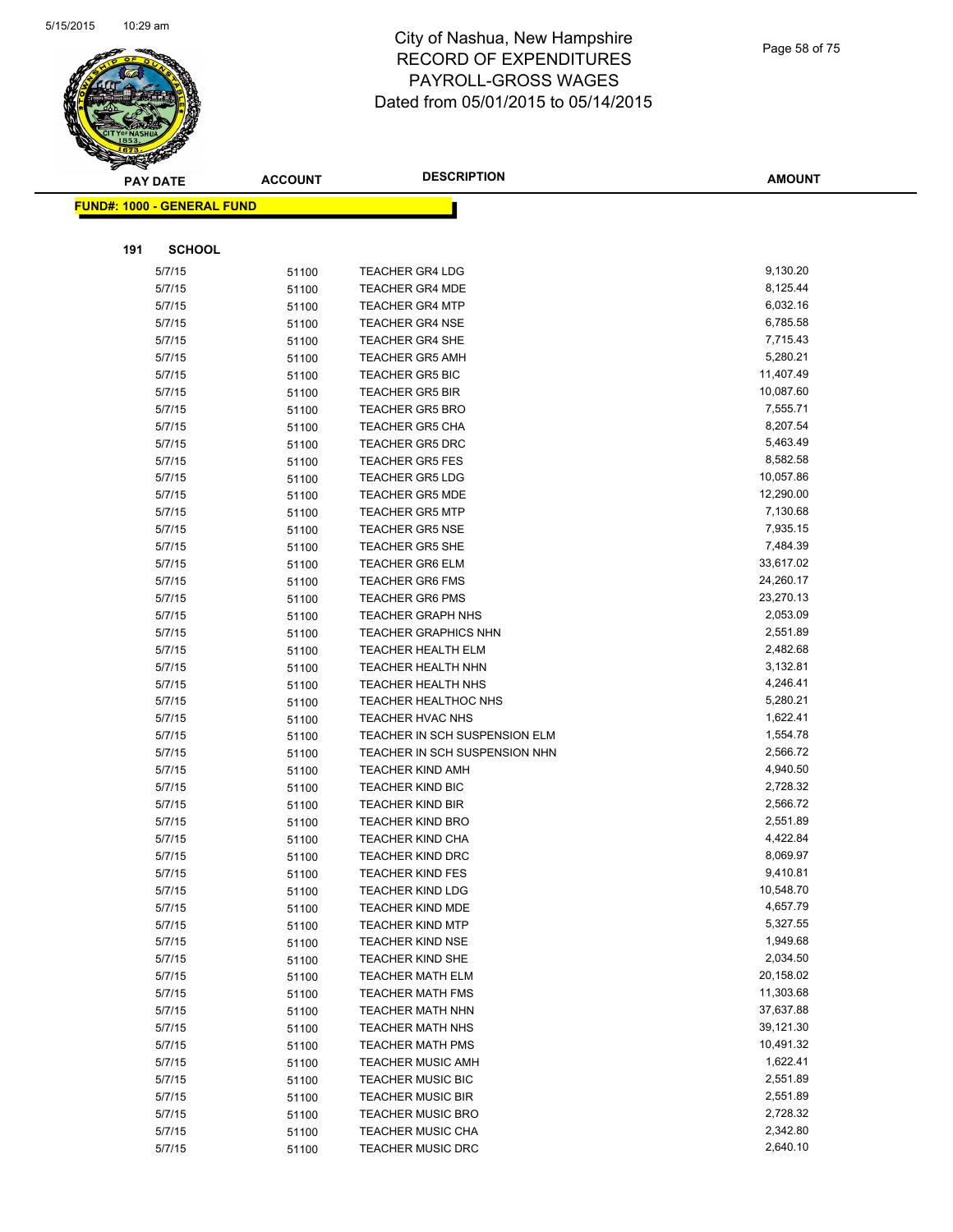

|     | <b>PAY DATE</b>                    | <b>ACCOUNT</b> | <b>DESCRIPTION</b>           | <b>AMOUNT</b> |
|-----|------------------------------------|----------------|------------------------------|---------------|
|     | <u> FUND#: 1000 - GENERAL FUND</u> |                |                              |               |
|     |                                    |                |                              |               |
|     |                                    |                |                              |               |
| 191 | <b>SCHOOL</b>                      |                |                              |               |
|     | 5/7/15                             | 51100          | <b>TEACHER MUSIC ELM</b>     | 3,695.16      |
|     | 5/7/15                             | 51100          | <b>TEACHER MUSIC FES</b>     | 2,551.89      |
|     | 5/7/15                             | 51100          | <b>TEACHER MUSIC FMS</b>     | 5,009.73      |
|     | 5/7/15                             | 51100          | <b>TEACHER MUSIC LDG</b>     | 2,650.82      |
|     | 5/7/15                             | 51100          | TEACHER MUSIC MDE            | 1,885.02      |
|     | 5/7/15                             | 51100          | <b>TEACHER MUSIC NHN</b>     | 5,329.40      |
|     | 5/7/15                             | 51100          | <b>TEACHER MUSIC NHS</b>     | 4,950.78      |
|     | 5/7/15                             | 51100          | <b>TEACHER MUSIC NSE</b>     | 1,961.91      |
|     | 5/7/15                             | 51100          | <b>TEACHER MUSIC PMS</b>     | 4,243.21      |
|     | 5/7/15                             | 51100          | <b>TEACHER MUSIC SHE</b>     | 2,398.89      |
|     | 5/7/15                             | 51100          | TEACHER PE BIC               | 1,949.68      |
|     | 5/7/15                             | 51100          | TEACHER PE BIR               | 2,650.82      |
|     | 5/7/15                             | 51100          | <b>TEACHER PE BRO</b>        | 2,640.11      |
|     | 5/7/15                             | 51100          | TEACHER PE CHA               | 2,551.88      |
|     | 5/7/15                             | 51100          | TEACHER PE DRC               | 2,728.32      |
|     | 5/7/15                             | 51100          | <b>TEACHER PE ELM</b>        | 6,935.32      |
|     | 5/7/15                             | 51100          | TEACHER PE FES               | 1,510.91      |
|     | 5/7/15                             | 51100          | TEACHER PE FMS               | 5,103.78      |
|     | 5/7/15                             | 51100          | <b>TEACHER PE LDG</b>        | 1,885.51      |
|     | 5/7/15                             | 51100          | <b>TEACHER PE MDE</b>        | 2,566.72      |
|     | 5/7/15                             | 51100          | <b>TEACHER PE MTP</b>        | 2,034.50      |
|     | 5/7/15                             | 51100          | TEACHER PE NHN               | 10,307.29     |
|     | 5/7/15                             | 51100          | TEACHER PE NHS               | 7,275.92      |
|     | 5/7/15                             | 51100          | TEACHER PE NSE               | 2,404.40      |
|     | 5/7/15                             | 51100          | TEACHER PE PMS               | 4,477.47      |
|     | 5/7/15                             | 51100          | TEACHER PE SHE               | 2,566.72      |
|     | 5/7/15                             | 51100          | <b>TEACHER PRESCHOOL BIC</b> | 8,133.38      |
|     | 5/7/15                             | 51100          | <b>TEACHER PRESCHOOL BRO</b> | 7,364.50      |
|     | 5/7/15                             | 51100          | TEACHER PRESCHOOL DRC        | 4,297.37      |
|     | 5/7/15                             | 51100          | <b>TEACHER PRESCHOOL MTP</b> | 2,728.32      |
|     | 5/7/15                             | 51100          | TEACHER PRESCHOOL NHS        | 1,126.68      |
|     | 5/7/15                             | 51100          | <b>TEACHER PRESCHOOL NSE</b> | 5,620.21      |
|     | 5/7/15                             | 51100          | <b>TEACHER READ AMH</b>      | 2,816.67      |
|     | 5/7/15                             | 51100          | TEACHER READ BIC             | 5,190.46      |
|     | 5/7/15                             | 51100          | <b>TEACHER READ BIR</b>      | 2,728.32      |
|     | 5/7/15                             | 51100          | TEACHER READ BRO             | 1,414.51      |
|     | 5/7/15                             | 51100          | <b>TEACHER READ DRC</b>      | 2,816.68      |
|     | 5/7/15                             | 51100          | <b>TEACHER READ ELM</b>      | 6,041.08      |
|     | 5/7/15                             | 51100          | <b>TEACHER READ FES</b>      | 2,728.32      |
|     | 5/7/15                             | 51100          | <b>TEACHER READ FMS</b>      | 5,295.04      |
|     | 5/7/15                             | 51100          | <b>TEACHER READ LDG</b>      | 2,373.78      |
|     | 5/7/15                             | 51100          | TEACHER READ MDE             | 2,728.32      |
|     | 5/7/15                             | 51100          | <b>TEACHER READ MTP</b>      | 1,955.78      |
|     | 5/7/15                             | 51100          | TEACHER READ NHN             | 1,762.11      |
|     | 5/7/15                             | 51100          | TEACHER READ NHS             | 3,224.40      |
|     | 5/7/15                             | 51100          | <b>TEACHER READ NSE</b>      | 2,728.32      |
|     | 5/7/15                             | 51100          | <b>TEACHER READ PMS</b>      | 4,389.81      |
|     | 5/7/15                             | 51100          | TEACHER READ SHE             | 2,566.72      |
|     | 5/7/15                             | 51100          | TEACHER SCIENCE ELM          | 19,784.89     |
|     | 5/7/15                             | 51100          | <b>TEACHER SCIENCE FMS</b>   | 8,489.21      |
|     | 5/7/15                             | 51100          | <b>TEACHER SCIENCE NHN</b>   | 32,360.02     |
|     | 5/7/15                             | 51100          | TEACHER SCIENCE NHS          | 43,333.82     |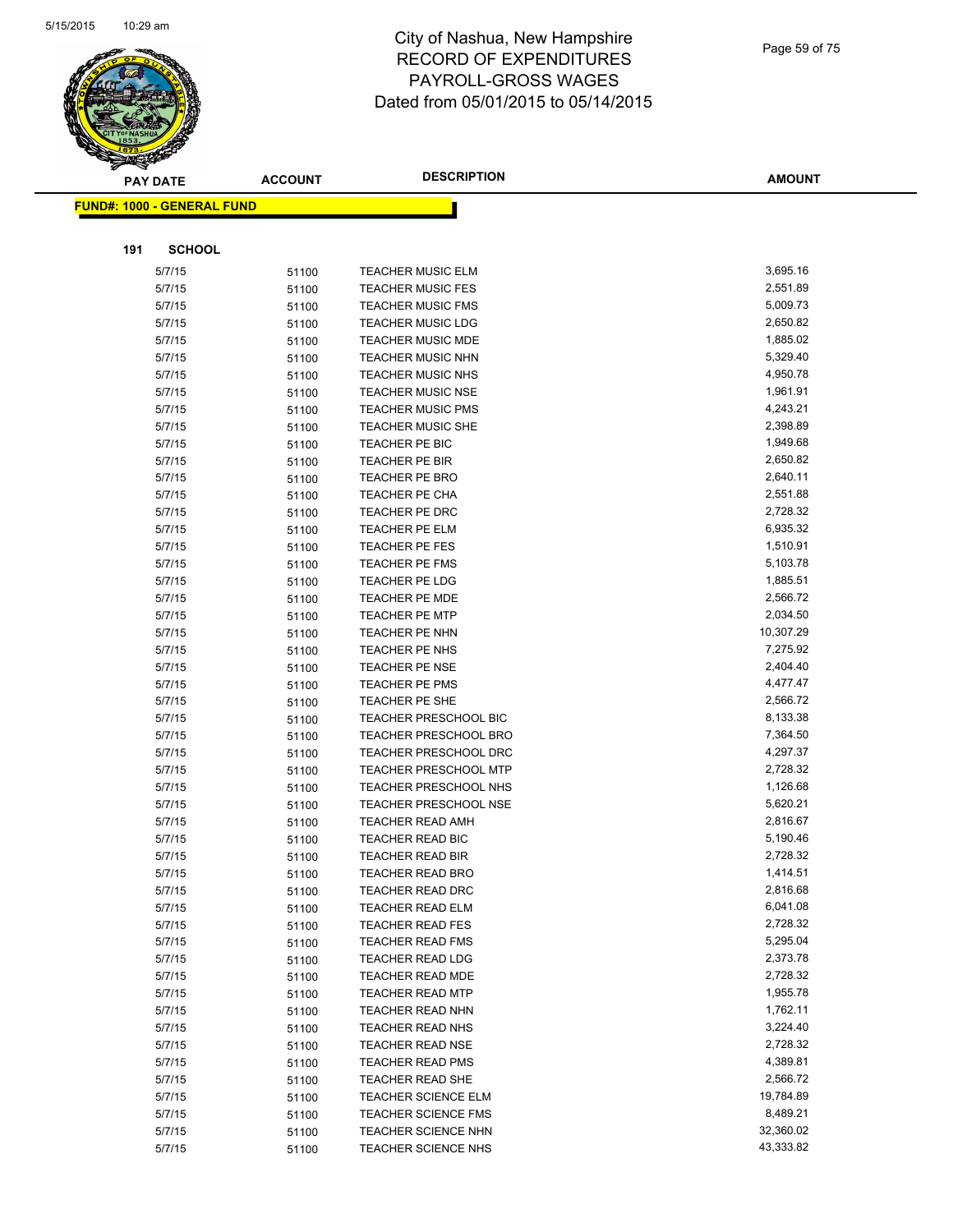

|     | <b>PAY DATE</b>                   | <b>ACCOUNT</b> | <b>DESCRIPTION</b>                                | <b>AMOUNT</b>      |
|-----|-----------------------------------|----------------|---------------------------------------------------|--------------------|
|     | <b>FUND#: 1000 - GENERAL FUND</b> |                |                                                   |                    |
|     |                                   |                |                                                   |                    |
| 191 | <b>SCHOOL</b>                     |                |                                                   |                    |
|     | 5/7/15                            | 51100          | <b>TEACHER SCIENCE PMS</b>                        | 10,156.54          |
|     | 5/7/15                            | 51100          | TEACHER SOCIAL STUDIES ELM                        | 15,004.03          |
|     | 5/7/15                            | 51100          | TEACHER SOCIAL STUDIES FMS                        | 13,513.15          |
|     | 5/7/15                            | 51100          | TEACHER SOCIAL STUDIES NHN                        | 33,767.85          |
|     | 5/7/15                            | 51100          | TEACHER SOCIAL STUDIES NHS                        | 34,838.30          |
|     | 5/7/15                            | 51100          | TEACHER SOCIAL STUDIES PMS                        | 11,056.35          |
|     | 5/7/15                            | 51100          | <b>TEACHER SPED BIC</b>                           | 6,081.17           |
|     | 5/7/15                            | 51100          | <b>TEACHER SPED BIR</b>                           | 5,127.21           |
|     | 5/7/15                            | 51100          | <b>TEACHER SPED BRO</b>                           | 5,545.00           |
|     | 5/7/15                            | 51100          | <b>TEACHER SPED CHA</b>                           | 10,224.58          |
|     | 5/7/15                            | 51100          | <b>TEACHER SPED DRC</b>                           | 2,566.72           |
|     | 5/7/15                            | 51100          | <b>TEACHER SPED ELM</b>                           | 19,898.63          |
|     | 5/7/15                            | 51100          | <b>TEACHER SPED FES</b>                           | 5,327.55           |
|     | 5/7/15                            | 51100          | <b>TEACHER SPED FMS</b>                           | 6,589.38           |
|     | 5/7/15                            | 51100          | <b>TEACHER SPED LDG</b>                           | 2,204.18           |
|     | 5/7/15                            | 51100          | <b>TEACHER SPED MDE</b>                           | 6,261.26           |
|     | 5/7/15                            | 51100          | <b>TEACHER SPED MTP</b>                           | 5,280.21           |
|     | 5/7/15                            | 51100          | <b>TEACHER SPED NHN</b>                           | 19,690.62          |
|     | 5/7/15                            | 51100          | <b>TEACHER SPED NHS</b>                           | 31,289.58          |
|     | 5/7/15                            | 51100          | TEACHER SPED NSE                                  | 1,961.91           |
|     | 5/7/15                            | 51100          | <b>TEACHER SPED PMS</b>                           | 11,979.11          |
|     | 5/7/15                            | 51100          | <b>TEACHER SPED SHE</b>                           | 5,280.21           |
|     | 5/7/15                            | 51100          | <b>TEACHER TECHED ELM</b>                         | 8,360.45           |
|     | 5/7/15                            | 51100          | <b>TEACHER TECHED FMS</b>                         | 5,383.40           |
|     | 5/7/15                            | 51100          | <b>TEACHER TECHED NHN</b>                         | 8,221.01           |
|     | 5/7/15                            | 51100          | <b>TEACHER TECHED NHS</b>                         | 10,952.22          |
|     | 5/7/15                            | 51100          | <b>TEACHER TECHED PMS</b>                         | 5,456.64           |
|     | 5/7/15                            | 51100          | TEACHER TV PROD NHS                               | 2,566.72           |
|     | 5/7/15                            | 51100          | <b>TEACHER VISION WID</b>                         | 5,161.68           |
|     | 5/14/15                           | 51100          | TECH INTERGRATION ASST AMH                        | 1,247.96           |
|     | 5/14/15                           | 51100          | TECH INTERGRATION ASST BIC                        | 659.63             |
|     | 5/14/15                           | 51100          | TECH INTERGRATION ASST CHA                        | 547.80             |
|     | 5/14/15                           | 51100          | TECH INTERGRATION ASST FES                        | 626.23             |
|     | 5/14/15                           | 51100          | TECH INTERGRATION ASST LDG                        | 562.60             |
|     | 5/14/15                           | 51100          | TECH INTERGRATION ASST MDE                        | 621.05             |
|     | 5/14/15                           | 51100          | TECH INTERGRATION ASST NSE                        | 605.12             |
|     | 5/14/15                           | 51100          | TECH INTERGRATION ASST SHE                        | 547.80             |
|     | 5/7/15                            | 51200          | CLERICAL BOARD OF ED SUP                          | 652.78             |
|     | 5/14/15                           | 51200          | CLERICAL BOARD OF ED SUP                          | 705.83             |
|     | 5/14/15                           | 51200          | CLERICAL PRINCIPAL NHN                            | 257.55             |
|     | 5/14/15                           | 51200          | CLERICAL VOLUNTEER SUP                            | 369.15             |
|     | 5/14/15                           | 51200          | <b>CROSSING GUARD WPO</b><br><b>CUSTODIAN CHA</b> | 1,879.28<br>339.00 |
|     | 5/7/15                            | 51200          |                                                   | 339.00             |
|     | 5/14/15                           | 51200          | <b>CUSTODIAN CHA</b>                              | 323.60             |
|     | 5/7/15                            | 51200          | <b>CUSTODIAN NHN</b>                              | 323.60             |
|     | 5/14/15<br>5/7/15                 | 51200          | <b>CUSTODIAN NHN</b><br>DATA ANALYST              | 1,421.53           |
|     | 5/7/15                            | 51200          | DIRECTOR ADULT ED                                 | 84.00              |
|     | 5/14/15                           | 51200          | FOOD SERVICE ASST PT AMH                          | 45.50              |
|     | 5/14/15                           | 51200<br>51200 | FOOD SERVICE ASST PT CHA                          | 36.40              |
|     | 5/14/15                           | 51200          | FOOD SERVICE ASST PT FMS                          | 83.15              |
|     | 5/14/15                           | 51200          | FOOD SERVICE ASST PT MDE                          | 11.38              |
|     |                                   |                |                                                   |                    |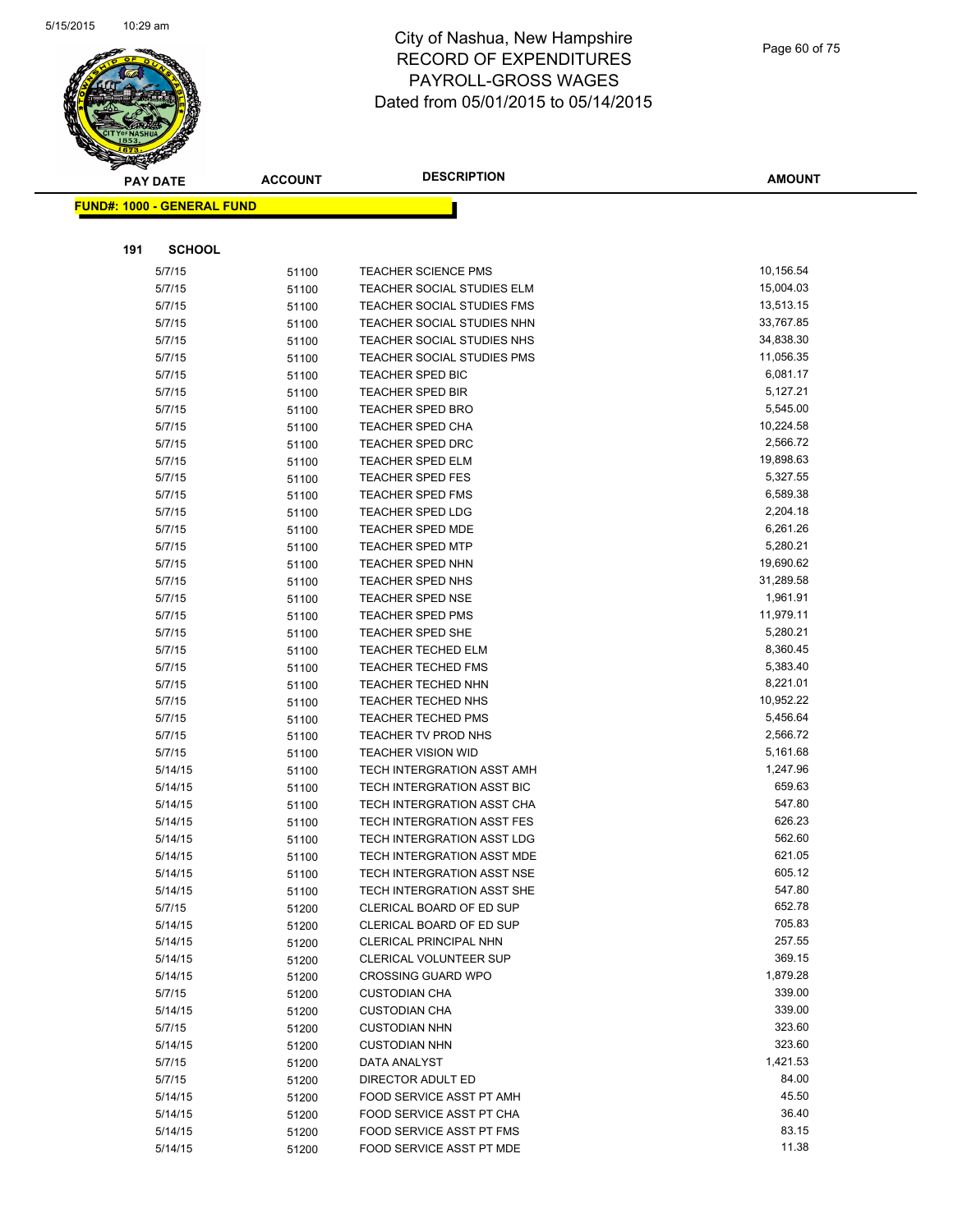

|     | <b>PAY DATE</b>                   | <b>ACCOUNT</b> | <b>DESCRIPTION</b>                  | <b>AMOUNT</b>    |
|-----|-----------------------------------|----------------|-------------------------------------|------------------|
|     | <b>FUND#: 1000 - GENERAL FUND</b> |                |                                     |                  |
|     |                                   |                |                                     |                  |
|     |                                   |                |                                     |                  |
| 191 | <b>SCHOOL</b>                     |                |                                     |                  |
|     | 5/14/15                           | 51200          | FOOD SERVICE ASST PT NSE            | 29.58            |
|     | 5/14/15                           | 51200          | FOOD SERVICE COOK LDG               | 51.60            |
|     | 5/7/15                            | 51200          | <b>GUIDANCE COUNSELOR ELM</b>       | 62.50            |
|     | 5/7/15                            | 51200          | GUIDANCE COUNSELOR NHS              | 802.91           |
|     | 5/14/15                           | 51200          | <b>INSTRUMENTAL MUSIC</b>           | 1,137.50         |
|     | 5/14/15                           | 51200          | LUNCH MONITOR AMH                   | 543.73           |
|     | 5/14/15                           | 51200          | LUNCH MONITOR BIC                   | 714.83           |
|     | 5/14/15                           | 51200          | LUNCH MONITOR BIR                   | 830.44           |
|     | 5/14/15                           | 51200          | LUNCH MONITOR BRO                   | 452.00           |
|     | 5/14/15                           | 51200          | LUNCH MONITOR CHA                   | 687.10           |
|     | 5/14/15                           | 51200          | LUNCH MONITOR DRC                   | 674.89           |
|     | 5/14/15                           | 51200          | LUNCH MONITOR ELM                   | 279.72           |
|     | 5/14/15                           | 51200          | LUNCH MONITOR FES                   | 900.05           |
|     | 5/14/15                           | 51200          | LUNCH MONITOR FMS                   | 262.19           |
|     | 5/14/15                           | 51200          | LUNCH MONITOR LDG                   | 796.90           |
|     | 5/14/15                           | 51200          | LUNCH MONITOR MDE                   | 607.65           |
|     | 5/14/15                           | 51200          | LUNCH MONITOR MTP                   | 268.41           |
|     | 5/14/15                           | 51200          | LUNCH MONITOR NHN                   | 423.75           |
|     | 5/14/15                           | 51200          | LUNCH MONITOR NHS                   | 415.28<br>406.80 |
|     | 5/14/15                           | 51200          | LUNCH MONITOR NSE                   | 282.50           |
|     | 5/14/15                           | 51200          | LUNCH MONITOR PMS                   | 632.92           |
|     | 5/14/15                           | 51200          | LUNCH MONITOR SHE                   | 770.67           |
|     | 5/7/15                            | 51200          | <b>NURSE FES</b>                    | 80.85            |
|     | 5/14/15<br>5/14/15                | 51200          | PARA ALT PMS<br>PARA DW SPEC ED BIR | 276.34           |
|     | 5/14/15                           | 51200          | PARA DW SPEC ED BRO                 | 18.20            |
|     | 5/14/15                           | 51200          | PARA DW SPEC ED MTP                 | 168.50           |
|     | 5/7/15                            | 51200          | PARA DW SPEC ED NHN                 | 200.00           |
|     | 5/14/15                           | 51200<br>51200 | PARA DW SPEC ED NHN                 | 100.00           |
|     | 5/14/15                           | 51200          | PARA ELL FES                        | 34.13            |
|     | 5/14/15                           | 51200          | PARA INST AMH                       | 726.84           |
|     | 5/14/15                           | 51200          | PARA INST BIC                       | 661.05           |
|     | 5/14/15                           | 51200          | PARA INST BIR                       | 45.50            |
|     | 5/14/15                           | 51200          | PARA INST DRC                       | 63.70            |
|     | 5/14/15                           | 51200          | <b>PARA INST FES</b>                | 27.30            |
|     | 5/14/15                           | 51200          | PARA INST FMS                       | 22.75            |
|     | 5/14/15                           | 51200          | PARA INST LDG                       | 34.13            |
|     | 5/14/15                           | 51200          | PARA INST MTP                       | 334.50           |
|     | 5/14/15                           | 51200          | PARA INST NHN                       | 291.39           |
|     | 5/14/15                           | 51200          | <b>PARA INST PMS</b>                | 45.50            |
|     | 5/14/15                           | 51200          | PARA INST SHE                       | 245.70           |
|     | 5/14/15                           | 51200          | PARA LIB NHN                        | 273.45           |
|     | 5/14/15                           | 51200          | PARA LIB PMS                        | 230.87           |
|     | 5/14/15                           | 51200          | PARA MEDIA NHS                      | 196.66           |
|     | 5/14/15                           | 51200          | PARA MUSIC FMS                      | 322.30           |
|     | 5/14/15                           | 51200          | PARA PRE SCH BIC                    | 2,723.80         |
|     | 5/14/15                           | 51200          | PARA PRE SCH BRO                    | 1,529.19         |
|     | 5/14/15                           | 51200          | PARA PRE SCH DRC                    | 2,288.48         |
|     | 5/14/15                           | 51200          | PARA PRE SCH MTP                    | 1,031.76         |
|     | 5/14/15                           | 51200          | PARA PRE SCH NSE                    | 4,155.65         |
|     | 5/14/15                           | 51200          | PARA TTI DRC                        | 244.45           |
|     | 5/14/15                           | 51200          | PARA TTI LDG                        | 77.00            |
|     |                                   |                |                                     |                  |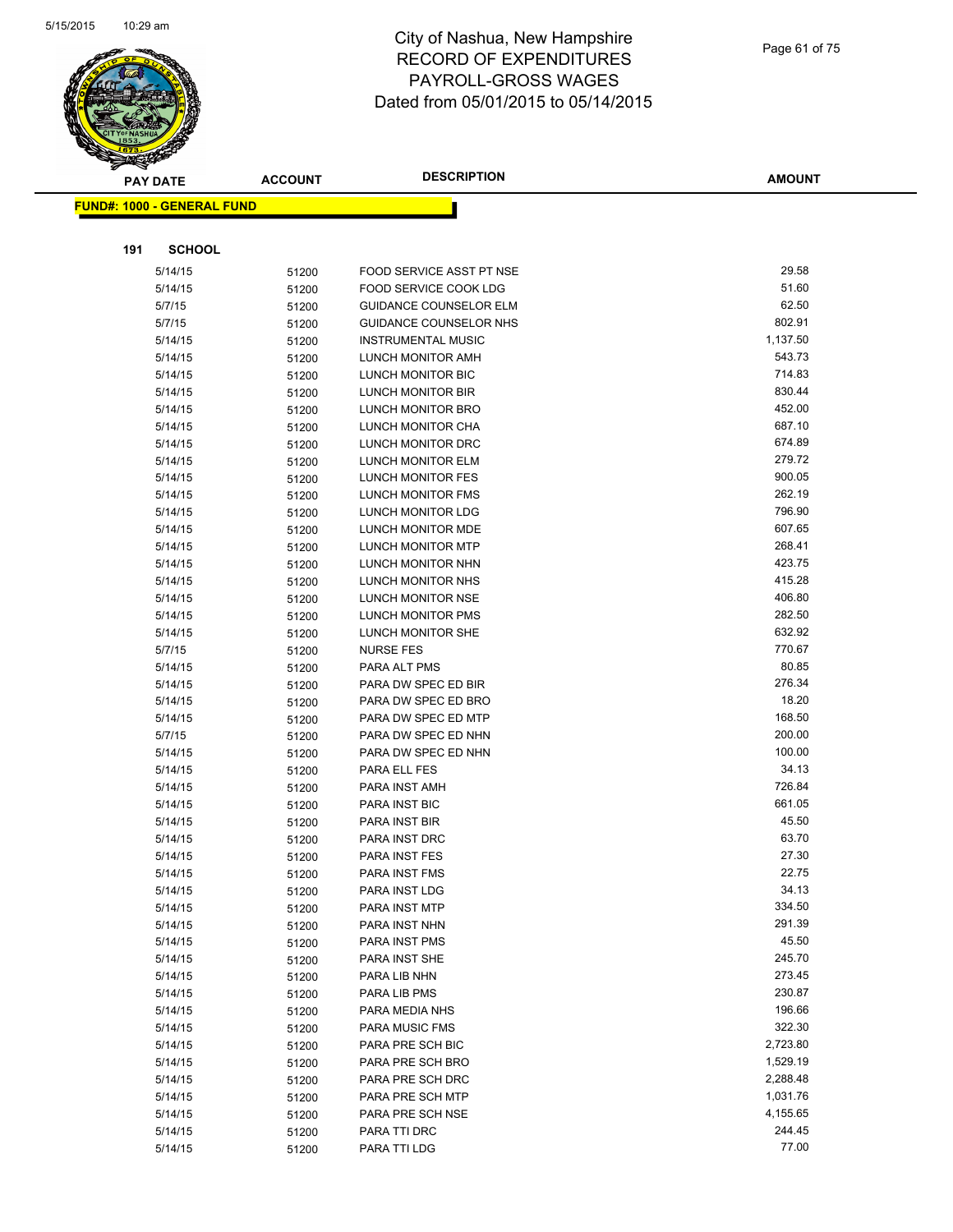

|                                   | <b>ACCOUNT</b> | <b>DESCRIPTION</b>                     | <b>AMOUNT</b> |
|-----------------------------------|----------------|----------------------------------------|---------------|
| <b>FUND#: 1000 - GENERAL FUND</b> |                |                                        |               |
|                                   |                |                                        |               |
| 191<br><b>SCHOOL</b>              |                |                                        |               |
| 5/7/15                            | 51200          | SCHOOL PSYCHOLOGIST WID                | 4,031.75      |
| 5/7/15                            | 51200          | SOCIAL WORKER FMS                      | 187.50        |
| 5/7/15                            | 51200          | SPEECH LANG PATHOLOGIST WID            | 13,359.23     |
| 5/7/15                            | 51200          | STUDENT ACTIVITY COORD NHN             | 1,045.47      |
| 5/14/15                           | 51200          | <b>SUB CLERICAL</b>                    | 356.41        |
| 5/14/15                           | 51200          | <b>SUB LUNCH MONITOR</b>               | 34.13         |
| 5/14/15                           | 51200          | <b>SUB TEACHER</b>                     | 287.50        |
| 5/7/15                            | 51200          | TEACHER ART NHN                        | 651.48        |
| 5/7/15                            | 51200          | TEACHER BEHAVIOR SPEC WID              | 1,026.69      |
| 5/7/15                            | 51200          | TEACHER BIO TEC NHN                    | 520.61        |
| 5/7/15                            | 51200          | <b>TEACHER ENGLISH NHN</b>             | 1,883.38      |
| 5/7/15                            | 51200          | TEACHER ENGLISH NHS                    | 276.62        |
| 5/7/15                            | 51200          | <b>TEACHER FOREIGN LANG FMS</b>        | 959.58        |
| 5/7/15                            | 51200          | TEACHER GR2 SHE                        | 37.50         |
| 5/7/15                            | 51200          | <b>TEACHER GR6 FMS</b>                 | 187.50        |
| 5/7/15                            | 51200          | TEACHER INST SPED WID                  | 1,899.01      |
| 5/7/15                            | 51200          | <b>TEACHER KIND BIC</b>                | 2,311.11      |
| 5/7/15                            | 51200          | <b>TEACHER KIND BIR</b>                | 881.08        |
| 5/7/15                            | 51200          | <b>TEACHER MATH FMS</b>                | 445.57        |
| 5/7/15                            | 51200          | <b>TEACHER MATH NHN</b>                | 1,158.20      |
| 5/7/15                            | 51200          | <b>TEACHER MUSIC AMH</b>               | 87.50         |
| 5/7/15                            | 51200          | <b>TEACHER MUSIC DRC</b>               | 125.00        |
| 5/7/15                            | 51200          | <b>TEACHER MUSIC ELM</b>               | 987.82        |
| 5/7/15                            | 51200          | <b>TEACHER MUSIC MTP</b>               | 1,199.43      |
| 5/7/15                            | 51200          | <b>TEACHER PE NHS</b>                  | 236.54        |
| 5/7/15                            | 51200          | <b>TEACHER READ ELM</b>                | 1,612.20      |
| 5/7/15                            | 51200          | <b>TEACHER SCIENCE ELM</b>             | 25.00         |
| 5/7/15                            | 51200          | TEACHER SOCIAL STUDIES NHN             | 950.00        |
| 5/7/15                            | 51200          | TEACHER SPED FMS                       | 187.50        |
| 5/7/15                            | 51200          | TEACHER SPED NHN                       | 5,690.62      |
| 5/7/15                            | 51200          | TEACHER SPED NHS                       | 881.08        |
| 5/7/15                            | 51200          | <b>TEACHER VISION WIDE</b>             | 1,091.33      |
| 5/7/15                            | 51300          | OVERTIME-REGULAR                       | 2,826.49      |
| 5/14/15                           | 51300          | OVERTIME-REGULAR                       | 5,070.54      |
| 4/2/15                            | 51400          | <b>WAGES TEMP-SEASONAL</b>             | (992.00)      |
| 5/7/15                            | 51400          | WAGES TEMP-SEASONAL                    | 1,159.20      |
| 5/14/15                           | 51400          | <b>WAGES TEMP-SEASONAL</b>             | 1,288.00      |
| 5/7/15                            | 51412          | WAGES PER DIEM                         | 3,802.57      |
| 5/14/15                           | 51412          | <b>WAGES PER DIEM</b>                  | 39,349.49     |
| 5/14/15                           | 51600          | <b>LONGEVITY</b>                       | 2,945.74      |
| 5/7/15                            | 51650          | <b>ADDITIONAL HOURS</b>                | 1,259.34      |
| 5/14/15                           | 51650          | ADDITIONAL HOURS                       | 562.74        |
| 4/2/15                            | 51700          | <b>STIPENDS</b>                        | 992.00        |
| 5/7/15                            | 51700          | <b>STIPENDS</b>                        | 153.43        |
|                                   |                | <b>RETIREMENT &amp; SEPARATION PAY</b> | 11,157.56     |
| 5/7/15                            | 51750          |                                        |               |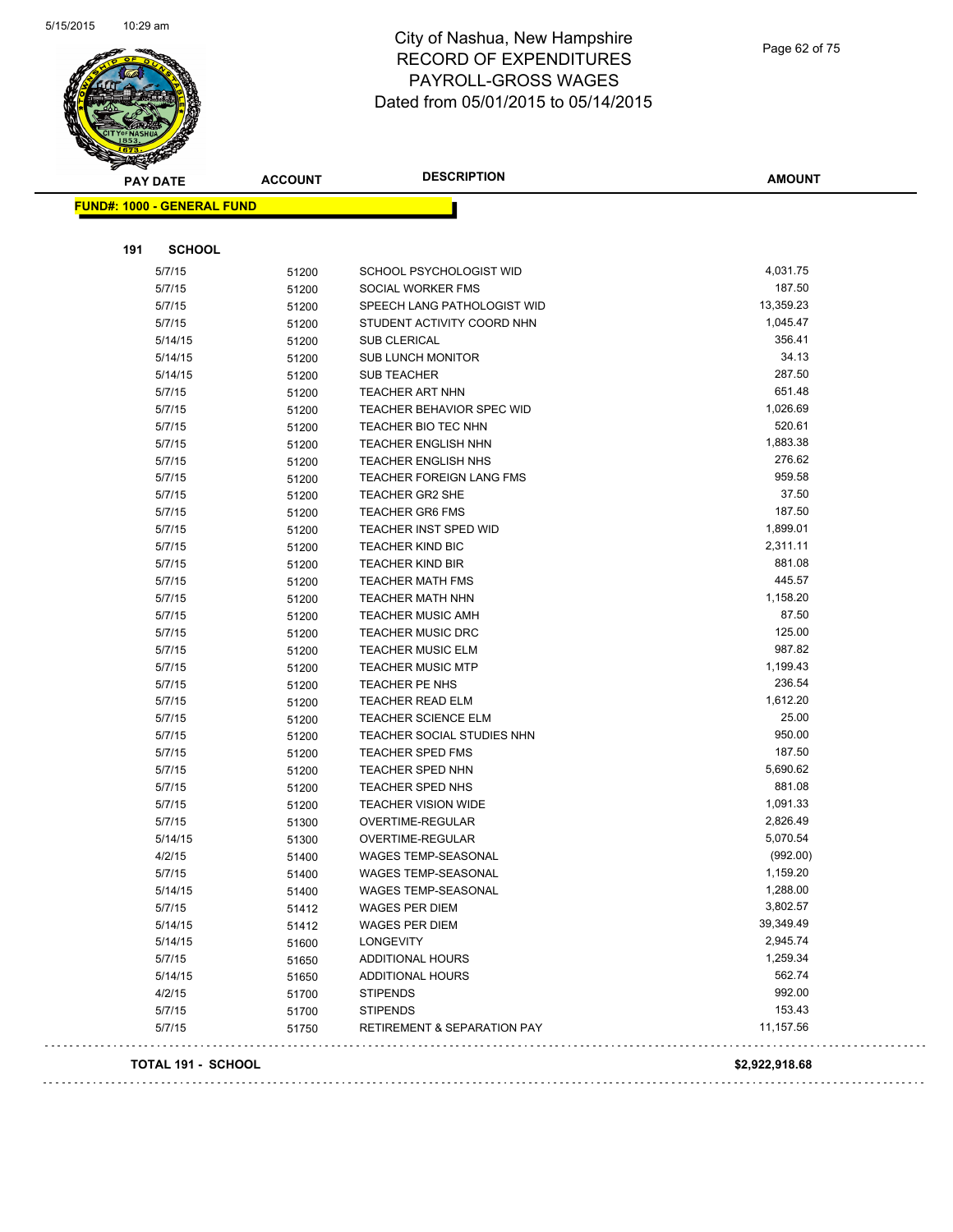| 5/15/2015 | 10:29 am                                         |                | City of Nashua, New Hampshire<br><b>RECORD OF EXPENDITURES</b><br>PAYROLL-GROSS WAGES<br>Dated from 05/01/2015 to 05/14/2015 | Page 63 of 75          |
|-----------|--------------------------------------------------|----------------|------------------------------------------------------------------------------------------------------------------------------|------------------------|
|           | <b>PAY DATE</b>                                  | <b>ACCOUNT</b> | <b>DESCRIPTION</b>                                                                                                           | <b>AMOUNT</b>          |
|           | TOTAL FUND 1000 - GENERAL FUND                   |                |                                                                                                                              | \$4,786,467.00         |
|           | <b>FUND#: 1001 - GF-CAPITAL IMPROVEMENTS</b>     |                |                                                                                                                              |                        |
|           |                                                  |                |                                                                                                                              |                        |
|           | 161<br><b>STREETS-CAP IMP</b>                    |                |                                                                                                                              |                        |
|           | 4/30/15<br>4/30/15                               | 51300<br>81100 | OVERTIME-REGULAR<br>CAPITAL IMPROVEMENTS                                                                                     | (4,282.69)<br>4,282.69 |
|           | <b>TOTAL 161 - STREETS-CAP IMP</b>               |                |                                                                                                                              | \$0.00                 |
|           | <b>TOTAL FUND 1001 - GF-CAPITAL IMPROVEMENTS</b> |                |                                                                                                                              | \$0.00                 |
|           | <b>FUND#: 2100 - FOOD SERVICES FUND</b>          |                |                                                                                                                              |                        |
|           | 5/7/15                                           | 51100          | CLERICAL FOOD SERVICE NHS                                                                                                    | 709.89                 |
|           | 5/14/15                                          | 51100          | CLERICAL FOOD SERVICE NHS                                                                                                    | 709.90                 |
|           | 5/14/15                                          | 51100          | DELIVERY DRIVER FOOD SERVICE                                                                                                 | 766.98                 |
|           | 5/7/15                                           | 51100          | DIRECTOR FOOD SERVICE                                                                                                        | 2,930.90               |
|           | 5/7/15<br>5/14/15                                | 51100<br>51100 | FOOD SERVICE BUSINESS MANAGER<br><b>FOOD SERVICE COOK AMH</b>                                                                | 2,085.31<br>491.40     |

| 5/7/15  | 51100 | <b>FOOD SERVICE BUSINESS MANAGER</b> | 2,085.31  |
|---------|-------|--------------------------------------|-----------|
| 5/14/15 | 51100 | FOOD SERVICE COOK AMH                | 491.40    |
| 5/14/15 | 51100 | <b>FOOD SERVICE COOK BIC</b>         | 491.40    |
| 5/14/15 | 51100 | <b>FOOD SERVICE COOK BIR</b>         | 491.40    |
| 5/14/15 | 51100 | FOOD SERVICE COOK BRO                | 491.40    |
| 5/14/15 | 51100 | FOOD SERVICE COOK CHA                | 491.40    |
| 5/14/15 | 51100 | FOOD SERVICE COOK DRC                | 487.89    |
| 5/14/15 | 51100 | <b>FOOD SERVICE COOK ELM</b>         | 1,003.80  |
| 5/14/15 | 51100 | FOOD SERVICE COOK FMS                | 501.90    |
| 5/14/15 | 51100 | <b>FOOD SERVICE COOK LDG</b>         | 473.90    |
| 5/14/15 | 51100 | FOOD SERVICE COOK MDE                | 473.90    |
| 5/14/15 | 51100 | FOOD SERVICE COOK NHN                | 1,035.65  |
| 5/14/15 | 51100 | <b>FOOD SERVICE COOK NHS</b>         | 973.35    |
| 5/14/15 | 51100 | <b>FOOD SERVICE COOK NSE</b>         | 470.40    |
| 5/14/15 | 51100 | <b>FOOD SERVICE COOK PMS</b>         | 501.90    |
| 5/14/15 | 51100 | FOOD SERVICE COOK SHE                | 473.90    |
| 5/7/15  | 51100 | <b>FOOD SERVICE SITE CORD</b>        | 11,439.23 |
| 5/14/15 | 51100 | <b>FOOD SERVICECOOK MTP</b>          | 452.91    |
| 5/14/15 | 51200 | FOOD SERVICE ASST PT AMH             | 523.25    |
| 5/14/15 | 51200 | <b>FOOD SERVICE ASST PT BIC</b>      | 541.60    |
| 5/14/15 | 51200 | <b>FOOD SERVICE ASST PT BIR</b>      | 425.65    |
| 5/14/15 | 51200 | FOOD SERVICE ASST PT BRO             | 354.90    |
| 5/14/15 | 51200 | FOOD SERVICE ASST PT CHA             | 532.35    |
| 5/14/15 | 51200 | FOOD SERVICE ASST PT DRC             | 870.76    |
| 5/14/15 | 51200 | <b>FOOD SERVICE ASST PT ELM</b>      | 2,632.06  |
| 5/14/15 | 51200 | <b>FOOD SERVICE ASST PT FES</b>      | 1,096.33  |
| 5/14/15 | 51200 | <b>FOOD SERVICE ASST PT FMS</b>      | 2,583.79  |
| 5/14/15 | 51200 | FOOD SERVICE ASST PT LDG             | 941.40    |
| 5/14/15 | 51200 | FOOD SERVICE ASST PT MDE             | 563.81    |
| 5/14/15 | 51200 | <b>FOOD SERVICE ASST PT MTP</b>      | 477.25    |
| 5/14/15 | 51200 | FOOD SERVICE ASST PT NHN             | 4,469.11  |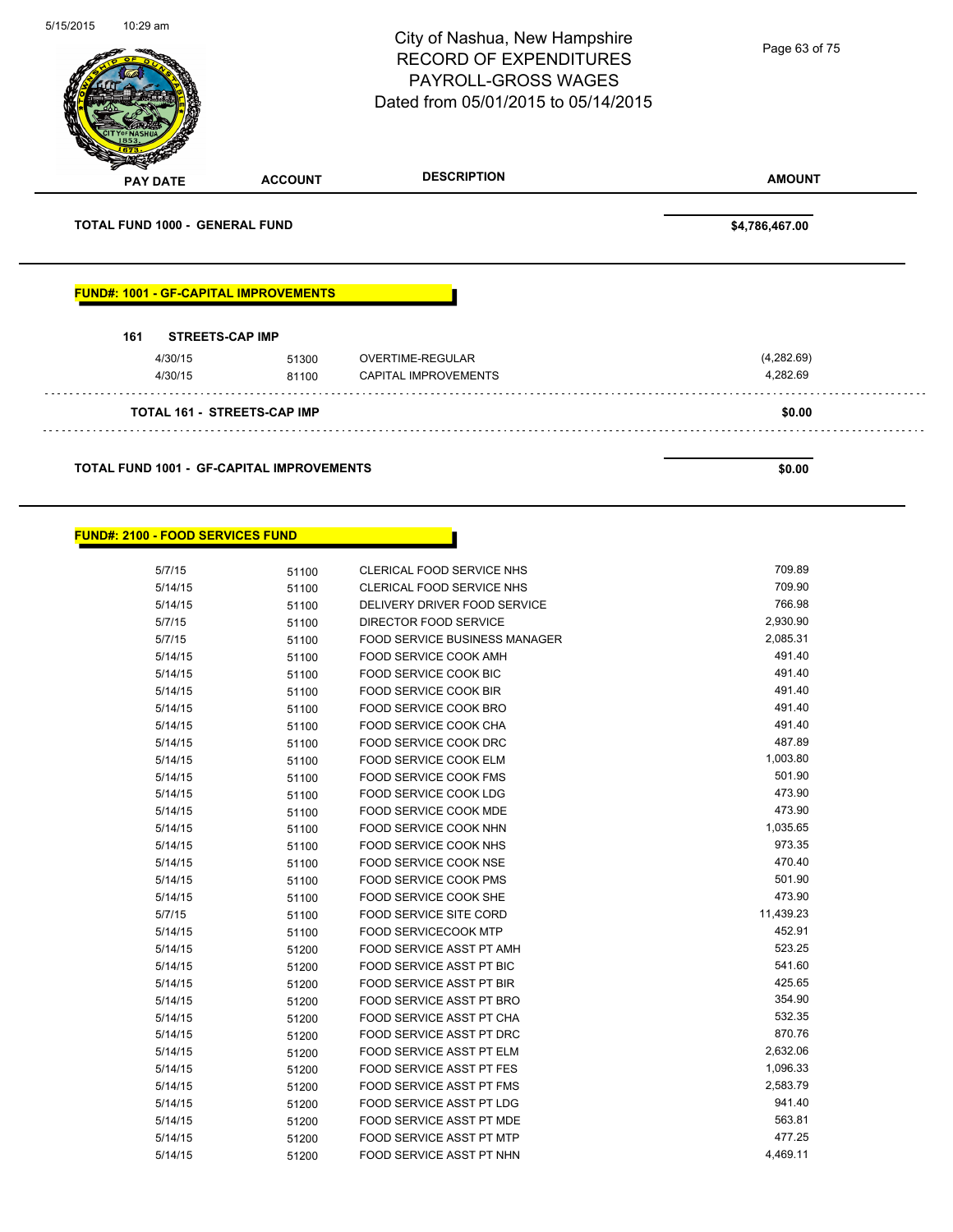

| <b>PAY DATE</b>                                                                                        | <b>ACCOUNT</b> | <b>DESCRIPTION</b>              | <b>AMOUNT</b> |
|--------------------------------------------------------------------------------------------------------|----------------|---------------------------------|---------------|
| <b>FUND#: 2100 - FOOD SERVICES FUND</b>                                                                |                |                                 |               |
| 5/14/15                                                                                                | 51200          | FOOD SERVICE ASST PT NHS        | 4,140.05      |
| 5/14/15                                                                                                | 51200          | FOOD SERVICE ASST PT NSE        | 289.25        |
| 5/14/15                                                                                                | 51200          | <b>FOOD SERVICE ASST PT PMS</b> | 2,362.45      |
| 5/14/15                                                                                                | 51200          | FOOD SERVICE ASST PT SHE        | 527.15        |
| 5/7/15                                                                                                 | 51300          | OVERTIME-REGULAR                | 36.21         |
| 5/14/15                                                                                                | 51300          | OVERTIME-REGULAR                | 49.00         |
| 5/14/15                                                                                                | 51412          | <b>WAGES PER DIEM</b>           | 1,969.23      |
| <b>TOTAL FUND 2100 - FOOD SERVICES FUND</b>                                                            |                |                                 | \$53,334.31   |
| <b>FUND#: 2201 - DRIVERS EDUCATION FUND</b>                                                            |                |                                 |               |
| 5/7/15                                                                                                 | 51200          | ADULT ED DIPOLMA INST           | 225.00        |
| 5/14/15                                                                                                | 51200          | <b>DRIVER INSTRUCTOR</b>        | 475.00        |
|                                                                                                        |                | ELL OUTREACH WORKER HOURLY      | 100.00        |
| 5/14/15                                                                                                | 51200          |                                 |               |
| 5/7/15                                                                                                 | 51200          | TEACHER TECHED ELM              | 300.00        |
| 5/7/15                                                                                                 | 51200          | <b>TEACHER TECHED PMS</b>       | 400.00        |
|                                                                                                        |                |                                 | \$1,500.00    |
| <b>TOTAL FUND 2201 - DRIVERS EDUCATION FUND</b><br><b>FUND#: 2207 - ADULT ED/CONTINUING ED</b>         |                |                                 |               |
| 5/14/15                                                                                                |                | ADULT ED ENRICHMENT INST        | 175.00        |
| 5/14/15                                                                                                | 51200<br>51200 | ADULT ED ENRICHMENT TEACHER     | 50.00         |
| 5/14/15                                                                                                | 51200          | CLERICAL SPECIAL ED NHN         | 37.50         |
| 5/14/15                                                                                                |                | <b>SUB TEACHER</b>              | 150.00        |
| 5/7/15                                                                                                 | 51200<br>51200 | <b>TEACHER TTI MTP</b>          | 50.00         |
|                                                                                                        |                |                                 | \$462.50      |
|                                                                                                        |                |                                 |               |
| <b>TOTAL FUND 2207 - ADULT ED/CONTINUING ED</b><br><b>FUND#: 2222 - AFTER SCHOOL PROGRAM</b><br>5/7/15 | 51200          | 21 CENTURY ELEM MFAM RES COORD  | 81.28         |

| 5/7/15  | 51200 | 21 CENTURY ELEM MFAM RES COORD | 81.ZO    |
|---------|-------|--------------------------------|----------|
| 5/14/15 | 51200 | 21ST CENTURY INSTRUCTOR        | 1,925.36 |
| 5/14/15 | 51200 | FOOD SERVICE COOK LDG          | 35.00    |
| 5/7/15  | 51200 | <b>GUIDANCE COUNSELOR FES</b>  | 49.60    |
| 5/7/15  | 51200 | LIBRARIAN AMH                  | 98.35    |
| 5/14/15 | 51200 | LUNCH MONITOR DRC              | 223.44   |
| 5/14/15 | 51200 | LUNCH MONITOR SHE              | 295.06   |
| 5/14/15 | 51200 | PARA DW SPEC ED AMH            | 33.38    |
| 5/14/15 | 51200 | <b>PARA ELL MTP</b>            | 221.00   |
| 5/14/15 | 51200 | PARA INST AMH                  | 41.68    |
| 5/14/15 | 51200 | <b>PARA INST DRC</b>           | 163.45   |
| 5/14/15 | 51200 | <b>PARA INST FES</b>           | 254.43   |
| 5/14/15 | 51200 | <b>PARA INST LDG</b>           | 368.49   |
| 5/14/15 | 51200 | <b>PARA INST MTP</b>           | 35.00    |
| 5/14/15 | 51200 | <b>PARA INST NHN</b>           | 90.03    |
| 5/14/15 | 51200 | <b>PARA INST PMS</b>           | 125.03   |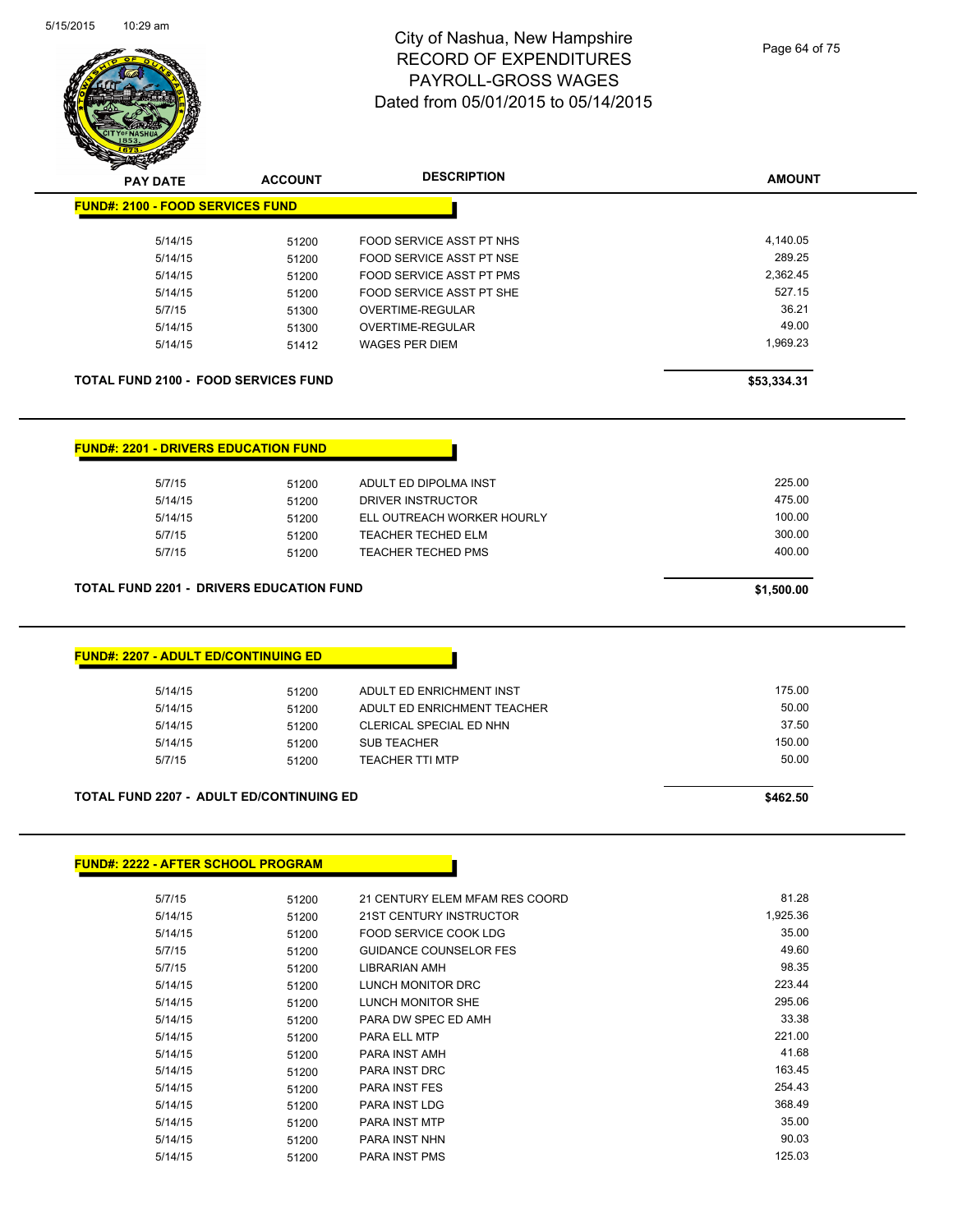

| <b>PAY DATE</b>                                         | <b>ACCOUNT</b> | <b>DESCRIPTION</b>         | <b>AMOUNT</b> |
|---------------------------------------------------------|----------------|----------------------------|---------------|
| <b>FUND#: 2222 - AFTER SCHOOL PROGRAM</b>               |                |                            |               |
| 5/14/15                                                 | 51200          | PARA KIND AMH              | 105.00        |
| 5/14/15                                                 | 51200          | PARA KIND LDG              | 83.35         |
| 5/14/15                                                 | 51200          | PARA MEDIA NHN             | 30.63         |
| 5/14/15                                                 | 51200          | PARA PRE SCH MTP           | 140.00        |
| 5/14/15                                                 | 51200          | PARA TTI DRC               | 30.63         |
| 5/7/15                                                  | 51200          | <b>TEACHER GR2 AMH</b>     | 50.00         |
| 5/7/15                                                  | 51200          | <b>TEACHER GR3 DRC</b>     | 85.00         |
| 5/7/15                                                  | 51200          | <b>TEACHER GR3 SHE</b>     | 17.50         |
| 5/7/15                                                  | 51200          | <b>TEACHER GR4 LDG</b>     | 35.00         |
| 5/7/15                                                  | 51200          | <b>TEACHER KIND DRC</b>    | 50.00         |
| 5/7/15                                                  | 51200          | TEACHER SPED FES           | 56.70         |
| 5/7/15                                                  | 51200          | <b>TEACHER SPED LDG</b>    | 91.68         |
| 5/7/15                                                  | 51200          | <b>TEACHER TTI LDG</b>     | 85.00         |
| <b>TOTAL FUND 2222 - AFTER SCHOOL PROGRAM</b>           |                |                            | \$4,901.07    |
| <b>FUND#: 2252 - DAY CARE</b>                           |                |                            |               |
| 5/7/15                                                  | 51100          | PANTHER PRESCHOOL DIRECTOR | 869.02        |
| <b>TOTAL FUND 2252 - DAY CARE</b>                       |                |                            | \$869.02      |
| <b>FUND#: 2257 - SPECIAL ED LOCAL</b>                   |                |                            |               |
| 5/14/15                                                 | 51100          | PARA DW SPEC ED CHA        | 608.34        |
| 5/14/15                                                 | 51100          | PARA DW SPEC ED SHE        | 617.85        |
| TOTAL FUND 2257 - SPECIAL ED LOCAL                      |                |                            | \$1,226.19    |
| <b>FUND#: 2503 - PARKS &amp; REC PROGRAMS FUND</b>      |                |                            |               |
| 5/7/15                                                  | 51100          | PROGRAM COORDINATOR        | 357.75        |
| 5/14/15                                                 | 51100          | PROGRAM COORDINATOR        | 357.75        |
| <b>TOTAL FUND 2503 - PARKS &amp; REC PROGRAMS FUND</b>  |                |                            | \$715.50      |
| <b>FUND#: 2505 - GOVT &amp; EDUCATION CHANNELS FUND</b> |                |                            |               |
|                                                         |                |                            |               |

| 5/7/15  | 51100 | ECHANNEL ACCESS ADMINISTRATOR | 1.044.70 |
|---------|-------|-------------------------------|----------|
| 5/14/15 | 51100 | ECHANNEL ACCESS ADMINISTRATOR | 1.044.70 |
| 5/7/15  | 51100 | PEG PROGRAM MANAGER           | 1.173.50 |
| 5/14/15 | 51100 | PEG PROGRAM MANAGER           | 1.173.50 |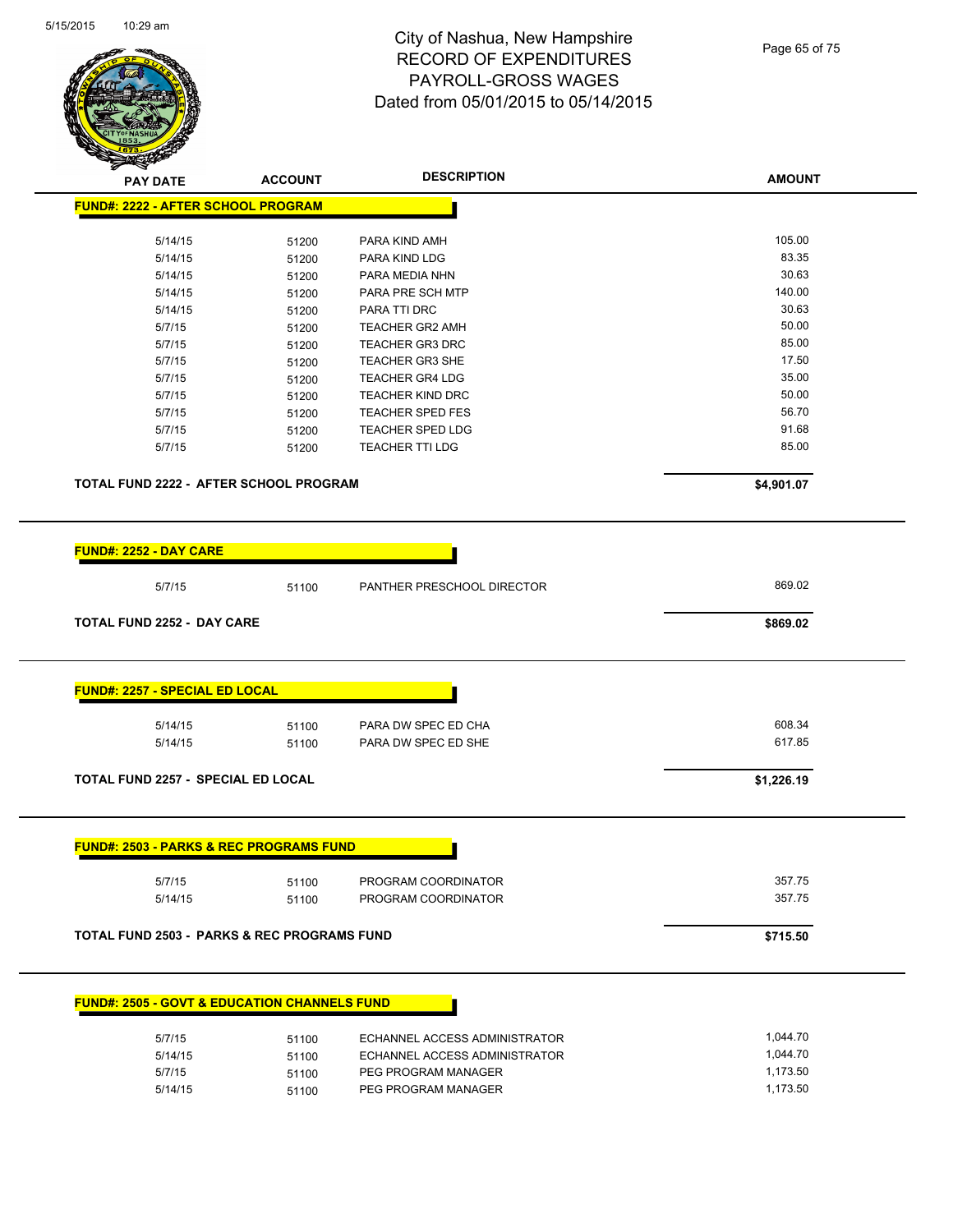|                                                             |                | City of Nashua, New Hampshire<br><b>RECORD OF EXPENDITURES</b><br><b>PAYROLL-GROSS WAGES</b><br>Dated from 05/01/2015 to 05/14/2015 | Page 66 of 75    |
|-------------------------------------------------------------|----------------|-------------------------------------------------------------------------------------------------------------------------------------|------------------|
| <b>PAY DATE</b>                                             | <b>ACCOUNT</b> | <b>DESCRIPTION</b>                                                                                                                  | <b>AMOUNT</b>    |
| <b>TOTAL FUND 2505 - GOVT &amp; EDUCATION CHANNELS FUND</b> |                |                                                                                                                                     | \$4,436.40       |
| <b>FUND#: 3030 - EMERGENCY MGMT GRANTS FUND</b>             |                |                                                                                                                                     |                  |
| 5/7/15<br>5/14/15                                           | 51400<br>51400 | <b>WAGES TEMP-SEASONAL</b><br><b>WAGES TEMP-SEASONAL</b>                                                                            | 735.00<br>393.75 |
| <b>TOTAL FUND 3030 - EMERGENCY MGMT GRANTS FUND</b>         |                |                                                                                                                                     | \$1,128.75       |
| <b>FUND#: 3050 - POLICE GRANTS FUND</b>                     |                |                                                                                                                                     |                  |
| 5/7/15                                                      | 51100          | DOMESTIC VIOLENCE ADVOCATE                                                                                                          | 807.60           |
| 5/14/15                                                     | 51100          | DOMESTIC VIOLENCE ADVOCATE                                                                                                          | 807.60           |
| 5/7/15                                                      | 51100          | PATROLMAN ALL RANKS                                                                                                                 | 1,254.45         |
| 5/14/15                                                     | 51100          | PATROLMAN ALL RANKS                                                                                                                 | 1,254.45         |
| 5/7/15                                                      | 51300          | OVERTIME-REGULAR                                                                                                                    | 1,131.94         |
| 5/14/15                                                     | 51300          | OVERTIME-REGULAR                                                                                                                    | 994.71           |
| 5/7/15                                                      | 51628          | <b>EXTRA HOLIDAY</b>                                                                                                                | 250.89           |
| <b>TOTAL FUND 3050 - POLICE GRANTS FUND</b>                 |                |                                                                                                                                     | \$6,501.64       |
| <u> FUND#: 3068 - COMMUNITY SERVICES GRANTS FUND</u>        |                |                                                                                                                                     |                  |
| 5/7/15                                                      | 51100          | <b>EPIDEMIOLOGIST</b>                                                                                                               | 1,351.05         |
| 5/14/15                                                     | 51100          | <b>EPIDEMIOLOGIST</b>                                                                                                               | 1,351.05         |
| 5/7/15                                                      | 51100          | INTAKE SPECIALIST PROGRAM ASST                                                                                                      | 188.30           |
| 5/14/15                                                     | 51100          | INTAKE SPECIALIST PROGRAM ASST                                                                                                      | 188.30           |
| 5/7/15                                                      | 51100          | PROGRAM ASSISTANT                                                                                                                   | 435.30           |
| 5/14/15                                                     | 51100          | PROGRAM ASSISTANT                                                                                                                   | 435.30           |
| 5/7/15                                                      | 51100          | PUB HEALTH NURSE                                                                                                                    | 123.85           |
| 5/14/15                                                     | 51100          | PUB HEALTH NURSE                                                                                                                    | 123.85           |
| 5/7/15                                                      | 51100          | PUB HEALTH PREPAREDNESS COORD                                                                                                       | 1,150.50         |
| 5/14/15                                                     | 51100          | PUB HEALTH PREPAREDNESS COORD                                                                                                       | 1,150.50         |
| 5/7/15                                                      | 51100          | SMP PROGRAM COORDINATOR                                                                                                             | 852.15           |
| 5/14/15                                                     | 51100          | SMP PROGRAM COORDINATOR                                                                                                             | 852.15           |
|                                                             |                |                                                                                                                                     | \$8,202.30       |
| TOTAL FUND 3068 - COMMUNITY SERVICES GRANTS FUND            |                |                                                                                                                                     |                  |

5/7/15 51100 NURSE PER DIEM (PRACTIONER) 123.50 5/7/15 51100 PUB HEALTH NURSE 507/15 829.10 5/14/15 51100 PUB HEALTH NURSE 829.10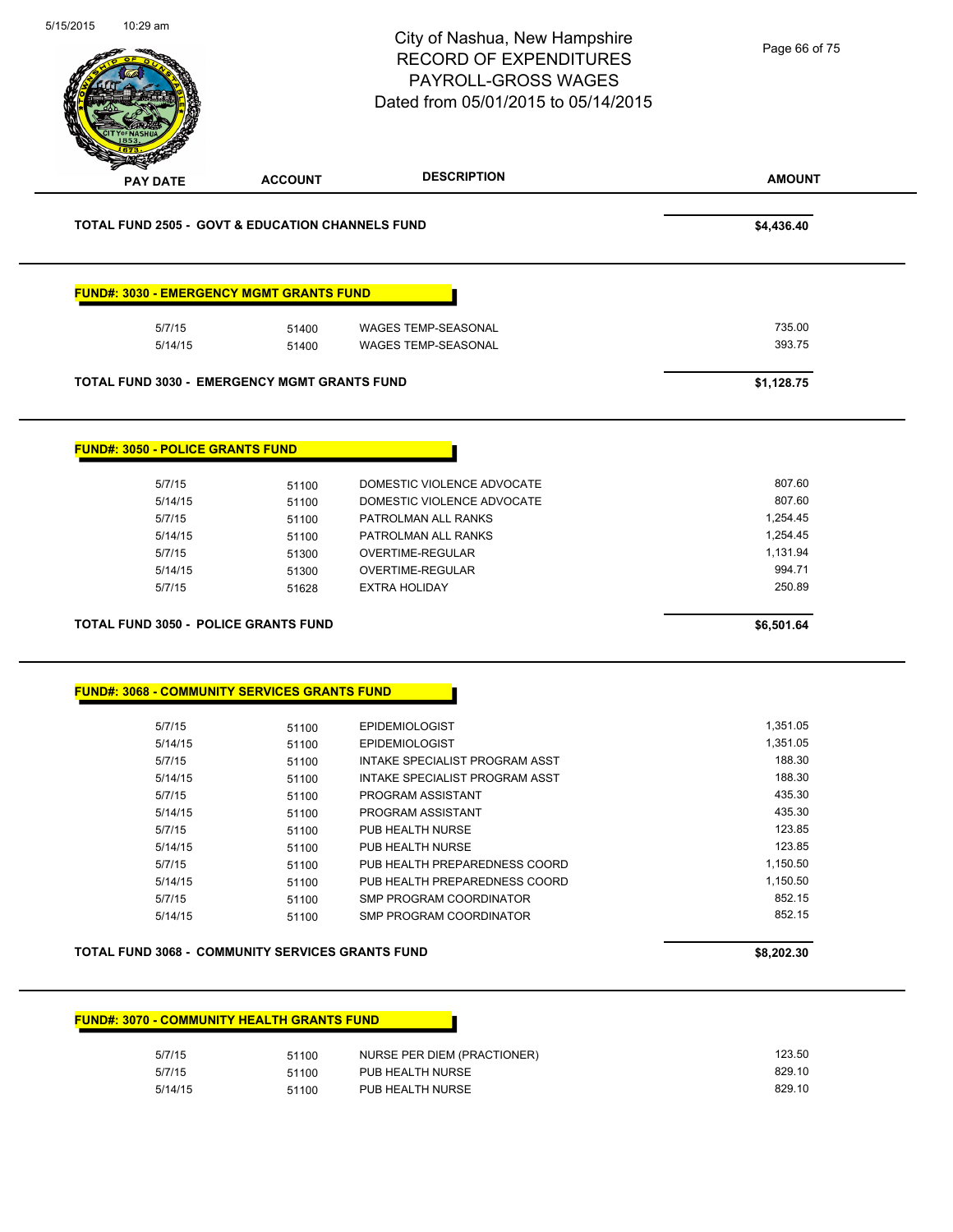| 5/15/2015 | 10:29 am                                 |                                                       | City of Nashua, New Hampshire<br><b>RECORD OF EXPENDITURES</b><br><b>PAYROLL-GROSS WAGES</b><br>Dated from 05/01/2015 to 05/14/2015 | Page 67 of 75 |
|-----------|------------------------------------------|-------------------------------------------------------|-------------------------------------------------------------------------------------------------------------------------------------|---------------|
|           | <b>PAY DATE</b>                          | <b>ACCOUNT</b>                                        | <b>DESCRIPTION</b>                                                                                                                  | <b>AMOUNT</b> |
|           |                                          | <b>TOTAL FUND 3070 - COMMUNITY HEALTH GRANTS FUND</b> |                                                                                                                                     | \$1,781.70    |
|           |                                          | <b>FUND#: 3080 - COMMUNITY DEVELOPMENT GRANTS</b>     |                                                                                                                                     |               |
|           | 5/7/15                                   | 51100                                                 | OED PROGRAM COORDINATOR                                                                                                             | 79.85         |
|           | 5/14/15                                  | 51100                                                 | OED PROGRAM COORDINATOR                                                                                                             | 79.85         |
|           |                                          |                                                       |                                                                                                                                     |               |
|           |                                          | <b>TOTAL FUND 3080 - COMMUNITY DEVELOPMENT GRANTS</b> |                                                                                                                                     | \$159.70      |
|           |                                          |                                                       |                                                                                                                                     |               |
|           |                                          | <b>FUND#: 3090 - URBAN PROGRAM GRANTS FUND</b>        |                                                                                                                                     |               |
|           |                                          |                                                       |                                                                                                                                     | 722.14        |
|           | 5/7/15<br>5/14/15                        | 51100<br>51100                                        | CODE ENFORCEMENT OFFICER II<br>CODE ENFORCEMENT OFFICER II                                                                          | 722.15        |
|           | 5/7/15                                   | 51100                                                 | <b>GRANT MGMT SPECIALIST</b>                                                                                                        | 988.15        |
|           | 5/14/15                                  |                                                       | <b>GRANT MGMT SPECIALIST</b>                                                                                                        | 988.15        |
|           | 5/7/15                                   | 51100                                                 | INTAKE SPECIALIST PROGRAM ASST                                                                                                      | 753.25        |
|           | 5/14/15                                  | 51100                                                 | INTAKE SPECIALIST PROGRAM ASST                                                                                                      | 753.25        |
|           | 5/7/15                                   | 51100                                                 | <b>MANAGER URBAN PROGRAMS</b>                                                                                                       | 1,450.00      |
|           | 5/14/15                                  | 51100<br>51100                                        | <b>MANAGER URBAN PROGRAMS</b>                                                                                                       | 1,450.00      |
|           | 5/7/15                                   |                                                       | PROGRAM COORDINATOR LP&HH                                                                                                           | 1,103.60      |
|           | 5/14/15                                  | 51100                                                 | PROGRAM COORDINATOR LP&HH                                                                                                           | 1,103.60      |
|           | 5/7/15                                   | 51100                                                 | PROJECT ADMINISTRATOR                                                                                                               | 1,194.60      |
|           |                                          | 51100                                                 |                                                                                                                                     | 1,194.60      |
|           | 5/14/15<br>5/7/15                        | 51100<br>51100                                        | PROJECT ADMINISTRATOR<br>PROJECT ADMINISTRATOR LP&HH                                                                                | 1,028.10      |
|           | 5/14/15                                  | 51100                                                 | PROJECT ADMINISTRATOR LP&HH                                                                                                         | 1,028.10      |
|           |                                          |                                                       |                                                                                                                                     |               |
|           |                                          | <b>TOTAL FUND 3090 - URBAN PROGRAM GRANTS FUND</b>    |                                                                                                                                     | \$14,479.69   |
|           |                                          |                                                       |                                                                                                                                     |               |
|           | <b>FUND#: 3120 - TRANSIT GRANTS FUND</b> |                                                       |                                                                                                                                     |               |
|           | 5/7/15                                   | 51100                                                 | <b>TRANSIT FINANCE COORDINATOR</b>                                                                                                  | 1,171.15      |
|           | 5/14/15                                  | 51100                                                 | <b>TRANSIT FINANCE COORDINATOR</b>                                                                                                  | 1,171.15      |
|           | 5/7/15                                   | 51100                                                 | <b>TRANSIT FLEET FACILITIES SUPV</b>                                                                                                | 988.15        |
|           | 5/14/15                                  | 51100                                                 | <b>TRANSIT FLEET FACILITIES SUPV</b>                                                                                                | 988.15        |
|           | 5/7/15                                   | 51100                                                 | <b>TRANSIT MECHANICS</b>                                                                                                            | 1,792.25      |
|           | 5/14/15                                  | 51100                                                 | <b>TRANSIT MECHANICS</b>                                                                                                            | 1,792.25      |
|           | 5/7/15                                   | 51100                                                 | <b>TRANSIT OPER MKTG SUPV</b>                                                                                                       | 1,014.25      |
|           | 5/14/15                                  | 51100                                                 | <b>TRANSIT OPER MKTG SUPV</b>                                                                                                       | 1,014.25      |
|           | 5/7/15                                   | 51100                                                 | TRANSIT OPERATIONS COORDINATOR                                                                                                      | 887.25        |
|           | 5/14/15                                  | 51100                                                 | TRANSIT OPERATIONS COORDINATOR                                                                                                      | 887.25        |

5/7/15 51100 TRANSIT UTILITY SERVICE WORKER 5/7/15 5/14/15 51100 TRANSIT UTILITY SERVICE WORKER 662.55 5/7/15 51100 TRANSPORTATION DEPT MANAGER 1,225.40

5/7/15 51200 TRANSIT UTILITY SERVICE WORKER **1200** 330.45 5/14/15 51200 TRANSIT UTILITY SERVICE WORKER 153.70 5/14/15 51300 OVERTIME-REGULAR 33.93

5/14/15 51100 TRANSPORTATION DEPT MANAGER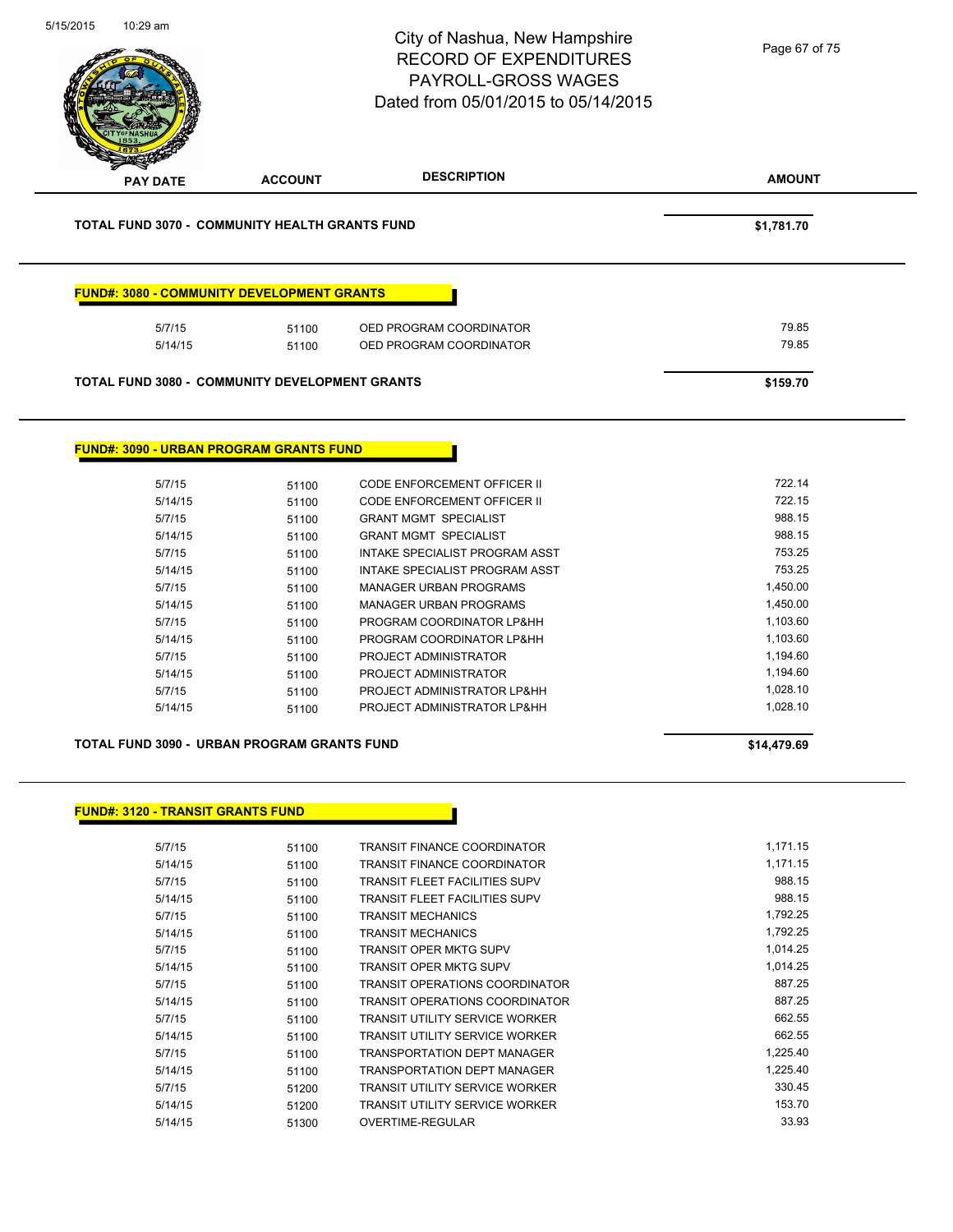

**AMOUNT PAY DATE ACCOUNT DESCRIPTION TOTAL FUND 3120 - TRANSIT GRANTS FUND \$16,000.08 FUND#: 3800 - SCHOOL GRANTS FUND**

| 5/7/15  | 51100 | 21 CENTURY ELEM MFAM RES COORD<br>ASSISTANT PRINCIPAL AMH | 5,965.54<br>1,406.19 |
|---------|-------|-----------------------------------------------------------|----------------------|
| 5/7/15  | 51100 | ASSISTANT PRINCIPAL BRO                                   | 1,403.88             |
| 5/7/15  | 51100 | ASSISTANT PRINCIPAL CHARL                                 | 1,483.79             |
| 5/7/15  | 51100 |                                                           | 1,406.19             |
| 5/7/15  | 51100 | ASSISTANT PRINCIPAL MDE                                   |                      |
| 5/7/15  | 51100 | ASSISTANT PRINCIPAL SHE                                   | 1,403.88             |
| 5/7/15  | 51100 | <b>AYP FACILITATOR FES</b>                                | 2,816.67             |
| 5/7/15  | 51100 | AYP FACILITATOR LDG                                       | 3,433.10             |
| 5/14/15 | 51100 | <b>CLERICAL 21 CENTURY</b>                                | 725.27               |
| 5/7/15  | 51100 | DIRECTOR 21 CENTURY                                       | 2,867.30             |
| 5/7/15  | 51100 | <b>DIRECTOR TITLE 1</b>                                   | 3,239.00             |
| 5/7/15  | 51100 | DW TECHNOLOGY PEER COACH                                  | 2,901.98             |
| 5/7/15  | 51100 | <b>GUIDANCE COUNSELOR FES</b>                             | 2,583.02             |
| 5/7/15  | 51100 | <b>INTRUCTIONAL LEADER FES</b>                            | 5,826.04             |
| 5/7/15  | 51100 | JOB DEVELOPER SPED NHS                                    | 2,020.41             |
| 5/7/15  | 51100 | LICENSED PRACTICAL NURSE ELM                              | 1,413.40             |
| 5/7/15  | 51100 | OFFICE MANAGER TITLE 1                                    | 1,481.30             |
| 5/14/15 | 51100 | PARA DW SPEC ED WID                                       | 496.25               |
| 5/14/15 | 51100 | PARA INST FES                                             | 1,599.44             |
| 5/14/15 | 51100 | PARA KIND FES                                             | 417.59               |
| 5/14/15 | 51100 | PARA TTI AMH                                              | 565.14               |
| 5/14/15 | 51100 | PARA TTI DRC                                              | 1,692.77             |
| 5/14/15 | 51100 | PARA TTI LDG                                              | 2,009.00             |
| 5/14/15 | 51100 | PARA TTI NURSERY                                          | 741.97               |
| 5/14/15 | 51100 | PARA VOC NHS                                              | 413.90               |
| 5/7/15  | 51100 | PEER COACH SCIENCE                                        | 4,039.54             |
| 5/7/15  | 51100 | <b>TEACHER DWSE BIR</b>                                   | 1,762.11             |
| 5/7/15  | 51100 | <b>TEACHER DWSE BRO</b>                                   | 1,893.82             |
| 5/7/15  | 51100 | <b>TEACHER DWSE CHA</b>                                   | 1,885.02             |
| 5/7/15  | 51100 | <b>TEACHER DWSE ELM</b>                                   | 1,622.41             |
| 5/7/15  | 51100 | <b>TEACHER DWSE MDE</b>                                   | 1,762.11             |
| 5/7/15  | 51100 | <b>TEACHER GR4 AMH</b>                                    | 2,082.50             |
| 5/7/15  | 51100 | <b>TEACHER GR4 BIC</b>                                    | 1,650.70             |
| 5/7/15  | 51100 | TEACHER PRESCHOOL NHS                                     | 1,690.00             |
| 5/7/15  | 51100 | <b>TEACHER SPED AMH</b>                                   | 4,073.26             |
| 5/7/15  | 51100 | <b>TEACHER SPED DRC</b>                                   | 1,745.48             |
| 5/7/15  | 51100 | <b>TEACHER SPED ELM</b>                                   | 3,507.43             |
| 5/7/15  | 51100 | <b>TEACHER SPED FES</b>                                   | 2,398.89             |
| 5/7/15  | 51100 | <b>TEACHER SPED FMS</b>                                   | 3,699.30             |
| 5/7/15  | 51100 | <b>TEACHER SPED LDG</b>                                   | 5,185.28             |
| 5/7/15  | 51100 | <b>TEACHER SPED MDE</b>                                   | 1,622.41             |
| 5/7/15  | 51100 | <b>TEACHER SPED NHN</b>                                   | 6,953.09             |
| 5/7/15  | 51100 | <b>TEACHER SPED NHS</b>                                   | 6,324.20             |
| 5/7/15  | 51100 | TEACHER SPED NSE                                          | 3,334.00             |
| 5/7/15  | 51100 | <b>TEACHER SPED PMS</b>                                   | 1,622.41             |
| 5/7/15  | 51100 | TEACHER TEAM FACILITATOR AMH                              | 2,551.89             |
| 5/7/15  | 51100 | TEACHER TEAM FACILITATOR MTP                              | 1,949.68             |
| 5/14/15 | 51200 | ADULT ED DIPOLMA INST                                     | 25.00                |
| 5/14/15 | 51200 | ADULT ED DIPOLMA TEACHER                                  | 75.00                |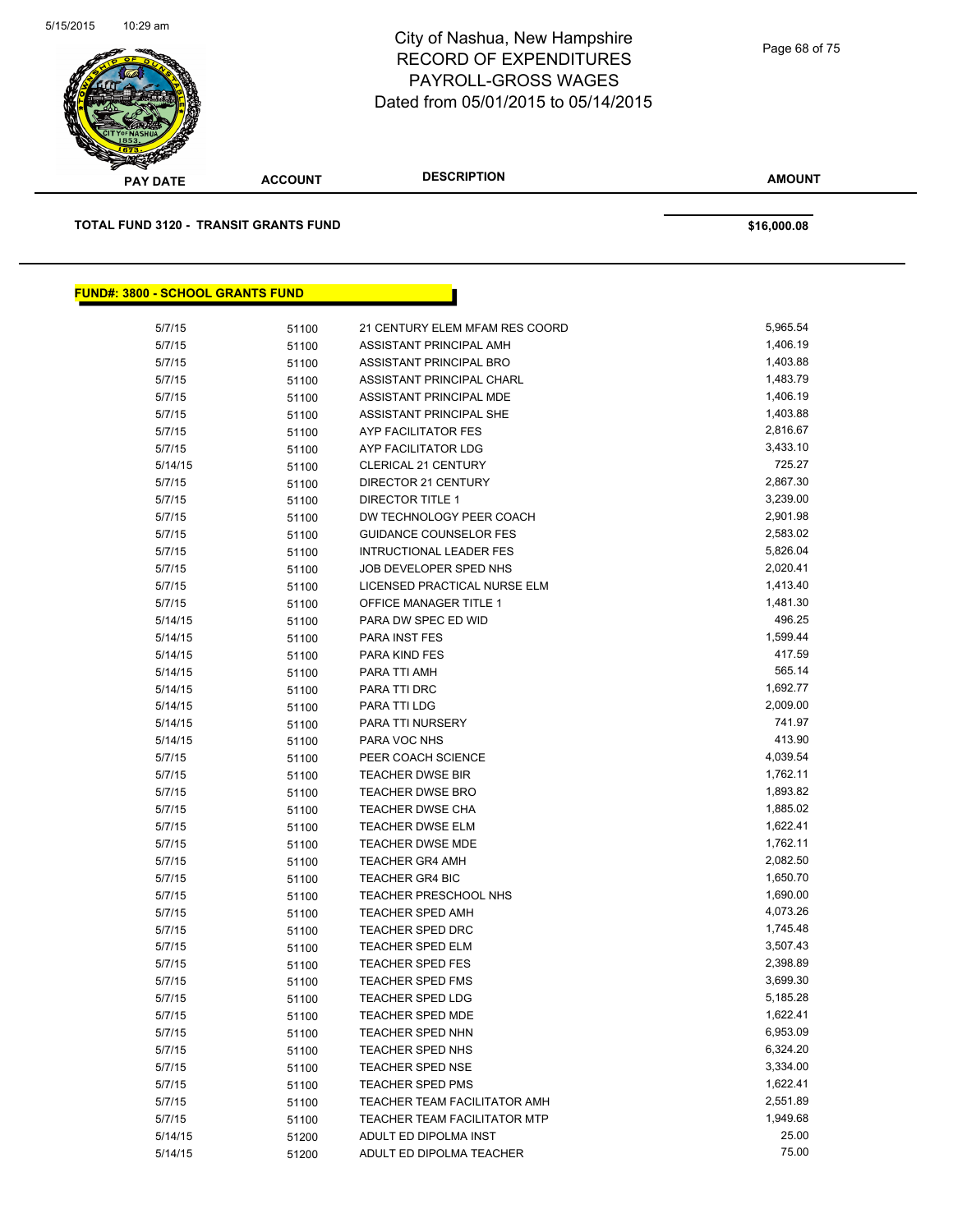

| <b>PAY DATE</b>                          | <b>ACCOUNT</b> | <b>DESCRIPTION</b>                               | <b>AMOUNT</b>  |
|------------------------------------------|----------------|--------------------------------------------------|----------------|
| <u> FUND#: 3800 - SCHOOL GRANTS FUND</u> |                |                                                  |                |
|                                          |                |                                                  |                |
| 5/14/15                                  | 51200          | ADULT ED ENRICHMENT TEACHER                      | 150.00         |
| 5/14/15                                  | 51200          | ADULT ED INSTRUCTOR                              | 75.00          |
| 5/14/15                                  | 51200          | CLERICAL GUIDANCE NHN                            | 18.77          |
| 5/14/15                                  | 51200          | ELL TUTOR                                        | 900.00         |
| 5/14/15                                  | 51200          | <b>FAMILY LIAISON</b>                            | 368.75         |
| 5/7/15                                   | 51200          | FOCUS MONITORING DATA ANALYST                    | 1,767.80       |
| 5/7/15                                   | 51200          | GUIDANCE COUNSELOR NHN                           | 100.00         |
| 5/7/15                                   | 51200          | <b>GUIDANCE COUNSELOR NHS</b>                    | 150.00         |
| 5/14/15                                  | 51200          | HOME SCHOOL CORD TTI                             | 2,819.49       |
| 5/7/15                                   | 51200          | LIBRARIAN NHN                                    | 50.00          |
| 5/7/15                                   | 51200          | LIBRARIAN NHS                                    | 50.00          |
| 5/14/15                                  | 51200          | PARA DW SPEC ED NHN                              | 75.00          |
| 5/14/15                                  | 51200          | PARA INST BIR                                    | 105.00         |
| 5/14/15                                  | 51200          | PARA INST LDG                                    | 52.50          |
| 5/14/15                                  | 51200          | PARA INST SHE                                    | 157.50         |
| 5/14/15                                  | 51200          | PARA TTI NURSERY                                 | 397.35         |
| 5/7/15                                   | 51200          | SUB FOOD SERVICE                                 | 25.00          |
| 5/14/15                                  | 51200          | <b>SUB TEACHER</b>                               | 75.00          |
| 5/7/15                                   | 51200          | <b>TEACHER BUSINESS NHN</b>                      | 75.00          |
| 5/7/15                                   | 51200          | <b>TEACHER ELL AMH</b>                           | 25.00          |
| 5/7/15                                   | 51200          | <b>TEACHER ELL BIR</b>                           | 25.00          |
| 5/7/15                                   | 51200          | <b>TEACHER ELL FMS</b>                           | 75.00          |
| 5/7/15                                   | 51200          | <b>TEACHER ENGLISH FMS</b>                       | 75.00          |
| 5/7/15                                   | 51200          | <b>TEACHER ENGLISH NHN</b>                       | 112.50         |
| 5/7/15                                   | 51200          | <b>TEACHER ENGLISH NHS</b>                       | 87.50          |
| 5/7/15                                   | 51200          | <b>TEACHER GR1 FES</b>                           | 100.00         |
| 5/7/15                                   | 51200          | <b>TEACHER GR2 AMH</b>                           | 50.00          |
| 5/7/15                                   | 51200          | <b>TEACHER GR2 FES</b>                           | 50.00          |
| 5/7/15                                   | 51200          | <b>TEACHER GR2 SHE</b>                           | 37.50<br>50.00 |
| 5/7/15                                   | 51200          | <b>TEACHER GR3 FES</b>                           | 75.00          |
| 5/7/15<br>5/7/15                         | 51200          | <b>TEACHER GR3 SHE</b><br><b>TEACHER GR4 BIR</b> | 25.00          |
| 5/7/15                                   | 51200<br>51200 | <b>TEACHER GR5 DRC</b>                           | 100.00         |
| 5/7/15                                   | 51200          | <b>TEACHER GR6 FMS</b>                           | 75.00          |
| 5/7/15                                   | 51200          | TEACHER MATH NHN                                 | 150.00         |
| 5/7/15                                   | 51200          | <b>TEACHER MATH NHS</b>                          | 150.00         |
| 5/7/15                                   | 51200          | <b>TEACHER SCIENCE ELM</b>                       | 50.00          |
| 5/7/15                                   | 51200          | <b>TEACHER SCIENCE NHN</b>                       | 75.00          |
| 5/7/15                                   | 51200          | <b>TEACHER SCIENCE NHS</b>                       | 150.00         |
| 5/7/15                                   | 51200          | TEACHER SOCIAL STUDIES NHN                       | 225.00         |
| 5/7/15                                   | 51200          | TEACHER SOCIAL STUDIES NHS                       | 275.00         |
| 5/7/15                                   | 51200          | TEACHER SOCIAL STUDIES PMS                       | 150.00         |
| 5/7/15                                   | 51200          | <b>TEACHER SPED DRC</b>                          | 50.00          |
| 5/7/15                                   | 51200          | <b>TEACHER SPED FMS</b>                          | 62.50          |
| 5/7/15                                   | 51200          | <b>TEACHER SPED NHN</b>                          | 75.00          |
| 5/7/15                                   | 51200          | <b>TEACHER SPED PMS</b>                          | 150.00         |
| 5/7/15                                   | 51200          | TEACHER TEAM FACILITATOR AMH                     | 50.00          |
| 5/7/15                                   | 51200          | <b>TEACHER TTI AMH</b>                           | 7,869.47       |
| 5/7/15                                   | 51200          | <b>TEACHER TTI FES</b>                           | 6,389.89       |
| 5/7/15                                   | 51200          | <b>TEACHER TTI LDG</b>                           | 10,753.01      |
| 5/7/15                                   | 51200          | <b>TEACHER TTI MTP</b>                           | 6,379.32       |
| 5/7/15                                   | 51200          | <b>TEACHER TTI NURSERY</b>                       | 4,635.46       |
| 5/7/15                                   | 51200          | <b>TEACHER TTIDRC</b>                            | 8,160.90       |
| 5/14/15                                  | 51412          | <b>WAGES PER DIEM</b>                            | 65.00          |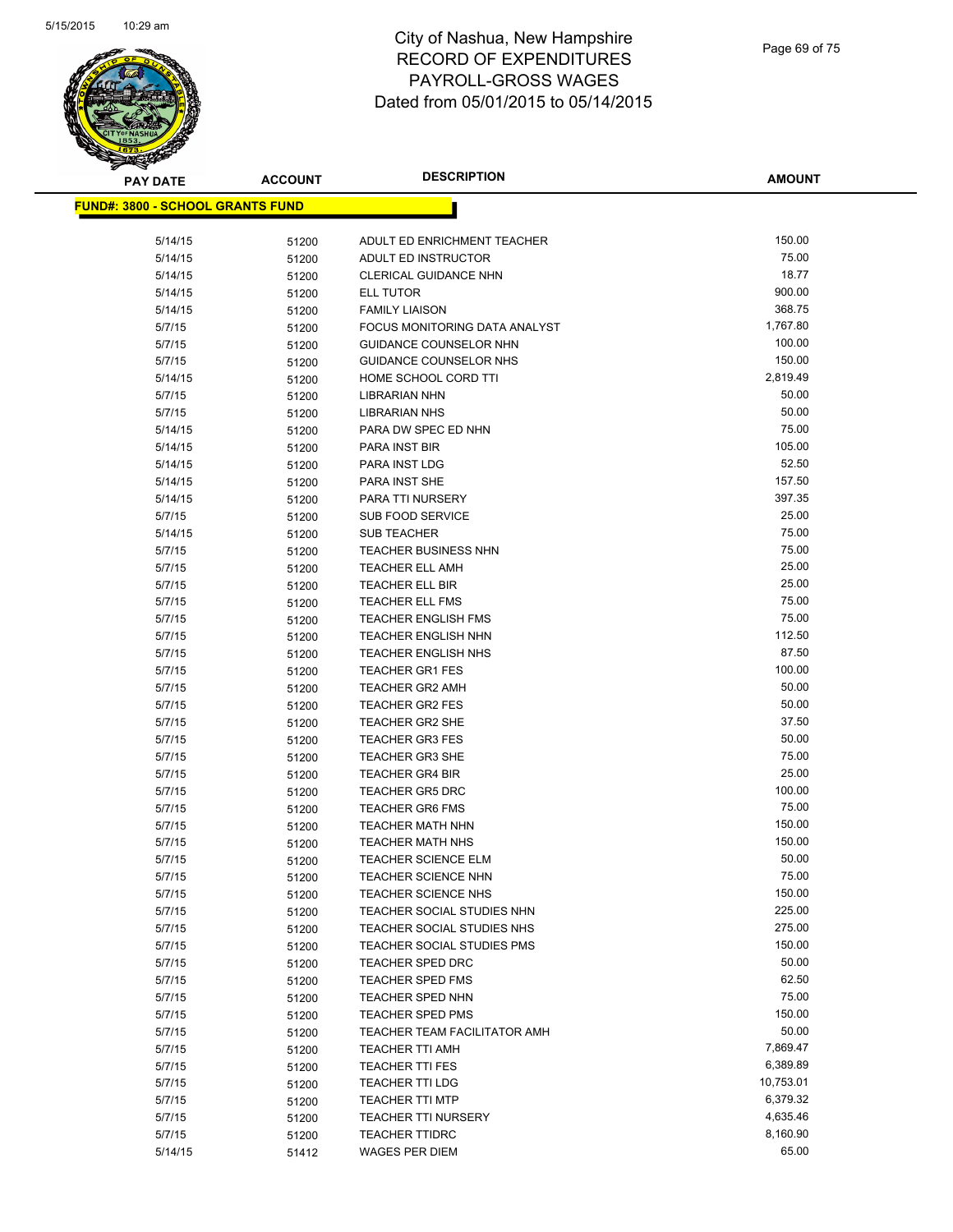| 10:29 am                                     |                                                   | City of Nashua, New Hampshire<br><b>RECORD OF EXPENDITURES</b><br><b>PAYROLL-GROSS WAGES</b><br>Dated from 05/01/2015 to 05/14/2015 | Page 70 of 75    |
|----------------------------------------------|---------------------------------------------------|-------------------------------------------------------------------------------------------------------------------------------------|------------------|
| <b>PAY DATE</b>                              | <b>ACCOUNT</b>                                    | <b>DESCRIPTION</b>                                                                                                                  | <b>AMOUNT</b>    |
|                                              | <b>TOTAL FUND 3800 - SCHOOL GRANTS FUND</b>       |                                                                                                                                     | \$168,008.76     |
|                                              | FUND#: 3810 - FOOD SERVICE GRANTS FUND            |                                                                                                                                     |                  |
| 5/7/15<br>5/14/15                            | 51300<br>51300                                    | OVERTIME-REGULAR<br><b>OVERTIME-REGULAR</b>                                                                                         | 413.50<br>747.97 |
|                                              |                                                   |                                                                                                                                     |                  |
|                                              | <b>TOTAL FUND 3810 - FOOD SERVICE GRANTS FUND</b> |                                                                                                                                     | \$1,161.47       |
|                                              |                                                   |                                                                                                                                     |                  |
| <b>FUND#: 4005 - TRAFFIC VIOLATIONS FUND</b> |                                                   |                                                                                                                                     |                  |
| 5/7/15                                       | 51100                                             | PARKING ENFORCEMENT SPEC                                                                                                            | 2,975.40         |
| 5/14/15                                      | 51100                                             | PARKING ENFORCEMENT SPEC                                                                                                            | 2,349.00         |
| 5/7/15                                       | 51100                                             | PV/MV COORDINATOR                                                                                                                   | 817.34           |
| 5/14/15                                      | 51100                                             | PV/MV COORDINATOR                                                                                                                   | 817.35           |
| 5/7/15                                       | 51100                                             | RESOURCE COORDINATOR                                                                                                                | 121.60           |
| 5/14/15                                      | 51100                                             | RESOURCE COORDINATOR                                                                                                                | 121.60           |
| 5/7/15                                       | 51100                                             | <b>VEHICLE REGISTRATION CLERK</b>                                                                                                   | 273.60           |
| 5/14/15                                      | 51100                                             | <b>VEHICLE REGISTRATION CLERK</b>                                                                                                   | 273.60           |
| 5/7/15                                       | 51200                                             | <b>VEHICLE REGISTRATION CLERK</b>                                                                                                   | 902.69           |
| 5/14/15                                      | 51200                                             | <b>VEHICLE REGISTRATION CLERK</b>                                                                                                   | 899.12           |
| 5/7/15                                       | 51300                                             | OVERTIME-REGULAR                                                                                                                    | 118.31           |
| 5/14/15                                      | 51300                                             | OVERTIME-REGULAR                                                                                                                    | 119.59           |
| 5/7/15                                       | 51390                                             | <b>OVERTIME-OTHER</b>                                                                                                               | 690.69           |
| 5/14/15                                      | 51390                                             | OVERTIME-OTHER                                                                                                                      | 243.90           |
| 5/7/15                                       | 51750                                             | RETIREMENT & SEPARATION PAY                                                                                                         | 8,203.88         |
|                                              | TOTAL FUND 4005 - TRAFFIC VIOLATIONS FUND         |                                                                                                                                     | \$18,927.67      |
|                                              |                                                   |                                                                                                                                     |                  |
|                                              | <b>FUND#: 4010 - MOTOR VEHICLE ADMIN FUND</b>     |                                                                                                                                     |                  |
| 5/7/15                                       | 51100                                             | <b>VEHICLE REGISTRATION CLERK</b>                                                                                                   | 809.65           |
| 5/14/15                                      | 51100                                             | <b>VEHICLE REGISTRATION CLERK</b>                                                                                                   | 809.65           |
| 5/7/15                                       | 51300                                             | OVERTIME-REGULAR                                                                                                                    | 15.18            |
| 5/14/15                                      | 51300                                             | OVERTIME-REGULAR                                                                                                                    | 27.90            |
|                                              | TOTAL FUND 4010 - MOTOR VEHICLE ADMIN FUND        |                                                                                                                                     | \$1,662.38       |
|                                              | <b>FUND#: 4030 - POLICE SPECIAL DETAILS FUND</b>  |                                                                                                                                     |                  |
|                                              |                                                   |                                                                                                                                     |                  |
| 5/7/15                                       | 51200                                             | <b>OUTSIDE DETAIL SPEC PT</b>                                                                                                       | 602.96           |
| 5/14/15                                      | 51200                                             | OUTSIDE DETAIL SPEC PT                                                                                                              | 602.96           |
|                                              |                                                   | <b>SPECIAL DETAIL</b>                                                                                                               | 8,776.91         |
| 5/7/15<br>5/14/15                            | 51712<br>51712                                    | <b>SPECIAL DETAIL</b>                                                                                                               | 10,597.47        |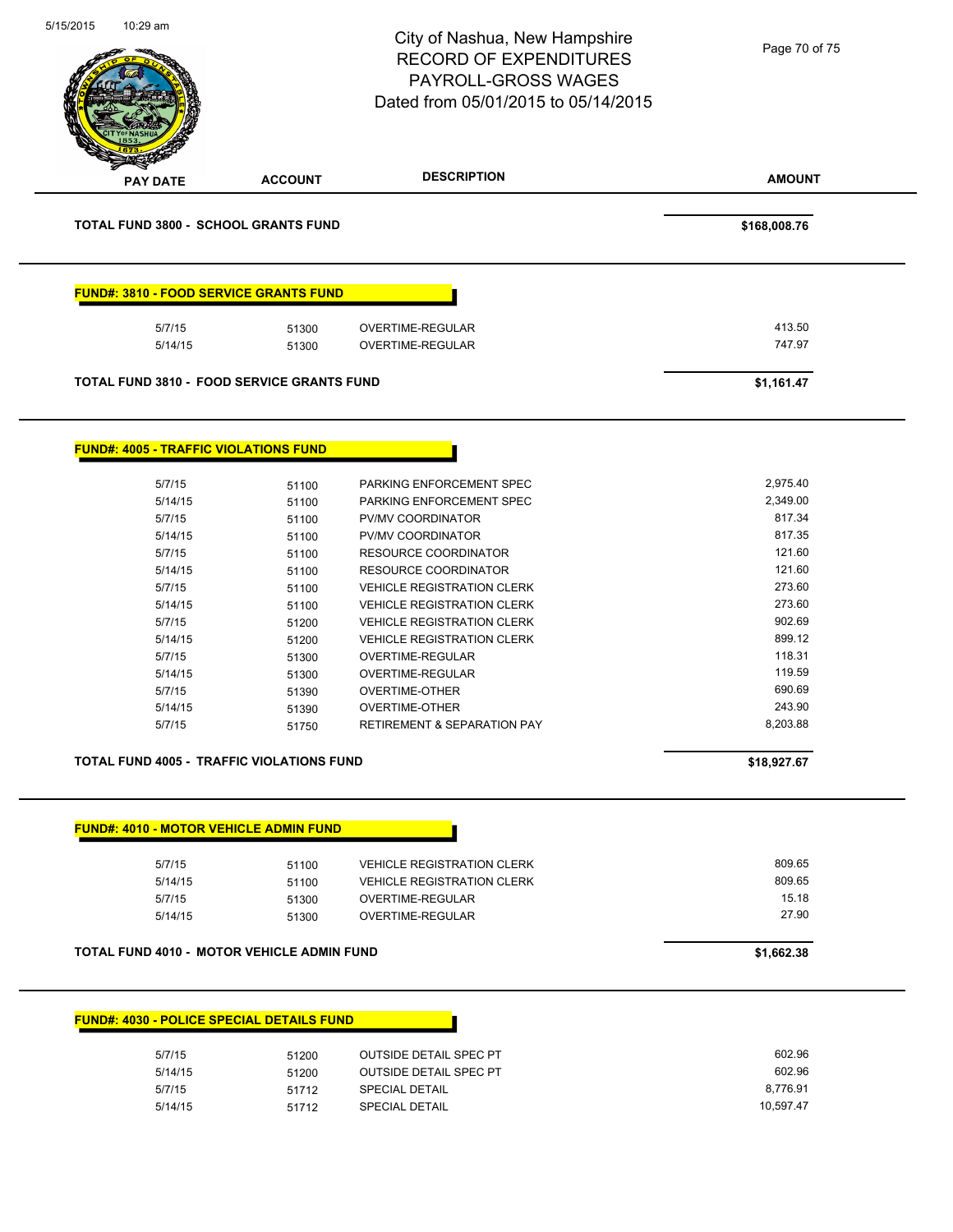| 5/15/2015 | 10:29 am                                             |                | City of Nashua, New Hampshire<br><b>RECORD OF EXPENDITURES</b><br>PAYROLL-GROSS WAGES<br>Dated from 05/01/2015 to 05/14/2015 | Page 71 of 75      |
|-----------|------------------------------------------------------|----------------|------------------------------------------------------------------------------------------------------------------------------|--------------------|
|           | <b>PAY DATE</b>                                      | <b>ACCOUNT</b> | <b>DESCRIPTION</b>                                                                                                           | <b>AMOUNT</b>      |
|           | <b>TOTAL FUND 4030 - POLICE SPECIAL DETAILS FUND</b> |                |                                                                                                                              | \$20,580.30        |
|           | <b>FUND#: 4035 - POLICE OVERTIME BILLING FUND</b>    |                |                                                                                                                              |                    |
|           | 5/7/15<br>5/14/15                                    | 51300<br>51300 | OVERTIME-REGULAR<br><b>OVERTIME-REGULAR</b>                                                                                  | 429.00<br>536.26   |
|           | TOTAL FUND 4035 - POLICE OVERTIME BILLING FUND       |                |                                                                                                                              | \$965.26           |
|           | <b>FUND#: 4065 - FIRE WATCHGUARDS FUND</b>           |                |                                                                                                                              |                    |
|           | 5/7/15<br>5/14/15                                    | 51712<br>51712 | SPECIAL DETAIL<br><b>SPECIAL DETAIL</b>                                                                                      | 231.78<br>258.54   |
|           | <b>TOTAL FUND 4065 - FIRE WATCHGUARDS FUND</b>       |                |                                                                                                                              | \$490.32           |
|           | <b>FUND#: 4068 - ENGINEERING SERVICES FUND</b>       |                |                                                                                                                              |                    |
|           | 5/7/15                                               | 51300          | OVERTIME-REGULAR                                                                                                             | 79.56              |
|           | <b>TOTAL FUND 4068 - ENGINEERING SERVICES FUND</b>   |                |                                                                                                                              | \$79.56            |
|           | <b>FUND#: 4600 - ECON DEV-GREATER NASHUA RLF</b>     |                |                                                                                                                              |                    |
|           | 5/7/15<br>5/14/15                                    | 51100<br>51100 | OED PROGRAM COORDINATOR<br>OED PROGRAM COORDINATOR                                                                           | 159.65<br>159.65   |
|           | TOTAL FUND 4600 - ECON DEV-GREATER NASHUA RLF        |                |                                                                                                                              | \$319.30           |
|           | <b>FUND#: 6000 - SOLID WASTE FUND</b>                |                |                                                                                                                              |                    |
|           | 5/7/15                                               | 51100          | ACCOUNTING COMPLIANCE MGR                                                                                                    | 157.95             |
|           | 5/14/15                                              | 51100          | ACCOUNTING COMPLIANCE MGR                                                                                                    | 157.95             |
|           | 5/7/15                                               | 51100          | ADMINISTRATIVE ASSISTANT I                                                                                                   | 651.65             |
|           | 5/14/15                                              | 51100          | ADMINISTRATIVE ASSISTANT I                                                                                                   | 651.65<br>1,109.65 |
|           | 5/7/15<br>5/14/15                                    | 51100<br>51100 | ADMINISTRATIVE ASSISTANT II<br>ADMINISTRATIVE ASSISTANT II                                                                   | 687.40             |
|           | 5/7/15                                               | 51100          | AUTOMATED TRASH COLLECTION OPR                                                                                               | 3,737.60           |
|           | 5/14/15                                              | 51100          | AUTOMATED TRASH COLLECTION OPR                                                                                               | 3,737.60           |
|           | 5/7/15                                               | 51100          | <b>CITY ENGINEER</b>                                                                                                         | 304.25             |
|           | 5/14/15                                              | 51100          | <b>CITY ENGINEER</b>                                                                                                         | 304.25             |
|           | 5/7/15                                               | 51100          | <b>COLLECTION EQUIP OPR</b>                                                                                                  | 8,941.07           |
|           | 5/14/15                                              | 51100          | <b>COLLECTION EQUIP OPR</b>                                                                                                  | 8,850.62           |
|           | 5/7/15                                               | 51100          | <b>COLLECTION EQUIP OPR LANDFILL</b>                                                                                         | 925.61             |
|           | 5/14/15                                              | 51100          | COLLECTION EQUIP OPR LANDFILL                                                                                                | 925.60             |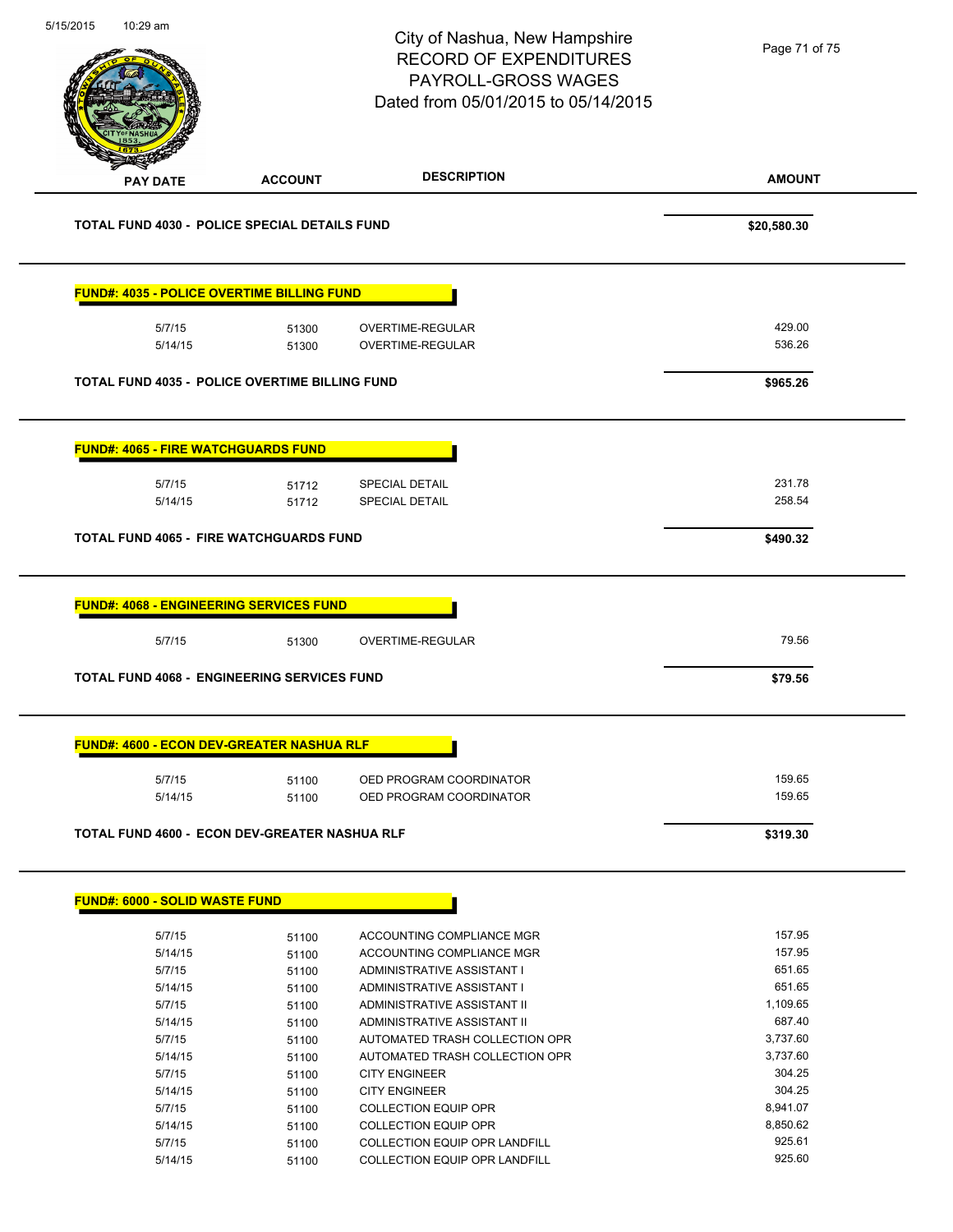

| <b>PAY DATE</b>                       | <b>ACCOUNT</b> | <b>DESCRIPTION</b>            | <b>AMOUNT</b> |
|---------------------------------------|----------------|-------------------------------|---------------|
| <b>FUND#: 6000 - SOLID WASTE FUND</b> |                |                               |               |
|                                       |                |                               |               |
| 5/7/15                                | 51100          | DEP TREASURER TAX COLLECTOR   | 235.45        |
| 5/14/15                               | 51100          | DEP TREASURER TAX COLLECTOR   | 235.45        |
| 5/7/15                                | 51100          | DEPUTY MANAGER OF ENGINEERING | 76.70         |
| 5/14/15                               | 51100          | DEPUTY MANAGER OF ENGINEERING | 76.70         |
| 5/7/15                                | 51100          | <b>DIRECTOR PUBLIC WORKS</b>  | 212.10        |
| 5/14/15                               | 51100          | <b>DIRECTOR PUBLIC WORKS</b>  | 212.10        |
| 5/7/15                                | 51100          | DIVISION OPERATIONS MANAGER   | 176.70        |
| 5/14/15                               | 51100          | DIVISION OPERATIONS MANAGER   | 176.70        |
| 5/7/15                                | 51100          | DPW BILLING ACCOUNTANT        | 452.45        |
| 5/14/15                               | 51100          | DPW BILLING ACCOUNTANT        | 452.45        |
| 5/7/15                                | 51100          | DPW CONTRACT ADMINISTRATOR    | 111.30        |
| 5/14/15                               | 51100          | DPW CONTRACT ADMINISTRATOR    | 111.30        |
| 5/7/15                                | 51100          | <b>ENVIRONMENTAL ENGINEER</b> | 1,293.10      |
| 5/14/15                               | 51100          | <b>ENVIRONMENTAL ENGINEER</b> | 1,293.10      |
| 5/7/15                                | 51100          | EQUIPMENT OPR LANDFILL        | 6,568.81      |
| 5/14/15                               | 51100          | EQUIPMENT OPR LANDFILL        | 6,568.81      |
| 5/7/15                                | 51100          | <b>EXECUTIVE ASSISTANT</b>    | 143.60        |
| 5/14/15                               | 51100          | <b>EXECUTIVE ASSISTANT</b>    | 143.60        |
| 5/7/15                                | 51100          | FINANCE AND ADMIN MANAGER     | 383.40        |
| 5/14/15                               | 51100          | FINANCE AND ADMIN MANAGER     | 383.40        |
| 5/7/15                                | 51100          | FLEET MANAGER STREET DEPT     | 304.50        |
| 5/14/15                               | 51100          | FLEET MANAGER STREET DEPT     | 304.50        |
| 5/7/15                                | 51100          | LICENSED SCALE OPERATOR       | 698.91        |
| 5/14/15                               | 51100          | LICENSED SCALE OPERATOR       | 698.90        |
| 5/7/15                                | 51100          | RECYCLING COORDINATOR         | 1,091.05      |
| 5/14/15                               | 51100          | RECYCLING COORDINATOR         | 1,091.04      |
| 5/7/15                                | 51100          | SENIOR STAFF ENGINEER         | 121.95        |
| 5/14/15                               | 51100          | SENIOR STAFF ENGINEER         | 121.95        |
| 5/7/15                                | 51100          | SOLID WASTE FOREMAN           | 2,372.02      |
| 5/14/15                               | 51100          | <b>SOLID WASTE FOREMAN</b>    | 2,372.02      |
| 5/7/15                                | 51100          | SOLID WASTE TECHNICIAN        | 985.55        |
| 5/14/15                               | 51100          | SOLID WASTE TECHNICIAN        | 985.55        |
| 5/7/15                                | 51100          | SUPERINTENDENT OF SOLID WASTE | 1,575.30      |
| 5/14/15                               | 51100          | SUPERINTENDENT OF SOLID WASTE | 1,575.30      |
| 5/7/15                                | 51100          | TRUCK DRIVER STREET REPAIR    | 173.56        |
| 5/7/15                                | 51300          | OVERTIME-REGULAR              | 3,733.65      |
| 5/14/15                               | 51300          | OVERTIME-REGULAR              | 5,560.15      |
| 5/7/15                                | 51400          | WAGES TEMP-SEASONAL           | 3,016.00      |
| 5/14/15                               | 51400          | <b>WAGES TEMP-SEASONAL</b>    | 2,704.00      |
| 5/14/15                               | 51600          | <b>LONGEVITY</b>              | 1,200.00      |
|                                       |                |                               |               |

**TOTAL FUND 6000 - SOLID WASTE FUND \$81,135.97** 

**FUND#: 6200 - WASTEWATER FUND**

| 5/7/15  | 51100 | ACCOUNTING COMPLIANCE MGR   | 315.80 |
|---------|-------|-----------------------------|--------|
| 5/14/15 | 51100 | ACCOUNTING COMPLIANCE MGR   | 315.80 |
| 5/7/15  | 51100 | ADMINISTRATIVE ASSISTANT II | 833.70 |
| 5/14/15 | 51100 | ADMINISTRATIVE ASSISTANT II | 833.68 |
| 5/7/15  | 51100 | ANALYTICAL CHEMIST          | 877.90 |
| 5/14/15 | 51100 | ANALYTICAL CHEMIST          | 877.90 |
| 5/7/15  | 51100 | <b>CITY ENGINEER</b>        | 709.95 |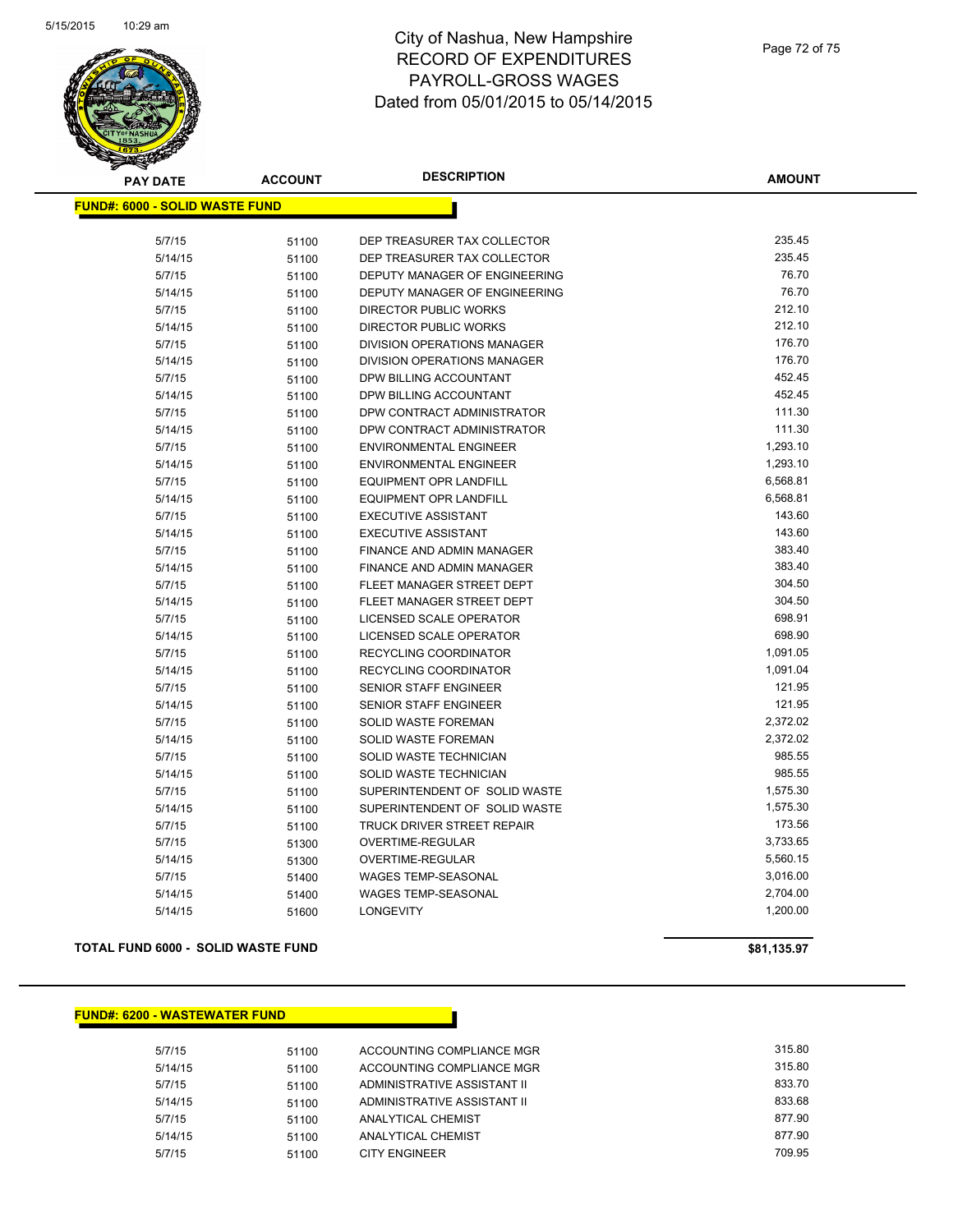

## City of Nashua, New Hampshire RECORD OF EXPENDITURES PAYROLL-GROSS WAGES Dated from 05/01/2015 to 05/14/2015

| <b>PAY DATE</b>                       | <b>ACCOUNT</b> | <b>DESCRIPTION</b>                                     | <b>AMOUNT</b>    |
|---------------------------------------|----------------|--------------------------------------------------------|------------------|
| <u> FUND#: 6200 - WASTEWATER FUND</u> |                |                                                        |                  |
|                                       |                |                                                        |                  |
| 5/14/15                               | 51100          | <b>CITY ENGINEER</b>                                   | 709.95           |
| 5/7/15                                | 51100          | <b>COLLECTION SYSTEM FOREMAN</b>                       | 1,117.65         |
| 5/14/15                               | 51100          | <b>COLLECTION SYSTEM FOREMAN</b>                       | 1,204.05         |
| 5/7/15                                | 51100          | <b>COLLECTION SYSTEMS OPERATOR</b>                     | 2,844.48         |
| 5/14/15                               | 51100          | <b>COLLECTION SYSTEMS OPERATOR</b>                     | 2,857.81         |
| 5/7/15                                | 51100          | COLLECTION SYSTEMS TECHNICIAN                          | 1,391.94         |
| 5/14/15                               | 51100          | <b>COLLECTION SYSTEMS TECHNICIAN</b>                   | 1,404.48         |
| 5/7/15                                | 51100          | <b>COLLECTIONS SPEC II</b>                             | 817.35           |
| 5/14/15                               | 51100          | <b>COLLECTIONS SPEC II</b>                             | 817.35           |
| 5/7/15                                | 51100          | CONST INSP ENGINEERING ASST                            | 232.25           |
| 5/14/15                               | 51100          | CONST INSP ENGINEERING ASST                            | 232.25           |
| 5/7/15                                | 51100          | CSO STORM WATER ENGINEER                               | 1,225.70         |
| 5/14/15                               | 51100          | CSO STORM WATER ENGINEER                               | 1,225.70         |
| 5/7/15                                | 51100          | <b>CSO TECHNICIAN INSPECTOR</b>                        | 1,021.20         |
| 5/14/15                               | 51100          | <b>CSO TECHNICIAN INSPECTOR</b>                        | 1,021.21         |
| 5/7/15                                | 51100          | DEP TREASURER TAX COLLECTOR                            | 235.45           |
| 5/14/15                               | 51100          | DEP TREASURER TAX COLLECTOR                            | 235.45           |
| 5/7/15                                | 51100          | DEPUTY MANAGER OF ENGINEERING                          | 766.80           |
| 5/14/15                               | 51100          | DEPUTY MANAGER OF ENGINEERING                          | 766.80           |
| 5/7/15                                | 51100          | DIRECTOR PUBLIC WORKS                                  | 424.10           |
| 5/14/15                               | 51100          | DIRECTOR PUBLIC WORKS                                  | 424.10           |
| 5/7/15                                | 51100          | DIVISION OPERATIONS MANAGER                            | 176.65           |
| 5/14/15                               | 51100          | DIVISION OPERATIONS MANAGER                            | 176.65           |
| 5/7/15                                | 51100          | DPW BILLING ACCOUNTANT                                 | 452.40           |
| 5/14/15                               | 51100          | DPW BILLING ACCOUNTANT                                 | 452.40           |
| 5/7/15                                | 51100          | DPW CONTRACT ADMINISTRATOR                             | 667.70           |
| 5/14/15                               | 51100          | DPW CONTRACT ADMINISTRATOR                             | 667.70           |
| 5/7/15                                | 51100          | ELECTRICAL DIAGNOSTIC TECH I                           | 2,136.81         |
| 5/14/15                               | 51100          | ELECTRICAL DIAGNOSTIC TECH I                           | 2,136.80         |
| 5/7/15                                | 51100          | <b>EXECUTIVE ASSISTANT</b>                             | 143.60           |
| 5/14/15                               | 51100          | <b>EXECUTIVE ASSISTANT</b>                             | 143.60<br>383.40 |
| 5/7/15                                | 51100          | FINANCE AND ADMIN MANAGER                              |                  |
| 5/14/15                               | 51100          | FINANCE AND ADMIN MANAGER<br>FLEET MANAGER STREET DEPT | 383.40<br>101.50 |
| 5/7/15<br>5/14/15                     | 51100          | FLEET MANAGER STREET DEPT                              | 101.50           |
| 5/7/15                                | 51100<br>51100 | <b>FOREMAN MAINTENANCE</b>                             | 1,139.95         |
| 5/14/15                               | 51100          | <b>FOREMAN MAINTENANCE</b>                             | 1,139.95         |
| 5/7/15                                | 51100          | INDUSTRIAL PRETREATMENT COORD                          | 1,186.05         |
| 5/14/15                               | 51100          | INDUSTRIAL PRETREATMENT COORD                          | 1,186.05         |
| 5/7/15                                | 51100          | MECHANIC WWTP 1ST CLASS                                | 4,115.20         |
| 5/14/15                               | 51100          | <b>MECHANIC WWTP 1ST CLASS</b>                         | 4,115.20         |
| 5/7/15                                | 51100          | OPERATOR II WWTP 1st                                   | 3,053.01         |
| 5/14/15                               | 51100          | OPERATOR II WWTP 1st                                   | 2,253.76         |
| 5/7/15                                | 51100          | OPERATOR II WWTP 2nd                                   | 1,036.80         |
| 5/14/15                               | 51100          | OPERATOR II WWTP 2nd                                   | 1,036.80         |
| 5/7/15                                | 51100          | OPERATOR II WWTP 3rd                                   | 1,040.81         |
| 5/14/15                               | 51100          | OPERATOR II WWTP 3rd                                   | 1,040.81         |
| 5/7/15                                | 51100          | OPERATOR III WWTP 1st                                  | 3,234.81         |
| 5/14/15                               | 51100          | OPERATOR III WWTP 1st                                  | 3,234.81         |
| 5/7/15                                | 51100          | PLANT OPERATIONS SUPERVISOR                            | 1,445.45         |
| 5/14/15                               | 51100          | PLANT OPERATIONS SUPERVISOR                            | 1,445.45         |
| 5/7/15                                | 51100          | PROCESS CHEMIST                                        | 1,103.60         |
| 5/14/15                               | 51100          | PROCESS CHEMIST                                        | 1,103.60         |
| 5/7/15                                | 51100          | SENIOR STAFF ENGINEER                                  | 670.85           |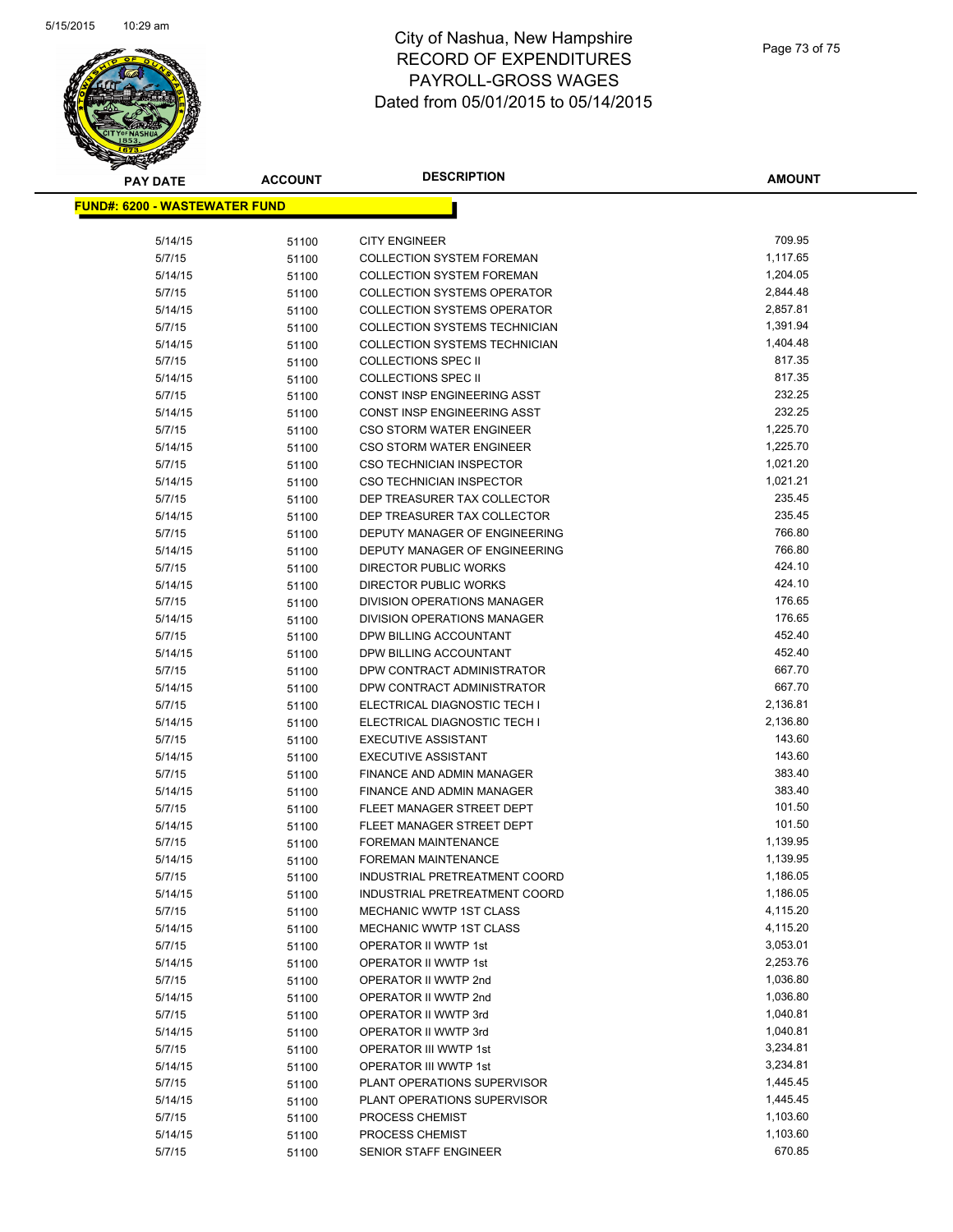| <b>FUND#: 6600 - BENEFITS SELF INSURANCE FUND</b>     |       |                                        |            |
|-------------------------------------------------------|-------|----------------------------------------|------------|
| 5/7/15                                                | 51100 | DEPUTY MGR HUMAN RESOURCES             | 1,255.85   |
| 5/14/15                                               | 51100 | DEPUTY MGR HUMAN RESOURCES             | 1,255.85   |
| 5/7/15                                                | 51100 | <b>EMPLOYEE BENEFITS ASSISTANT</b>     | 584.14     |
| 5/14/15                                               | 51750 | <b>RETIREMENT &amp; SEPARATION PAY</b> | 414.07     |
| <b>TOTAL FUND 6600 - BENEFITS SELF INSURANCE FUND</b> |       |                                        | \$3,509.91 |
| <b>FUND#: 7512 - FIRE RESCUE PEIPP ETF</b>            |       |                                        |            |

| TOTAL FUND 6200 -  WASTEWATER FUND |       |                                    | \$92,106.88 |
|------------------------------------|-------|------------------------------------|-------------|
|                                    | 51300 |                                    |             |
| 5/14/15                            |       | OVERTIME-REGULAR                   | 5,278.63    |
| 5/7/15                             | 51300 | OVERTIME-REGULAR                   | 7.481.33    |
| 5/14/15                            | 51100 | WASTEWATER PROJECT ENGINEER        | 1.597.74    |
| 5/7/15                             | 51100 | <b>WASTEWATER PROJECT ENGINEER</b> | 1.065.16    |
| 5/14/15                            | 51100 | TRUCK DRIVER STREET REPAIR         | 877.20      |
| 5/7/15                             | 51100 | TRUCK DRIVER STREET REPAIR         | 876.00      |
| 5/14/15                            | 51100 | <b>SUPV LABORATORY</b>             | 1.186.05    |
| 5/7/15                             | 51100 | <b>SUPV LABORATORY</b>             | 1,186.05    |
| 5/14/15                            | 51100 | SUPERINTENDENT OF WASTEWATER       | 1,720.00    |
| 5/7/15                             | 51100 | SUPERINTENDENT OF WASTEWATER       | 1,720.00    |
| 5/14/15                            | 51100 | <b>SENIOR STAFF ENGINEER</b>       | 670.85      |
|                                    |       |                                    |             |

5/7/15 5/7/15 51100 PROGRAM SUPV 1,177.20

5/7/15 59207 WORKERS COMPENSATION CLAIMS 5.801.51 5/14/15 59207 WORKERS COMPENSATION CLAIMS 3,823.12

**AMOUNT**

**FUND#: 6500 - PROPERTY & CASUALTY FUND**

5/7/15 5/1100 SAFETY LOSS PREVENTION SPEC 51/1040.00 5/14/15 51100 SAFETY LOSS PREVENTION SPEC 1,040.00

| 5/14/15 | 51100 | PROGRAM SUPV                   | 1.177.20 |
|---------|-------|--------------------------------|----------|
| 5/7/15  | 51100 | PROPERTY AND CASUALTY ADJUSTER | 2.027.41 |
| 5/14/15 | 51100 | PROPERTY AND CASUALTY ADJUSTER | 2.027.42 |
| 5/7/15  | 51100 | <b>RISK MANAGER</b>            | 1.579.20 |
| 5/14/15 | 51100 | RISK MANAGER                   | 1.579.20 |
|         |       |                                |          |

**PAY DATE ACCOUNT DESCRIPTION**

**FUND#: 6200 - WASTEWATER FUND**